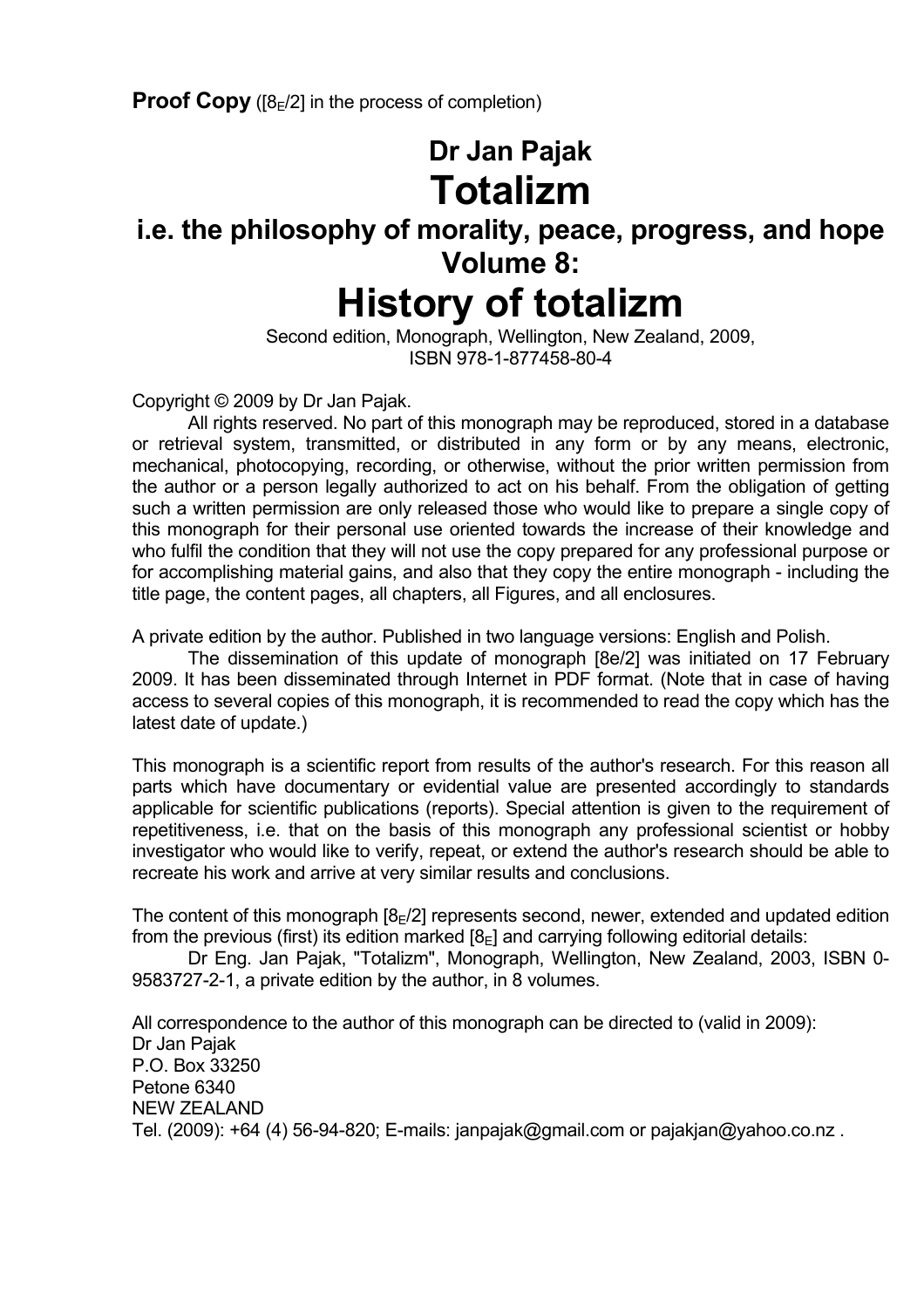#### ABSTRACT of the volume 8 of monograph  $[8_F/2]$  "Totalizm", ISBN 978-1-877458-80-4.

 Have you noticed that the morality of our civilisation is rolling down instead of climbing up. Have you noticed that lives of normal people with the elapse of time are not easier, not more pleasurable, but just more full of suffering and struggle. Have you realized that this moral rolling down of our civilisation, documented by the increasingly harder life of individual people, is actually a conclusive proof for the fiasco and erroneousness of the whole human science, and the entire foundation of our society. In turn it means, that not only all these smart scientists are at wrong when they continually promise that life is going to improve if they only manage to clone one more human, to develop one more form of nuclear fuel, to build one more type of ballistic missiles, or to introduce a faster system for execution of payments. But it also means, that our religion already went astray, that our morality still lives in the stone age, that our laws promote lawlessness, that our economy is full of errors and deficiencies, that our social policies spoil people instead of improving them, etc., etc. After all, if the science and the foundations of society function perfectly, than instead of living increasingly worse, we would live increasingly better. Have you realized already that in fact we must NOT follow the path, which has proven itself to be so wrong, and that we must change our directions as soon as possible, so that it is not too late. Have you realized, that the change of path that we follow, actually means abandoning of the philosophy of parasitism into which humanity falls increasingly deep, and adopting the totalizm.

 Nothing grows in vacuum. Also totalizm and this monograph were born in specific circumstances and are products of a specific situation on Earth. They are expressions of suppressed scream of our civilisation: **people, evil is taking us over - it is about a time we woke up from the delusion**! This volume is intended to describe the history of development of totalizm, to explain the injustice, suffering, and oppression that caused totalizm to be born, to illustrate the subsequent stages of evolution of totalizm, and to speculate on the future, which this positive philosophy is to bring to humanity.

 The history of totalizm, and the evolution of this philosophy to-date, is a king of thorny path towards the truth. This philosophy was born from suffering and from continuous oppression. Probably this was beneficial for it, because the grater pain with which something is born, the more rightful it grows up and the more goodness it brings later to people. After all, it managed to pay up the painful and unpleasant part of its existence before it was born.

 This volume begins with the presentation of the history of totalizm, difficult circumstances in which this positive philosophy was forced to develop, and its gradual evolution to the present stage. Then it reviews some old prophecies, which relate to totalizm. Next it indicates the general direction which totalizm presently follows. Finally it reviews the most important discoveries and findings which were combined into totalizm and into related disciplines.

 One reader wrote to me the following reflection inducing words "**totalizm already prevailed on the Earth - only that so-far people do not know about it**". This volume, amongst others, provides also data on the progress in dissemination of totalizm, and on old prophecies which describe the future fate of this progressive philosophy. Thus, after reading this volume, each person should be able to formulate his/her own opinion, whether this reader was right.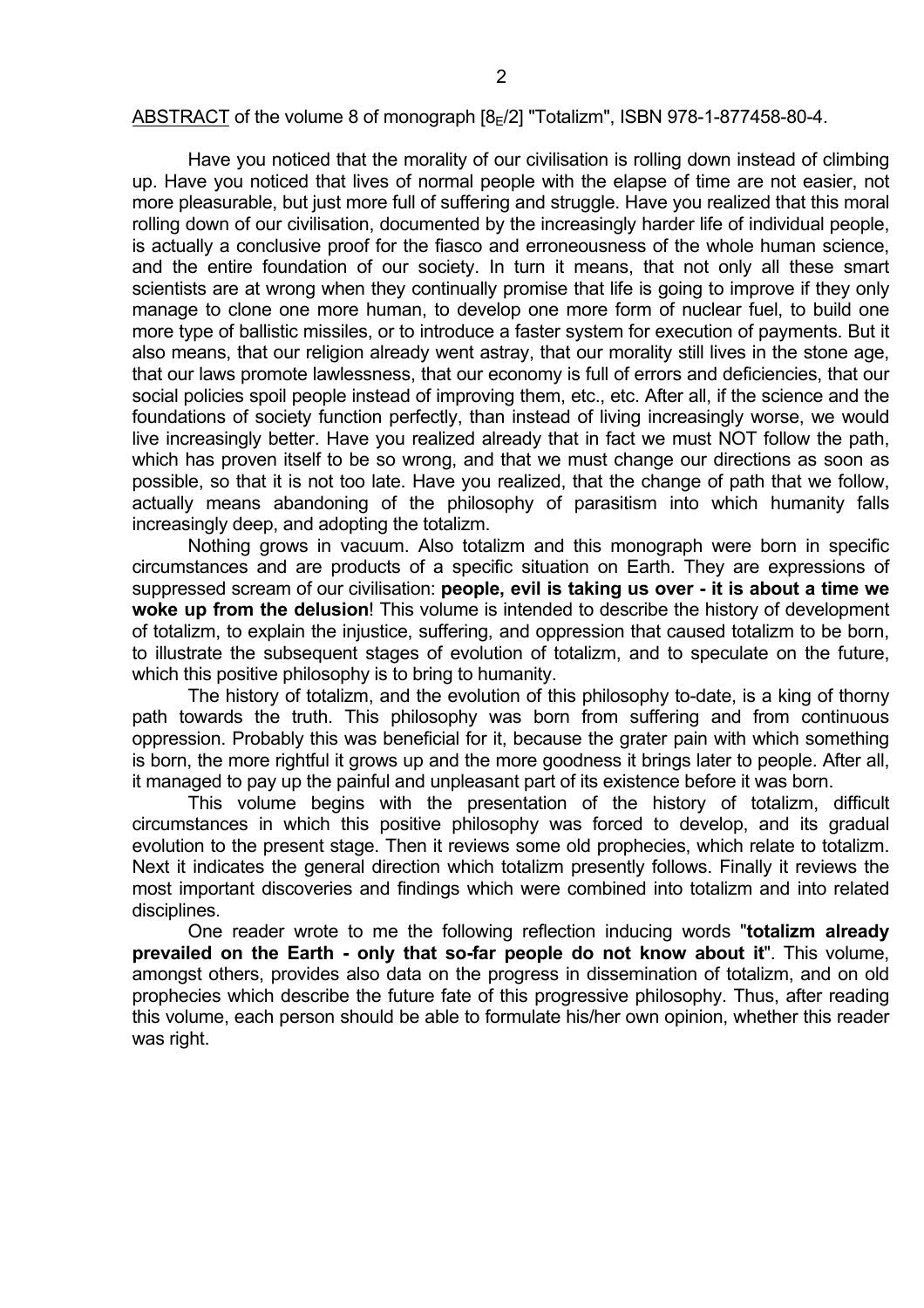CONTENT of volume 8 of the monograph [8 $E/2$ ] "Totalizm", ISBN 978-1-877458-80-4

Page Chapter ──── ─────

- 1 Title page
- 2 Abstract of volume 8
- 3 Content of volume 8 (notice that the complete content of monograph  $[8_F/2]$  is listed in volume 1)

**Volume 8**: History of totalizm

- L-1 L. ORIGIN AND GRADUAL EVOLUTION OF TOTALIZM
- L-1 L1. Why this monograph was written
- L-2 L2. The history of totalizm and history of this monograph
- L-5 L3. I actually experienced all that is described here
- L-5 L4. Most vital milestones in my searches for truth
- L-63 Figure L1: Pavement of Jesus
- M-64 M. SPECULATIONS ABOUT OUR FUTURE
- M-64 M1. Sources of our knowledge about the future
- M-66 M2. What the future states about totalizm
- M-71 Enclosure M1: List of web pages with Ratzinger's code of arms (with a black face)
- N-72 N. RECOGNIZING TOTALIZM AND TOTALIZTS
- N-72 N1. Logo of totalizm
- N-78 N2. Promoting totalizm
- N-80 Figure N1: Logo of totalizm
- O-81 O. SUMMARY
- P-85 P. REFERENCES COMPLEMENTING THIS MONOGRAPH
- R-88 R. ABOUT THE AUTHOR

### **Notes**:

 (1) Before this monograph was formulated, a significant proportion of topics addressed in it was already discussed in Internet on web pages of totalizm. These web pages of totalizm should be accessible even today. Therefore, during addressing topics which are also discussed on web pages of totalizm, by each of these topics provided also were names of web pages on which this topic was presented. So if the reader wishes, he or she can additionally review this topic in Internet. In order to find addresses of web pages with given topic, it is enough to write the name of given web page as the keyword for a search engine, e.g. for www.google.com . For example, in order to find address of the web page named "dipolar\_gravity.htm", it is enough in the search engine www.google.com write the keyword "dipolar gravity.htm" (but without quote marks) and then visit one amongst web sites that will be listed by this search engine.

 (2) This publication is a subsequent volume in 8-volume long scientific monograph [8e/2] by the author. Each chapter and subsection of this series is marked with a next letter of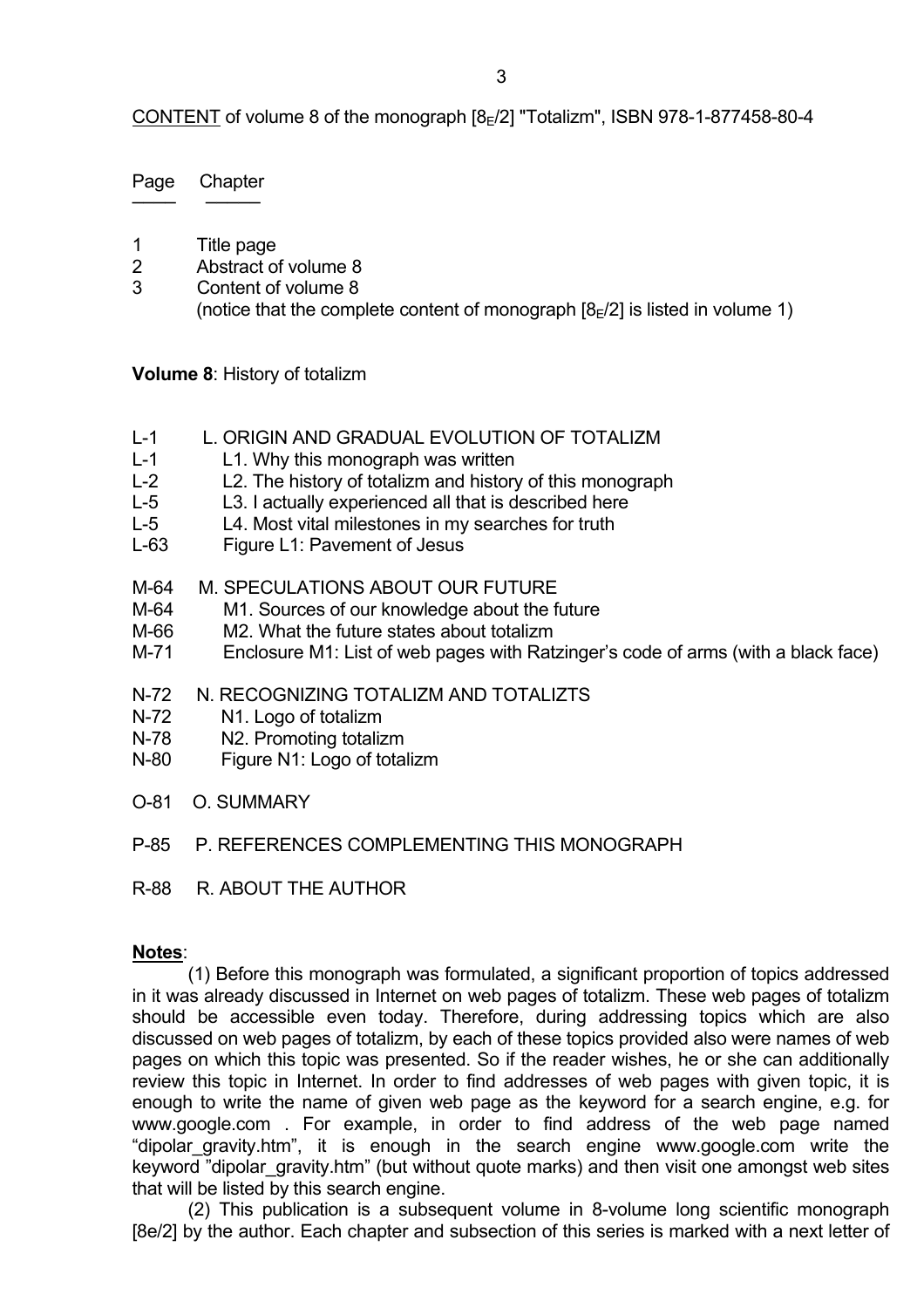alphabet. Chapters and subsections marked with letters other than these provided in the list of content above are positioned in different volume of this monograph. The full list of content for all 8 volumes of monograph [8e/2] is provided in the first volume.

 (3) A Polish language version of this monograph [8e/2] is also available. Therefore, in case there is any difficulty with accessing an English version of this monograph, while the reader knows the Polish language, then it could be beneficial for him or her to read the Polish version of this monograph.

 (4) Both language versions in this monograph [8/2], namely English and Polish, use the same illustrations. Only captions under these illustrations use a different language. Therefore, if illustrations for the English version are difficult to access or unreadable, then illustrations for the Polish version can be used equally well. It is also worth to know, that enlarged copies of all the illustrations for this monograph [8/2] are made available in the Internet. So in order to e.g. examine enlarged copies of these illustrations, it is worth to view them directly from the Internet. To find them, the reader needs to find any totaliztic web page which I authorise, e.g. by typing the key word "**totalizm**" to any search engine (e.g. to www.google.com), and then, after running a totaliztic web page, the reader needs to run from it the web page named "text 8 2.htm" available on the same server, or choose the option [8/2] from the menu of that totaliztic web page. Note that all totaliztic web pages allow also the uploading of free copies of all volumes of this monograph [8/2].

 (5) The update and amending of this edition of monograph [8/2] is going to progress gradually. Therefore after some time, this monograph is going to be available in even more updated and perfected formulation of it. In turn when this monograph is perfected to the level which the author considers to be sufficient, the subsequent volumes of it will be inserted into monograph [1/5]. Volumes 4 to 6 of this monograph become then volumes 4 to 6 of monograph [1/5], while volumes 1 to 3 of this monograph become then volumes 7 to 10 of monograph [1/5]. Parts of the volume 8 of this monograph become then inserted to volumes 1 and 18 of monograph [1/5].

 (6) To improve the structure of this monograph [8/2], and to make it easier to read, the order of chapters and subsections from various volumes was slightly changed in relation to this order that appeared in the first edition of the same monograph [8].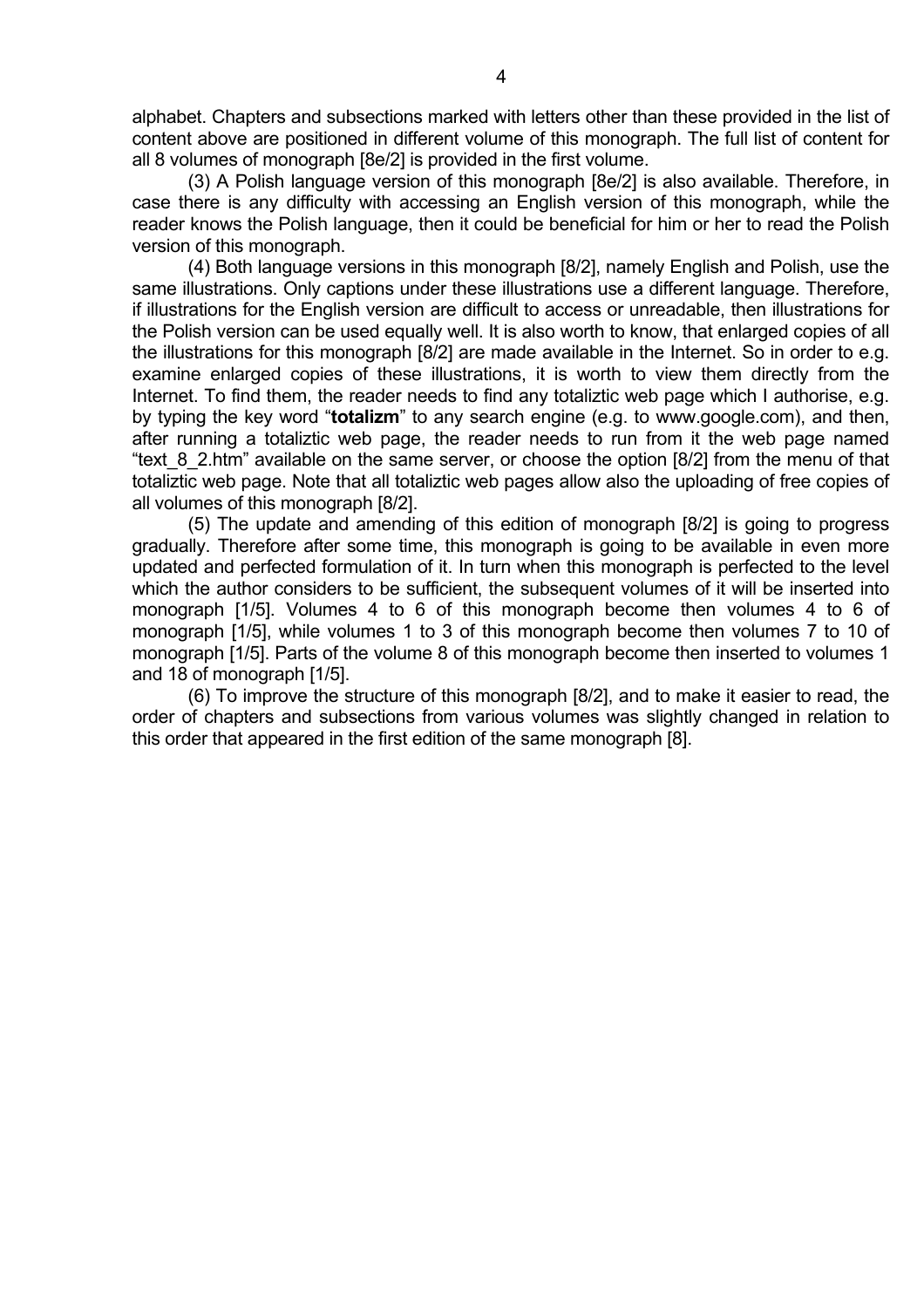### **ORIGIN AND GRADUAL EVOLUTION OF TOTALIZM**

Motto of this chapter: "If we cannot escape suffering, we should transform it into learning experience, gift, or an example, and in this way force this suffering to work for the benefit of people."

 This chapter provides information about the origin, history, and gradual evolution of totalizm. Every history is made by people. Therefore also a story of totalizm is actually a story of numerous people, their personal philosophies, and actions which they took and carried out on the bases of these philosophies. Because many of such actions of other people affected me in a very painful way, I was forced to take notice of them, and started to analyse reasons behind them. I also tried to develop effective methods of defence against such actions, as well as eliminate them from my own behaviour. In this way I gradually discovered and described a string of regularities and laws, which control the behaviour of people, and which directly results from the action of moral laws. As I also discovered, these regularities and laws work in the manner completely different from the one, that the present official science on Earth describes for them. Therefore, my discoveries gradually were incorporated into totalizm. This chapter presents brief stories of subsequent discoveries, and explains when, where, and why they happened, as well as how they impacted the present shape of totalizm.

 In Poland there is a popular saying, "zycze ci abys zyl w interesujacych czasach", meaning "I wish you live in interesting times". It is claimed to originate from China, but when I checked it amongst Chinese, they always denied that it is theirs (actually it runs against the direct nature of Chinese sayings). Thus probably it was coined in Poland, only later named Chinese in order to explain its indirect and misleading nature. This saying claims that when Chinese people have enemies, instead of wishing them something nasty, they wish them politely to live in interesting times, as interesting times always turn to be nightmares to those who need to live through them. Well, after reading this chapter, it should become obvious that totalizm was formulated only because in my own case two such wishes come true. Namely "I lived in interesting times", and "I led very interesting life". Of course, none of these two wishes was my own. If I could have a wish, I would go for a moral life, which - if possible, would also be settled, steady, quiet, prosperous, fulfilling, and happy - means which would be contrary to a popular understanding of the word "interesting".

#### L1. Why this monograph was written

 A frog in a well is unable to realize the tragedy of its situation. Therefore it believes that walls of the prison that surrounds it, represent borders of the entire universe. Similarly to this frog, humanity is imprisoned by the thick walls of its parasitic philosophy, and is not able to realize the tragedy of the situation. Only new windows to the universe, such as the Concept of Dipolar Gravity and totalizm, allow us to temporally distant ourselves from the current situation, and to have a brief glimpse at the vastness, beauty, and justice of the universe around us. Just even by such a limited glimpse, we rapidly realize that we should do something to improve our tragic situation. Our souls are eager to mount the white horse of totalizm and to use moral laws like a sword that cleanses our planet and restores dignity to the human race. The only thing that still is missing, is the awareness of the necessity to renew also our minds. There is a time to awaken from the moral nightmare we are in, and to start live a real life. There is about a time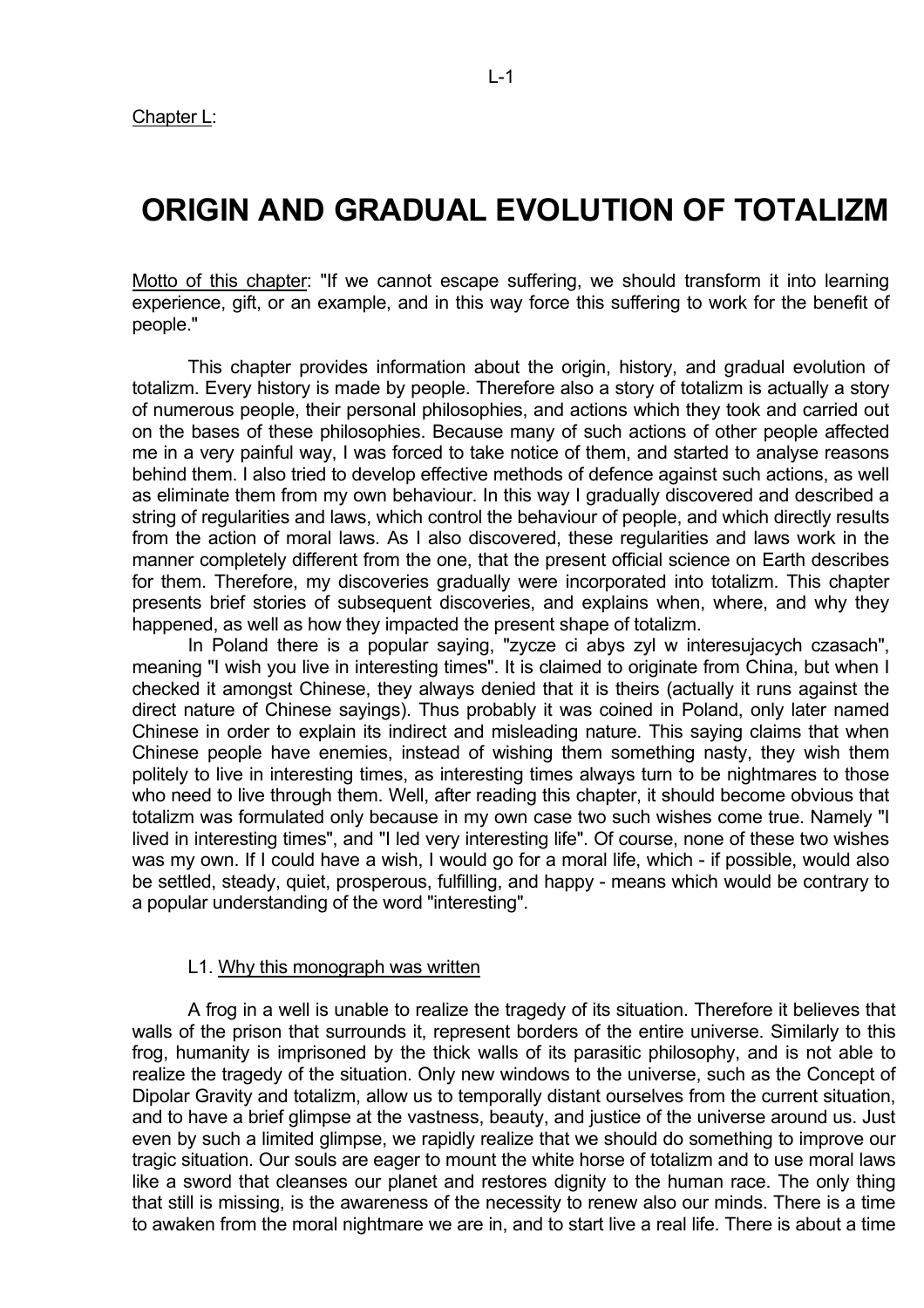to stop doing harm to others, and thus to put stop to receiving harm from others. After all people who sow good deeds, are going to reap good deeds. Let this monograph to serve as a wake up call!

### L2. The history of this monograph and the history of totalizm

Motto of this subsection: "It is not a dishonour to loose a fight with a powerful enemy, but it is a shame to not draw any conclusions from our defeat."

 Similarly to many other people, for a long time I had no idea that there is such thing as philosophy, and that every person has one. (I.e. that everyone has his/her personal philosophy of life, which he/she utilizes in everything that he/she is doing.) Probably in the initial stage of my life, I even was not able to pronounce this difficult word "philosophy". Then I gradually started to notice that externally all people seem to be similar, but internally they all differ. Some are likeable, some are repulsive, some are humorous, some are serious. At that stage I still did not understand that all these internal differences between people are outcomes of their personal philosophies, i.e. that people differ because of the differences in principles, and in rules of behaviour, which they adopted in everything whatever they do. Then, I learned religion, studied social sciences, and even passed university exam on philosophy. But all these disciplines and learning still failed to disclose to me that the main differences between people are introduced by philosophies to which they adhere. Finally I made some important discoveries, and was forced to disseminate them amongst highly sceptical colleagues. I was also forced to travel a lot in order to earn for living. And this was at that stage that I discovered that external differences between people, such as race, origin, genetic structure, appearance, diploma i degree that they held, religion that they adopted, all these are insignificant additions, which really do not matter too much. The most important differences between people are caused by philosophies that they implement in their lives. In such a manner I empirically learned the shocking truth that philosophies do matter, and that they are the most important components of our humanity. This shocking discovery coincided with the development of a new and very important scientific theory called the Concept of Dipolar Gravity (presented here in chapters K and L). This new Concept of Dipolar Gravity postulated the existence of previously unknown type of laws, which I named the "moral laws". Because these moral laws are very "heavy handed" and they hit extremely hard everyone who disobeys them, I started to realize that I need to develop a new philosophy, which would teach people how to accommodate moral laws in their lives. I included into this new philosophy everything that I learned by that time about the importance of out personal philosophy for the outcomes of our lives. In this manner totalizm was born. It was founded in 1985, and subsequently disseminated in a number of publications, some of which are listed in chapter O.

 These people who just are learning about the existence of totalizm, may wonder why such a new philosophy was not founded by someone with a philosophical background, e.g. by some famous university professor, which holds a deanship in a faculty of philosophy, and who was born in a well-known family of long-standing intellectuals. Why a philosophy, which now is turning around lives of numerous people, was formulated by Jasia of Wszewilki, a son of a mechanic and a housewife, who not long ago was grazing his mother's cows at the banks of nearby river called "Barycz". Well, the answer to this question lies in the complexity of totalizm. Totalizm is so complex, and so vast internally, that it would be impossible to be formulated by just an expert in any single discipline. If one analyses totalizm, he/she soon discovers, that this philosophy accumulates a huge range of theoretical knowledge, and empirical experience, which until the time totalizm was founded were not available simultaneously to a single person in a form of a logical structure into which this knowledge is shaped by totalizm. The direction of thinking, which is disclosed by totalizm, is drastically different from, and on many occasion completely opposite to, directions included in the majority of to-date religions, philosophies,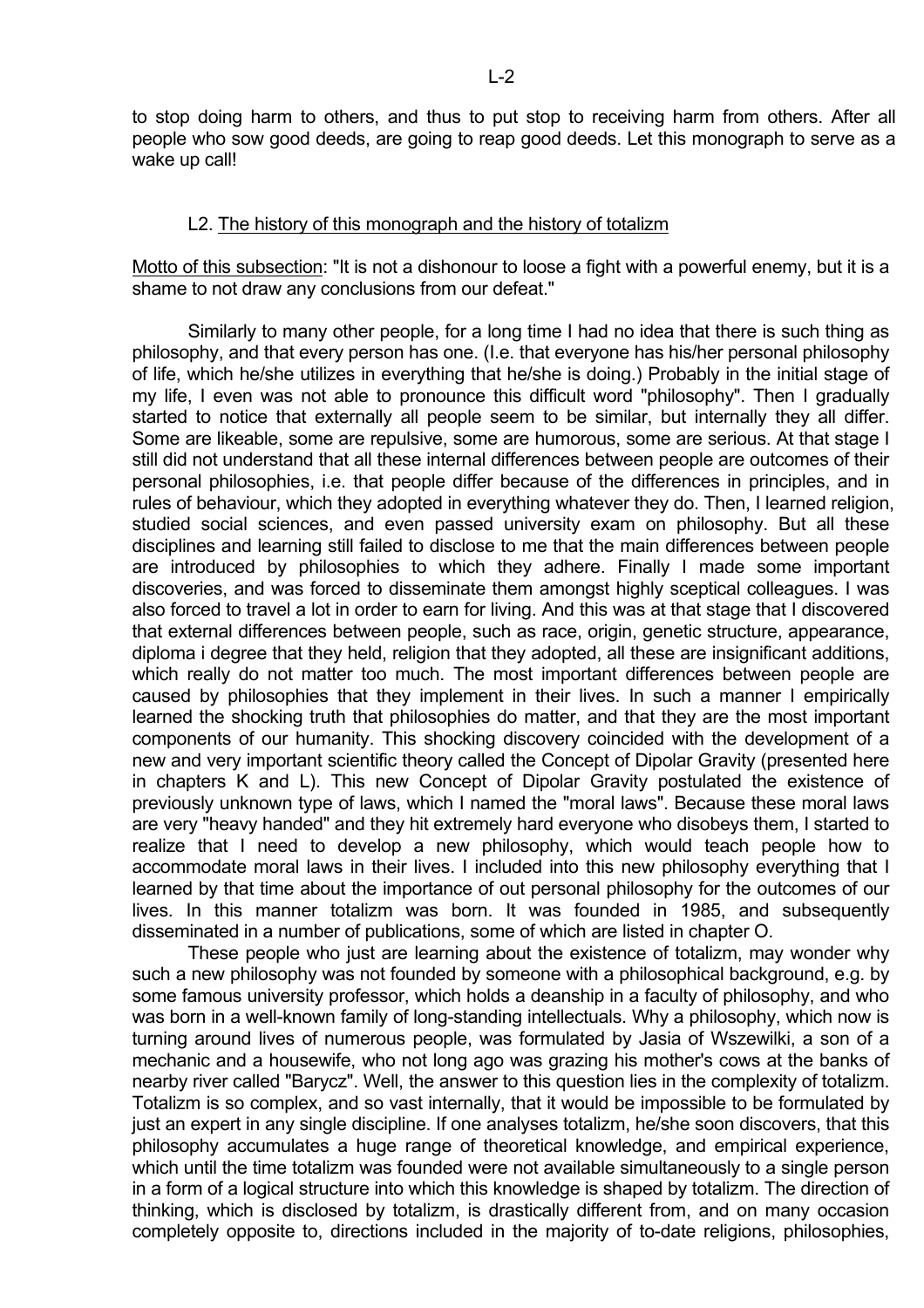scientific theories, and social trends. For these reasons, the principles of totalizm needed to be developed continually throughout many years, while what they say needed to be based on the pedantic piecing together the whole ocean of practical observations and theoretical knowledge, which originate from several different disciplines. In order to have access to all this vast knowledge, the person who could be able to formulate totalizm, needed to have a very analytical and observing approach to living, needed to lead a very dramatic ("interesting") life, full of adventures, obstacles to overcome, pain and suffering, travel, and extraordinary activities, which forced him to master perfectly numerous scientific disciplines, to live everyday life in many different countries, cultures, ideologies, religions, races, etc. If someone analytically revises the recommendations of totalizm, then he/she discovers that a narrow expert in only a single discipline, i.e. a type which overcrowds today universities, and which tries to influence the today philosophies, "armchair" scientific theories, and new religions or cults, practically never would be able to formulate such highly practical and extremely effective philosophy, as totalizm. For example, the narrow expert from, let say, philosophy, never would be able to discover and formulate these components of totalizm, which are related to physical sciences, such as moral field, moral energy, moral laws, gravity equations, totaliztic mechanics, etc. After all, the reluctance and allergy with which the experts of humanistic disciplines are treating all sciences which require the application of mathematics, measurements, units, equations, and all other tools of strict scientific thinking, is widely known. In turn an expert from a discipline other than philosophy, e.g. from any physical science, also would not be able to formulate totalizm for a simple reason that such narrow experts tend to spend whole their lives in the same environment and the same type of job. Therefore they do not have opportunity, like myself, for globetrotting and for accumulating in their minds, and then synthesising into totalizm, all these multitude of life experiences, empirical findings, and theoretical knowledge, which originally stem from a number of different disciplines, but which finally all converged into the recommendations of totalizm. (As an example, please consider the knowledge incorporated into totalizm, which originates from various: religions, ideologies, philosophies, history, folklore, politics, tourism, medicine, astronomy, physics, mechanics, etc.)

 There are also other reasons for the high usefulness of totalizm, and for the applicability of this philosophy to many life situations. These are all the difficulties and toughness that I went through in my life, and the lessons from which I incorporated into totalizm. (I should mention here, that in order to make totalizm more educational, I am always trying to document in my publications the most meaningful out of numerous misadventures I went through in my life, although I also need to add that I actually made to the universal intellect the clear plea that I am prepared to experience in my life all the misadventures that are needed to improve the fate of humanity - therefore whatever affects me, is not because of the normal karma I must pay off, but because of the so-called creditory-karma described in subsection I4.5 that I volunteered to take on myself. Because of this my volunteering to misadventures, I also feel no animosity towards people and institutions, which used to oppress me and make my life miserable, although I feel a deep grudge towards evil parasites, who premeditated and manipulated onto people the dirty tricks that affect me from these institutions or these humans. Still I feel obliged to show scientific exactitude, and to report thoroughly facts about these people or institutions, even if these facts are not very nice.) From the content of this subsection it should become obvious, that my life was just one steam of constant exposures to prejudices, to the opposition against my research, to threats, attacks, scoffing, kicking out from subsequent jobs, and to many other forms of oppression and suppression. Of course, according to moral laws, the "bad does as much good, as good does bad". Thus also the tough times that I went through in my life, brought various good consequences, and could not stop me from leading a life, which is at least the same happy and fulfilled as that of other people. One of these good consequences is, that the tough times fruited with the advancement of principles of totalizm. The reason is, that these thousands of difficult life situations, which I constantly needed to solve in order to keep my jobs, earn my bread, and simply to survive, and the necessity to always keep squeaky clean to not be vulnerable to all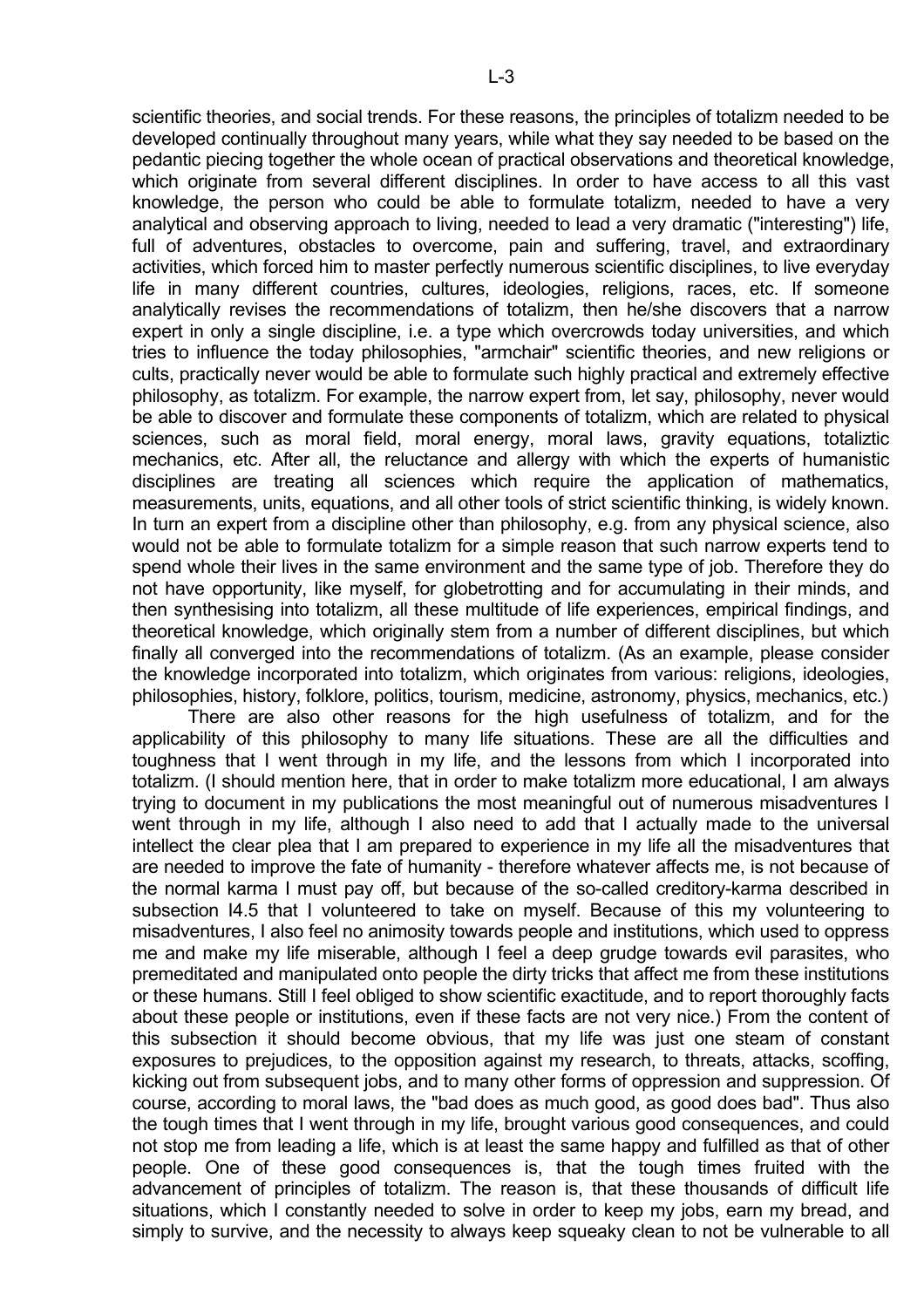these attacks, eventuated in gradual identification and working out the totaliztic rules of living. **Totalizm is so good, because immoral people made my life so tough, and because the hard moral lessons these people constantly taught me, were all converted into this positive philosophy**.

 The fast development of totalizm was mainly possible, because in the majority of institutions that I worked so far, the whole management was overtaken by people who adhere to a distinctive philosophy, which in chapter D is called "parasitism". Amongst seven educational institutions that I worked during 19 years after I left Poland (but before I started to write this monograph), four had almost the entire management overtaken by people in the highest stage of parasitism. The remaining three, which still had management that adhered to totalizm-like personal philosophies, were relatively young institutions, which according to the philosophical lifecycles described in subsection KA1.2, were just after their totaliztic birth, and therefore still had their original totaliztic management left from that birth. Parasitism is almost a rule in old institutions. If the top manager adheres to this philosophy, he/she quickly gets rid of all middle managers who adhere to totalizm-like philosophy. He/she also does not allow a successor for the top job to be anyone other than a parasite. In turn, when a top manager adheres to a totalizm-like philosophy, he/she tolerates middle managers with parasitic philosophies, thus allowing parasitism to gradually creep into, spread, and establish itself in that institution. Therefore, in the present times of the complete lack of awareness of the existence of parasitism, according to what is described in subsection KA1, this moral disease sooner or later creeps into every old institution, and gradually takes it over. From my own experience, it is difficult to find an institution that would still be totaliztic, even that it is over 20 years old, and that it was not subjected lately to any major shake up. Of course, if it happens that I am employed by such an old institution, I always land as a subordinate of one of these parasitic bosses. In turn, when my direct superior, and a superior of my direct superior, both are adhering to parasitism, for me this means a very tough time, while for totalizm it means many new and meaningful teaching lessons.

 Since I started to be aware of the existence of parasitism, I keep trying to explain the mechanism and reasons that cause parasitic bosses to always attack me at work with such a vicious fury, in spite that I am almost a "model employee": competent, well educated, hard working, polite, quiet, unimposing, and doing everything "by the book". So-far, the only explanation which I managed to come up with, is that at the subconscious level they know that I adhere to opposite philosophy that they do, and therefore they subconsciously consider me to be their biggest enemy, at which they direct the entire aggression that results from their philosophy. So they subconsciously seek any excuse to fight me out, and as soon as they find one, they use a heavy artillery to get rid of me. And sometimes they are successful. Unfortunately, the above explanations has weak spots, namely it does not explain why these superiors employed me in the first place, why they start hostilities only after around three months since my employment, and why their hostilities always coincide with other manifestations of sabotages by "evil parasites". The explanation also do not decipher how they recognize at the subconscious level that I represent a philosophy which is a decisive adversary to theirs, and thus how they realize that I am their philosophical enemy. (I personally believe that the responsibility lies in direct manipulations of "evil parasites" described in subsection KB2. However, it cannot be ruled out completely, that they recognize my philosophy either from the energy field that surrounds me, or from the type of telepathic signals that totalizm causes my brain to emit.)

 The interesting observation, which I made regarding my former parasitic bosses, is that as soon as I leave a given institution, they direct their entire destructive power at a next person who adheres to totalizm, or to near-totaliztic principles, and then gradually get rid of this next person, and so on. The final moment in their career arrives usually after they get rid of all totaliztic-like people, and they turn their attacks at one of their own kind - i.e. at a parasite. This usually marks their end, because soon after they steer the pack, they are getting their medicine back from their own parasitic colleagues. Thus, in most cases that I researched, my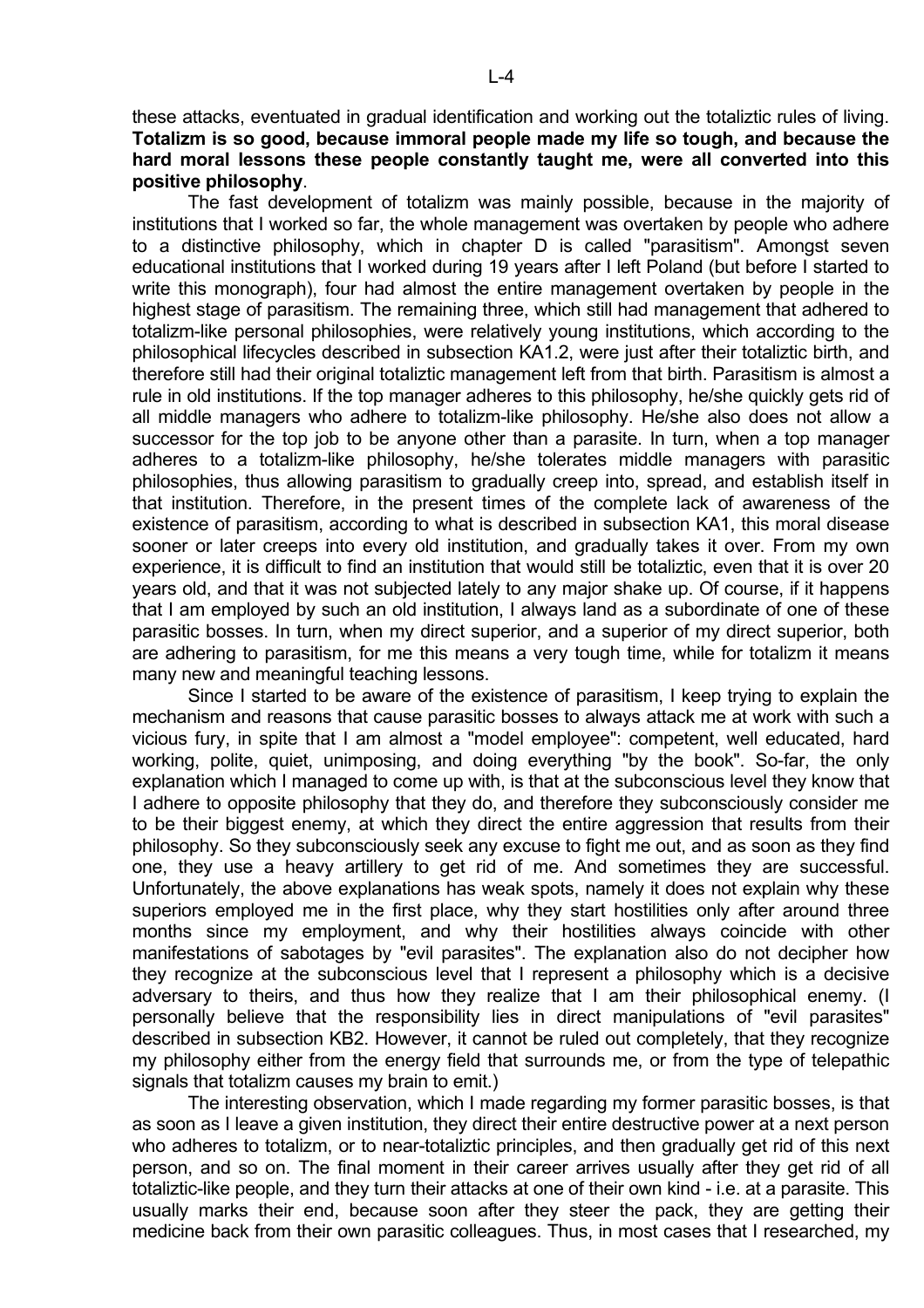former bosses who made my life miserable in a given institution, were kicked out not later then within around 5 to 10 years after I left.

### L3. I actually experienced all this

Motto of this subsection: "If every creator checked on himself/herself the true value of his/her creations, we would not have so many weird creations, nor so many queer creators."

 During my research on totalizm I adopted the strategy used by ancient boat builders - I always go myself into the first trip in every my new creation. So if the creation turns out to be correct, I live with it. But if my creation goes down, I go down with it. The result is that almost everything that is written in this monograph represents a real experience - I actually lived through it, and experienced it myself. No many scientists can say this about their armchair theories invented entirely in air-conditioned offices.

 Due to undertaking this non-typical for a scientist strategy of acting, I personally managed to experience, while with the assistance of this monograph I am now able to tell it to others, in my opinion a very important fact. This fact reveals, that in everything that happens in our lives, there is always a special type of balance or equilibrium between the good and the evil, between the pleasure and suffering, between the effort and the outcome, etc. This balance causes, that the more we give from ourselves - the more we receive back, the more we volunteer to take and to endure - the higher the reward returning to us as a compensation, etc., etc. For example, on one hand my life after the adoption of totalizm, actually was, and still is, very tough. (I am not hiding or beautifying this. After all, I adhere to a philosophy which is all about telling truth - even if this truth acts against what we want to accomplish. Furthermore, by explaining what, how, and why affects me so harsh, it helps to understand the desperate situation that we all are in.) And so, the majority of my life to-date I lived like a warrior, having no home, forced to constantly move, struggle to survive, and engaged in countless battles with dark forces. But in spite of all these tough experiences, and in spite that my life is incomparably more difficult than the life of thousands of other people with my education, qualifications, knowledge, and experience, this my life is simultaneously very fulfilling, rewarding, happy, and socially useful. And the sole source of moral and spiritual correctness, sense of purpose, strengths, and powerful feelings that I am constantly getting, is totalizm. Thus the point which I would like to make in this monograph is, that no matter how tough your life is going to be after you adopt totalizm, still you are going to feel much more happy, spiritually clean, fulfilled, rewarded, and socially productive, than you feel when you adhere to any other philosophy. In fact, the more you give to others and the more you agree to endure, the higher reward and the higher feeling of fulfilment you are going to receive back. If what I wrote in this monograph is convincing to you, by itself it is a sufficient reason to adopt totalizm. If you do not believe what I am saying here, you still should adopt totalizm simply to experience on yourself that what is said about this most moral, positive, and the most scientific philosophy on Earth, is the sincere truth.

### L4. Most vital milestones in my searches for truth

 Both, totalizm, and the descriptions contained in this monograph, were not formulated in a spirit of the moment, e.g. as an outcome of a short burst of creative activity. Their evolution was a lengthy process. They evolved gradually to the present form from numerous events, experiences, findings, inventions, and scientific discoveries that shaped my life. From the point of view of this monograph, some of these events were more important than others. Thus they constituted "milestones", i.e. they strongly impacted the shape that this monograph, and the philosophy of totalizm, presently takes. In this subsection L4 listed are all most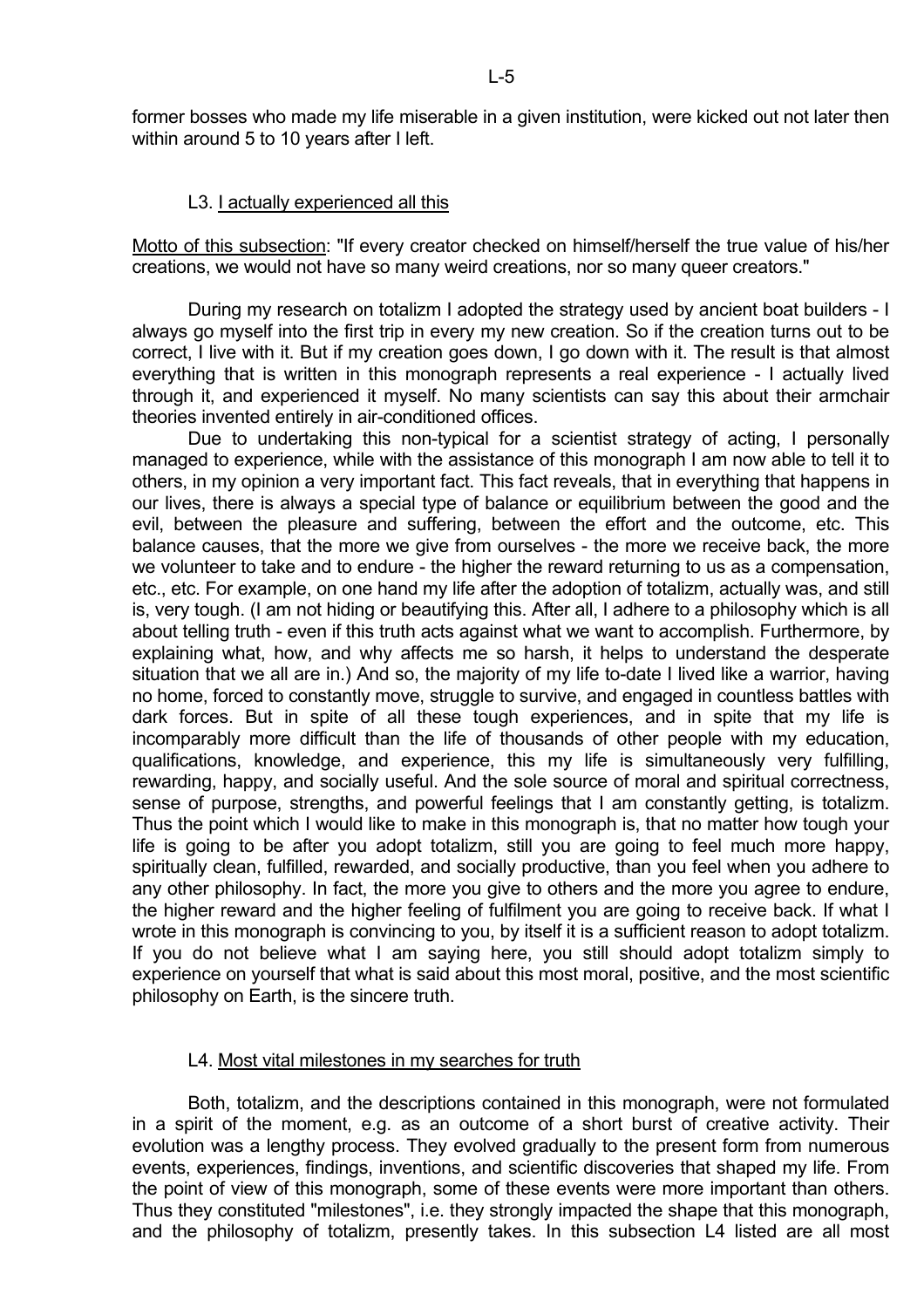important "milestones", describing them in a chronological manner, i.e. gradually as they took place. It is worth noticing that these milestones represent also my contribution to the Earth's science, as they explain the most important discoveries and inventions that I accomplished in my life. It is interesting whether, while reviewing them, the reader will notice that they also represent subsequent battles in the invisible war that constantly needed to be fought so that this monograph could be written one day.

 Here are subsequent milestones of my scientific life, which are so put together to show how one of them led to a next one. Only the eventuation of all of them fruited with the formulation of the present version of totalizm, and with the publication of this monograph:

 #1. **Being born (on 25 May 1946) and brought up by the right parents**. I was born in a little Polish village, for which authorities somehow could not find a name. Before the war it had a German name "Neu-Steffitz", and after the war it needed to be renamed into Polish. At the time of my birth it was named the "Brickworks" (i.e. "Cegielnia" in Polish), although it would not have any bricks' production facility, and although the nearest brickworks were in a completely different village. Because in our village constantly kept landing people who tried to find real brickworks and buy bricks, this misleading name caused a lot of confusion. So soon after my birth, the village was renamed into "Stawczyk". (The Polish name "Stawczyk" means a "Small pond village", although at that time it also had no even a single pond - fortunately by now it created several large ponds to deserve such a name.) This other name still caused a lot of confusion, because the village which had the brickworks was called "Stawiec" (what in Polish means a "Pond village") - thus people kept confusing names of these two, and instead of finding the village with "brickworks" they still kept landing in our village. Therefore from the time when I started my school, during the larger part of my life, all people around us were calling our village "Wszewilki". Unfortunately, this name was officially assigned to a different, large village, from which our small village branched. Only recently I heard that the village of my birth was renamed again into a double name "Wszewilki-Stawczyk". This double name finally reflects reasonable well, both the fact of branching from this large village, and its own independent character. However, the similarity of this name to the village with brickworks still remains unaddressed, in spite of over a half of century of confusion. (Totalizm teaches that everything that happens in our lives has a purpose and a deep meaning, only that not always we are able to establish what this purpose and meaning is. Thus probably this confusion with the name of my village, as well as the meaning of subsequent names this village had, also bear some deeper meaning. For example, the confusion and the matter of clarifying it, can be an allegoric expression of significance of confusion and clarification for my life, or a proof of efforts of evil parasites to degrade somehow the meaning of everything that concerns me, or perhaps just a purposeful delay in naming this village until I will be able to influence this name. In turn meanings of subsequent names of my village may allegorically symbolise my life. After all the "Brickworks" allegorically mean the initialisation of constructing and providing resources for builders. In turn if one analyses the Polish name "Wszewilki", it approximately carries the meaning "All-wolves", or "Plenty-of-wolves". Thus perhaps it was to point symbolically the direction in my life or conditions in which I was about to live. Similarly as my name, this name teaches to loose our prejudices: after all in life everything must be judged by what it actually represents, not by the name it inherited from ancestors or from naming people.)

 If it is me, who would choose parents for someone that supposed to create totalizm, my choice would be my own father and mother. My father (1903 - 1981) was a mechanic by occupation, the majority of his life living from the operation, maintenance, and repair of all types of engines, machines, bikes, clocks, watches, etc. He had a precise and inquisitive mind of the mechanical technician. He managed to inspire on me his manners of thinking and technical habits. He also was a gold-mine of folkloristic knowledge. Until he started a family, he led a life of wandering salesman and a "gold hand". Thus he accumulated an enormous body of folkloristic knowledge on practically every possible subject. Totalizm frequently uses the folkloristic knowledge which originates, amongst others, from him. He was adhering to a personal philosophy that was very characteristic to many people who lived through times of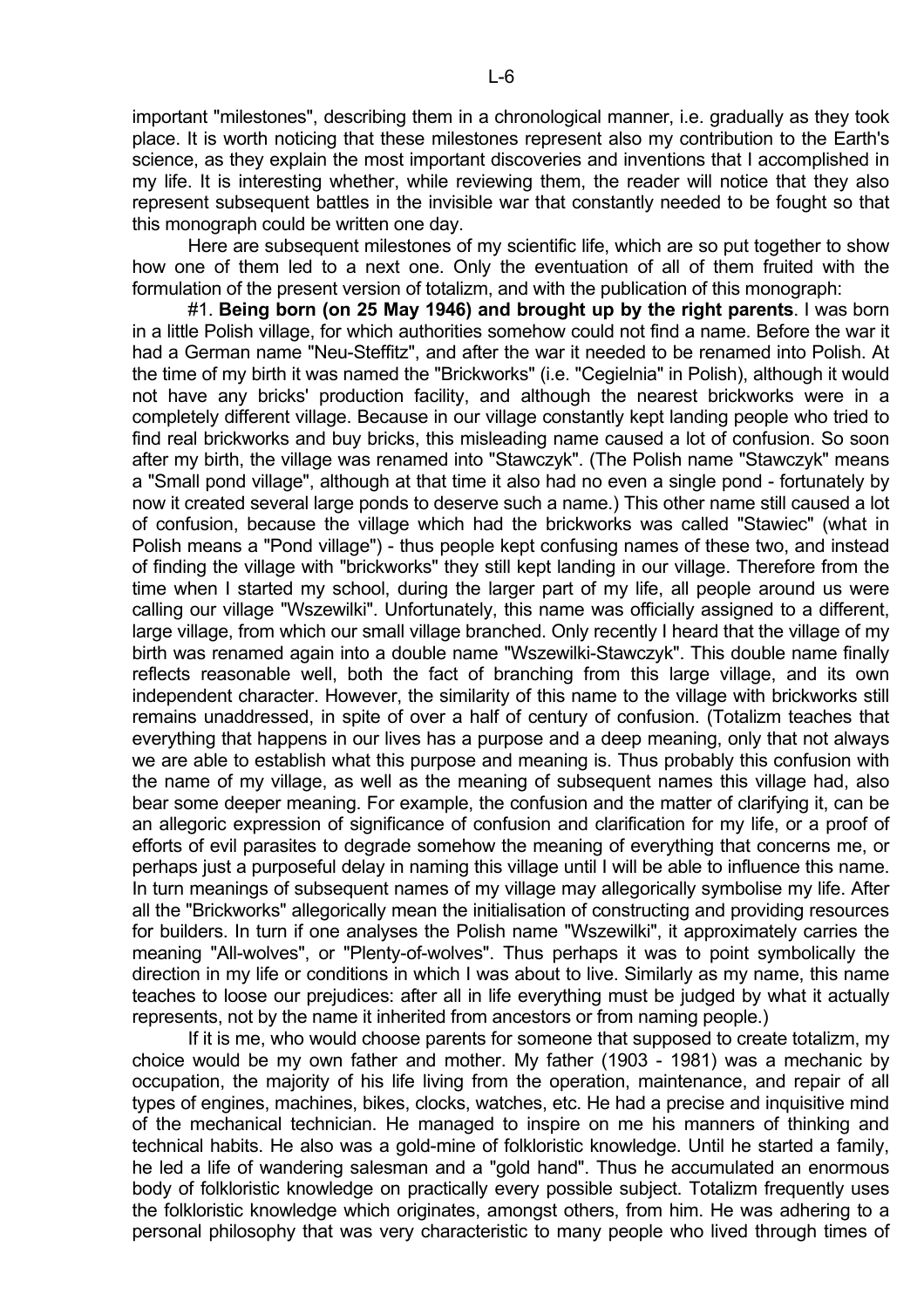depression of 1930s, the major principle of which stated "do today what you intended to do tomorrow, leave until tomorrow what you intended to eat today". This principle he repeated on every occasion, sometimes even several times a day, thus it etched in my memory. From the religious point of view he was a crude atheist (see subsection B4 for explanations what "crude atheism" is all about, and how it differs from the "subtle atheism" that is practised even by one major religion on Earth), infecting also me with his critical view of the institution of church, and with the awareness of the inadequacies, inconsistencies, and imperfections in the existing religions. This is because of his crude atheistic views and the custom of alternative approach to every aspect of faith, I started my spiritual life without any initial inhibitions or deviations, which would make impossible for me later to notice and to question imperfections in present religious views and manners of living.

 My mother (1907 - 1989) was a housewife - unrecognised mathematical genius. Mother could calculate in memory - with the accuracy to one penny (or more strictly to one Polish "grosz"), the exact price of tens of items, which she used to buy in a shop. She did this calculation much faster and much more precisely that it was done by a mechanical cash register. I remember as once she notified the shop assistant that his cash register make a mistake in calculation - and she gave him a correct price, when the list of items purchased was tens of positions long. Out of the shock the assistant lost his voice. My mother was very religious. Without any questions she accepted every statement of the church. In her life she also fulfilled every religious recommendation, independently how much it cost her. Her high religiousness, and principles without compromises, taught us the enormous respect to the moral life and to the people of the rightful character.

 My parents were very poor. I remember many days, when the only thing that was to eat at home, was bread with the cheapest type of marmalade, while the only thing that was to drink, was a roasted barley which was a substitute for coffee and was served without any sugar or milk. Thus about everything that I received in my young age, I was fully aware, how much effort, sacrifices, and work it cost. This poverty of my family home, discipline, hard work, fight with countless obstructions of fate, constant co-responsiveness for everything that affected the family, gradually build up in me attributes and features of character, which I would never develop, if I would be born to wealthy parents, while their lack would never allow me to create the philosophy of totalizm. I remember, that still as a small boy I had a sense of responsibility, at the level which I do not see presently even in many adults with whom I mix. My friends and colleagues used to call me "serious" (in Polish "powazny"), because I laughed rather rarely and I always took everything very seriously. Currently I know that what they used to call "seriousness", actually was a sense of responsibility that was exceeding my age at that time.

 My parents and members of the closest family called me with the Polish nickname "Jasiu". This my folkloristic nickname was pronounced with a village accent characteristic for the Jarocin district of Poland, where my parents used to live before the World War Two. Therefore it sounded slightly different than in the present Polish language someone would pronounce it. The letter "a" of this nickname was pronounced like Polish "o". The Polish "si" sound was pronounced more like Polish "sz" (or English "sh") sound. While the letter "u" sounded as if behind it there was a half of another letter - a beginning of Polish "a". I remember that I reacted with inner embarrassment or humility for calling me with this nickname in public. In turn now it inspires philosophical deliberations. After all, in spite that it originates from Polish, and is pronounceable in the Polish slang from the area of Jarocin, it is impossible to write it down with Polish alphabet. It also cannot be expressed with any other known alphabet - if someone does not believe he/she should try to write it with any possible alphabet which accommodates strange sounds, e.g. English or Hebrew.

 I am fully aware, how many drawbacks and deviations communism managed to accumulate in itself. After all, this was because of the communism that I was forced to run from the country in which I was born. But, if one becomes unbiased, than it is impossible to overlook, that the influence of communism on my life was a perfect illustration of the Principle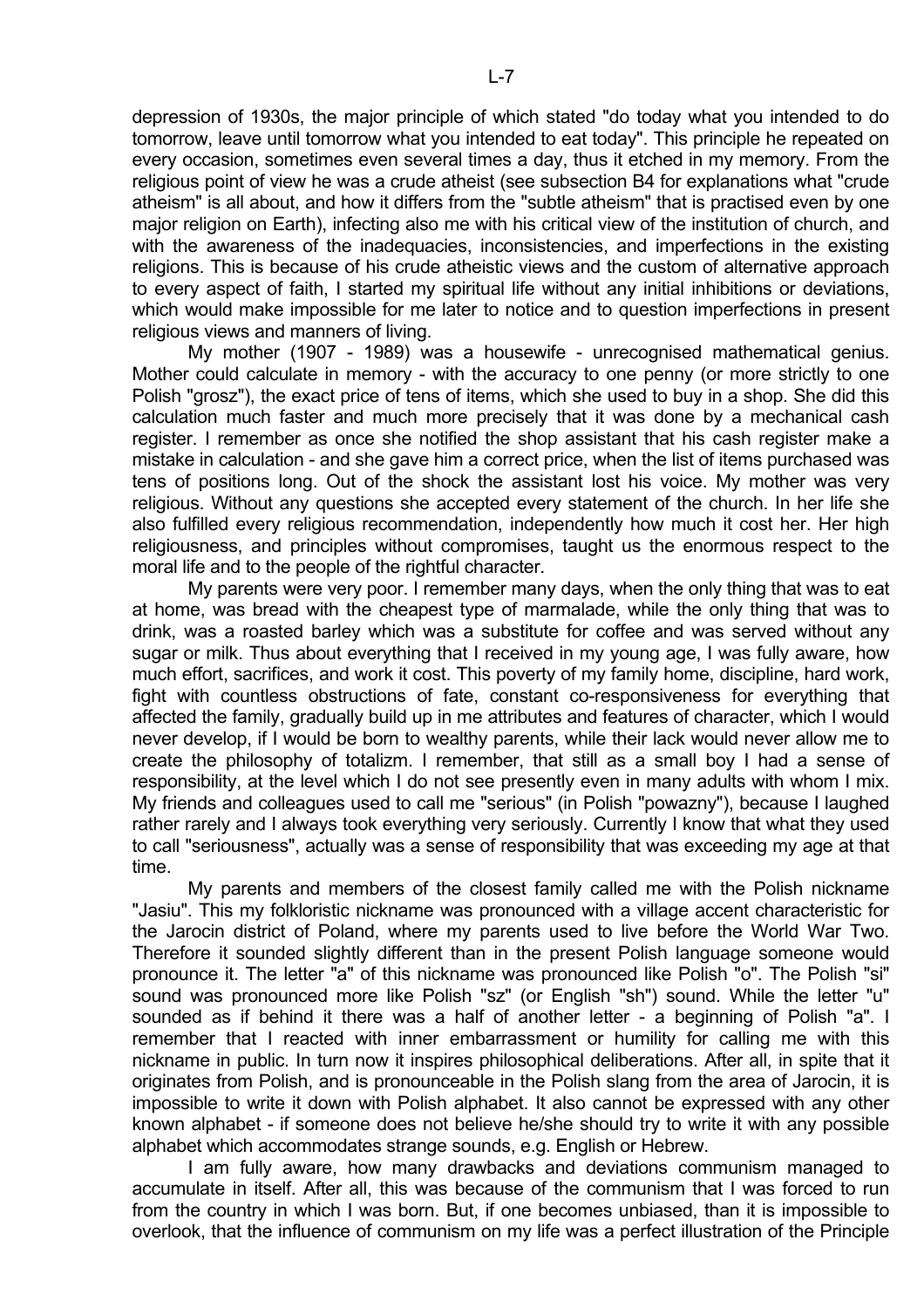of Counter-polarity, which states that "an evil causes as much good as a good causes evil". After all, it was communism which illustrated to me the idea that "all people are equal", and the idea "to everyone according to needs, from everyone according to capabilities". Pity that believing in such totaliztic principles, communism simultaneously practised decisively parasitic philosophy, especially in its ignorance to obedience of laws of the universe and in the enthusiasm in which it limited the amount of free will in its citizens. Although I am very far from approving many of the deviations of communism, objectively I must acknowledge, that the development of totalizm we own, amongst others, to the communistic ideology of Poland, in which I was born. Since I live currently in the society, which was always capitalistic, I see clearly, that capitalism would never allow me to gain the knowledge, experience, or views, which are necessary to formulate totalizm. For example my parents were too poor, to allow me to gain in capitalism a decent education and formal knowledge, which would be sufficient for the mission that I am currently completing. In turn without the thorough formal knowledge and very advanced formal education, I would never be able to accomplish these countless discoveries and inventions, the vigorous suppression of which by the society in which I was bound to live, forced me to accumulate experience that eventuated in the creation of totalizm. By being born in capitalism, I would also never had the motivation to devote my life to the development of totalizm. After all, capitalism directs the entire thinking of its slaves onto one matter only, namely onto gathering money and material possessions. In turn the development of totalizm requires the freeing of our thoughts from this materialistic trap.

 #2. **Continuous life in the shadow of a black cloud that dripped with venom and lightnings**. It took me many years before I realised, that from the times of the earliest childhood, above my head a black cloud overfilled with lightings and venom, is constantly hanging. It awaits only the slightest opportunity, to hit me hard with a lightning. This black cloud are "evil parasites" described more precisely in chapter E. Like a killer who breathes with hatred and is thirsty of revenge, these parasites hide nearby during the period of the entire my life. They spend their time on seeking a chance to get rid of me. After all, by getting rid of me, they could also prevent the formulation of totalizm, and the disclosure of the bitter truths contained in my publications. They know the future. Thus from the earliest days I was their biggest enemy. Until the time of writing these words I counted in my life around 30 very serious brushes with death, which they prepared for me. In addition to these brushes, they constantly committed smaller dirty tricks, which enormously troubled my life. Even at the moment of writing these words, on Sunday 9 June 2002, because of them I had a serious infection of lungs, about which I was not sure whether I manage to get out of it.

 In order to realise here, how much trouble evil parasites constantly are taking, in order to get rid of me in the manner unnoticeable to others, I describe here one of the countless cases of this type from my life. This case is rather typical for my fate, although I consider it to be enough insignificant, that I do not count it into the number of these 30 assassination attempts. At the age of around 16 (means around the year 1962), with a school colleague from my village, Kazik Lech, we went for a kayak expedition upstream of our river Barycz (this expedition displayed all attributes of an "assassination scenario"). When we erected a tent in the centre of empty plains, many miles from a nearby house with people, who could give us any help in case of emergency, rapidly a powerful thunder storm stroke. The first blows of wind torn our tent down. We needed to run to a nearby shed with hay to find a protection from the rain. It is extremely interesting that this particular storm collapsed and ruined many brick houses and huge oak trees, but a tiny wooden shed in which we sheltered was left untouched. Lightning flashes were around us so dense, that the next one was hitting when the flash of the previous one still continued. It was a real miracle, that while representing the highest point at that empty plain, we still stayed alive. It seem that individual lightning flashes are controlled by the universal intellect, not by evil parasites. After we returned home, we learned that the storm that caught us on an empty plain and near to the river which attracts lightning, was the most powerful storm in the whole century. It caused enormous destructions, tearing hundreds-years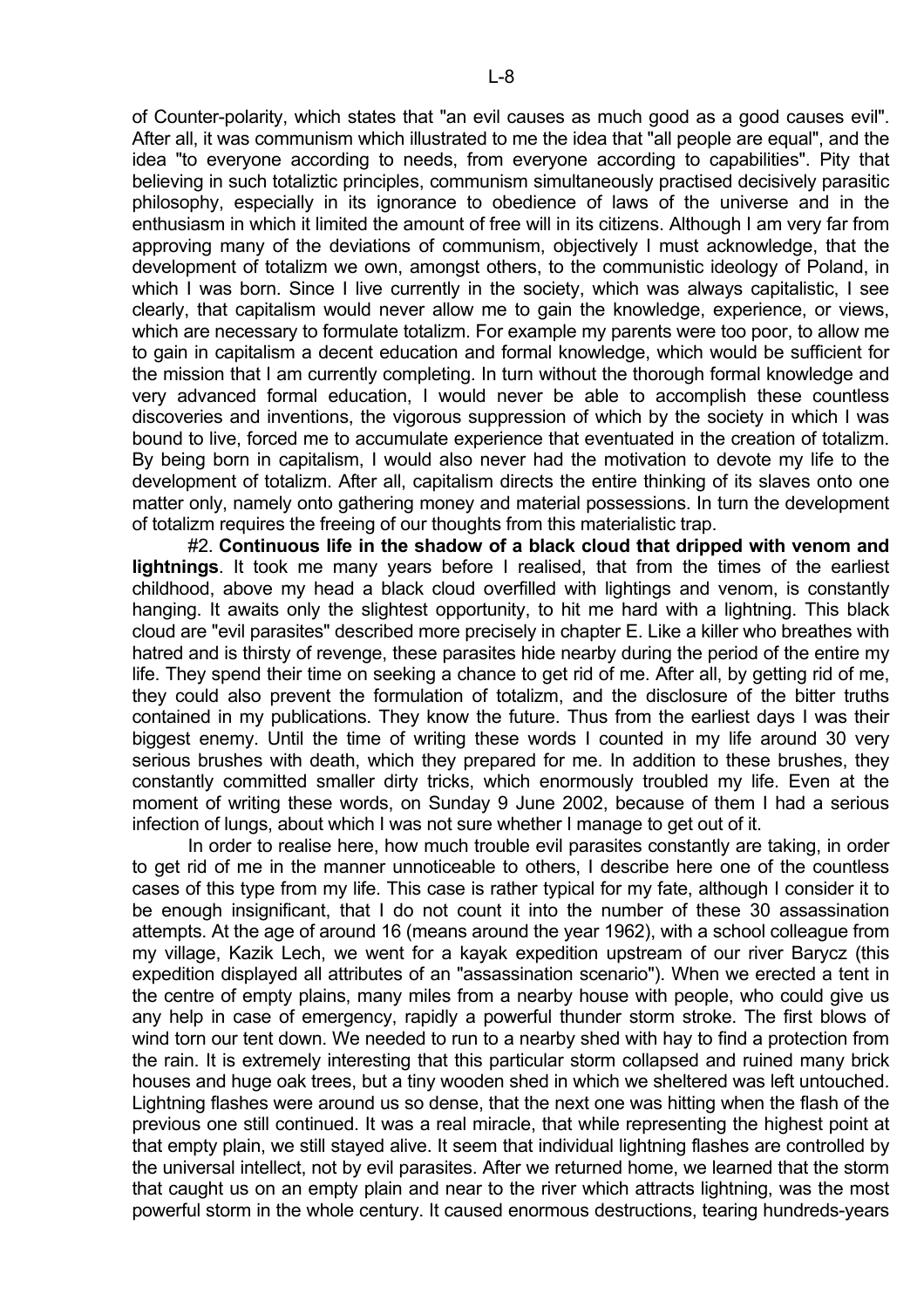old oaks by the roots, and collapsing many buildings. And all this was to expose to the danger of lightning strikes a couple of sixteen-year olds.

 The constant deadly threat from evil parasites, very significantly impacted my life as well as the present shape of totalizm. Still, the discussion of their threat I try to limit in this volume, and also in this entire monograph, to the absolutely necessary minimum. I devoted only volume 7 of this monograph to a very brief description of "evil parasites" (simultaneously recommending the omitting this volume 7 by all people, who do not wish to learn about the darkest aspects of our lives). The majority of milestones, which in the obvious manner concern "evil parasites", and which normally I should present in this subsection L4, I shifted on purpose to chapter KB, which some people probably decide to miss out in their reading. In this subsection L4 I left only these descriptions of parasitic activities, that continually take place in my vicinity, and the elimination of which would display a false picture of the conditions in which the development of totalizm took place. In this monograph I trimmed out descriptions of "evil parasites" on purpose. I did so, NOT because they do not matter for totalizm or for myself, but in order to not discourage to totalizm unnecessarily these potential totalizts, who may be interested in practising this positive philosophy, but who are definitely not interested in learning about the doomed, degenerated, and commonly ignored aspects of reality that surrounds us.

 #3. **The invisible protection and guidance**. I know that it may sound slightly extraordinary, but I am fully aware, that my life is always protected and guided by some "invisible hand". This invisible hand guided me whenever I tried to do something, that could change the direction in which I am going. In such cases it delicately, although decisively, put me back on the right path. Furthermore, whenever someone tries to hurt me permanently, this invisible hand protects me from the disaster. For example, the first memory from my childhood which I remember, when as a small boy I drove a three-wheel bicycle to an edge of a steep cliff near the home of my parents. The bottom of this cliff was fenced with a dense barb-wire. An unknown to me man in black clothes appeared from nowhere, and pushed me together with this bicycle to roll at the fence. The sharp spikes of the barb-wire penetrated my forehead near brows. But with the assistance of this invisible hand, they would not touch my eyes, from which they were separated only by a few millimetres. I hanged on this fence for a long time, as I could not entangle myself from the barb-wire that penetrated my forehead. Then I had in my life so many different accidents, but always I come out in one piece, although sometimes rather maltreated. One of the manifestations of this invisible protection is, that as I discovered it relatively not long ago, I can remember almost 30 cases, when I literally brushed with death, and when I come out alive only because of some miraculous "coincidence".

 One of the consequences of the guidance from this invisible hand, is that whenever in my life takes place something, that introduces the danger of deviating from the path that I supposed to follow, this invisible hand consistently puts me back onto the right track. In order to explain, what type of deviations I am talking here about, I am going to describe two most representative examples out of the large list of similar cases, that took place in my life. One of them depended on the fact, that I almost become a musician, instead of studying sciences. In turn if I actually become a musician, than instead of creating totalizm, I would carry out several rings pierced into my nose, while in order to earn for living I would play at nights in pubs for drunken crowds. From the youngest age I had musical inclinations, however I never had opportunity to develop them. But in the high school I managed to organise my own musical band, composed of several highly talented friends. From the local cultural centre in Milicz we hired musical instruments, on which we practised enthusiastically. A dignitary form the headquarters of the Village Youth Society (in Polish: Zwiazek Mlodziezy Wiejskiej - ZMW), who listened to our band during one of such practices, claimed that we are the best youth band in the entire province. Unfortunately, I was unable to attend at one of our practices, so I delegated my deputy to carry out the training. But because of my absence, remaining members of the band, instead of practising, started to be foolish. One of them stand on hands on a chair, while after he lost his balance he fell down so unfortunate, that he pierced a huge hole in the largest drum with his legs (on this drum I usually was playing). Musical instruments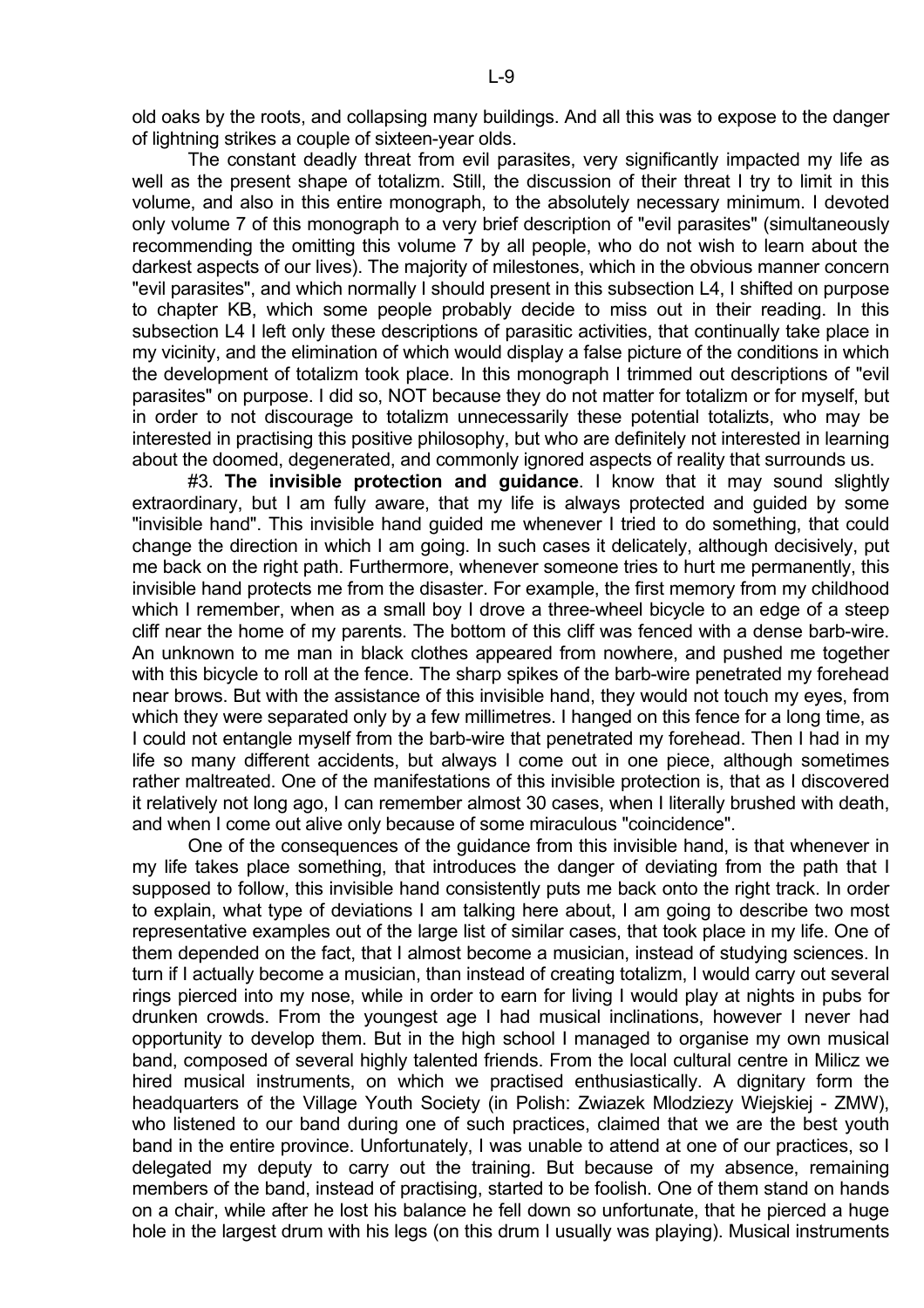were expensive and to make it worse they belonged to the cultural centre in Milicz. Thus after such a vivid demonstration of our lack of responsibility, we were not allowed to use them any more. In such a manner, instead of becoming a musician, I become a mechanical engineer. If this invisible hand would not put me at that time onto the path of strictness and laborious working out, totalizm would never be formulated.

 As I young person I was fond of everything that involved crowds, means fond of parades, marches, public gatherings, religious festivities, etc. Frequently I took part in "First May Parades", especially during my student's age. These parades always were peaceful, and always were aimed at normal celebrations of this May holiday. One of such "First May Parades", that took place in Wroclaw, started as a typical holiday celebration - innocently and humorously. During the march, just around 100 meters from the tribune with communistic dignitaries that observed the parade, I spotted my girlfriend standing amongst observers that crowded the footpaths. She called me off from the parade, because she had something in her plans, that required my presence. I wend willingly, because it was just one of numerous marches in which I took part, while nothing was indicating that this one is going to be different. But as it turned out later, just in front of the tribune with communistic dignitaries, my marching colleagues started to behave, as if something hypnotised them, or possessed them. Without any earlier planning, they started to yell anti-government and anti-communistic slogans in front of dignitaries, and turned this innocent march initially onto a political demonstration, and then into street fights with police. In the result, all those who took part in this spontaneous demonstration and street fights, were photographed by the secret police, and during a next couple of days send to army to do two-year obligatory military service. None of them ever managed to finish his studies. If I would found myself trapped amongst them, totalizm would never be formulated. Again this invisible protective hand make sure, that I would not deviate from the path to my destiny, although evil parasites this deviation cunningly prepared for me.

 #4. **Primary school (from 1953 to 1960), and learning of religion**. From my learning in the primary school, not much influenced the development of totalizm. Presently this influence I can notice only in such matters as: (a) the fact that I always had a "good luck" for excellent teachers, (b) the clear remembering that these ones out of my teachers, who practised deserved corporal punishment of their pupils, always were blessed with the highest respect of their pupils, while subjects they taught were learned to the highest level, and (c) the "mythological" approach, in which religion was presented at the time of my learning.

 The phenomenon from the times of my education, which until today I am not able to explain rationally - except for the acknowledging the existence of the "invisible hand", is that whenever there was a good teacher, which would be famous in the area from the best results in teaching, and whose pupils would lead in learning, this teacher always was teaching the class, in which I was learning. Parents of other children were forced to use connections and other means, in order for their offspring land in classes with these excellent teachers, while myself I always landed in them by a "chance". In turn these excellent and famous teachers, to which by some "coincident" I always had a good luck, left in me an inheritance in the broad and deep knowledge, that I currently have. For example I remember, as in the fifth year of seven-year long primary school I visited my grandmother and took a part in one of these neighbourhood gatherings, which at the time of the lack of TVs were a popular manner of spending evenings in villages of that era. One of the neighbours of my grandmother told us the folk puzzle of that time, namely: "a fox saw o flock of geese at a lake and said - there is a lot of you, probably 23. In the reply, the chief goose replied: you are not good in counting, fox. If there is one time more of us, plus a half time more of us, plus a quarter time more of us, plus one more goose, only then there would be 23 of us. How many geese were there?" There was a silence. A while later I come up with a correct reply. The reason for which I was able to solve this puzzle very fast, was that at that age (i.e. when I was 12 years old), I knew already the concept of unknown quantity X and I was able to solve equations with one unknown X. As this is shown by my present experience, the knowledge of physics and mathematics that I accomplished already in my primary school age, was much higher, than the knowledge of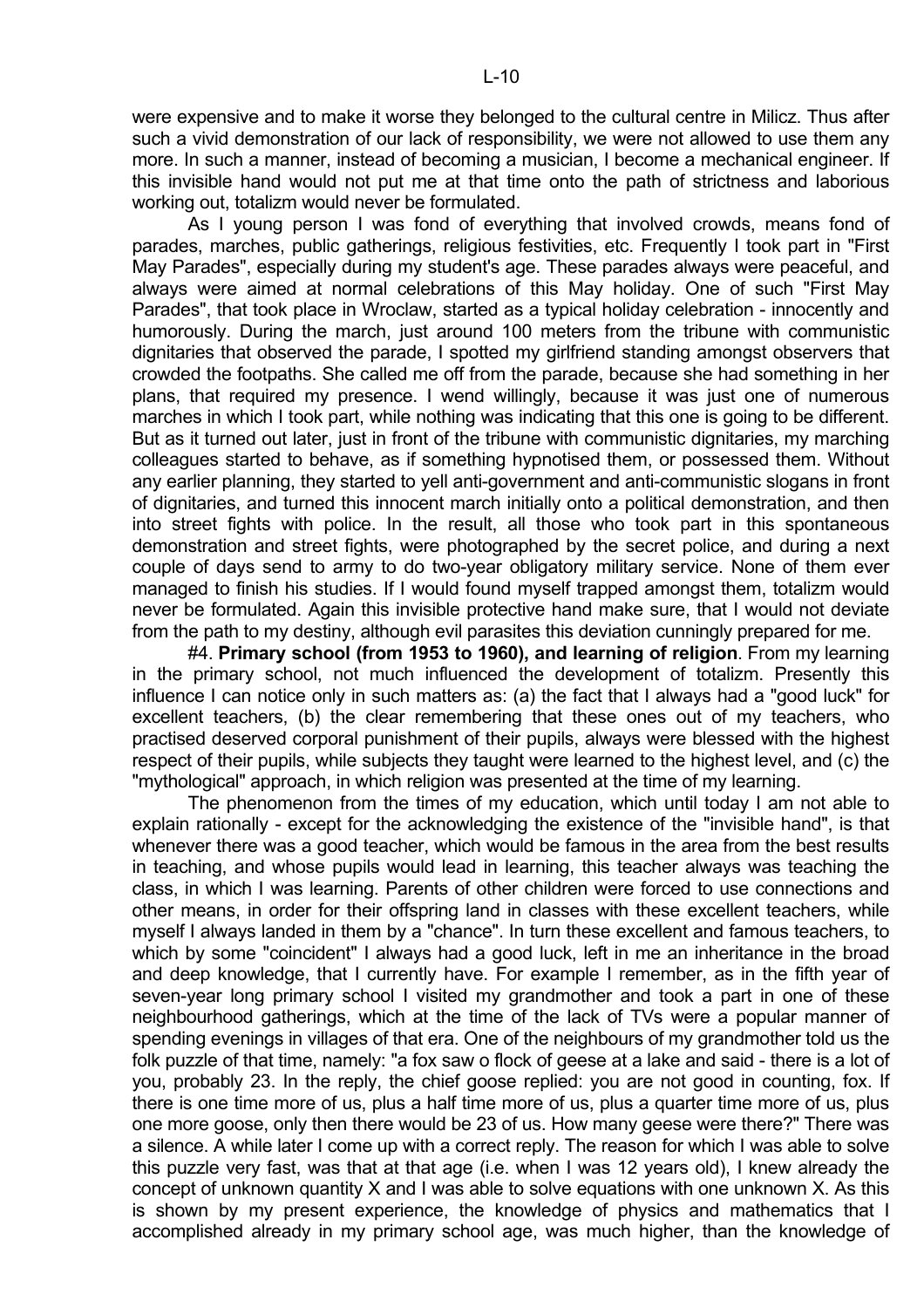these subsects in a significant number of students of polytechnic, which presently I am teaching.

 A next phenomenon, which exerted an influence on what totalizm states, is the fact, that I belonged probably to the last generation of school pupils, on which in an unofficial manner corporal punishment was still practised. Officially at that time the corporal punishment was already banned in the Polish schools. But many older teachers, educated and practising from "before the war", quietly resorted to it in drastic situations. I excellently remember several out of them. My observation from that time, which I remember well until today, and which significantly impacted what I wrote in subsection C2, is that neither myself, nor any of my colleagues, was upset with teachers for serving these corporal punishments. We actually used to feel better, when we did something wrong, and the matter was closed fast with such a corporal punishment, than if our guilt was extending forever and had no any noticeable conclusion. These punishments were always served in situations of obvious guilt, always they were well balanced - proportional to the weight of the guilt, and always very fast and oriented towards serving the justice not towards torturing anyone. Actually these teachers, in the outcomes of their teaching, as well as later in memories of their pupils, were blessed by the unproportionaly higher amount of respect and much greater expression of remembrance, than teachers who did not use corporal punishment. Also results in teaching that they used to accomplish were unproportionaly higher than the results of teachers, who did not use a corporal punishment. As I remember from that time, "punished children do not have anything against receiving the punishment that they deserved, and they only rebel, if the punishment include any form of injustice". Thus, when I wrote in subsection C2 of this monograph about the need to reintroduce corporal punishments for small offences, I am basing this, amongst others, on my personal experience and on precisely remembered observations.

 A powerful influence on the creation of totalizm had my first encounter with religion. After all, in Poland of 1950s, the religious education was a vital component of the initial stage of gaining knowledge. For me personally, it was responsible for initially the "mythological" approach to faith and to morality. This approach was the old equivalent to the "unrealistic" misunderstanding of the surrounding reality, that in present days is imposed onto young people by television, films, computers, electronic games, fables without a moral, and the literature of "science fiction". This misunderstanding depends on overlooking in all argumentations, the enormously vital fact, that in the physical world we are always limited by all sorts of real constraints. In turn this overlooking leads to the destructive believe, that in a natural manner and without a required training, systematic work, learning, knowledge, or equipment, it is possible to accomplish everything that our imagination is only able to invent. For example, it is possible to fall down from a cliff without hurting ourselves, shoot someone without killing this person, and without the necessity to endure the punishment for the shooting, become a director or a millionaire, walk through walls, walk on water, get to heaven, etc. Of course, such unrealistic presentation of reality is very destructive, because it teaches the victims to not consider in their planning all existing limitations and laws, which always are operational in the real life, and thus without considering of which it is never possible to accomplish a goal or to find the effective solution to problems that fret us. This is the spread of such unrealistic believes which causes, that the majority of people are not able to accomplish in their lives even ordinary goals, about which they dream.

 My first encounter with religion took place in my life when, as a small boy, I started to attend a Sunday school of catechism. As this is a long tradition in Catholic Poland, I needed to learn religion in order to receive my first communion. So together with my colleagues I attended regularly a Sunday school in our local church in Milicz. A devoted nun, who undoubtedly was a good Catholic, but not a very inquisitive and thinking person, told us a lot about good Jesus, who lived almost 2000 years earlier. She explained to us that this good God - Jesus forgives us all our sins, if we go to church every Sunday. She also told us about good angels and bad devils, about the reminder of Jesus to not sin too much and not do too much immoral things, or we land in the hell after we die, etc. The final effect was, that after this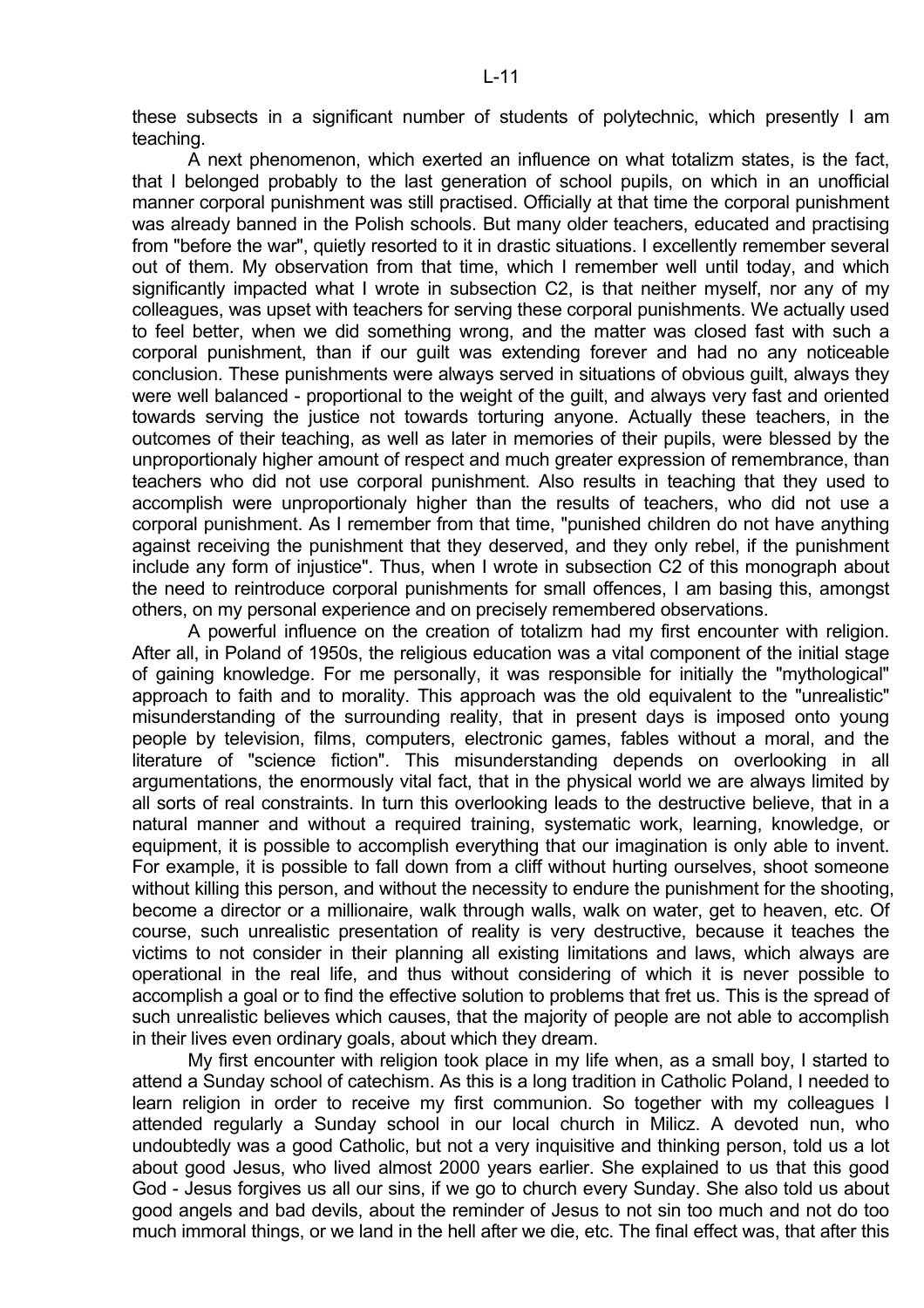portion of religious philosophy, I understood morality to be something equally mythological like angels and devils, about which she was teaching, which supposedly could do anything, but who existed only in religions, while in the real life one never could meet them. I started to believe at that time, that if sometimes I go to church on Sunday, and I confess from my sins, all my sins will be forgiven by good, old Jesus. Thus, according to the message of these teaching, actually being moral is not important if one does not intend to become a saint. In order to land in heaven it suffices if one does not kill too many people and does not do too awful things, so that the good old Jesus does not get too impatient with the countless tasks of repetitive forgiving so many such heavy sins, and does not send one to the hell.

 By the time of writing this monograph I got totally healed from this "mythological" approach to religion. By now I learned that if in the universe is rewarded passiveness, avoidance of action, and the lack of knowledge, then nothing would move forward. Thus such issues as morality, God, or punishment for doing immoral things, are deadly serious components of life, and have nothing to do with mythological or nonchalant view of the universe. Now I am not able to get over the carelessness that people display in all these matters, and their blindness towards what actually happens around them. One moment they pray to God for forgiveness of their sins, and a few minutes later cold-bloodily they repeat the same sins again. Or one minute they reassure God in their memorised prayers, that they await for his grace, while the next minute they scoff at those people who just were communicated by the same God that He is sending His son to Earth (see the final parts of this subsection which contain the description of reactions of New Zealanders to the news about the divine revelation that Second Jesus was to visit Christchurch in 1999).

 #5. **Excellent university education**. In Poland we have a saying stating that "Poles tend to prise foreign while under-appreciate their own" (in Polish: "cudze chwalicie a swego nie znacie"). The merit of this saying I noted only after I left Poland and had opportunity to confront what my own education gave me, with the education that was received by known people, who finished sometimes the most famous educational institutions in the world, including Oxford, Sorbona, MIT, etc. Probably due to the intervention of the universal intellect, graduates of the Technical University of Wroclaw from the years 1960s and 1970s went into life with knowledge, which in many areas was higher, more broad, and more useful, than the knowledge of graduates of the most famous educational institutions in the world. On the basis of my numerous comparisons and empirical verifications, I am presently able to state proudly, that I finished one of the best universities of my times, and that I received the formal education, which was on the highest level that was available on our planet at the times when I was completing my education. Perhaps this has a connection with the fact, that in times when I was studying, there was around 12 candidates for each sit at the Technical University of Wroclaw, and each of these candidates was doing everything humanly possible to secure for him/herself that sit. Perhaps it also was the outcome of the fact, that at that time my university had a bad habit of accepting three times larger number of students that it had sits, thus during the first year of study two-third of the less motivated students needed to be failed and removed from the university. Finally it can also be the result of the fact, that during my entire education for some reasons I had a "good luck" for exceptionally enlightened, open minded, and highly motivated pedagogues, and that these ones, who actually shaped my life at that time, always adhered to the philosophy, which presently I would qualify as the "intuitive totalizm" (although I acquainted at that times also many lecturers with the philosophy, that presently I would call the "advanced parasitism" - fortunately they had no noticeable impact on my fate).

 #6. **The "scientific" outlook**. The excellent education and superb teachers, that by some "coincident" I had a good fortune to have all the time, had this consequence, that they formed in me the "scientific" view of the world, with which totalizm currently is forced to fight. The most representative expression of this "scientific" views was probably the Darwin's Theory of Evolution, which the educational system of communistic Poland was teaching people with special thoroughness already at the high school level. This theory was then complemented with various theories and examples, which popularised laws of the jungle, and tried to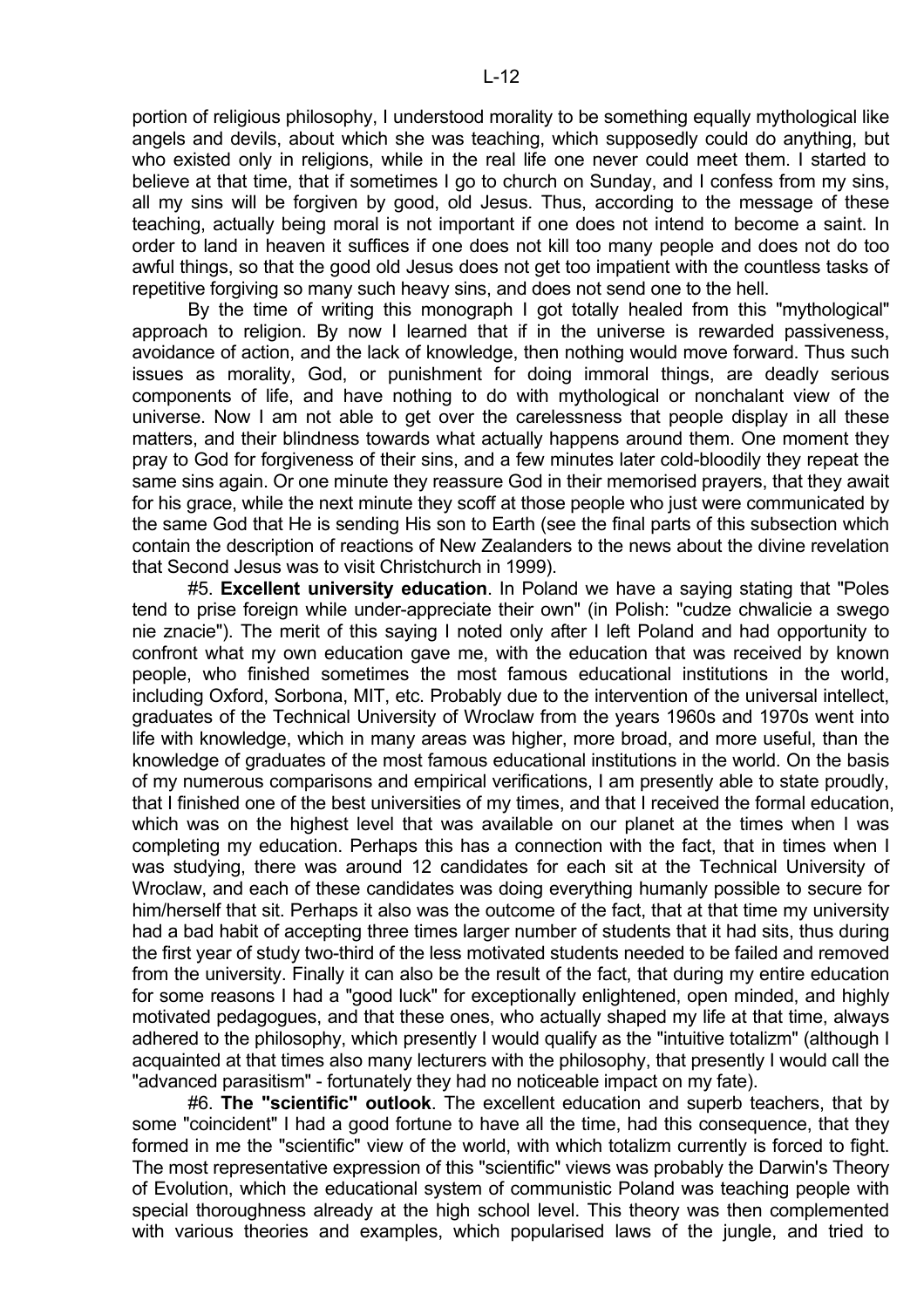scientifically brainwash people that only the toughest survive, while all weak must be eaten by others. It was also at that time that our society (as a whole) illustrated to us that "life is a jungle", teachers explained the theory on the "survival of he fittest", while our colleagues demonstrated to us that the more brutal, immoral, and ruthless someone is in life, the more instant benefits he/she reaps. On top of all this, our philosophy lecturers from the university courses, have proven to us that philosophies are all about saying a maximum number of words while conveying a minimum sense (or not sense at all). They also realised to us that formal philosophies are like lessons of flying given by someone who has no wings. Furthermore, that people who invented subsequent formal philosophies must surely take part in some secret competition as to who invents a philosophy which would be the most impractical, unworkable, and the most impossible to implement in a real life, and that someone would need to fall on his/her own head to take any philosophical thoughts too seriously. So after I finished university I adopted practically a "scientific" outlook on life, which was very cynic and materially-oriented. According to this outlook, in spite that I am naturally peaceful and that my upbringing was very morally oriented, in appropriate circumstances I was able to forget about morality and to behave like the theory on the "survival of the fittest" teaches us to behave. But in spite that all these elements of my past Weltanschauung were very "antitotaliztic", actually later they turned out to be very helpful in the formulation of totalizm. After all they allowed me to learn exactly, how feels the adherer of the views, which currently totalizm fights out. They also allowed me to experience first hand, and to learn the differences between our internal state, when we adhere to such "scientific" outlook, and when we adhere to totalizm.

 #7. **My first encounters with the unknown**. The rational, materialistic, and "scientific" approach to life, which was developed in me during the high school and subsequent studies at the Technical University of Wroclaw, Poland, gradually crumbled down when, by a strange coincidence of events, I started to encounter unknown. After all, in this "scientific" outlook there was no room for unknown - everything was known in it and could be explained scientifically. My first encounter with the unknown took place when I was still a small boy. It took a form of small fish which was "raining" around my home in Wszewilki - see the descriptions in subsection I3.5. I saw this "rain" with my own eyes, and I know that it cannot be explained in the way as present science nonchalantly explains it (i.e. that such a rain represents just a school of fish grabbed from water by strong winds and then deposited with rain). Actually the fish which I saw "raining" was not falling from heaven, but they were materializing from nothingness on the surface of ground. Probably only in order to give the fish a chance to survive, this materializing took place during a heavy rain. The same rain of fish was later repeated again near my home in Wszewilki, although the second time I had not seen the rain itself, but I saw thousands of small fish lying on the ground spread along a huge area. Unfortunately, at times when I experienced all this, I was still too young, to induce in myself the need to question statements of science.

 Apart from that rain, in my young age I had also several further meetings with unknown, which were not enough shocking to be worth being described here. The next my significant encounter with the unknown, which exerted an influence on crystallizing of totalizm, was only in 1964, means in the final class of my high school. I was attacked by a strange creature, which looked like a griffin, i.e. like a small lion which has wings, huge eyes, and almost an eagle-like beak, or mouth. This encounter is described in subsection S4 of my Polish monograph [1/4]. I was actually wounded by this strange creature, and it left three bleeding wounds on my arm, very similar to these wounds which in Puerto Rico are frequently made by famous blood-sucking pets of UFOnauts, popularly called "chupacabras".

 The third encounter, which also introduced a significant shake up into my view of the world, took place in 1974, soon after I defended my doctorate. I was mushrooming in a Polish forest near Swiebodzice and I found a huge pile of fast melting jelly substance, which currently I know that is called "angel's chair". The pile of this jelly was so huge - about 3 meters high, that it had a volume many times exceeding the volume of an elephant (i.e. the largest present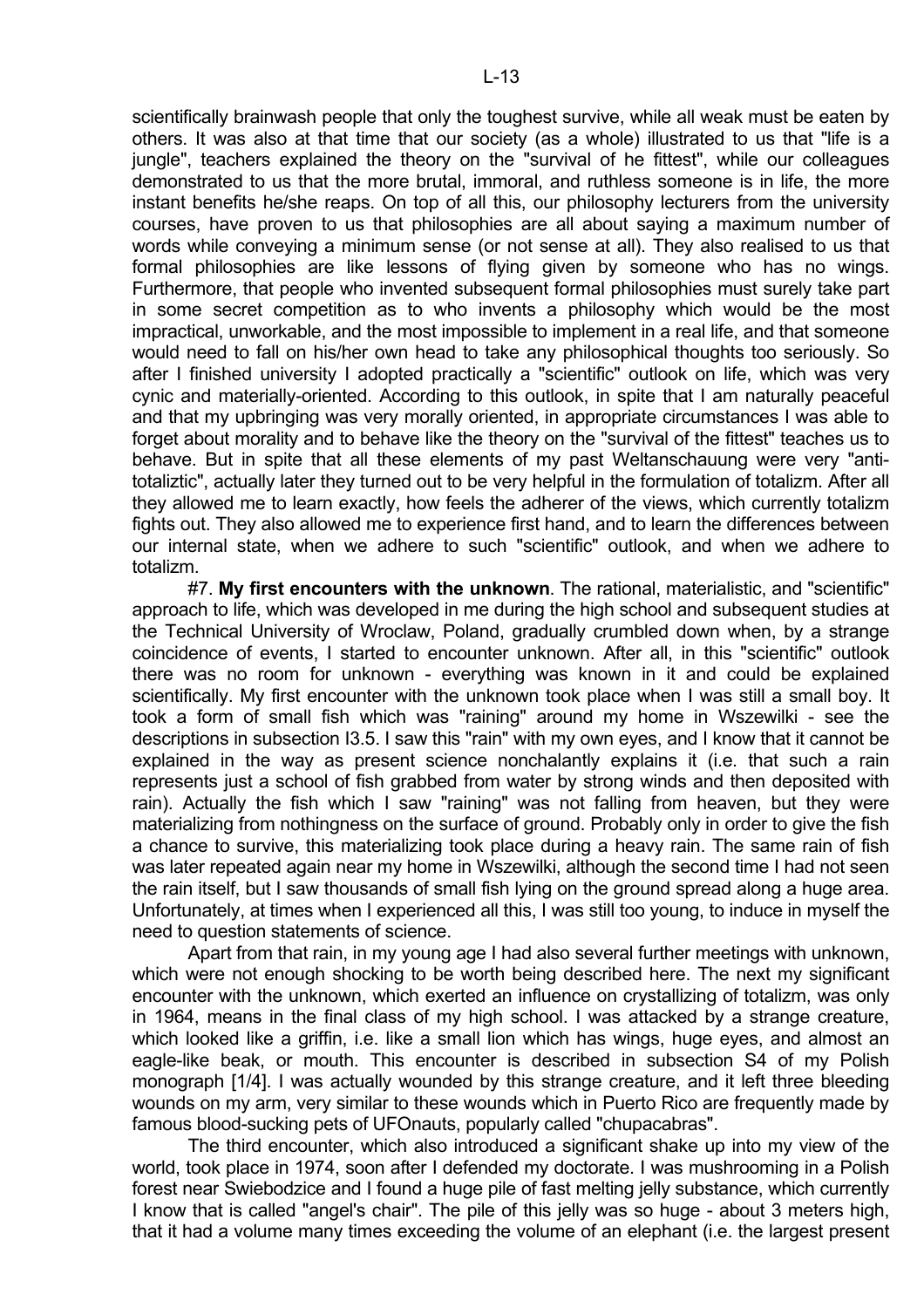animal which could wonder through our planet and leave behind such pile of jelly in a nonaccessible forest).

 All these initial encounters with the unknown, plus many more which come later, significantly impacted my personal philosophy, because they realized to me that "there is much more on heaven and earth" than even the most expensive scientific textbooks can explain.

 #8. **My first important discovery - the cyclic table (1972)**. My submerging into the present area of philosophy, which eventually led to the development of totalizm, took place over a quarter of century ago. It was in early 1972 when I discovered of what was later named the "cyclic table". At that time I was a senior lecturer at the Technical University of Wroclaw in Poland. I fell sick with a flu, while immediately after my sick leave was to finish, I had a lecture regarding "selected aspects of propulsion systems". I had no textbooks at home to prepare my lecture, so while lying sick in bed I was trying to work out what I was going to say to my students, so that it is on the topic of propulsion systems and at the same time I could prepare it at home without the use of academic textbooks. In this way I come up with the "cyclic table" (i.e. I discovered it). This table takes a form very similar to the Periodic Table of the Elements (sometimes also called the Mendeléev Table), only that instead of chemical elements, it combines together propelling devices. What my "cyclic table" basically says, is that there is a repetitive pattern, or key, which is cyclically repeated in all human inventions. If we learn this cyclic pattern, or key, than on the basis of what was already invented, we can very accurately predict what still awaits to be invented. In a manner almost identical as it was done by the Periodic Table of the Elements, my first "cyclic table" combined together all the basic propulsion systems that humanity completed so far. Then, on the basis of these devices already invented, the table predicted which are the next propelling devices that are soon going to be completed on Earth. The most promising of these next propulsion systems still awaiting completion, was the "magnocraft". According to my "cyclic table", it should be completed on Earth by the year 2036. The magnocraft is a magnetically propelled spaceship, which in light of the "cyclic principle" is a brother to electric motors. When I presented the "cyclic table" and the idea of magnocraft to my students, the lecture induced loud applause. One of these students make everyone laugh hilariously when in the front of the whole class he said something along the line: "Sir, if each your flu is going to result in the formation of revolutionary theory like that one that you just presented to us, then we wish you that you have flu all the time". As it turned out later, in a metaphoric manner his wish actually come true with a small reversal of causes and effects: my numerous revolutionary theories and their recoils, were those which kept bringing me troubles and headaches all the time. The "cyclic table" was firstly published in 1976 in the article **[1L4]** "Teoria rozwoju napedow" (i.e. "The theory of propulsion development") from a Polish magazine Astronautyka, number 5/1976, pages 16-21. Current examples of the English version of "cyclic tables" are published in my treatises  $[2_{E}]$ ,  $[5_F]$ , and  $[6_F]$ , listed in chapter O of this monograph.

 My discovery and publication of the cyclic table turned out to be the most important milestone in my whole life. The reason is that this table directed my thoughts and attention onto a completely new area, which turned out to be extremely productive, and which gradually eventuated in making all the discoveries and inventions described in this subsection. Practically, without this my discovery of the cyclic table, there would be no totalizm, and also there would be no this monograph.

 #9. **The magnocraft (1980)**. My first "cyclic table" indicated that there are three entirely new spaceships awaiting to be invented on Earth. I gave the same name "Magnocraft" to all three of them. These three spaceships externally look identical, but they have three different principles employed in their operation (in turn these different propelling principles result in different shapes of their propelling devices called Oscillatory Chambers and described in subsection KB3.1). Therefore to distinguish between them, I call them: (1) the Magnocraft of the first generation, or just Magnocraft (this simplest of the three Magnocraft, described in subsection KB3.2, uses purely magnetic propulsion, working on the principle of magnetic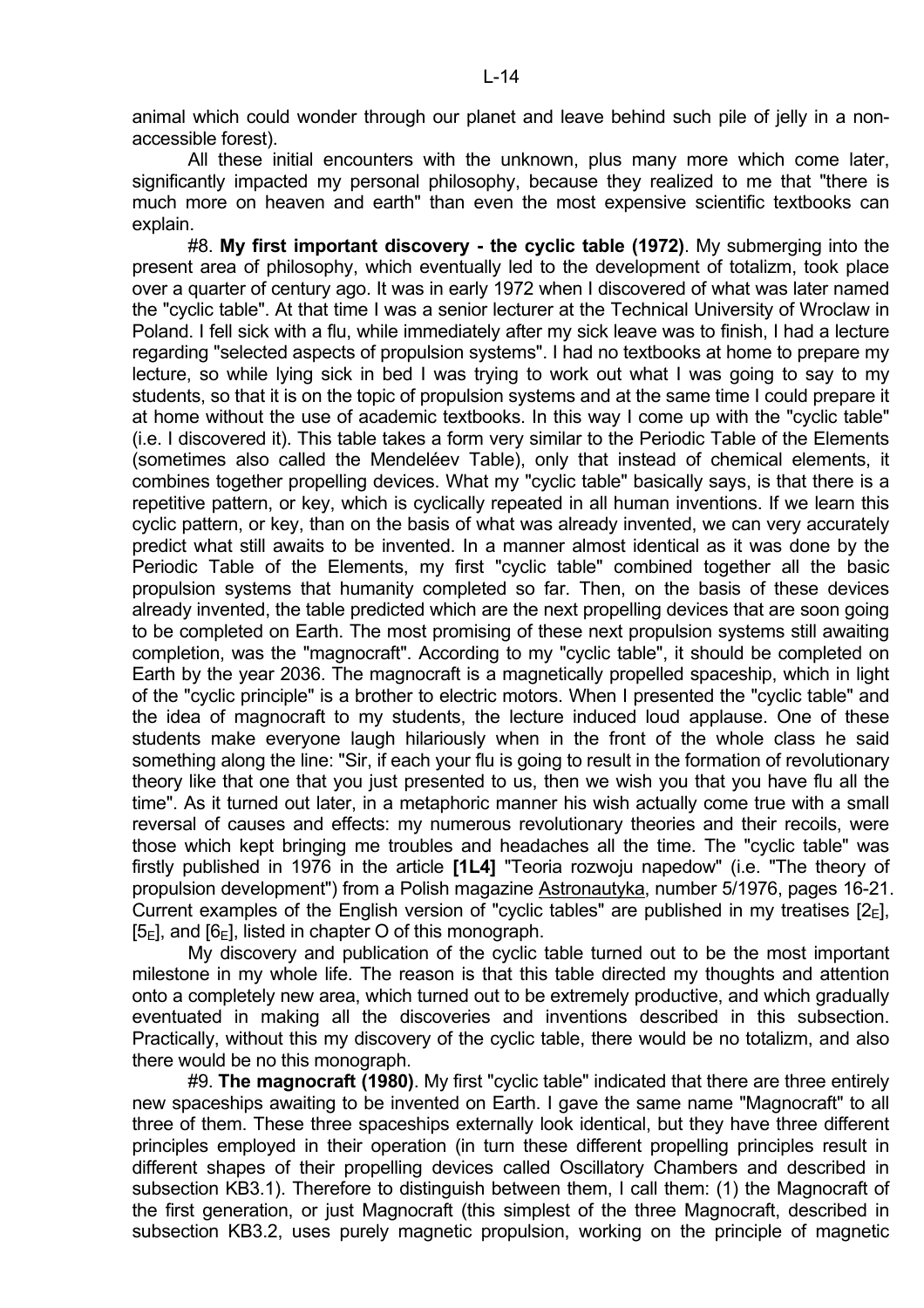repulsion and attraction; its oscillatory chambers are cubical, with square inlets), (2) the Magnocraft of the second generation (this more advanced Magnocraft uses the instant telekinetic propulsion described in subsection KB3.3, thus it can also be called "telekinetic vehicle" or "teleportation vehicle"; its oscillatory chambers have the octagonal front walls), and (3) the Magnocraft of the third generation (this most advanced Magnocraft described in subsection KB3.4 uses principles of time travel, therefore it can also be called "time vehicle"; its oscillatory chambers have the sixteen-gonal front walls, which almost look as if they were circular). The Magnocraft of the first generation is that one which according to the cyclic table should be completed on Earth by the year of 2036. It takes the shape of a disk, which in the centre holds a very strong source of repulsive magnetic field, named the "main propulsor", while around the peripherals it holds a ring of "side propulsors" - see Figure D1. The device, which produces a powerful magnetic field in that propulsor, is called an "**oscillatory chamber**". The circumstances of the invention of this chamber, are explained in one of items that follow. When the magnocraft flies, the main propulsor repels itself from the Earth's, Solar, or Galactic magnetic field, thus producing the lifting force. Simultaneously, its side propulsors attract themselves to this Earth's, Solar, or Galactic field, thus producing stabilization forces. Side propulsors create also a spinning magnetic field in a manner similar to that employed in electric motors for the formation of magnetic whirl. This spinning magnetic field forms a magnetic equivalent of the Magnus Effect, thus powering the magnocraft with a horizontal thrust force. It also ionizes the air, thus causing it to glow. Furthermore, the magnetic whirl forms a plasma saw which evaporates rocks and soil. Thus, in case when the Magnocraft flies underground, it produces easily identifiable glossy tunnels. Just such a plasma whirl was used to cause the evaporation of WTC. Magnocraft can fly solo, or magnetically joined together with other vehicles, thus forming various flying configurations. The first description of the magnocraft was published in the article **[2L4]** "Budowa i dzialanie statkow kosmicznych z napedem magnetycznym", which appeared in the Polish Journal Przeglad Techniczny Innowacje, no 16/1980, pages 21-23. The more recent descriptions of this spaceship are also presented in almost all monographs and treatises listed in chapter O, with especially comprehensive description in English monographs  $[1_F]$  and  $[2_F]$ , and Polish monograph [1/3].

 #10. **My emigration to New Zealand (1982)**. In December 1981 martial law was imposed in then communist Poland, and the witch-hunt for former Solidarity members was initiated. As I was a former Solidarity activist (in the original, idealistic and spontaneous implementation of this movement), it started to be dangerous and hot for me in Poland - e.g. one day I was chased and almost shot by Polish police. With the help of my friends, at the beginning of 1982 I managed to emigrate to New Zealand. On 9 April 1982 I landed in the extremely beautiful New Zealand city called Christchurch, where I received a Post-Doctoral Fellowship on the University of Canterbury, thus living in Christchurch for almost entire first year of my emigration. I started to like so much this city, that even today Christchurch remains my most favourite city in the world. If I have a choice where I would like to spend my life, I would choose Christchurch without one blink. Unfortunately my life of a warrior in constant march, causes that I never again had an opportunity to stay in Christchurch for longer, although I kept returning to this city to stay for a few days.

 New Zealand is one of the most east located Christian countries of our planet. The inhabitants of this country are very diverse ethnically. New Zealanders belong to many races, many cultures, and also practice many religions other than Christianity (including Islam into this number). In New Zealand, similarly to Poland, a separation of church from country is practised. Therefore, in spite that this is a predominantly a Christian country, NONE of the versions of Christianity is declared as an official country religion (in a manner as for example in Malaysia the Islam is declared as an official religion of the country).

 My staying in Christchurch turned out to be very significant to my research. It was Christchurch where was born the idea of publishing my monographs and treatises outside of the official stream of scientific journals and books. During a vacation visit to my friend that was a lecturer at the University of Waikato in Hamilton, I presented to this friend the entire material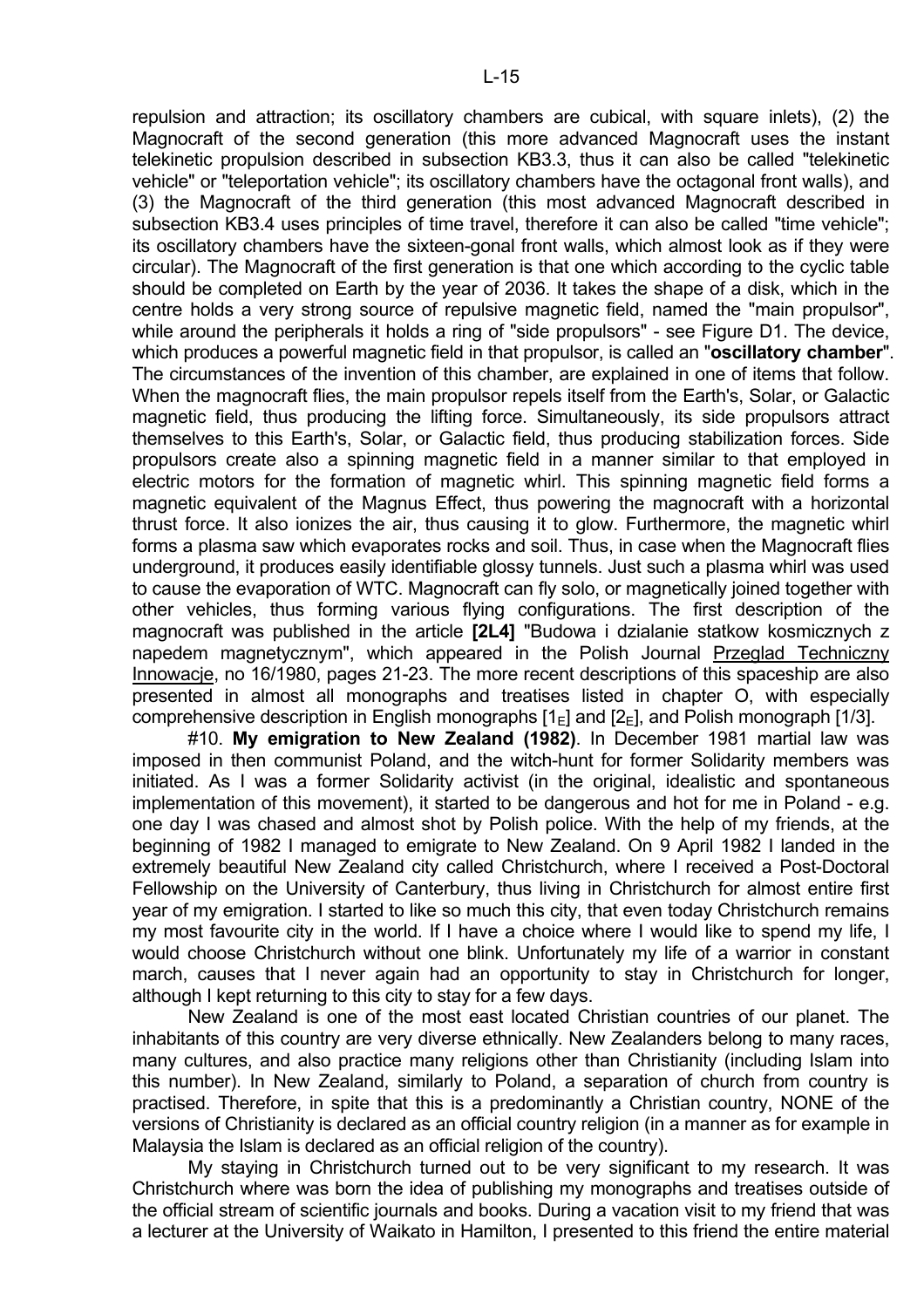that until that time I worked out on the topic of magnocraft and UFOs. I was complaining that I am unsuccessful in finding a publisher for this important material. My accomplishments so impressed him, that he suggested me to publish these information entirely outside of the official stream of scientific books and journals, just by issuing them with my private effort and funds. He suggested that I should combine my findings into a form of a scientific monograph, that I am going to later print and distribute entirely myself. He also explained to me the official procedure of publishing such monographs that are pressed privately, and gave me guidelines and directions how to register them for copyrights.

 In the area of my research, the most important accomplishments of my one-year long staying in Christchurch was the calculation of the amount of energy that was accumulated in the magnetic field of magnocraft. The results of these calculations are provided in subsection F5.5 of monograph  $[1/4<sub>E</sub>]$ . The enormous amount of this energy (i.e. the equivalent of around 1 megaton of TNT for the smallest magnocraft of K3 type) was so shocking for me, that starting from that time I began hypothetically consider what a catastrophe would occur on Earth if a magnocraft was accidentally destroyed here. This in turn, in connection with the formal proof that "UFOs are magnocraft already build by someone", made me sensitive to all descriptions of huge explosions on Earth. In the result it led me to later discovery of the explosions of UFOs over Tapanui in New Zealand and over Tunguska in Russia.

 #11. **Shifting to Invercargill (1983)**. In 1983 my one-year post-doctoral fellowship in Christchurch finished. Thus starting from 7 March 1983 I shifted to Invercargill, which is the most south located city of the world. (Note that in English "city" has a strict definition and it is clearly distinguished from "town"; namely city must have either over 100 000 inhabitants, or have its own cathedral. Invercargill is a city because it has its own cathedral.)

 One of the first legends that I heard soon after I shifted to Invercargill, was a Maori legend on "Rakiura", means on the explosion of an extraterrestrial space vehicle in New Zealand. Because at that time I was already sensitive to all information regarding powerful explosions on Earth, this legend inspired me to begin my private searches for the centre of this mythological explosion. In 1987 these my private searches fruited with finding the Tapanui Crater, above which in 1178 a cigar shaped stack of around seven UFO vehicles exploded in 1178 - more on this subject in next items and in my monographs from series [5].

 #12. **The first English monograph describing the magnocraft (1984)**. In New Zealand, of course, no one knew about the cyclic principle, magnocraft, and my other discoveries. Therefore already in December 1982, means still in times when I lived in Christchurch and worked at the University of Canterbury, I started a huge task of writing down details of the magnocraft that I worked out by that time. In this manner my first voluminous monograph entitled "Theory of the Magnocraft" began to be born. Its aim was to comprehensively describe and illustrate the magnocraft. As I already mentioned this before, to the initiation of the task of writing of this huge monograph I was inspired by a friend lecturer from the University of Waikato in Hamilton, New Zealand. I met him in that December 1982, and I presented to him the entire complex and detailed knowledge about the principles of operation, design, and construction of the magnocraft, which at that time I already had worked out. The writing of my first English monograph [4A4] took me over a year of time. Therefore I published it formally on 24 February 1984. It carried the following editorial data **[3L4]**: Pajak Jan, "Theory of the Magnocraft", 1984, ISBN 0-9597698-0-3. Several copies of this monograph are still available even today in public libraries throughout New Zealand. It basically presented to English speaking readers all that I had developed by that time in these newly emerging disciplines of spaceship with magnetic propulsion. But it had no, as yet, the description of the oscillatory chamber, which I invented only when this monograph was already in the process of formal registration for copyright purposes. Thus the descriptions of the oscillatory chamber I included only into the second edition of this monograph, which was formally published on 13 September 1984. This second edition **[4L4]** carried the following editorial data: Jan Pajak, "Theory of the Magnocraft", 2nd edition, 106 pages plus 44 illustrations (Copyright receipt C 65299, date 13.9.1984) , ISBN 0-9597698-1-1. In June 1985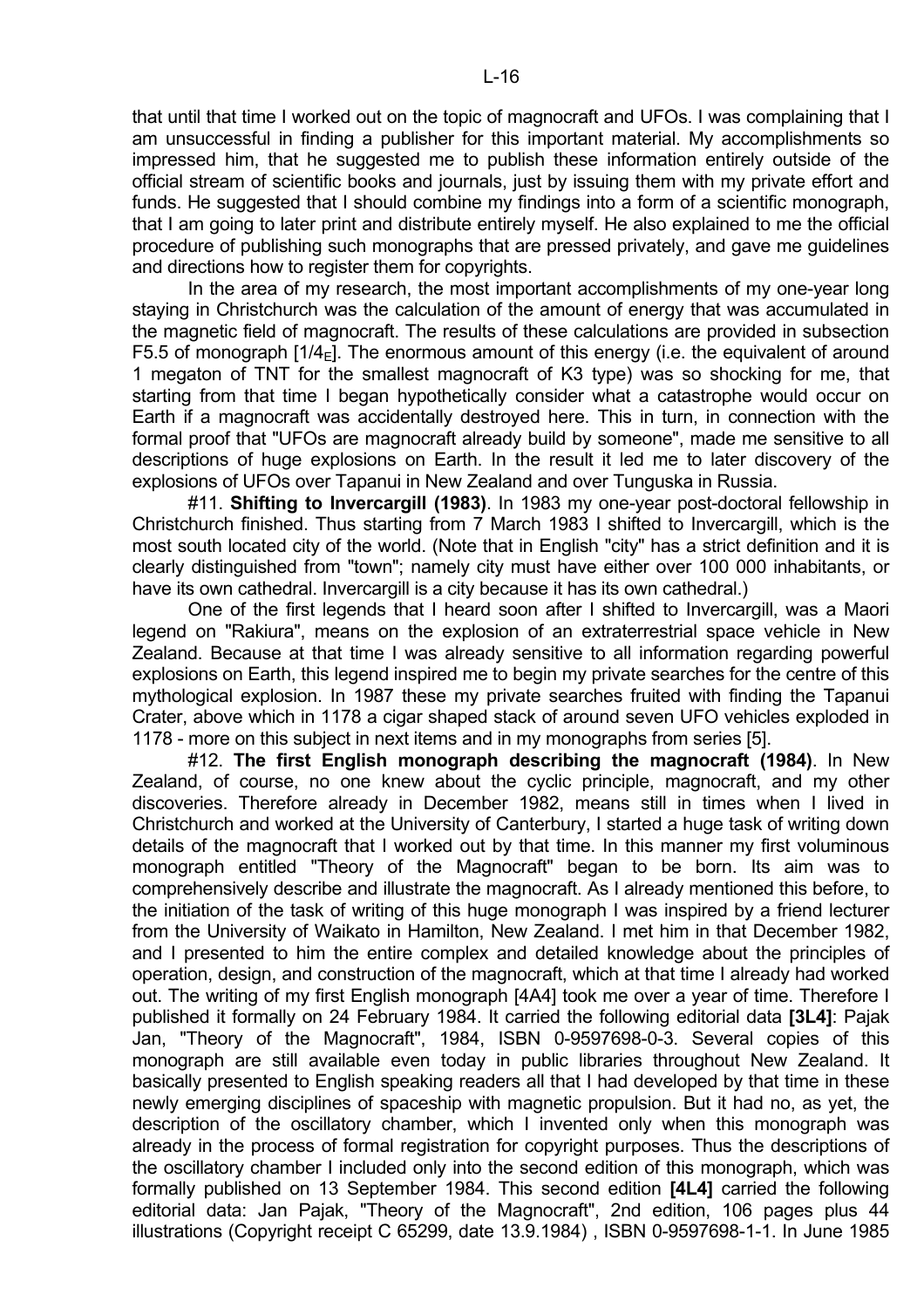this second edition of the monograph [4L4] was also published in the USA by Energy Unlimited (PO Box 35637 Sta. D, Albuquerque, NM 78176, USA). Furthermore, I personally translated it into the Polish language, and after publishing it in New Zealand I made it available to readers from Poland as the monograph marked [1] on the list from chapter Y. This Polish monograph **[5L4]** = [1] carried the following editorial data: Jan Pajak, "Teoria Magnokraftu", (25 March 1986, copyright receipt C 73965, date 2.4.86), ISBN 0-9597698-5-4 - see item [1] on the list of publications from chapter Y. Later modifications of this monograph were also translated into German and published in West Germany by Raum & Zeit Verlag (Dammtor 6, D-3007 Gehrden, West Germany), plus translated into Italian and made available for Italian readers.

 The writing of this first monograph about magnocraft was the event of so crucial, that starting from that moment of time I never ceased my further research and writing. Thus starting from the time when it appeared, whenever I concluded research and writing of a given monograph, I immediately was starting to research, to write, and to prepare for publishing another monograph or treatise. In this way my subsequent publications increasingly better worked out and presented each of the topics that I touched previously, or they created a new, more perfect versions of a given publication.

 #13. **First discussions with highly "sceptical" colleagues**. After I published my first English monograph about the magnocraft, I started an official promotion of this vehicle. This put me in the very fortunate position of organizing and conducting many public and numerous person-to-person discussions with people, who adhered to the philosophy that presently I call parasitism. Their characteristic behaviour was, that they viciously and offensively attacked not only the idea of the magnocraft, but also myself, and that their attacks almost always were based on the parasitic doctrine "I already know everything and I pose to be an ultimate authority, but the magnocraft does not fit into my knowledge and does not serve lifting my authority". As it turned out, in English speaking countries, means in New Zealand, Australia, England, and the USA, well educated people predominantly adhere to this type of philosophy no wonder that presently these countries are leaders on the path to moral fall down. In turn constant confrontation of such aggressive and critical people opened for me the opportunity to accumulate observations, which presently are combined into the descriptions of totalizm and parasitism. More about these discussions and their products is provided in subsection I1.

 #14. **Invention of the Oscillatory Chamber (1984)**. In order for the Magnocraft to lift itself to free space and fly to stars, the output from its magnetic propulsors needed to exceed the special threshold value, which I called the "starting flux". This starting flux represents a magnetic equivalent for the so-called "first space velocity". The value of it I calculated and already published in [1L4]. Unfortunately, currently we do not have on Earth a technical device for the production of magnetic fields, the output of which would be able to exceed this starting flux. Thus one of the objections, which the adversaries of the Magnocraft were bringing out against this vehicle, was the claim, that it is impossible to develop a technical device, the principle of which would allow to produce a magnetic field in excess of this starting flux. In order to prove that these people are wrong, I decided to invent such a device. After several years of thinking and intentional searches of this principle of operation, this device finally crystallised in my mind near the morning on 3 January 1984. Because of its shape, construction, and the principle of operation, I called it the "Oscillatory Chamber". Circumstances and the most important consequences of the invention of this Oscillatory Chamber are described in more details in other my monographs - e.g. see subsection C2 in monograph [1/4]. The first comprehensive publication of the entire design and the operation of the oscillatory chamber took place in the monograph **[6L4]** of the following title and bibliographical data: Pajak Jan, "The Oscillatory Chamber - a breakthrough in the principles of magnetic field production", first New Zealand edition, Invercargill, New Zealand, 31 January 1985, ISBN 0-9597698-2-X (copyright receipt C 7433, date 31.1.85). But a small comment on this device (one brief chapter) was also published in monograph [4L4] mentioned before. For my research, the invention of the oscillatory chamber had a breakthrough significance. It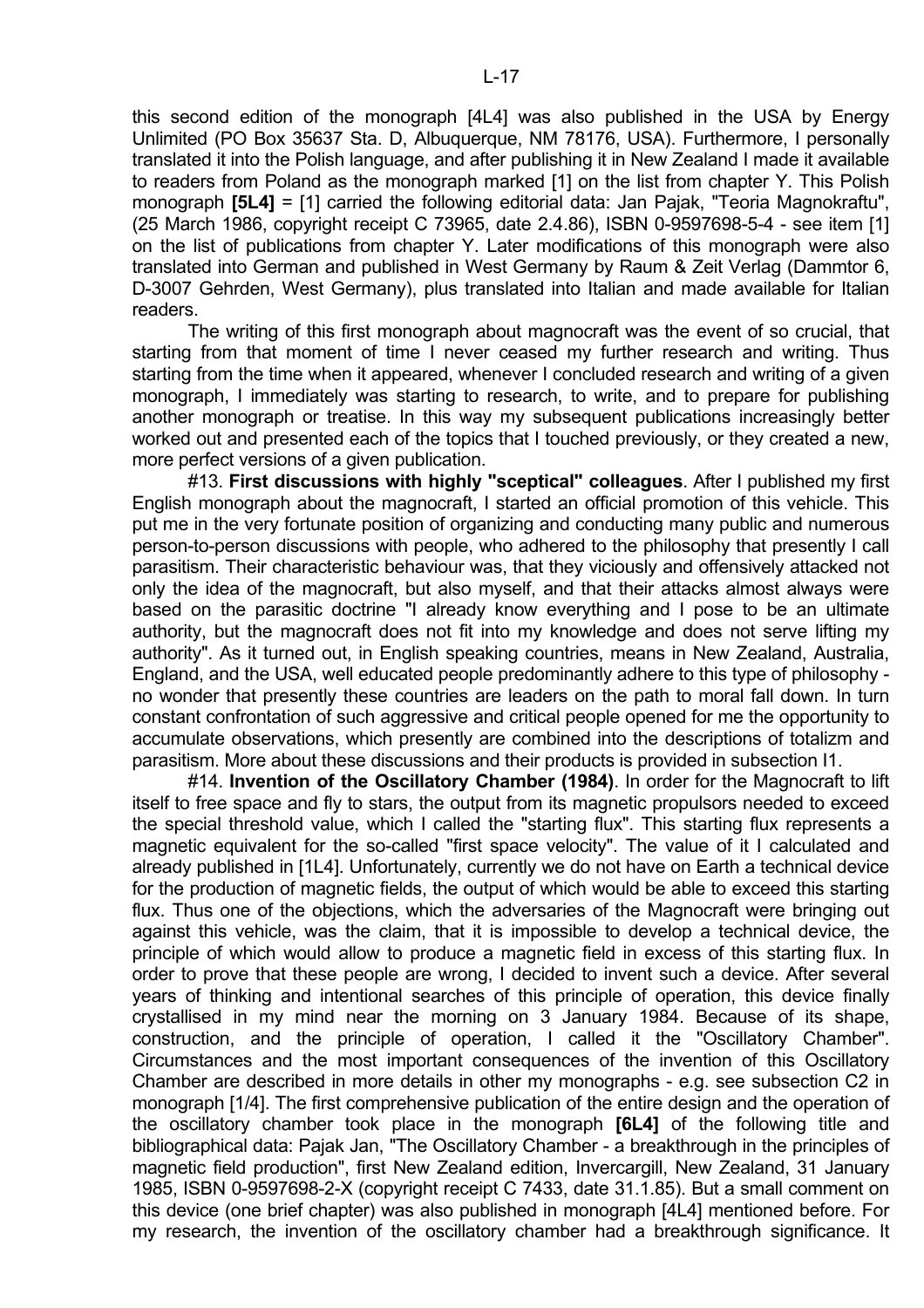proved that there is a principle of operation, and a technical device which implements this principle, which are capable of yielding a magnetic output in excess of the starting flux, thus which are able to carry out the magnocraft into the space. The oscillatory chamber illustrated, that the idea of the magnocraft is very realistic, and that this vehicle soon may be implemented by our civilisation - if only someone undertakes the project of its completion.

 Monograph [6L4] very fast was developed into a second edition, which in November 1985 was formally published as the following monograph **[7L4]**: Jan Pajak, "The Oscillatory Chamber - a breakthrough in the principles of magnetic field production", 2nd edition, (14 October 1985, Copyright receipt C 71921, date 7.11.85), volume: 116 pages plus 14 diagrams, ISBN 0-9597698-4-6. Then it was also translated to the German language and published in West Germany by Raum & Zeit Verlag, as the monograph **[8L4]** with the following editorial data: Jan Pajak, "Die 'Schwingkammer' Energie & Antrieb fur das Weltraumzeitalter", published by: Raum & Zeit Verlag, Dammtor 6, D-3007 Gehrden, West Germany; June 1985, ISBN 3-89005-006-9, 64 pages (including 7 Figures).

 #15. **Refusal of the Technical University of Wroclaw in Poland to open for me a habilitation procedure**. In 1985 I also wrote a Polish monograph [1] "Teoria Magnokraftu", which I formally published in 1986. It presented the magnocraft in a scientific manner. The content of monograph [1] approximately corresponded to content of the "Theory of the Magnocraft" from monograph [1/4], means volumes 2 and 3 (chapters B, C, D, E, and F), although it also included the first presentation of the Concept of Dipolar Gravity that in this monograph is described in volumes 4 and 5 (chapters H and I). Because of the revolutionary character of this space vehicle and its propelling devices, and also because of the prospects of the progress that this vehicle was opening for our civilisation, I personally believed, that due to sole fact of inventing, scientific working out, and disseminating, I meet all the initial conditions for opening for myself a habilitation procedure. (Just for your information, the scientific degree of "habilitated doctor" which can be obtained via such a procedure in Poland and some other countries of former Eastern block, is the highest earned scientific degree in the world, that can be obtained through carrying out scientific research of the top quality and level.) Therefore in 1986 I applied formally to my former Institute of Machine Building Technology (ITBM) at the Wroclaw Technical University, for opening for me such a habilitation procedure, with the magnocraft as a topic for this procedure. As an initial document that would initiate the opening of this procedure, I enclosed with my application this Polish monograph [1]. Unfortunately, the Scientific Council of this Institute of Machine Building Technology refused to open the habilitation procedure for me. It motivated the refusal with the fact, that in their institute no scientific research on the magnocraft are carried out. They advised me kindheartedly, that I should open such a habilitation procedure in a scientific institution which researches my magnocraft. (Notice that in my application I clearly noticed that the magnocraft was invented only by myself, that its invention I accomplished when I was employed as a scientist (adiunkt) in that Institute, and that apart from me so far no-one in the world is carrying out any research on this space vehicle.) As it started to become increasingly obvious, in times of that refusal, the Technical University of Wroclaw ceased to be that totaliztic scientific institution that I still remembered from times of my employment in it, and started to be a typical orthodox establishment, which practices an institutional parasitism.

 #16. **Adopting a semi-conspiracy in my research**. The cyclic principle, magnocraft, as well as numerous other discoveries, inventions, and theories that I accomplished because of them later, are the outcome of my professional interests. After all, I discovered the cyclic principle in order to enhance the presentation of the subject that at that time I was teaching, this principle coincided with the areas of my research and lecturing at that time, and also benefits which it forecasted (such as the not-too-distant completion of the magnocraft and other advanced propelling devices) were concerning the area I was employed to research at that time. Yet, when I officially approached my superiors at that time and requested for the permission to research the benefits which seemed to be promised by my discoveries, I was turned down and I received a very clear answer NO. Simultaneously my professional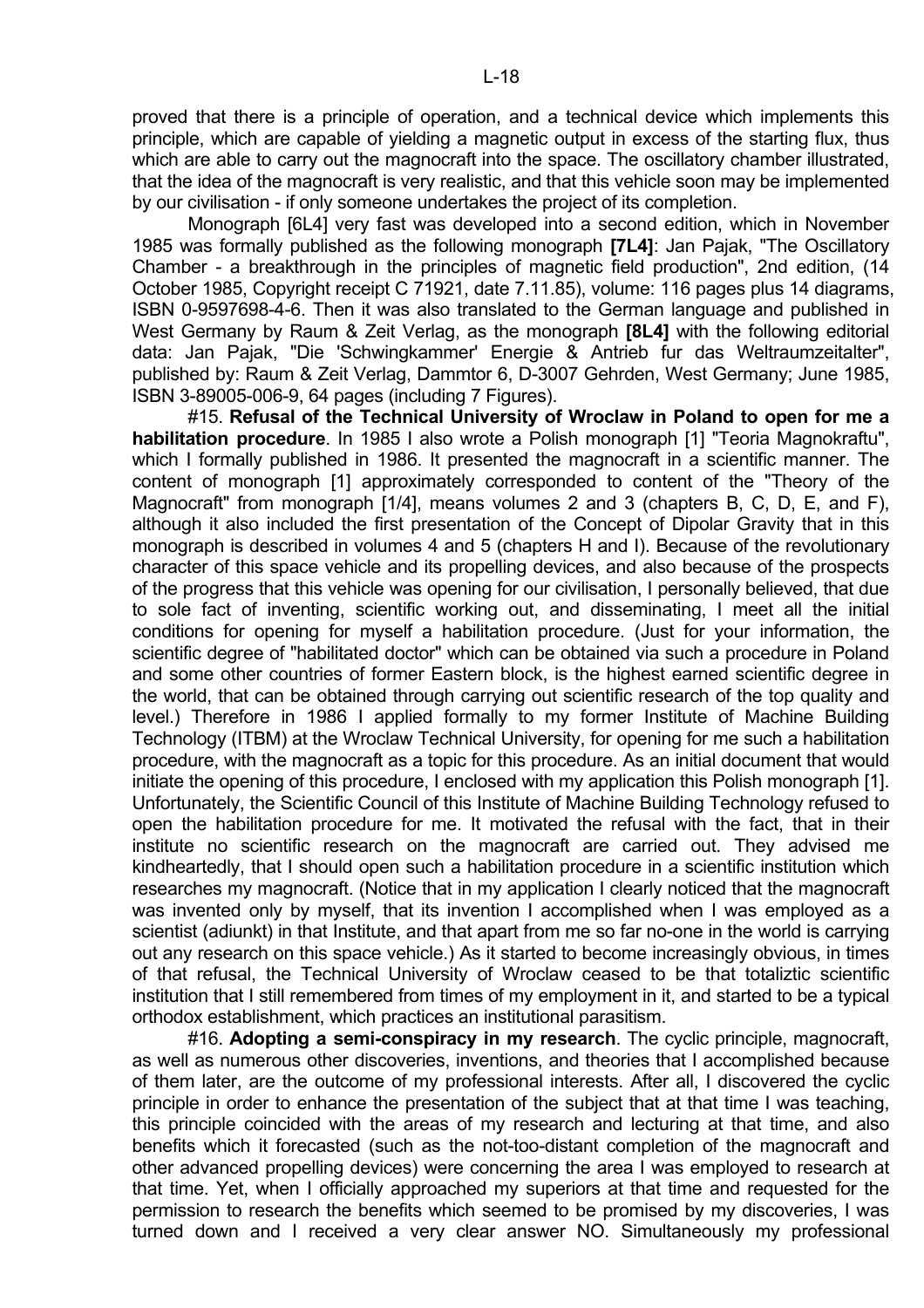colleagues, superiors, and a part of society, all started to show a very strange reactions towards the cyclic principle, magnocraft, etc., and also towards benefits that all my discoveries promised. I was very surprised with the answer NO to my request of a permission to start researching my findings, and with these strange reactions of colleagues and superiors (at that time I did not know about the existence of "evil parasites" described in subsections KB2, and about undetectable methods with the use of which these parasites alter the course of events). After all, it was my strong believe, which I still have until today, that "**whatever a scientist investigates, he/she does not do it only for himself/herself, but for the benefits of the whole society and the whole civilization that he/she lives in**", and that "facts are as people - none of them should be subjected to discrimination". Therefore, in spite of receiving a decisive reply NO to my request, I decided to not obey this particular request, and in spite of everything to carry out my research. But in order to satisfy my superiors, who were ordering me to NOT research this area, I decided to do my research, as I called it "in a semiconspiracy". (The word "semi-conspiracy" originates from the Polish language, where it means "partially underground, partially in open".) By this semi-conspiracy I understood that my research activities were characterized by the following attributes: (1) all the research that I carried out, I did on my private cost, by using my private resources, and in my private time designated for rest, e.g. during weekends and holidays (attempts to carry out this research in my official time always finished with serious problems with my colleagues and superiors); (2) I was continually undertaking attempts to officially publish the results that I was privately obtaining, in "refereed" scientific literature, and to present them on scientific conferences; but in spite of repeating such attempts countless number of times, I never managed to publish or to present anything, and no official scientific article or official scientific presentation appeared on the subjects discussed in this subsection during the first quarter of century of my research; (3) I was open to everyone, including my superiors and my scientific colleagues, abut subjects that I was investigating in my private time, and about results that I was obtaining, only that I was careful to always inform that I do this research as my "scientific hobby" and outside of the office time and resources; (4) I was happy to share the results of my research with everyone who was interested to learn about them, including my superiors, colleagues from work, and all other interested in the place of my current employment.

 Of course, the fact that I needed to resort to semi-conspiracy in my scientific activities reported in this subsection (and later to a "full conspiracy" - means to going completely underground with my research), has many implications. The most important of these implications, is that totalizm, as well as the content of this monograph, never obtained a chance to be developed in an approved atmosphere and in the proper consultation with people involved. Therefore, similarly as this previously happened to Christianity, totalizm also arrived to our planet like a kind of a martyr who needed to grow up in the atmosphere of hiding and suppression, who needed to develop underground and to be disseminated outside of the existing official channels. If totalizm ever manages to free our tortured civilization from the claws of the parasitic philosophy and from the oppression of the "evil parasites", it surely does it against the will of all these immoral people who attempt to direct humanity into claws of institutional parasitism described in subsection KA4.3.

 #17. **The criticism of the magnocraft, and the development of my interest in gravity**. There was a significant difference between the reception of the magnocraft in Europe (i.e. initially in Poland, then also in Germany and in other countries with fluency in German, such as Switzerland, Denmark, Holland, Austria, etc.), and the later reception of this spaceship in countries that use English language (i.e. initially in New Zealand and later also in the USA and England). My Polish scientific colleagues almost unanimously agreed, that the magnocraft uses sound principles of operation and therefore when it was built it must fly. The only reservations that they had, concerned the level of our technology - namely this technology needs to be advanced much more in order for this vehicle is to be built. A very similar stand was taken later by German and other continental European researchers. However, New Zealand scientists and American scientists turned out to be much more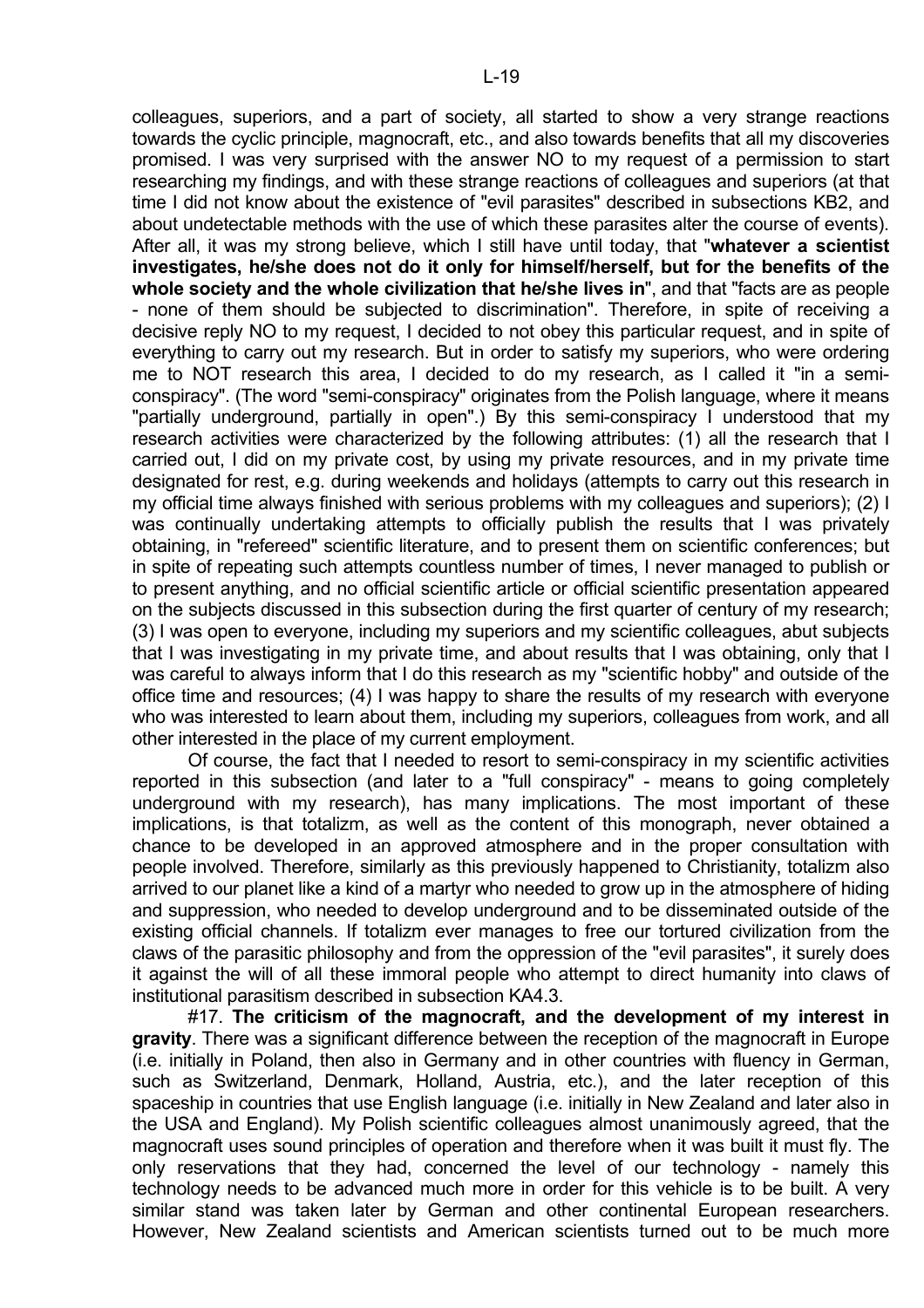hermetic to this new idea. (Later I discovered that statistically a much higher proportion of English speaking scientists, than European scientists, is already in the advanced stage of parasitism.) They almost unanimously criticised every aspect of the magnocraft, claiming that both the principles of operation as well as the technology, made this spaceship impossible to fly. A good example of the strong criticism the magnocraft encountered at that time, is an article **[9L4]** published in the OMNI (USA) magazine, number 2/1984, Vol. 1 No. 6, page 87. Such an exclusively critical tone was also prevailing in all New Zealand books which addressed the topic of the magnocraft. For example the book **[10L4]** by Peter Hassall, "The NZ Files, UFOs in New Zealand" (Published in 1998 by David Bateman Ltd., 30 Tarndale Grove, Albany, Auckland, New Zealand, ISBN 1-86953-3704, 176 pages, pb) devotes around 2/3 volume of the page 98 to repeating a small fraction of vigorous criticism that my research, theories, and inventions (including the magnocraft) encountered at that time. Amongst others, this book [10L4] publishes the very strong statement, which refers to my theories and research, calling them "an embarrassment". The argument which was repeated most frequently by scientists of New Zealand and the USA in their criticism of the magnocraft was, that it will be the "antigravity", not a magnetic field, which will be the basis of propulsion systems in our future. I could not disagree more with these claims of New Zealand and American scientists, because my cyclic table quite clearly indicated that the gravity field cannot be used for the propelling purposes. But at that time I had no evidence yet, to conclusively prove the information that the cyclic table was conveying. So I initiated intensive studies of the gravitational field in order to find out what specifically was wrong with antigravity, and why the cyclic table insists that antigravity cannot be used for propelling purposes. The answer come in 1985, when I developed my Concept of Dipolar Gravity. But before I formulated this concept, I managed to collect observations about the inadequacy of the monopolar gravity, which in this monograph are presented in chapter J.

 #18. **The awareness of the inadequacy of the old concept of monopolar gravity adhered previously (and still officially adhered even today)**. This awareness resulted from the argumentation of opponents of Theory of the Magnocraft, who claimed that it is going to be "antigravity" not magnetism, which is going to be a carrier of the vehicles of our future. My analyses and research on the gravity field that were triggered by these claims, indicated that "antigravity even if it existed, would not be able to lift out a space vehicle into the space". A full version of these analyses is presented in chapter J of this monograph. In turn the awareness, that the concept so erroneous and so contradictive to the natural order of things as "antigravity", was tolerated without any reservations by present orthodox science, undermined my trust about the correctness of the entire our scientific understanding of gravity, and inspired me to seek something much better than this understanding.

 #19. **The spectacular finding of the key to the new Concept of Dipolar Gravity (1985)**. After I realized the inadequacy of the old concept of monopolar gravity presently adhered by our orthodox scientists, I tried to find an error in the formulation of that concept. This error causes that the old concept is contradictive to the natural order of things. I read for this purpose a lot of publications concerning gravity, and constantly though over its existing formulation. One extremely beautiful afternoon, in spring of 1985 (most probably it was during the New Zealand vacation break in a half of August 1985) I was walking around the park in Invercargill. The park in Invercargill is one of the most beautiful parks in New Zealand, and at that particular time it was especially beautiful - full of spring flowers, with the nature awakening to life and with the air filled up with a kind of happiness. Rapidly a key to the solution of gravity problem appeared in my mind. It was rather a spectacular moment in my life, as in this majestic day and beautiful environment, it hit my awareness as a lightning and in a split of second it turned upside down my entire understanding of the universe. The key to the complete understanding of gravity turned out to be the fact, that the old concept considers gravity "a priori" to be a monopolar type of field, while it is necessary to consider also whether gravity does not have a dipolar character. After I found this key, it was possible to gradually work out the foundations of the new Concept of Dipolar Gravity, the most early version of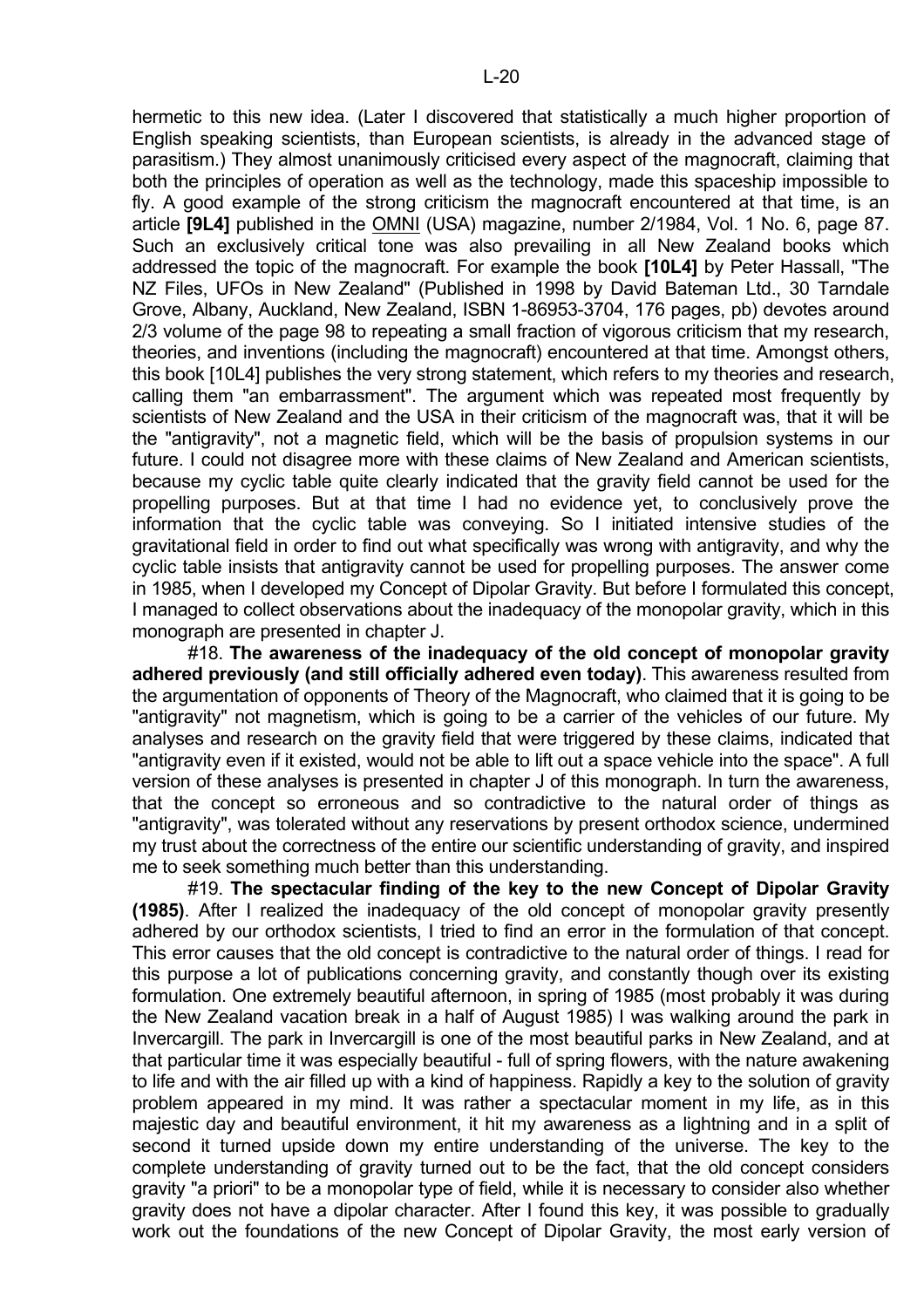which was initially published in the Polish monograph [1], while the latest version is presented in chapters K and L of this monograph.

 #20. **The development of the Concept of Dipolar Gravity (1985)**. My intensive research on the gravity field that I carried out at that time, in 1985 answered why antigravity can never be used for propelling of space vehicles. It turned out that antigravity is a fully speculative phenomenon, which does not exist in reality. It was invented on paper, and disseminated in numerous publications, although it is a myth, which does not exist in a real universe. The reason is that the antigravity would only be possible, when the gravitational field has a monopolar character. But as my Concept of Dipolar Gravity proved it conclusively, the gravitational field has a dipolar character. In turn, in the dipolar type of field antigravity does not exist at all, because antigravity is contradictive to dipolarity. Thus an antigravitational spaceship cannot be build, and all these speculations regarding the future use of antigravity, turned out to be just unhealthy dreaming, which leads to nowhere and which is contradictive to the laws of our universe. So all this noisy criticism of the Magnocraft, which stemmed from these antigravity speculations, in fact proved itself to be completely unjustified.

 However, the most significant contribution of the newly developed Concept of Dipolar Gravity to our scientific outlook, in my opinion concerns not the antigravity vehicles, but the confirmation of statements of religions. The new Concept of Dipolar Gravity revealed that a counter-world exists in parallel to our physical world, and that this counter-world is filled up with an intelligent substance, which is capable of thinking in the natural constitution. (The capability of this substance to think in its natural constitution is not only revealed by theoretical deductions provided in subsection H2 of this monograph, but it is also confirmed by various empirical findings, e.g. consider the intelligent way this thinking substance replies to pendulum inquires, solves complicated problems at ESP level, allows animals to show high-level intelligence, provides the "hardware" which maintains our awareness even when we are clinically dead, enables elementary sub-atomic particles to behave intelligently, etc.) Therefore the entire counter-world filled up with such thinking substance is an equivalent to a colossal natural computer, which thinks and memorises, and thus which forms a kind of the "universal intellect" that corresponds to the idea of God from religions. Because the new Concept of Dipolar Gravity revealed scientifically and formally proved the existence of this universal intellect (God), and also because it explained the nature, properties, and behaviours of this intellect, so-far it is the only consistent scientific theory which objectively proves that what religions claim about the existence of God is actually correct.

 The development of the new Concept of Dipolar Gravity had an enormous impact on all aspects of my research. This is because it also laid theoretical foundations for discovering moral laws described in subsection I4.1.1 of this monograph, as well as discovering the computer-like natural mechanism (i.e. the counter-material "hardware" which hosts the "universal intellect"), which with an iron hand supervises our obedience of these laws. As such, this concept led to the formulation of totalizm, to identifying differences between totalizm and parasitism, etc. Furthermore, it explained what is telekinesis, telepathy, and time, thus it also indicated how telekinetic vehicles and time vehicles are going to operate, how to build telepathic devices, etc. - for their details see subsection KB3.5 which outlines some outcomes of this new concept. In addition, the Concept of Dipolar Gravity explained such previously misunderstood phenomena as "karma", "nirvana", "feelings", and many more.

 #21. **Counter-material duplicates of material objects**. From the very beginning of formulation of the Concept of Dipolar Gravity I was aware, that in case of the existence of gravitational dipole, to every particle from our world a corresponding counter-particle from the counter-world must be assigned. This led me to a logical conclusion, that every material object must posses its own counter-material duplicate (which is called "spirit" by religions). This conclusion was reached already in the first stage of formulation of the Concept of Dipolar Gravity, i.e. around September 1985. This in turn lead to the explanation of the phenomenon of telekinesis as the "handling of counter-material duplicates of physical objects".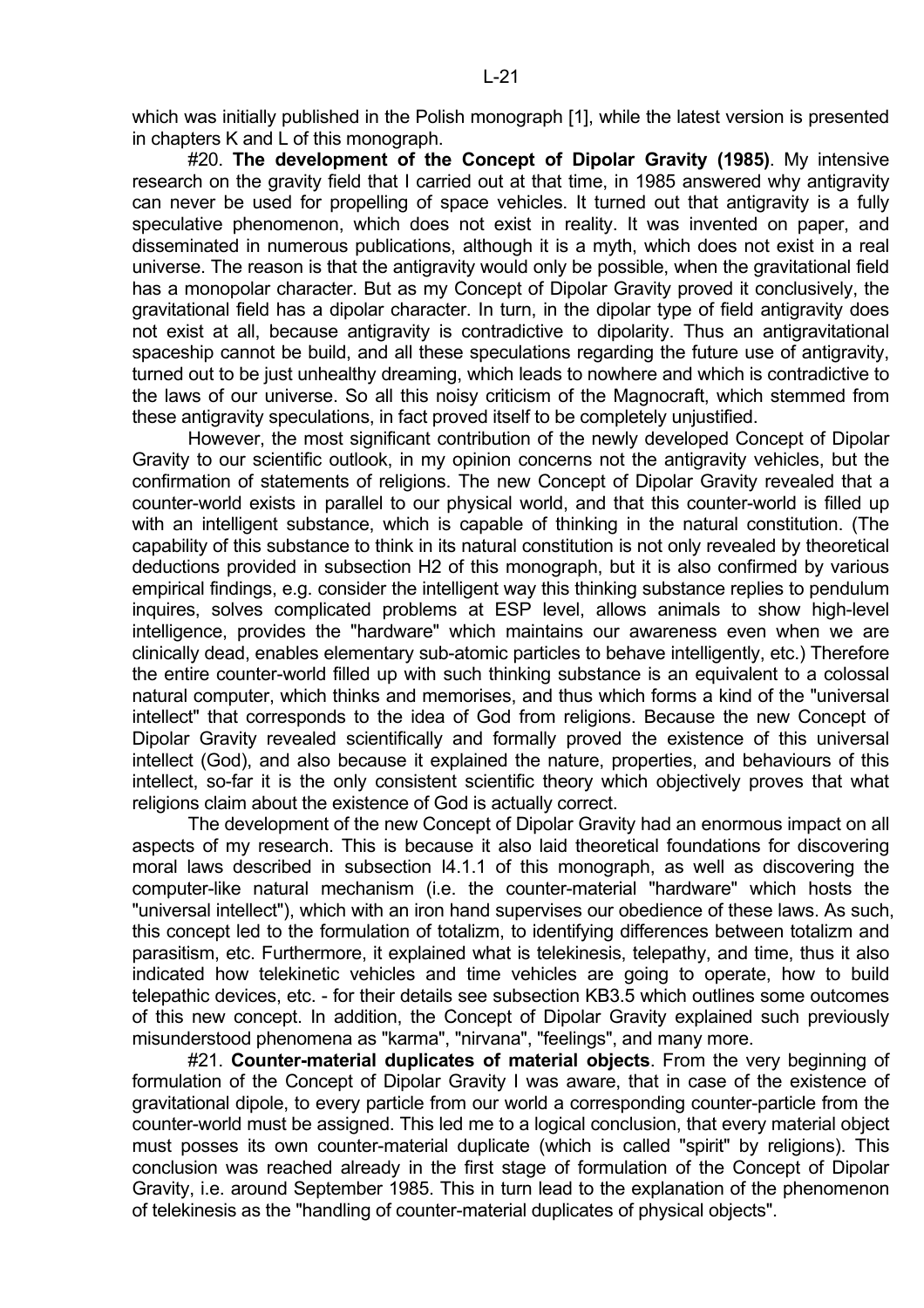#22. **The concept of "thinking counter-matter"**, ESP, and the universal intellect. The first analyses of the attributes of counter-matter proved, that all the properties of this extraordinary substance must represent reversals of attributes of matter from our world. This in turn lead to an obvious conclusion, that also the intellectual attribute must obey this principle of reversal. Because our matter is "stupid" in the natural state, the counter-matter must be "intelligent". From this was only a small step to realize the source of information received during analytical ESP, to link the replies of divining pendulums with the replies of moral laws, and to deduce the existence of the universal intellect (God). The entire system of solutions resulting from this finding, in this monograph described in subsections I2 to I5.4 (but excluding subsections I3.3, I4.2, I4.3 and I5.3), was worked out in 1986.

 #23. **Telekinesis and the extraction glow**. In December of 1985 I decided to use a vacation trip through New Zealand in order to check whether my theoretical premises, which described the mechanism of telekinesis as the handling of counter-material duplicates, actually are confirmed in reality. During this trip I asked amongst local people about persons with paranormal capabilities (especially with the capability of psychokinesis) and then I asked these people to demonstrate to me their capabilities. One of the problems, which I tried to solve then, was the manner of distinguishing between an ordinary physical motion, and the telekinetic motion demonstrated by these people. When in early morning I visited a dark toilet in the motel "Akron Motel" from the "Golden Chain" at Bealey Avenue in Christchurch, and deliberated a possibility of paranormal mechanism of light generation, I rapidly realised, that all objects moved telekinetically according to quantum physics must emit "extraction glow" - see Figures L1, L2, and L3 in this monograph. The remaining part of this trip I spend on photographing telekinetically moved objects and on checking whether they emit this glow (which - the experiment, actually proved to work, and such white extraction glow was possible to detect with an ordinary method of photographing).

 #24. **Monographs from series [1] that linked my discoveries**. By the year 1986 I accomplished the basic series of most crucial scientific discoveries and findings of my life, which provided the theoretical foundations for all my later research and publicising activities. And so I already had worked out the design, operation, and construction of the magnocraft. Also there was completely developed the oscillatory chamber together with both configurations of the twin-chamber capsule and spider configuration type. These allowed to use the oscillatory chamber in propulsors of the magnocraft. I had worked out the new Concept of Dipolar Gravity, and the phenomena that result from this concept, which exerted an influence on the operation of propelling devices and mechanisms of our world. Thus a need appeared that all these separate discoveries and inventions I should combine together into a single comprehensive scientific monograph, that would link them together. I developed and formally published such a monograph by 1986. It was a scientific monograph **[11L4]** of the following bibliographic data: Jan Pajak, "The Magnocraft: a saucer-shaped space vehicle propelled by a pulsating magnetic field", 1st edition, (10 October 1986, legal deposit receipt C 77507, date 15.10.86), ISBN 0-9597698-3-8. Monograph [11L4] created the blueprint for the later publications, which in a single comprehensive entity linked together and presented in the harmonious manner all my discoveries and findings. It was disseminated until 1988. In 1988 I finished writing and started the distribution of even the more updated and comprehensive monograph **[12L4]**, with the following bibliographical data: Jan Pajak, "The Magnocraft - Earth's Version of a UFO", (Legal Deposit: receipt no PO # 00-017728, date: 26/11/1990), 0- 9597698-6-2.

 This next monograph [12L4] started a new trend in principles of my writing and publishing. This trend depended on distribution of a new publication immediately after it was written, and long before the formal publishing, so that the final fine tuning of details could be spread in time for infinitively long period, and could take into the account the feedback from first readers (this is because of this principle, in spite that monograph [12L4] was written and distributed since 1988, I formally published it only in 1990). Near the end of 1990 I wrote and published the most important of my English monographs. It carried the following editorial data: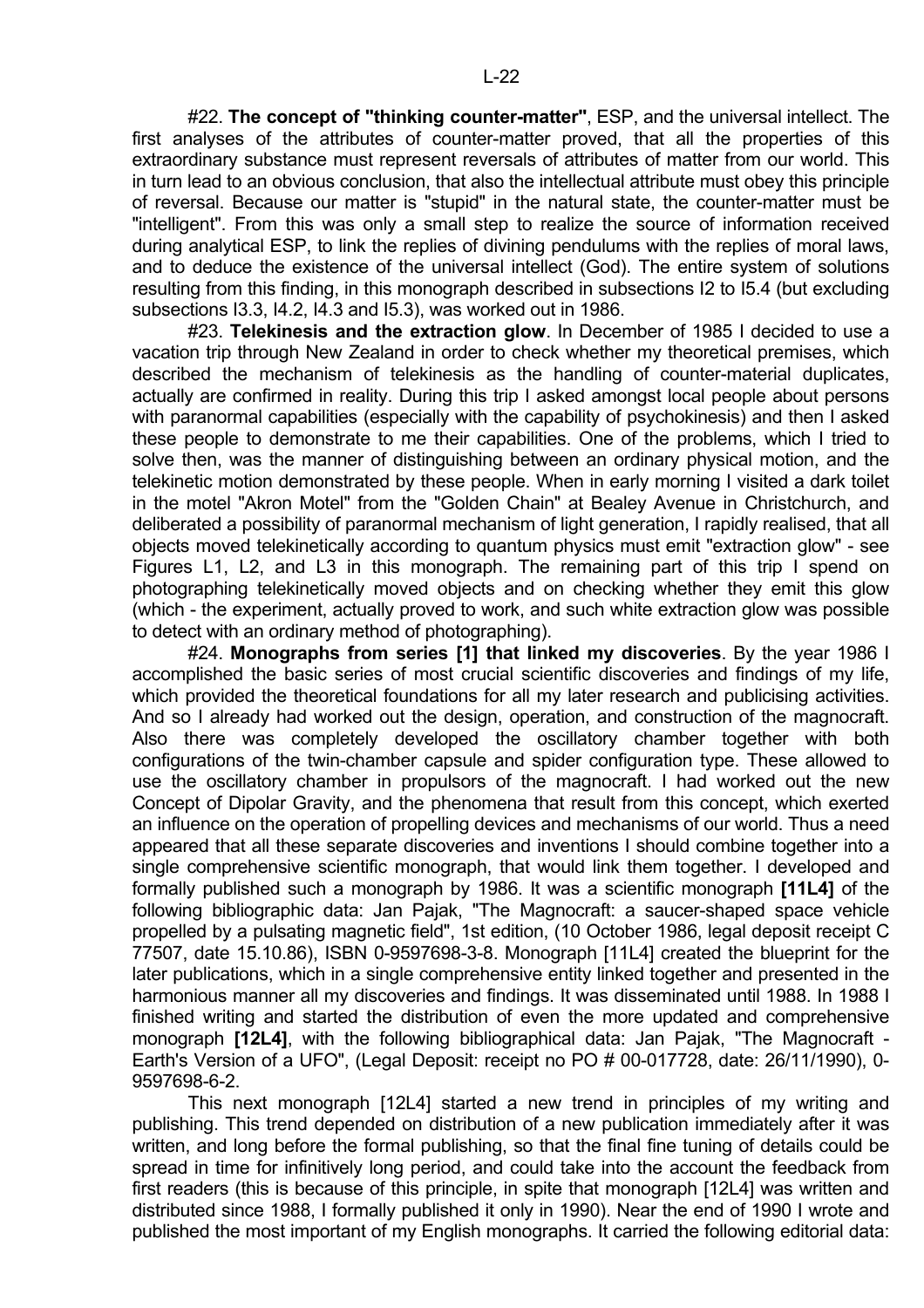**[13L4]**: Jan Pajak, "Advanced magnetic propulsion systems" (1 October 1989; Legal Deposit Receipt No.: PO # 00-017004, date 09/10/1990), ISBN 0-9597698-9-7 - see the item [1a] on the list from chapter O. Monograph [13L4] = [1a] provided the blueprint for writing the Polish monograph [1/3], which in turn was leading to writing this monograph [8].

 #25. **Moral laws**. Already in the times of my primary school I noted that fate of people is governed by some strange regularities. These regularities have no right to appear, if our lives - as this is commonly believed and claimed, are ruled by the so-called "coincident". Out of these regularities the most hitting in eyes were cases of reciprocality of negative feelings. For example when - as this naturally are doing teenagers, spontaneously and without reasons I did not like someone, always it later turned out that this someone spontaneously and without a reason was not liking me as well. These regularities which rule the fate of people, were even stronger visible during my studies at the Technical University of Wroclaw, thus frequently being a subject of my discussions with other students. One observation from that period concerned the simultaneous appearance on both sides the same discouraging circumstances. For example, if I had a date or a meeting, but in the meantime something unexpectedly cropped up, so that I had no chance to arrive to this date or a meeting, then it turned up, that also on the other side similar unexpected obstacles appeared, so that this other side also was unable to arrive at the date or meeting (such situations are especially noticeable, when in spite of all obstacles I did all humanly possible and arrive at the date or meeting to only find out, that the other side was unable to make it). But because not all other students were making similar observations, at that stage I come to the conclusion, that perhaps some people, due to extreme series of "coincidents" are actually affected more from others by events that display regularities and logic. (I was not realizing at that stage yet, that all people may be affected by such regularities in the same way, but not all people have the capability to observe and to notice that this happens to them.) The change of my views on this matter, caused a colleague from work, let us refer to him as to "Chimek". During one of the discussion in the office he claimed that in his son, he sees the altitudes and behaviours towards himself, which are the exact reflection of his own altitudes and behaviour towards his father. This statement of my colleague exactly corresponded with my own personal observations, thus it turned out to be this breakthrough reassurance, that whatever I noted, also happens to all other people, only that the majority of other people have insufficient observational capabilities to notice it. In turn this reassurance of Chimek inspired me to start carrying out a systematic observations in this area. These observations later fruited with the discovery of the existence of thinking countermatter and the universal intellect - as this is described in previous items of this subsection. Putting all these ideas together caused the gradual clarification in my mind of the idea of moral laws. In 1985 I unambiguously formulated and published the first of these moral laws, which because of the manner in which it work, was called the Boomerang Principle. From the moment it clarified itself in my mind, I also started to seek other moral laws, as well as the easy and simple to remember recipes for the living according to the statement of these laws. Still in 1985 these searches fruited with the development of a new philosophy called "totalizm", while in 1996 - with the formulation of the totaliztic mechanics which is described in one of the further items of this chronological list of milestones.

 #26. **Totalizm (1985)**. The new scientific Concept of Dipolar Gravity revealed various facts, which previously were not recognised by institutional science. These included the confirmation of the existence of universal intellect (God), which designed the laws that govern our universe, the existence and operation of moral laws, described in subsection I4.1.1 of this monograph, and the fact that these moral laws are executed on everyone with iron consequence - i.e. without any forgiveness or mercy, which for political reasons were offered by religions to-date. Thus at a moment when the Concept of Dipolar Gravity revealed, that fate of people is ruled by moral laws, also a need emerged to form a new philosophy, which would explain to people how to apply these hard-hitting moral laws in their lives. In this way the philosophy of totalizm was born. (The newest formulation of principles of totalizm is explained in chapter A of this monograph, while the previous complete presentation of this philosophy is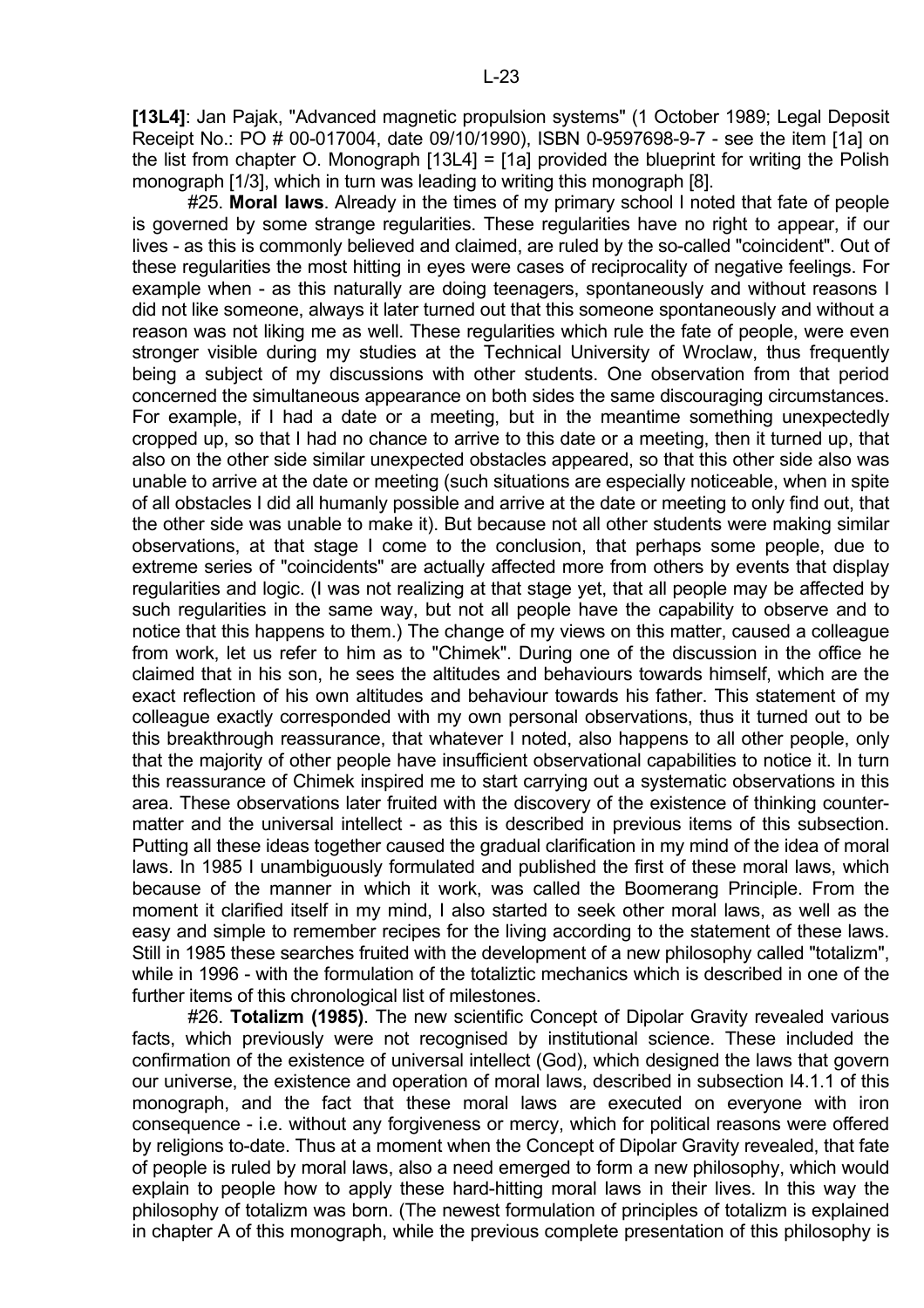contained in the Polish monograph [1/3].) The first formulation of totalizm, and the choice of name for it, took place in 1985. But the formal foundation of totalizm, and the first practical recommendations of this positive philosophy, were published in 1986. In turn in my major monographs, this philosophy was published systematically starting from 1987. At the beginning, the most important part of totalizm was a collection of principles, which I observed empirically, and which I presented as a positive reversal of doctrines of following the line of the least resistance (i.e. doctrines of "primitive parasitism"). Thus the most vital part of totalizm was initially quite similar to the present content of subsection B6. In the edition of monograph [1a] of 1990, totalizm included 5 such doctrines and the corresponding principles of totalizm. At that time this positive philosophy probably had not too many followers. But it make me sensitive to manifestations of totaliztic behaviour, and to the behaviour along the line of the least resistance. This in turn switched on my observational capabilities, and tuned them at finding more details.

 Initially totalizm was presented just as an example added to the Concept of Dipolar Gravity, which tried to explain how to live our lives according to moral laws and according to other findings resulting from the new Concept of Dipolar Gravity. In 1987 totalizm was separated from the Concept of Dipolar Gravity, and established as an independent philosophical system of handy recommendations, which taught us how to apply outcomes of this concept in our every day lives. Simultaneously, the Concept of Dipolar Gravity was distinguished as a pure science, similar to our to-date physics. (I.e. this means that in 1987 the Concept of Dipolar Gravity was defined as a kind of vehicle, comparable to a car, while the philosophy of totalizm was defined as a kind of tutorial, teaching us how to use this vehicle to safely drive through our lives.) This was at that time, when totalizm crystallised its stand as a secular philosophy, although it is the philosophy, which clearly recognises and acknowledges the existence of universal intellect (God). The reason was, that according to totalizm, all problems which religions created on Earth, are the outcome of forcing upon people the religious lifestyle, and departing from secular living. Such religious lifestyle requires from people to perform various manifestative, spectacular, theatrical, and public oriented displays of the obedience to a given religion (which are claimed to be manifestations of the obedience to God), such as religious gestures, religious rituals, religious ceremonies, religious festivities, etc. In order to execute these manifestations from people, various religious institutions were introduced. In turn these religious institutions can survive only if they seek political power. Unfortunately, their path to this power leads through distortion of moral laws and introduction of religious laws, which sometimes are contradictive to moral ones. Revealing all this, totalizm also discloses that the manifest religious practices were introduced by humans, not by the universal intellect (God), and that our science cannot discover laws of the universe, which actually ask us to perform any of them. As such, these manifestations are not needed to prove our obedience to the universal intellect, and are only justifiable for showing our obedience to a given religious institution. On the other hand, the obedience of moral laws turns out to be necessary, because the existence and operation of moral laws can be proven in a scientific manner. Therefore from the point of view of totalizm, the only required form of manifestation of someone's obedience towards the universal intellect (God) is to obey the moral laws. Thus, in practice totalizm recommends to live a fully secular life, which concentrates on living and on obeying moral laws, not on manifest participation in religious ceremonies (i.e. totalizm places content above form). Of course, totalizm allows all other forms of religious observations, if someone wishes to practice them, although it does not encourage them, it emphasises that they only have the value as a form of entertainment or the expression of tradition, and also it warns that they promote religious institutions, which could seek political power and thus could be interested in suppressing the true moral laws. In place of manifestative religious activities totalizm recommends the development of an intimate relationship with the universal intellect, in which all communications with this intellect (prayers) are carried out quietly at thought level and are unnoticeable to other people, thus not disturbing their current secular activities.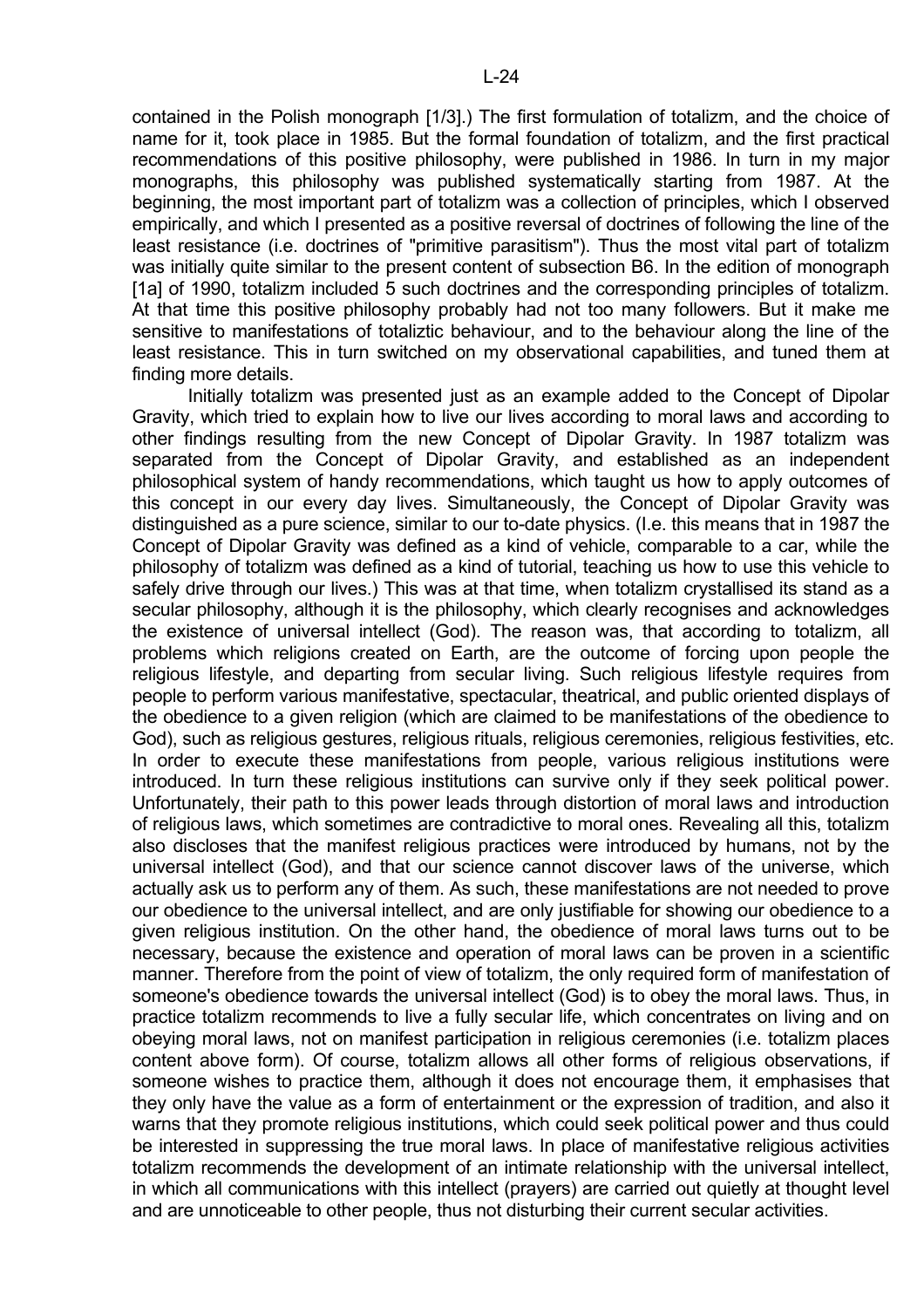#27. **Magnetic interpretation of time**. It was developed in 1986 during the extending of the cyclic table by statements resulting from dipolar gravity. The development of this interpretation allowed in turn prediction of such phenomena as the "state of suspended animation", "one-way trip", "effect of duplication of time", etc. - for more details see subsection H9.1 of this monograph or subsection N1 of monograph [1/5]. The first presentations of these phenomena were included into my publications starting from 1987. In turn the working out of basic phenomena connected with travel through time lead to a gradual disclosure and describing the basic attributes, capabilities, and limitations of time travel. From this there was only a small step to description of time vehicles and to gradual accumulation of information, that such time vehicles are already utilised by UFOnauts. The first more detailed descriptions of time vehicles were published in 1990 in [1e].

 #28. **The model of the brain as an input-output device**. In 1987 I visited several times a medical doctor who practised in Queenstown, New Zealand, and who was fascinated by the Concept of Dipolar Gravity. This doctor, amongst others, practised acupuncture. During these visits long discussions took place about mechanisms of acupuncture in the light of dipolar gravity, about the structure of human body and the counter-material duplicate of this body, about the exchange of signals between our body and its counter-duplicate, etc. One of effects of these long discussions was the awareness and the development of the "model of the brain as a input-output device" described in subsection I5.4.

 #29. **The relationship of electromagnetic and paranormal phenomena, and the explanation for mechanism of magnetic field**. In 1987 I started to prepare a paper **[14L4]** entitled "Premises for the Electromagnetic Manifestation of Paranormal Phenomena", which I planned to present on "The International Symposium on Interaction of Electromagnetic Fields with Biological Systems", Tiberias, Israel, March 21-24, 1988. In order to prepare the content of this paper, I analysed manifestations of the known paranormal and electrical phenomena, and I tried to detect mechanisms of mutual interaction between these two. In the effect of this analysis I found relationships that in this monograph are presented in subsection H7.3. One of the most significant findings was the explanation what actually magnetic field is - see subsection H5.2. Unfortunately, the symposium in Israel in the last moment was called off, because Arabs as usually started some problems. (It cannot be excluded that these problems were induced on purpose by evil parasites, who know the future, thus who could obstruct the conference which - if goes ahead, could possibly contribute towards much faster detection of evil activities of this cosmic invaders.) Therefore the discussed paper needed to be re-done, and after the translation into German it was published as **[15L4]** under the title "Gravitation Als Dipolare Felder" in West-German two-bimonthly "Raum & Zeit", Nr. 34, June/July 1988, pages 57 to 69 (published by: EHLERS Verlag GmbH, Hohenzollernstrasse 60, D-8000 München 40, West Germany).

 #30. **Discovery of the Tapanui Crater (1987)**. While working in New Zealand, in my spare time I was pursuing various scientific interests. One of them was the search for a legendary explosion site, where - according to legends of New Zealand Maoris on the socalled "Fires of Tamaatea", an extraterrestrial spaceship exploded in not-too-distant past. I was quite successful in these searches, and in June 1987 I actually found a very spectacular crater, around one kilometre in diameter, which exists near the township of Tapanui in West Otago. I was looking for this crater since 1983, when after the arrival to Invercargill I firstly heard of the Maori legend on Rakiura - as described in monograph  $[5<sub>E</sub>]$ . But it was only around the June 1987, when with the help of my friends I finally managed to locate it. I carefully investigated the evidence around this crater, and it proved conclusively that actually some kind of a technological spaceships in fact did explode over there. For example I found magnetized debris, which contained grains of pure aluminium - a metal which in pure form does not exist in nature.

 After the proof emerged from my research, that in fact a kind of a spaceship exploded near Tapanui, I wrote a scientific monograph  $[5_F]$  which openly presented the conclusions from my research. The editorial data of this monograph were as follows (see item  $[5_F]$  from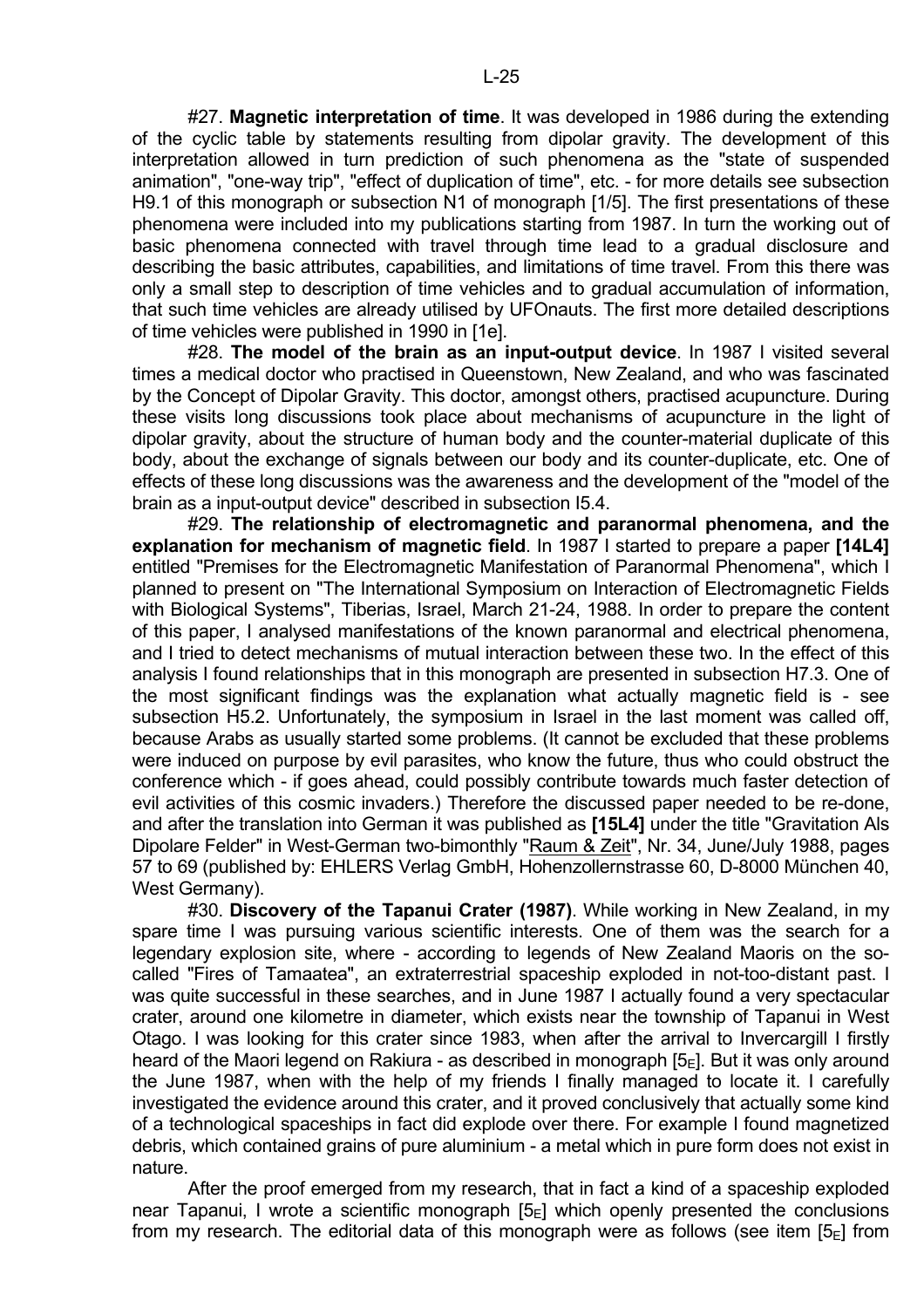chapter O): Pajak Jan, "Tapanui Cataclysm - an explanation for the mysterious explosion in Otago, New Zealand, 1178 A.D." (Dunedin, New Zealand, 1989, ISBN 0-9597698-7-0, a private edition by the author, 39 pages and 27 illustrations).

 #31. **The unsuccessful search of the sponsor for completion of the oscillatory chamber and the magnocraft**. Until 1987 I managed to publish with my private funds several different English versions of my monographs, which described thoroughly the design and operation of the magnocraft and the oscillatory chamber. These monographs were written in a good English, because in perfecting their language-side were involved my friends - for whom English was their native tongue. Thus, while having a good and comprehensive descriptions of the oscillatory chamber and the magnocraft, around 1987 I decided to undertake the searches for an institution, which would allowed me to build this propelling device and vehicle, through giving me a technical, productional, and research support for my efforts. I continued these searches during at least three next years, until around 1989, means also to a large extend after my shifting at the University of Otago. But I finally run out the institutions in the world, to which I could turn in this matter, so I was forced to admit my defeat and to cease further searches. Within these searches for a sponsor, firstly in various publications I was seeking institutions from different countries, which are carrying out developmental and research work on new propulsion systems, on new energy devices, or on powerful magnetic fields. Then I posted to these institutions my English monographs, which exactly described the magnocraft and/or the oscillatory chamber. (In these first my publications I made sure that even a single time I was not mentioning the name UFO, while the natural manner of eventuation of my inventions and discoveries was explained in them thoroughly.) These descriptions were accompanied by my cover letter, which explained benefits from the completion of these devices, which presented a detailed plan of research and development of these devices, and which contained my personal proposal addressed to these institutions, that I am going to build for them these propelling or energy devices, if on some principles they allow me to use their research laboratories, equipment, and production facilities. In total I posted such proposals to over 100 different institutions on our planet, which carried out some research in the areas which concerned my devices. Near the end of my search for a sponsor, the list of addresses and history of correspondence in this matter were taking me a thick notebook. These institutions were of all possible categories, starting with NASA, Department of Energy, Jet Propulsion Laboratory, and all sorts of tertiary educational institutions and private laboratories in the USA, and Canada. They included relevant institutions in almost all industrially developed counties - including into this the leading developmental companies in almost the entire Europe, Japan, Korea, Hong Kong, Taiwan, Australia, and New Zealand. They even incorporated various unknown sponsoring institutions and countries, such as King Faisal Found for the development of new methods of generation of energy - offered by one of the Arab countries (probably it was Saudi Arabia), the developmental fund of Sai Baba, Energy Fund in India, and even some secret private laboratory hidden in jungles of South America. The great majority of these over 100 institutions completely ignored my proposal of cooperation, and has not replied to my letters. In turn these which replied, treated me as a small boy who do not know what is writing about. For example NASA replied to me along the line that it has its own researchers, and that they work only on the realistic projects, the Department of Energy from the USA replied something about the opinion of its experts about the inability of the oscillatory chamber to accumulate energy or to be useful for any other energy applications, etc. Sometimes the replies were directly rude, for example such as the reply of one expert who was responsible for some fund in England for the development of devices for powerful magnetic fields, who in his reply thanked me for sending him interesting ... stamps, thus letting me know with typical English sarcasm, that the descriptions of the oscillatory chamber, which I posted to him in my letter, he considers to be complete rubbish, which is not worth stamps that I stick to the envelope (which stamps, by the way, otherwise to him, I needed to pay from my private pocket).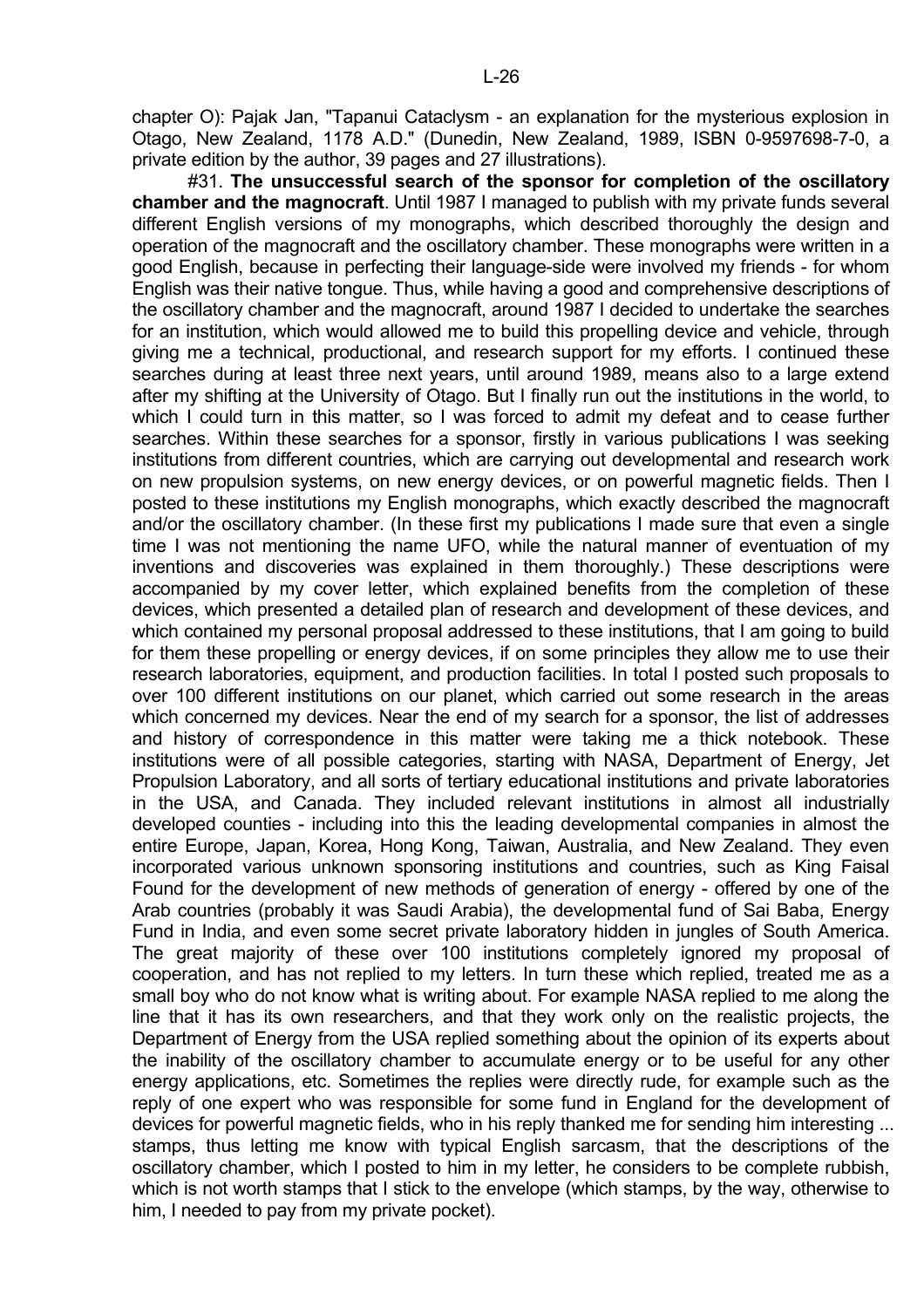The impossibility of finding a sponsor for the construction of the oscillatory chamber and the magnocraft, was a huge defeat and a very bitter disappointment. Unfortunately, it was not the first or the last defeat in my life. Intuitively I was sure, that if I had such a chance, I would surely build not only the oscillatory chamber, but also the magnocraft. (In such a case, the fate of humanity would roll much differently than it rolls today.) After all, when one concerns the depth of understanding of the technical details of these two devices, the intuitive understanding of their operation, and the ability to carry out a scientific synthesis, it is going in future to be very difficult to find anyone, who could even with me. My defeat in the efforts of finding a sponsor for the completion of these devices, revealed that in the development of new devices, the construction of which requires a coordinated effort of more than just a single person, the inventor of these devices is completely powerless in face of a wall from human scepticism, which surrounds him. He is not able to convince others, that his invention is feasible and is going to work, while without convincing others, he is not able to build this device just by himself. Thus practically, out of the revolutionary devices invented on Earth, only these have the chance of being completed, the completion of which lies in capabilities of individual (their own) inventors. In turn everything, that requires large teams and large laboratories to be completed, may never have the chance of being build. How in such circumstances lift our civilisation to stars?

 #32. **Shifting to Dunedin (1988)**. Around a half of year after the discovery of the Tapanui Crater, I changed my workplace from the Polytechnic in Invercargill, onto the University of Otago in Dunedin. The only reason for this change was my sweetheart at that time, who as a broken record, or as someone hypnotised, kept repeating to me day and night, that she must leave Invercargill and must shift to a larger city. But after I found a job at Otago University in Dunedin, put my resignation from the work in Invercargill, and in February 1988 started to actually shift to Dunedin, this sweetheart rapidly changed her mind and decided to stay in the place that she knew quite well. If I heard this correctly, even at the time of writing this monograph, she still was living somewhere near Invercargill.

 The New Zealand folklore states, that the more south one goes, the more close minds and the more conservative people is to meet. In turn Invercargill is the most southern city of the world. But my personal experience from this most southern city of the world is, that its Polytechnic was one of the most totaliztic educational institutions, out of all institutions in which I worked so far. In turn my long-term direct superior at this Polytechnic was not only a real gentleman, but also the most totaliztic boss out of all bosses which I had so far. Probably this is because of the totaliztic atmosphere that prevailed at that Polytechnic in Invercargill, and also because of moral support of this totaliztic boss, the most vital discoveries of my life took place in Invercargill. Where my staying in Invercargill is concerned, than in spite that climatically this is the most cold city in the whole New Zealand, the memory of my staying in Invercargill is similarly warm and pleasant as that from tropical Borneo or from Mediterranean Cyprus. (Unfortunately, the same does not apply to other southern cities of New Zealand, like Timaru or Dunedin.)

 #33. **The telekinetic effect** and the telekinetic power-stations. The Concept of Dipolar Gravity describes mechanism of telekinesis as the "handling of material objects through interacting with counter-material duplicates of these objects". Telekinesis, and also mechanism of the phenomenon which later was called the telekinetic effect, was known to me from the first moment I realised the existence of the counter-material duplicates of all material objects (i.e. since 1985 - see the appropriate item before). Also, since the first moment I intuitively felt, that in sense of effects, the phenomenon of telekinesis must represent the reversal of friction. But at the beginning I had no idea how to trigger this phenomenon in a technical manner. (Although I was aware that the key to triggering it must lie in the appropriate use of magnetic field.) Also, I did not use the present name of "telekinetic effect" to describe this phenomenon. Only in the second half of 1989, when I prepared my paper **[16L4]** entitled "Premises for the feasibility of motors utilizing principles of psychokinesis", which was designated for presentation at the "1990 ANZAAS Congress (session on Energy and the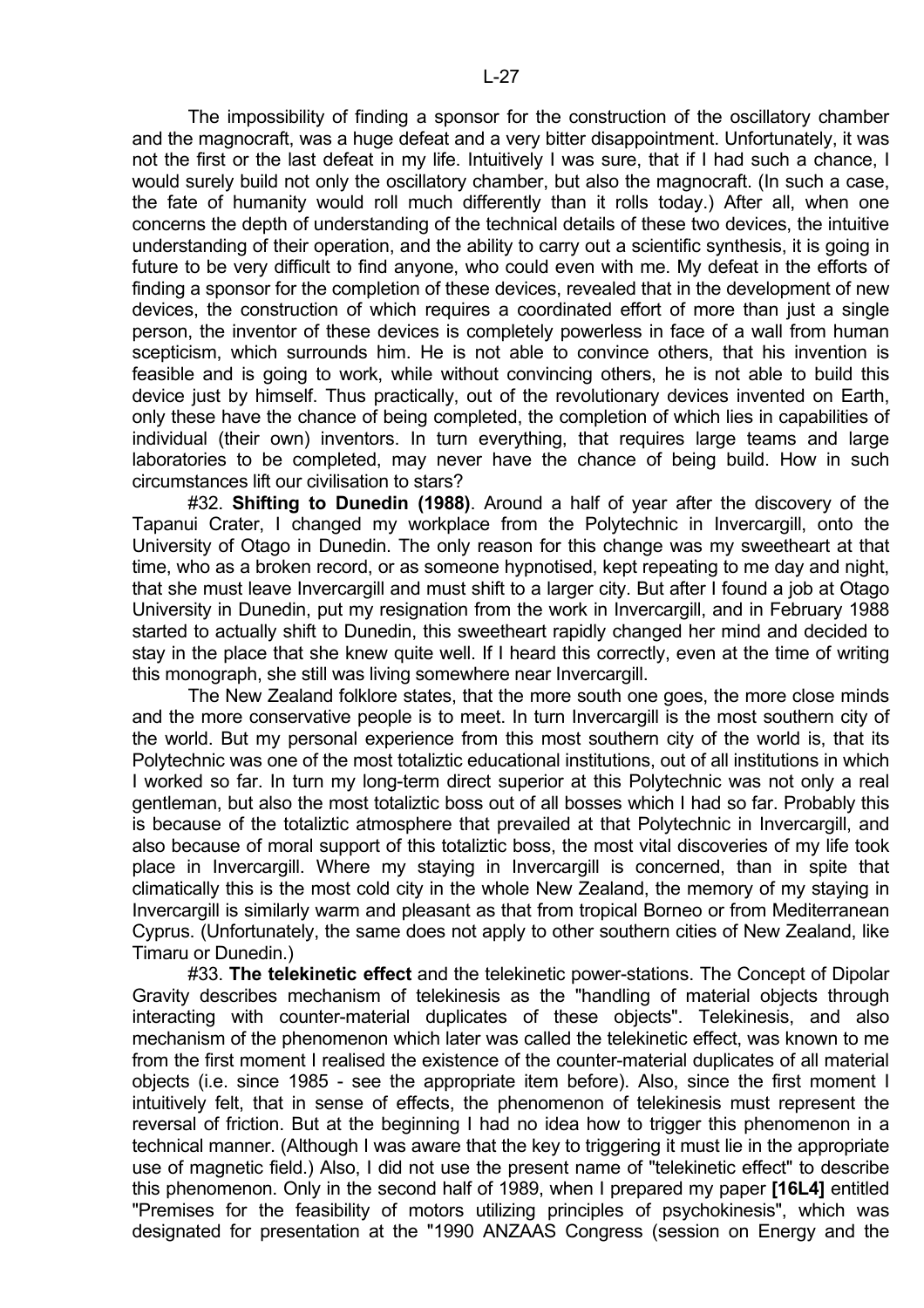Greenhouse Effect), University of Tasmania, Hobart, 14-16 February 1990", I discovered how to trigger these phenomena. In this paper, of the total volume of 18 pages and 12 illustrations, I carried out the analyses of principles of operation of so-called "free energy devices" that were build until that time (but without "telekinetic batteries", which I invented in the effect of these research). The content of this paper approximately corresponded to subsections K1, K2 to K2.3 and K3 of monograph [1/4]. In the result of these analyses I discovered, that in all existing telekinetic devices, the flow of electrons that constitutes electric current, is forced by the acceleration or deceleration of magnetic fields. In this way I discovered and defined the "telekinetic effect", I learned the technical manner of triggering this effect, and I also developed a technical utilisation of this effect for construction of telekinetic power-stations (including into this also "telekinetic batteries" that I invented at that time). It was at that time, that I assigned to this phenomenon the name "telekinetic effect" that is used until today.

 As a curiosity it is worth to mention, that the Otago University in Dunedin, at which I was employed at that time, would not give me the permission promised earlier, to take part in this Tasmanian congress. The administrators of that university started to believe - as this was repeated verbally to me, that my paper "is contradictive to the existing knowledge" (for more details on this topic see subsection C8.3 of monograph [5/3] and subsection K4 of monograph [1/4]). When I turned to the only person in New Zealand, who was to take a part in this congress, to read my paper on my behalf, he without earlier discussing this with me - withdraw the paper from the congress instead of reading it, as was asked for. (This person, who designated the telekinetic effect to be burned on stake in the first days of its existence, was the director of that time for the development and research in the "Electricorp" corporation, which was responsible for all power-stations in New Zealand, and which should feel responsible for promotion of new ways of generating electrical energy!) So I translated the same paper into Polish and tried to publish it in the Polish scientific Journal "Mechanik". But in spite of receiving a positive opinion of a referee, for some reasons also this Polish Journal never published my paper. Thus, this paper was only published, when I converted it into a small brochure, and published privately in English as a monograph [6e], and in Polish as monograph [6]. The content of chapter K in monograph [1/4] represents an updated version of this paper.

 #34. **Magnocraft of the second generation** (i.e. telekinetic vehicles). One of the countless consequences of the development of the new Concept of Dipolar Gravity was also, that it explained the nature and principles of telekinetic motion (see subsection H6.1). This motion is caused by a phenomena, which at the moment of discovery I called the "telekinetic effect". In turn the learning about telekinetic motion allowed to work out the design and operation of telekinetic vehicles, and to deduce phenomena that are induced by these Magnocraft of the second generation. Their permanent introduction to my publications took place in 1985. In this monograph such vehicles are described in subsection H6.1.1.

 Timewise, in the sense of their technical capabilities, and also phenomena induced by these telekinetic vehicles, the awareness of their existence and feasibility crystallised in me from the time when I included statements of the Concept of Dipolar Gravity to my cyclic table, i.e. from 1986. But in the sense of the principle of operation of their propulsion, and the detailed design, the complete working out of the Magnocraft of the second (and also third) generation took place only around 1990. This happened during the preparation of my first publications devoted to the telekinetic effect (especially during the preparation of the first edition of monograph [6]). The current summary of both these advanced Magnocraft is presented in subsection KB3.2.

 #35. **Telekinetic batteries**. In 1990 I managed to find out the method for technical release of the telekinetic effect (it is released through acceleration and deceleration of magnetic fields). This in turn triggered several technical inventions, including telekinetic batteries.

 The telekinetic batteries were actually first devices, which I invented from the scratch after I worked out the telekinetic effect. At the time of working out the telekinetic effect, I did not know any person who would work on this type of devices. Principles of operation and general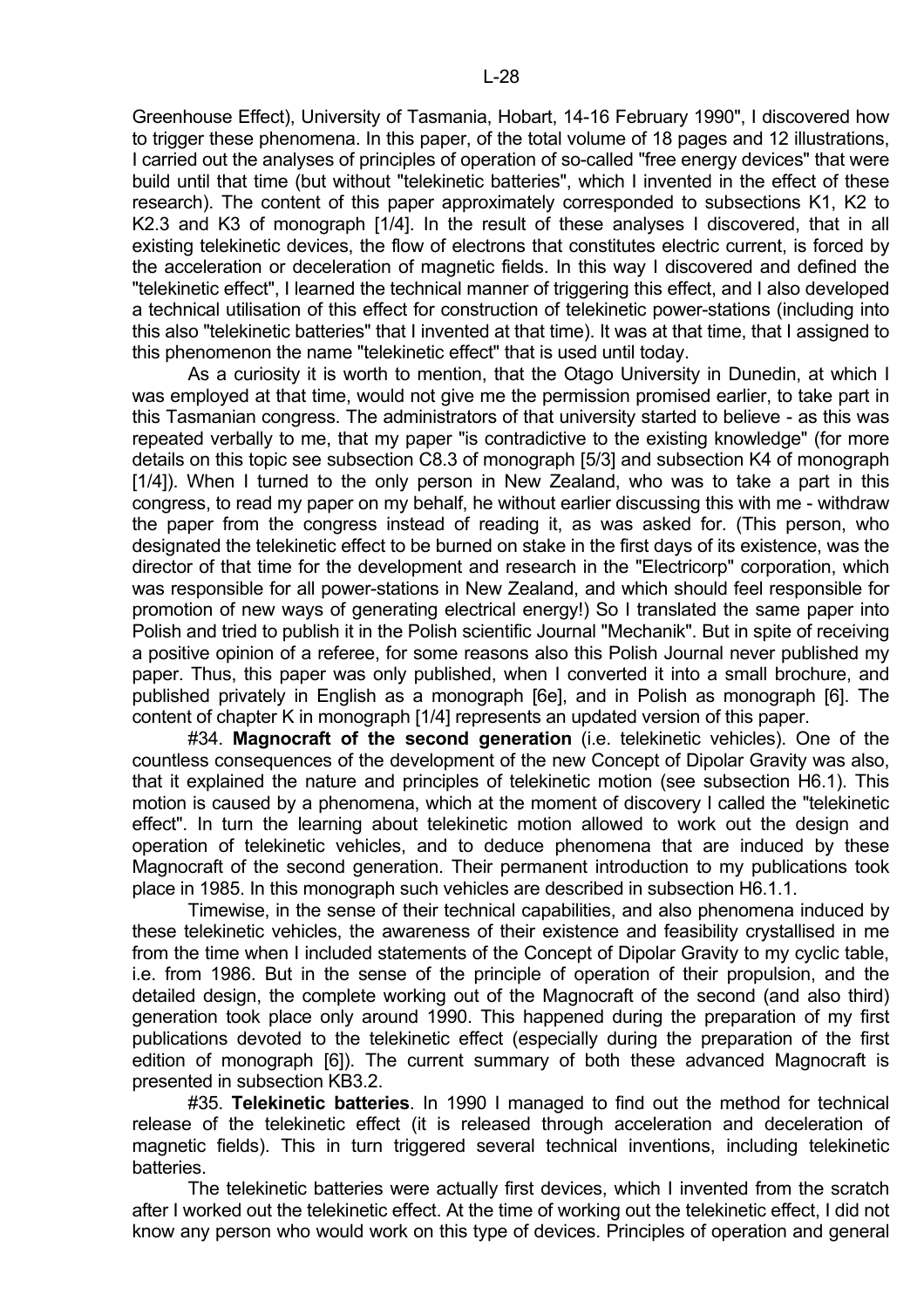design of telekinetic batteries were synthesised in the second half of 1989. But the formal publishing of these principles and design needed to wait until 1990, when I published monographs [6a] and [6]. Currently the most updated principles of operation and design of telekinetic batteries are described in chapter D of treatise [7/2], and in subsection K2.4 of monograph [1/4].

 #36. **Magnocraft of the third generation** (time vehicles). A further consequence of the new Concept of Dipolar Gravity was, amongst others, that it also explained the nature of time (see subsection H9.1). According to this concept time is simply a flow of execution control through counter-material duplicates that are contained in the counter-world. Therefore time can be changed with the use of appropriate technical devices (or natural capabilities). In turn learning in 1985 the mechanism of time and principles of its alterations allowed in turn to develop the design and operation of time vehicles, and to explain phenomena that are induced by these Magnocraft of third generation. In this monograph these are described in subsection H9.1.

 The theoretical development of time vehicles in 1985 exerted a significant impact on many topics that I investigated later, and that are presented in this monograph. Their example are findings described in subsection KB3.4, that become possible to gather because of my previous research on time vehicles. In fact various consequences of the use of time vehicles on Earth were continually discovered by me since 1985 until today.

 #37. **The lost campaign of the oscillatory chamber and Magnocraft promotion**. After I shifted to Dunedin, I continued the search for a sponsor for building the oscillatory chamber and/or the Magnocraft. My confusion was growing together with the number of institutions which I contacted for this reason. These institutions either ignored, took not serious, or ridicule my revolutionary devices. I could not understand the reason for such a lack of the interest in construction of devices, which had the potential to change the fate of our civilisation (at that time I still did not know about the existence of evil parasites, who manipulate people). As a possible reason of this unanimous ignorance, I deduced the lack of publications on this topic (about the intellectual sabotage of evil parasites I learned only later). In order to make up somehow for this lack of popular publications about Magnocraft and the oscillatory chamber, I decided that I need to do something to publish some articles on these devices in popular periodicals. For the next several years, starting from the moment of my landing in Dunedin and finishing at the moment when I departed to Cyprus, I carried out an intensive campaign to publish some articles about the magnocraft and the oscillatory chamber. In 1988 and 1989 practically every month I wrote a next popular article about topics that I researched, I thoroughly check English of this article with my friends, I produced drawings and photographs to illustratively support the content, and I posted the article to a next popular periodical. If any of the articles was returning with the refusal of being published, I posted it to a next periodical, etc. In total, during a period of around four years, when I carried out this campaign, I wrote around 20 popular articles about the magnocraft, oscillatory chamber, Tapanui explosion, UFOs, UFO landing sites, and underground UFO tunnels. Practically at least one of these articles I posted to each periodical which accepted this subject area, the existence of which I discovered in any country of the world. To some periodicals in England, Australia, New Zealand, and the USA, about which I knew for sure that they address topics which I research, I posted at that time several different articles. As it turned out, I was defeated in this campaign completely. The outcomes were almost zero. Practically almost no periodical agreed to publish anything about research that I carried out. I was not able to understand why this happens (at that time I still did not know that evil parasites are intensively blocking the dissemination of results of my research). After all, my articles were written in a good English, they presented rather interesting topics in an interesting manner, they had good illustrative material, people at that time were fascinated with the topics that I was elaborating on, while I did not ask any payment to be made for my articles. In the result of these four years of constant carrying out the promotion campaign, and after distribution to various periodicals a huge number of copies of my articles, I managed to cause the publication of only two of them.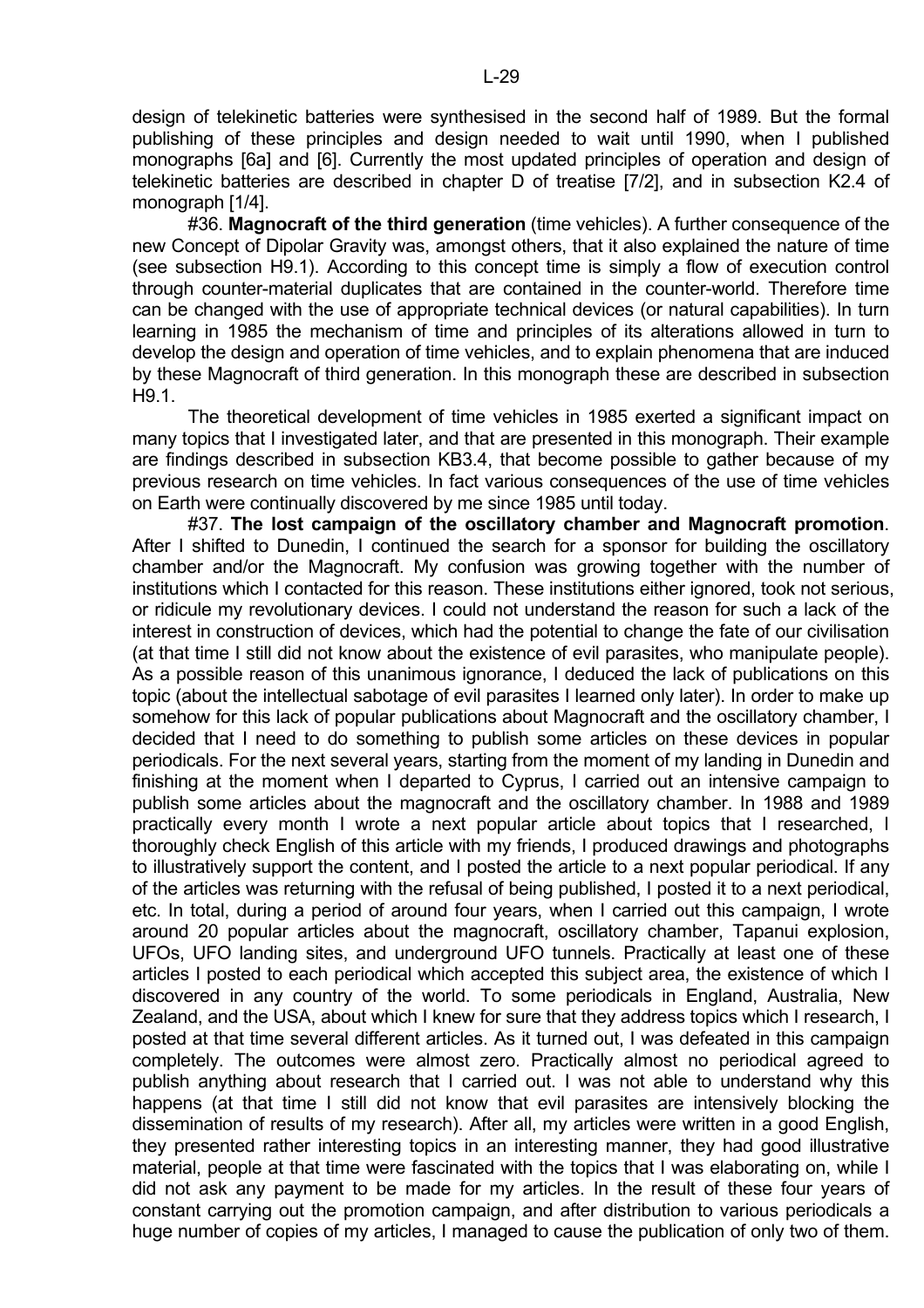L-30

basis of my materials by John Pinkney: "The Bemusing Triangle", People (Weekly illustrated Magazine, 54 Park Street, Sydney, NSW 2001, Australia), 29 November 1988, pp. 18-20. The second one was the article **[18L4]** "New Zealand's Tapanui Explosion", Ancient Skies (1921 St. Johns Ave., Highland Park, Illinois 60035-3105, USA), Vol. 17, No. 4, September-October 1990, pp. 1-4. Currently I estimate that during that period of time I posted to editors of various periodicals around 200 copies of my articles. (Of course, I posted only around 20 different articles, which I then wrote. Only that all the time I kept them in circulation, i.e. after they returned with a refusal from one editor, I was posting them to another editor.) This means that my rate of success in this publishing campaign was only around 1%. For comparison, when I wrote articles at any other topics, which have no connection with the activities of evil parasites on Earth, the rate of my success amounted to 100%. For example all articles, which I wrote in my life about the "neutral" directions in my research, were always published - and usually by the first scientific periodical to which I posted them.

 Such poor results of my large scale publication campaign, gave me a lot to think about. It realized to me, that whenever I am doing something in the direction connected with space, it immediately releases the action of some mysterious obstruction forces. Thus, in combination with the previous campaign of seeking a sponsor for building the magnocraft and the oscillatory chamber, which also turned out to be a complete fiasco, and also in connection with other cases of fiasco that I experienced previously, I started to notice a shocking regularity in what was happening. This regularity depended on the fact, that whenever I tried to do something, what was connected with space, means what concerned the design or propulsion of interstellar spaceship, energy devices, UFO, mysteries, etc., then my level of success from normally equal to almost 100%, rapidly drops down to close to zero. In turn the noticing of this regularity, in connection with other "suppressing" experiences, which evil parasites constantly served me in connection with my private research, slowly led to the discovery of the existence of evil parasites. In turn this led to the realization of facts that I am describing in chapter JJ.

 #38. **The publishing of monograph [5E] about the explosion of space vehicle near Tapanui (1989)**. In spite of shifting to Dunedin, I continued my private research on the Tapanui crater. From my research gradually a proof started to emerge, that in Tapanui in fact a space vehicle did explode. Thus I wrote a scientific monograph  $[5_F]$ , which was openly presenting the shocking conclusions from my research. The editorial data of this monograph were (see item  $[5<sub>E</sub>]$  from chapter O): Pajak Jan, "Tapanui Cataclysm - an explanation for the mysterious explosion in Otago, New Zealand, 1178 A.D." (Dunedin, New Zealand, 1989, ISBN 0-9597698-7-0, a private edition by the author, 39 pages and 27 illustrations).

 #39. **My dismissal from the Otago University (1990)**. At the time when I published monograph  $[5_F]$ , I was a senior lecturer at the Otago University in Dunedin, New Zealand. This monograph reported about a significant discovery, namely about a site where an extraterrestrial spaceship exploded on Earth. The response of the scientific fraternity to the monograph  $[5_F]$ , which reported on the discovery of such a breakthrough significance, totally shocked me. Instead of being rewarded, as should be the case when someone makes an important discovery - whatever the subject might be, I become the target of administrative pressures and various attacks. My superiors and colleagues rushed to persuade me to deny my discovery, or to withdraw it under the excuse that it was a joke or a mistake. Privately I was told that by involving extraterrestrial spaceship in my research, I brought disgrace to that university. After I refused to rebut results of my own research, I received an "offer not to be rejected". It contained an ultimatum, that I either quietly resign from the position at that university, or I get fired with a loud bang. So I chose the quiet resignation.

 At the time of my dismissal, I still did not know that there is such thing as a distinct philosophy of parasitism. For this reasons I was unable to recognize whether my direct boss of that time, or other individuals who occupied important management positions, were in a very advanced stage of parasitism. I started to be aware of parasitic attributes only much later, when I identified and described parasitism. However, even that I was not able to establish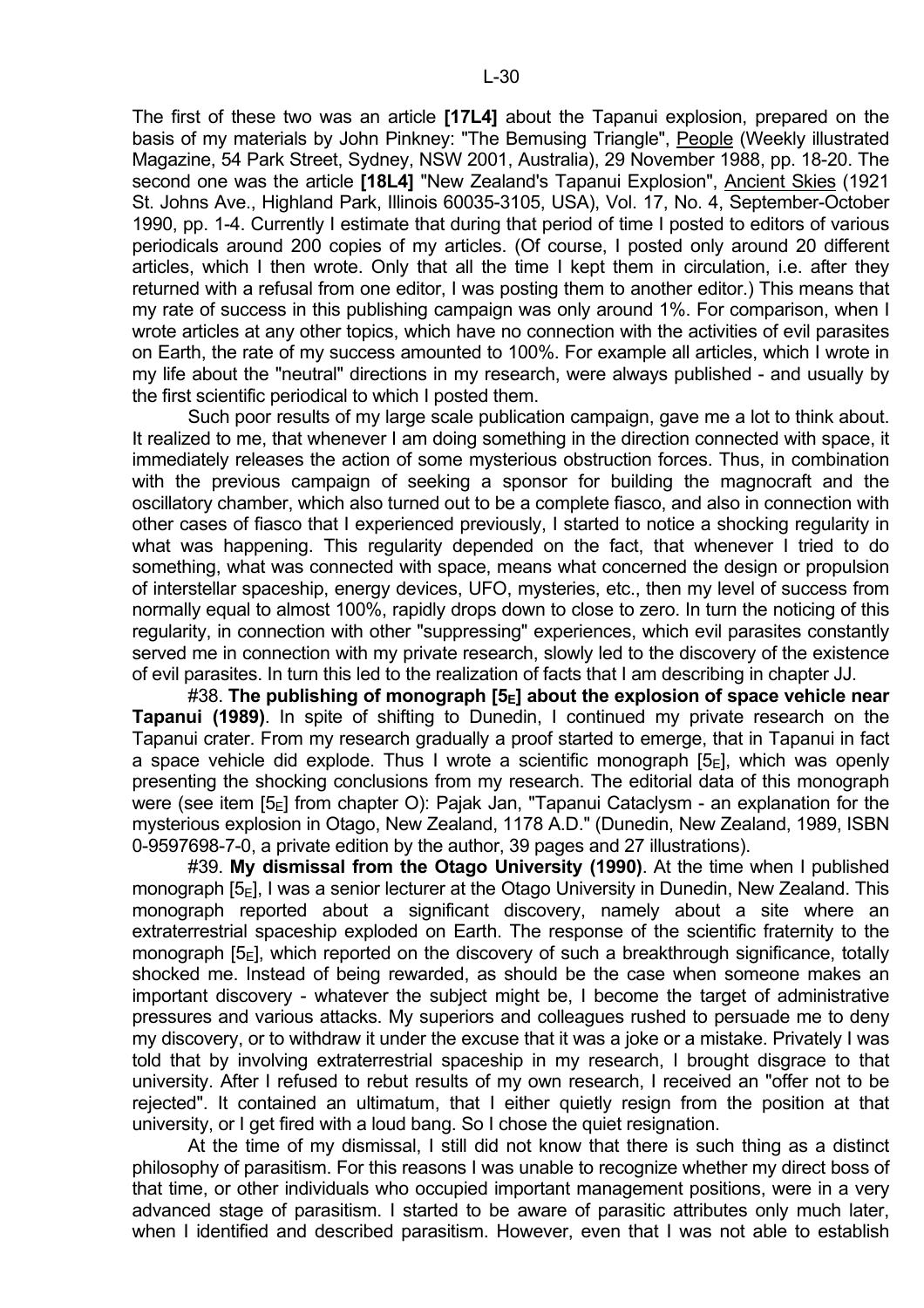whether my superiors of that time represent a philosophy which is a main adversary of totalizm, I still managed to memorise their attributes. Therefore, when four years later I met a person, who was a living role model for parasitism, I had something to compare his attributes with. In such manner my work at that University resulted in accumulation of the practical knowledge, which four years later helped to identify and to describe parasitism as a distinct philosophy most commonly adhered on Earth.

 #40. **Starting to carry my research underground**. Since that particular moment in my career, when such hurtful sacrilege was forced upon me through this unjust dismissal from the Otago University in New Zealand, I was forced to revise my policy regarding being open about the topic of my private research. I ceased to do my research in open, and I "went underground", means I started to do research in a "full conspiracy" (the term "conspiracy" is used here in the positive meaning of a totaliztic good deed, as a manner of refusing to submit to an oppression). The bitter experience that I went through, only because I did the "forbidden discovery", had this consequence that I needed to verify my policy on the "semi-conspiracy" of my research that I adopted earlier. Now I was forced to adopt a new policy in my research, which was that of a "full conspiracy". Since that particular moment of time, my research activities were characterized by the following new set of attributes: (1) all the research was carried out, like previously, in my private time designated for rest (i.e. during weekends and holidays), on my private cost, and by using my private resources; (2) I ceased my attempts to officially publish my results in "refereed" scientific literature (although I still sporadically was undertaking quiet but unsuccessful attempts to officially present my results on scientific conferences), and from then onwards all results of my research were publish outside of the official stream of the knowledge dissemination, and outside of the country in which at a given time I was employed and living; (3) I was not revealing to my co-workers or to any authorities of the country that I was living, the real topic of my research, and I avoided making this topic available to anyone who had a connection with the place of my employment; (4) I was not revealing any out of the wide range of accomplishments that I achieved in the area of my private research, and I never make known to a prospective employer what I do in my private time and what I accomplished so far (I only make available to potential employers the information about my "mock research" - i.e. research which I was carrying out in my official time to have something to present in cases of seeking a new employment).

 The result was that after the time of being "kicked out" from the Otago University, my employer never knew the subject of my real research, and in everything that I was doing in my place of employment I was exactly like every other "typical" scientist. Yet, in spite of all these precautions, I still was having constant problems with keeping my employment. All contracts that I had at this time were short-term (i.e. up to 3 years of time). And even in these, my employers usually kept me employed only because of various "divine interventions" which caused that in spite of numerous attempts, my parasitic superiors simply could not find any valid reason to dismiss me.

 Of course, the unpleasant event of being "kicked out" from the Otago University in New Zealand, had significant consequences for my work on totalizm. For example it realised to me the truth, that "**wherever there is a need to resort to conspiracy, there always must exist some sort of oppressor**". This in turn allowed me to discover the existence of "evil parasites" described in chapter JJ, and also eventually led to the identification and description of the destructive philosophy called parasitism (which is explained in chapter KB). But for various reasons there is no place to elaborate on these consequences in this volume. Therefore, these readers who wish to learn more about them, are advised to reach for my other publications, especially for treatise [7/2].

 Many people who learn about my research, usually have no idea that starting from 1990 this research is carried out in a "full conspiracy". Even when they learn about this conspiracy - they do not understand how huge limitations and restrictions it imposes on me. But if one considers their meaning, than the "research in a full conspiracy" in the sense of limitations and restrictions is an equivalent to almost the "research carried out in a prison", and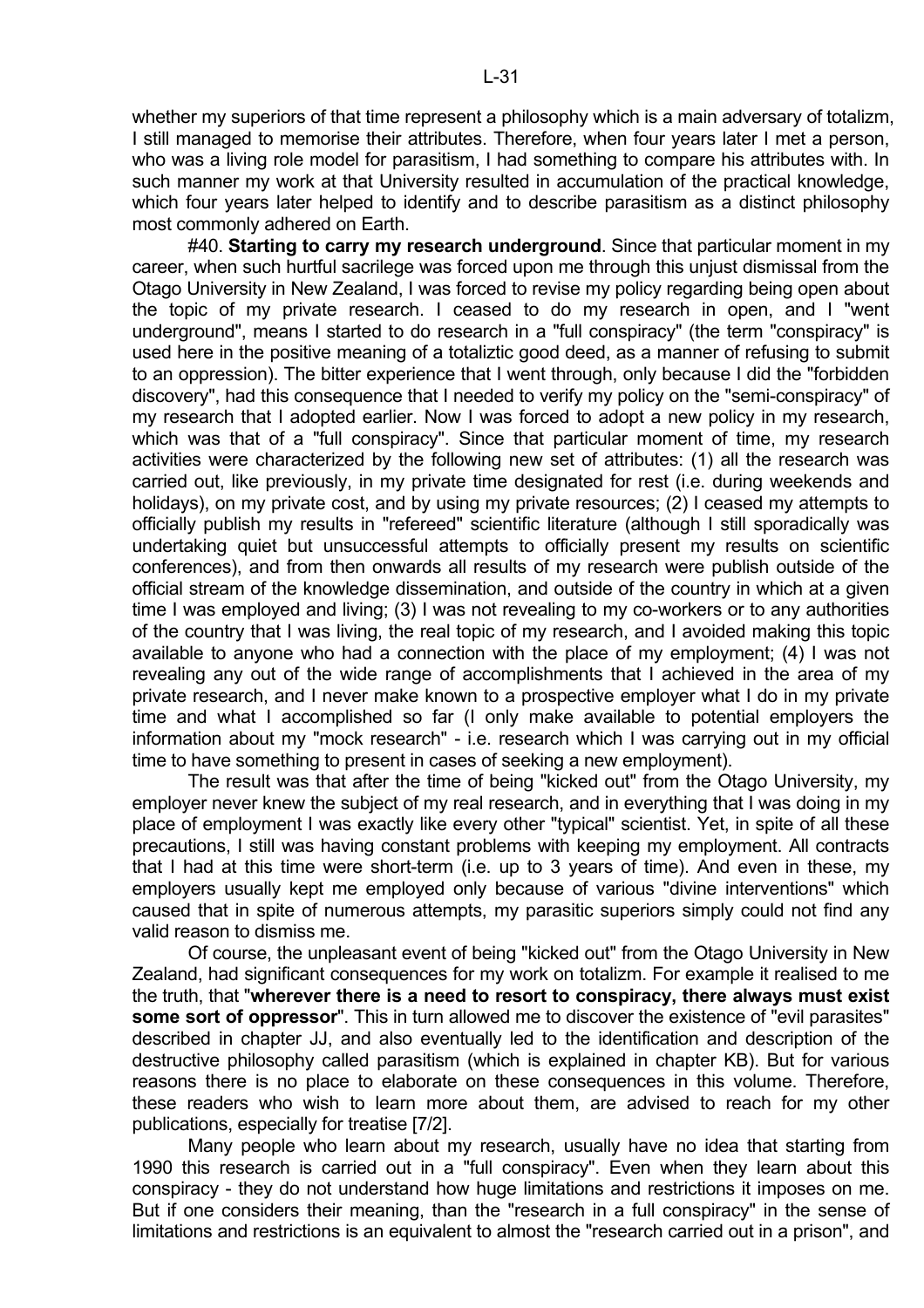allegorically can be compared to "efforts of a deportee to Siberia to get an aesthetic suntan". Practically due to the research in a full conspiracy, I have no access to anything, that normal scientists, or even just normal mere mortals, have in amounts that wish to have. And so, for example I have no access to any measuring instruments or research apparatuses - including into this even the most simple ones like voltameters or amperometers. The most complicated research instrument that I use in my investigations is a scout magnetic compass. I also have no any production facilities or production tools. After all, due to the small help from evil parasites, I am forced to be in a constant globetrotting, thus all my luggage must fit into a single suitcase. At some stage I bought myself very needed binoculars, but I was forced to live them with a friend, because I do not have a room in my luggage to carry it during my continuous voyages throughout the world. In turn, in places of my employment I cannot admit what, and why, I would like to measure. In addition to this, I have no possibilities to write, to check the language side of my writings, to print in my work, or to formally publish at the workplace, anything that I am researching. For example, after I went into the full conspiracy, any attempt to give to a colleague from the work my writings to verify the correctness of English, always finishes with a disaster, so practically **since I adopted the policy of the work under the full conspiracy, my publications must be published without any formal checking of my English language**. In addition to the above, I have no access to literature from the researched area, I have no possibility to accumulate any handy library, I have no-one with whom I could discuss what I am researching, no-one to ask for opinion or advice, no-one to humanly tell about an ocean of unpleasantness, scoffing, swearing, and venom, which I am constantly flooded from the countless adversaries of views that I am representing. Even with my correspondence I must constantly hide, while evil parasites are constantly obstructing it. Sometimes myself I do not understand how it happens, that in spite of all these obstacles, opposing circumstances, and oppression, I still have some noticeable results in whatever I am doing.

 #41. **The experience of a bitter taste of unemployment (from 1990 to 1992)**. After I lost in 1990 my job at the University of Otago in New Zealand, for the next two years I remained unemployed. I also was not taking any unemployment benefit - this was because initially I believed that I am going to find a next job rather fast, therefore until March 1992 I would not register as an unemployed. But when finally I registered, it turned out that according to the law of that times I must wait another 6 moths before I receive the benefit. When finally a time come that I could take the benefit, I already had a job offer from Cyprus and I was preparing my departure from New Zealand.

 These two years of my unemployment were the most ordeal, most black, and the most nightmarish period in my everyday life to-date. For the lack of money and work, I was "imprisoned" in an old, cold, constantly rainy, depressing, and subdivided into social casts, Dunedin. My morale, my feeling of own value, and my dignity, were plunging down rapidly with every next refusal of job. And there was a lot of these refusals. I found the first job after sending to various educational institutions as many as 183 applications (until today I have in my computer addresses of institutions to which I posted my job applications at that time). But personally I believe, that there was an important reason for which I received this harsh lesson - after all, now I know excellently how unemployment and uncertainty of the tomorrow taste. The thing that in this immensely difficult time kept me constantly on the path, maintained my continuous touch with the world, and reinforced my self-discipline, was my "private" research. I also own the victorious overcoming of these two years of nightmare, to a small group of devoted friends, which at that time I had on my side. But in spite of the fact, that my best friends still live in Dunedin until today, for me this city is going to remain forever as the synonymous for soullessness, and as the serving place for the hardest moral lesson that I received in my life to-date. After almost two years without a job I finally realised, that I have no chances to find any employment in New Zealand. Thus I had no other option but to leave New Zealand and to earn my bread elsewhere.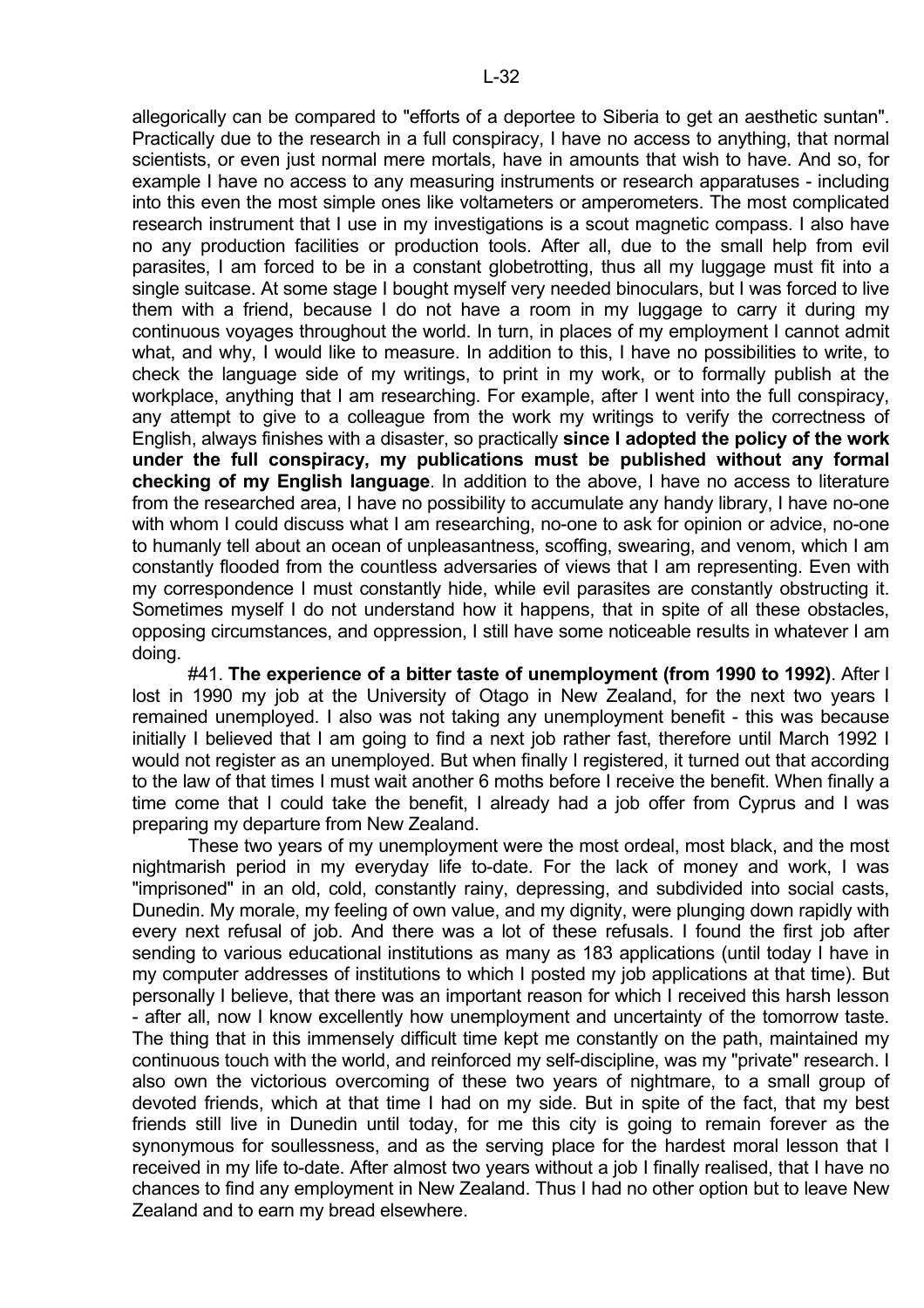#42. **My professorship in Cyprus (from 1992 to 1993), means the forced departing from New Zealand in search for the bread**. After losing my lecturing job at the University of Otago, and after subsequent 2-year long period of unemployment, I left New Zealand to earn overseas for my living. Initially, starting from 1 September 1992, I got a one year appointment as an Associate Professor in Computer Sciences at the Eastern Mediterranean University in Northern Cyprus.

 My professorship in Cyprus, and later also the further two professorships that followed it, for many reasons turned out to be very important for my professional life and research. For example, they reinforced my self-confidence as a scientist that was so brutally broken by the administration of Otago University. After all, not many scientists are reaching a professorial level in any discipline, while I managed to reach this level in as many as two different disciplines (namely in Computer Sciences and in Mechanical Engineering). They also lifted upward the weighting of my research and findings - the present society looks differently at findings accomplished by an ordinary person, and by findings accomplished by a former university professor. (Note that with becoming an university professor, is like becoming a general in an army - this honour and title is never took back. Means, "**once someone becomes an university professor, symbolically and titulary he/she remains a former professor forever**". Even if such someone is currently unemployed, still is not "just an ordinary unemployed", but "the unemployed former university professor". Also the sarcastic comments, scoffing, and smart remarks, which various home-made wizards are frequently trying to serve me, are loosing their painful edge when they are directed at a former university professor - especially if people who formulate them were unable to finish their studies at any university.) All these professorships allowed me also to increase my knowledge of the moral laws described in subsection I4.1.1, and to accumulate further experience with people and with their philosophies. They provided numerous opportunities to accumulate, and to verify, various scientific evidence, which turned to be extremely useful in my research. They gave me also the opportunity to publish scientific monographs, which disclosed and made public my numerous findings. Finally, the Northern Cyprus was then a modern Islamic country, with very open minded approach to religion. Thus I had an opportunity to learn and to constructively discuss with my colleagues, historic links, vital similarities and insignificant differences that exist between Christianity and Islam. It was there that I learned that initially Islam was just a "younger brother" of Christianity, while the differences between these religions started to grow only later (most surely because of the manipulations of evil parasites).

 #43. **The first evidence of Salamis destruction in the effect of the Tapanui explosion (1993)**. While on this professorship at the Eastern Mediterranean University in Northern Cyprus, by some strange "coincidence" a window from my flat was facing ruins of the ancient city of Salamis. I was very fascinated by these ruins and used to walk amongst them for hours. I was puzzled by the beauty of ancient sculptures, which used to take my breath away with their magnificence, and by the unusual regular placing of ruins, in which all objects were lying with their tops pointing the south direction. One of the questions, that I frequently asked myself, was "what caused that after the period of magnificence and beauty of the ancient world, rapidly come to Earth this period of medieval decay and ugliness". As it turned out later, the asking of this question and finding an answer to it, was this intellectual bridge that led to the discovery of telepathy and the influence of telepathic noise on the health, taste, and feelings of people. (This in turn again confirms, that the key to a scientific success is the ability to ask ourselves the right type of questions.) Near the end of my staying in Cyprus, by another "coincident" I learned a local legend, which described why Salamis was destroyed (there are not known historic descriptions of this destruction). It turned out that Salamis was washed out from the surface of Earth by a powerful series of tsunami waves, which come from the north around the date of the Tapanui explosion. I quoted the content of this legend in subsection D3 of monograph [5/4]. The detailed research of the ruins, and the searches in historic literature on Cyprus, quite well confirmed the content of this legend and suggested that the destruction of Salamis was in fact the direct consequence of the UFO explosion over Tapanui in New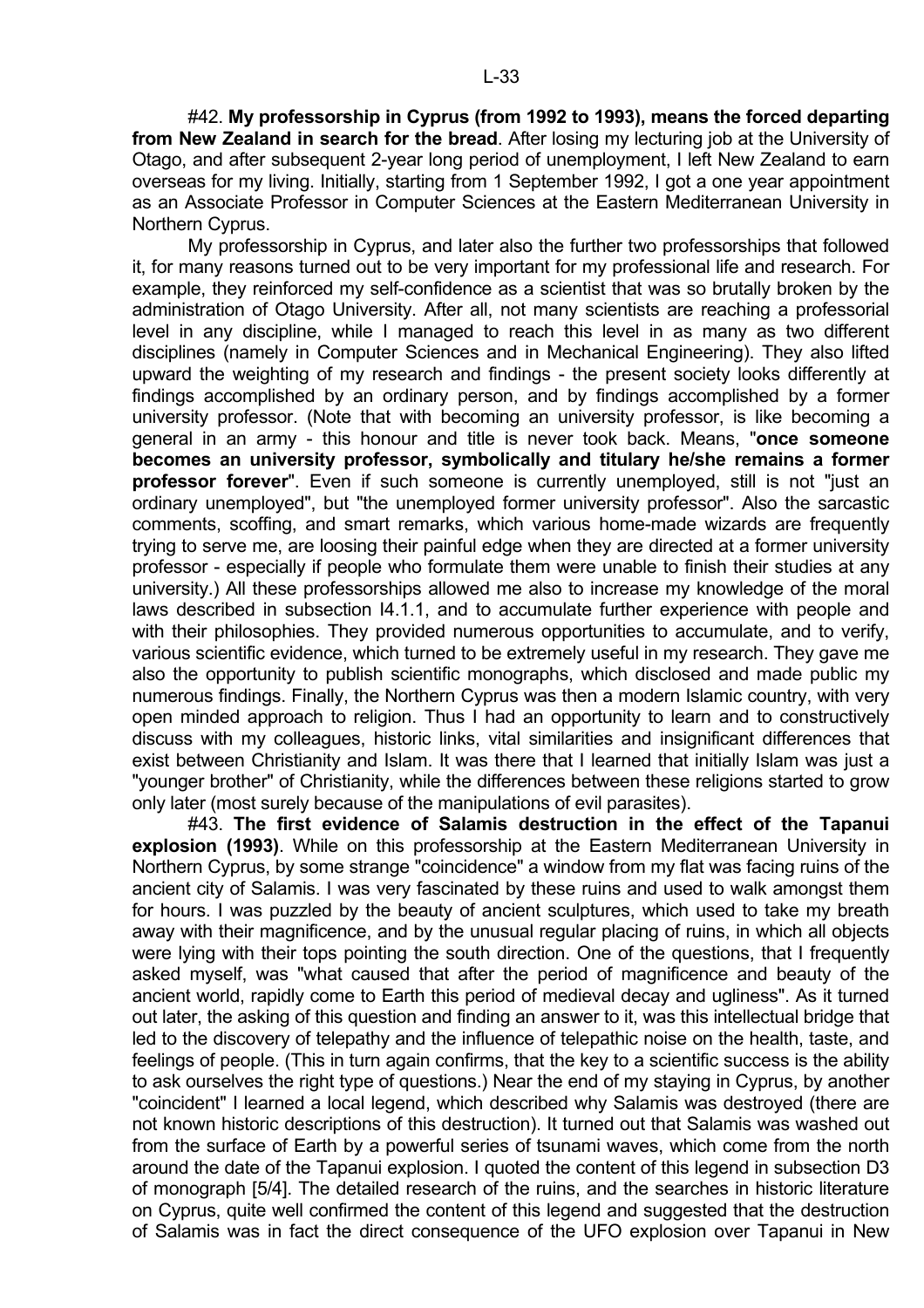Zealand. The most important outcomes of this research I presented in subsection D3 of monograph [5/4]. Although it later turned out to be impossible to determine the exact dates of these tsunami waves, both the legend and the evidence still visible in Salamis, indicated that it arrived from North and it was consistent with the wave induced by the Earth's crust motion caused by the Tapanui explosion. In this way I discovered the first solid evidence, which confirmed that there is a merit in claims of New Zealand Maoris that the Tapanui explosion caused Earth's crust to move in relationship to Earth's axis of rotation.

 #44. **The second Polish monograph on the Tapanui explosion (1993)**. While carrying out my professorship in Cyprus, I also encountered a wealth of further evidence, which illustrated that the consequences of the Tapanui explosion strongly affected not only Cyprus, but also the entire Mediterranean and Europe. For example, I discovered that the jerky motion of the Earth's crust (the same which caused the ancient city of Salamis in Northern Cyprus to be flooded and destroyed by three powerful tsunami waves) also caused the deformation of dome in the famous "Hagia Sophia" cathedral located in Istanbul and build in 563 AD. Because there was no interest amongst English speaking readers in this type of findings, I decided to write another monograph on the Tapanui explosion - but this time in the Polish language only, which reported about these newest findings. Thus in Cyprus I published the monograph [5/2] about the Tapanui explosion, which had the following editorial data: Pajak Jan, "Eksplozja UFO w Nowej Zelandii 1178 A.D. ktora pochylila Ziemie" (Monografia, Dunedin, Nowa Zelandia, 1993, ISBN 0-9597946-8-9, 148 pages - in this 37 illustrations).

 This second monograph was greeted with enthusiasm by Polish adherers of my theories. In the effect of publishing it, the number of adherers of my theories started to increase rapidly in Poland.

 The important aspect of the monograph [5/2] was, that it contributed to totalizm several new findings, which represented outcomes of my research on the Tapanui explosion. Examples of such findings include philosophical lifecycles, and observations regarding difficulties with disseminating knowledge on events that contradict the recognized scientific theories (i.e. events such as the Tapanui explosion). It was this monograph [5/2] that included the famous "twelve truths about truth", formulated the first time just for it.

 In 1992 and 1993 the Northern Cyprus was a very young country (similarly as Sarawak at Borneo). Parasitism had no, as yet, enough time to overtake it. Therefore many key positions in Cyprus still were occupied by cheerful, sincere people with totaliztic-like philosophies. Many positive observations which I accumulated about the intuitive totalizm, and later included into descriptions of totalizm, were actually gathered initially in Cyprus and later at Borneo.

 #45. **The professorship in Malaysia (from 1993 to 1996)**. After completing my oneyear professorship at the Eastern Mediterranean University in Cyprus, starting from 2 September 1993 I was appointed for three years as an Associate Professor at the University of Malaya in Kuala Lumpur, Malaysia. This time my professorship was in Mechanical Engineering. This my second professorship turned out to be extremely fruitful for many different reasons. For example, the University of Malaya is actually a former Kuala Lumpur campus of the oldest university in the whole this region (i.e. the University of Singapore). By being such an old university, it has an excellent library, full of old manuscripts, and old books, many of which are already not available almost anywhere else that I know of. Thus, this library turned out to be a real goldmine of treasures for my research on mysteries of our planet. Furthermore, my life in a country, which still is literally packed with mysteries, reoccurring miracles, snake and cave temples, bomohs, rain makers and rain stoppers, magic, fire walkers, Thaipusam festivals, adherers of several different religions, etc., exposed me in the real life to experiencing events and mysteries, which typical humans seldom see even in TVs. In Malaysia I was also very productive in my publishing efforts. My most important monographs were written and published while I worked in that country.

 During my professorship in Malaysia my mind was always preoccupied with one question "what's next". After all, in my mind still very fresh was the taste of unemployment in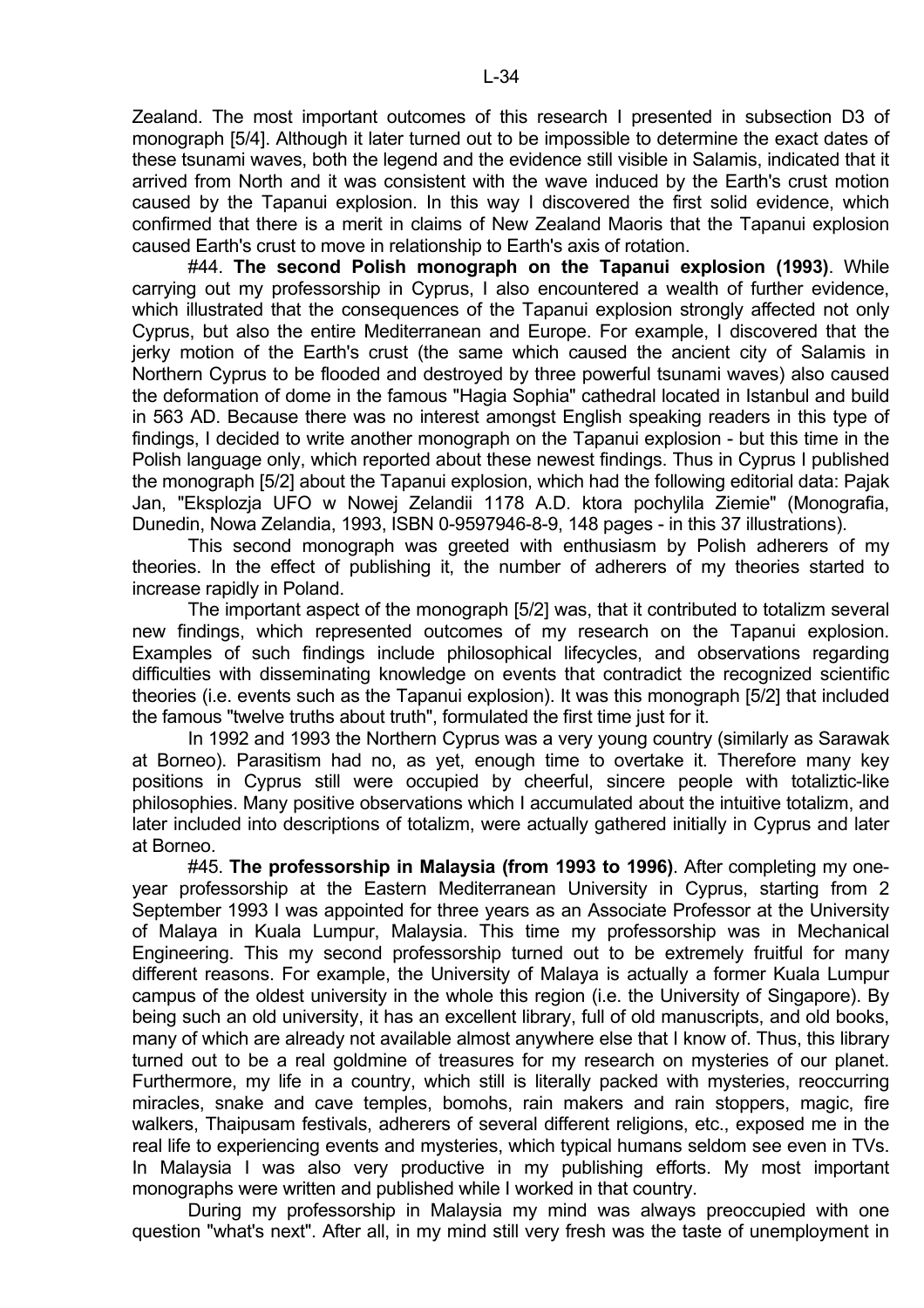New Zealand in 1990 to 1992. Therefore, already during the second year of my three-year contract in Malaysia, I started to write and to post applications for a next job. In total as many as 141 applications I posted from Malaysia. All of them turned out to be fruitless. Fortunately for me, the universal intellect took the matter in Its hands and caused, that it was not me who found a next job, but the "next job found me", just when my professorial contact in Kuala Lumpur was finished.

 #46. **The shining of totalizm from the far east to the far west.** There is a very surprising regularity in my life. I discovered it only in December 2002, when in Malaysia I started to write this monograph [1/4]. However, the regularity seems to control my fate from the very beginning. It became especially clear when in 1992 I left New Zealand because of my unemployment to start my work initially in Northern Cyprus, and then in Malaysia. But beginnings of it showed already in 1982, when I left Poland and emigrated to New Zealand. The regularity depends on my life always taking such a course, that monographs which I write, especially these ones which disseminate totalizm, span the entire world from the east to the west. Because of it, none of my publications which addressed topics presented in this monograph, means none of publications that exerted a noticeable influence on other people, could be declared as that they originate from a single country, from a single culture, or from a single religious circle. Actually all publications that so far I wrote about totalizm, Concept of Dipolar Gravity, magnocraft, oscillatory chamber, UFO, telekinesis, telepathy, etc., always received an international, intercultural, and interreligious origin and character, independently what my intentions were. Even these first and insignificant monographs on magnocraft, which I wrote and published in New Zealand before 1992, means before I left New Zealand in search of an employment and bread, still were based on my research carried out in Poland, and originated from my scientific expertise, professional training, and scientific analyses, that I accumulated in Poland. In turn, after 1992 when I was forced by the unemployment and hunger to leave New Zealand, all publications that I wrote after 1992 were written and prepared in at least two countries and two cultures of the Far East, while they were disseminated and were gaining the recognition still in different countries that are located far to the west from the place of origin of these publications. Furthermore, their publishing usually was done in two or three different languages.

 I personally believe that the universal intellect intentionally and for a clear purpose directed the fate of my monographs in such an extraordinary manner. Surely he must have important reasons to do this, which only he knows. Of course, he did NOT show himself to me in the aureole of lightnings, and did NOT tell me with a thundering voice "Jan, you must research and write in the most east located large Islamic country of the world (Malaysia), you must publish in the most east located large Christian country in the world (New Zealand), but you must disseminate your ideas from the most west located large country of the world (USA)". Rather opposite, he allowed me to break my nose as much as I wish, allowed me to get bumps, and allowed me to experience all existing forms of intellectual oppression, slandering, and scoffing, when I tried to research, write, publish, and disseminate my ideas in the same country in which I currently lived. Only that - as the universal intellect always does this during the implementation of his intentions, he somehow so synchronised the timing and circumstances of subsequent events from my life, that people who in given times decided about my future, always made me to do exactly whatever were his intentions. For example, he allowed that in decisive moments of my life, amongst all people who could then be my superiors, the power over me had only people, who turned out to be the most hermetic to my ideas. Amongst all people who could decide about the future of whatever I tried to accomplish, he always allowed to handle my cases mainly by people who were especially against whatever I tried to do. Amongst all societies in which I could act, he allowed me to live mainly amongst these ones, in which topics of my research induced kinds of mass hysteria. Also amongst all countries in which I could find a work, he allowed me to work only in these ones, in which bureaucratic barriers and inadequacies of circumstances, always forced me to do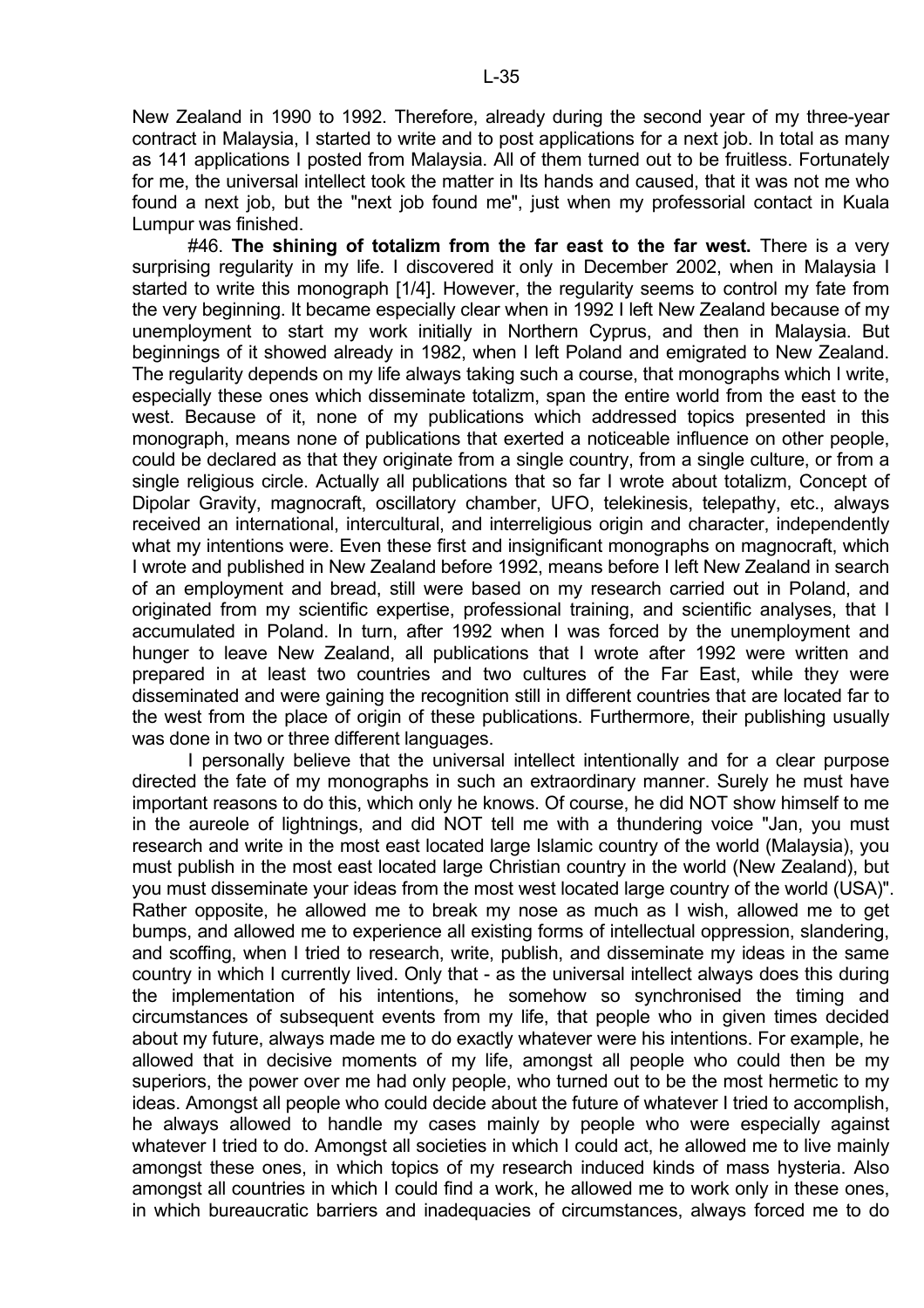exactly what he intended. Etc., etc. In this manner the universal intellect left me no other choice, but to do everything in such and no other manner.

 So only because I had no other option, the research and writing of every monograph that I published after 1992 and that contained descriptions of totalizm - including also this monograph [1/4], I was forced to complete in the most east located large Islamic country of the world (i.e. in Malaysia). But because of various formal limitations and material difficulties of that country, the final completion and formal publishing of these monographs I was forced to carry out in the most east located large Christian country of the world (i.e. in New Zealand). However, because in this Christian New Zealand publishing and postage costs were much higher than in the Islamic Malaysia, after I finished my monographs and formally published them, I was forced to take them back to Malaysia to copy them and to post them from over there to my readers located in the western side of the world. Yet still their dissemination could not be carried out amongst hermetic countries of the Far East - in which they were prepared, but they needed to be posted to people from the west, which were much more opened to my ideas. Until the change in my methods of dissemination, which took place on 4 January 1999, the distribution of my monographs was carried out by posting to Poland their paper copies. In Poland they were disseminated by libraries and read almost exclusively by Poles. But after 4 January 1999, the distribution of my monographs drastically changed its strategy. My monographs started to be send with the speed of light by internet connections from Far East to the most western large country in the world (means to the USA), where my web sites were located. In turn from this most western large country in the world, my monographs were disseminated with the speed of light to all other parts of the world, where they were read by interested people. Of course, these countries in the west, which first opened to my new ideas, for some important reasons turned out to be also exactly the same countries, from which I needed either to run to east in order to save myself from persecution of a communistic regime, or which previously squashed my attempts to find an employment in them, to gain a permission to settle in them, or to obtain in them conditions for carrying out my research, writing, and publishing.

 I quite frequently wondered, why the universal intellect so consequently causes, that all my monographs must originate from at least two countries of the Far East (i.e. from the predominantly Islamic, although actually multireligious and multicultural Malaysia - in which I was writing them, and from which usually I was disseminating them throughout the world, and from predominantly Christian, although also multireligious and multicultural New Zealand - in which they were finished and formally published). Simultaneously why the universal intellect causes that the dissemination of these monographs must be carried out from the large country of the most far West. Although with my imperfect mind of an ordinary human, I am not able to realise all the intentions of the omniknowledgable God, I believe that I can deduce several most important of them. Their objectives are indicated by the "Principle of the Highest Teaching Effect" that is described in subsection I4.1.1 (the universal intellect always uses this principle in his actions). Here are in my opinion the most important out of these intentions, as I understand them:

 A. Addressing my monographs to all religions, cultures, and races on Earth. In my opinion, one of the reasons, why the universal intellect directs the origin of my monographs in such unusual manner, is to turn these monographs into a legacy of practically all major religions, human races, and cultures of our planet. If one analyses the situation in all these countries which become co-parents for totalizm and for other my most important ideas (i.e. Malaysia, New Zealand, Poland, and the USA) during the time of my most intensive publishing, then in fact these countries are hosts for all possible races, cultures, and religions from the whole our planet. The consequences of their presence in these countries can be clearly noticed in my monographs. Thus probably, through causing that with the birth of these monographs can identify themselves not only Muslims - amongst whom they were written, and Christians - amongst whom they were published, but also members of practically all other religions, races, and cultures, the legacy of which is included in these monographs, i.e.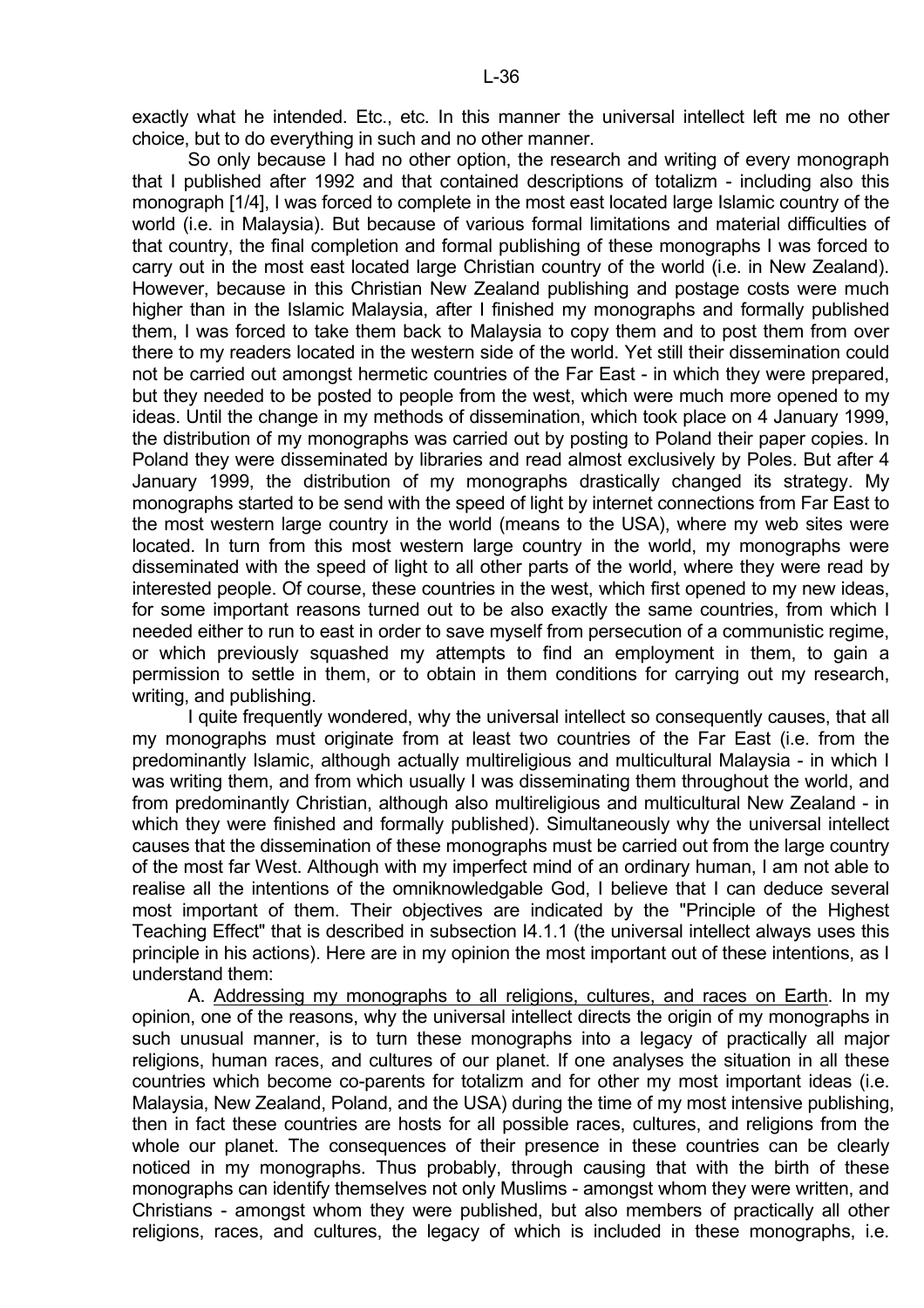Africans, American Indians, Arabs, Asians, Chinese, Europeans, Indians, Malays, Maori, Poles, etc., the universal intellect is speaking to everyone. Everyone is to notice the message that these monographs were not written to appeal to only one nation, one religion, or one culture, but are addressed to the ENTIRE HUMANITY.

 B. Demonstration of the universal justice in action. Probably there is also other reason, which lies behind such and no other shaping of the process of creation and dissemination of these monographs. In my opinion it is to illustrate to future generations, that nations and countries, which limit for their scientists the freedom of choice of topic for research, and freedom of publishing results of research, or which close themselves and cut their links with the outside world, must then accept consequences of such actions. For example, New Zealand in recent years is intensely searching for its national identity. In order to boost this identity, for some time it "claims ownership" of famous people, who had something to do with it. For example, in this way New Zealand claims that Ernst Rutherford is a New Zealand scientist, and even from around 1995 it devotes to him a currency note of 100 dollars. However, it is a common knowledge, that in the initial stage of his scientific career, Rutherford was almost "kicked out" from New Zealand by contemporary to him closed minded New Zealand scientists. In fact everything that Rutherford accomplished, originates from England and is due to totaliztic philosophy of scientists in England of that times. In a similar manner New Zealand is building monuments and museum exhibitions for the late Richard Pearce, who build an aeroplane earlier than Wright brothers. It does so in spite, that the treatment which Pearce received during his lifetime, should be rather a source of embarrassment and reflection. The slander, persecution, and scoffing that Pearce received as a "reward" for his efforts of building the first aeroplane, send him to a mental hospital, and lost his aeroplane for humanity. So in my opinion the universal intellect is trying to give another moral lesson for all these countries and nations, which still ignore history and still persecute, push around, and suppress their own people that actually work for the good of these countries and these nations.

 C. Emphasizing the importance of Bible. I personally believe that the holly Bible may also be one of the several reasons, for which he universal intellect caused, that two countries of the Far East, in which jointly my all monographs are born, are practising predominantly Islam and predominantly Christianity (instead of, for example, Taoism, Hinduism, or Buddhism - also widely practised in several countries of the Far East). After all, in Christianity and in Islam, the Bible is one of the most important holly books. (Not mentioning, that it is also the most holly book in Poland, and the most important book in the USA - which over there is used e.g. in courts to swear on the Bible.) So the Bible is a proof of brotherhood of these two religions, evidence of their common roots, and the source of their similar fate. Although Muslims rarely refer to the Bible, and their practices mainly base on the Koran, actually their religion officially has two holly books, namely the Koran and the Bible. Thus the Bible is what actually links, not what separates, Muslims and Christians. Only that because of the machinations of evil parasites from UFOs, that throughout many centuries are setting up adherers of these two religions against each other, this linking function of the Bible is being overlooked lately.

 As I was informed by my Muslim friends from Northern Cyprus, with whom I spend many hours on very constructive discussions about Islam and Christianity, it is because of this recognising the Bible as one of two holly books for Muslims, and also because of recognising Jesus (for Muslims known as the Prophet Isa) to also be one of their own Prophets, in the initial stage of existence Islam considered itself to be a younger brother of Christianity. After all, in spite of differences in pronunciation and traditions, actually both religions serve the only existing, true God. The differences between both religions started to appear only later, when evil parasites from UFOs started their stirring, and manipulated into subsequent leaders of both these religions the parasitic propaganda, principles, philosophy, and tendency to fight with each other. It is interesting, that Muslims, the same as Christians, are expecting, and still are awaiting, the arrival of Second Jesus to Earth, and that they cultivate about this arrival very similar prophecies as Christians do. Some Muslims also believe that Second Jesus will create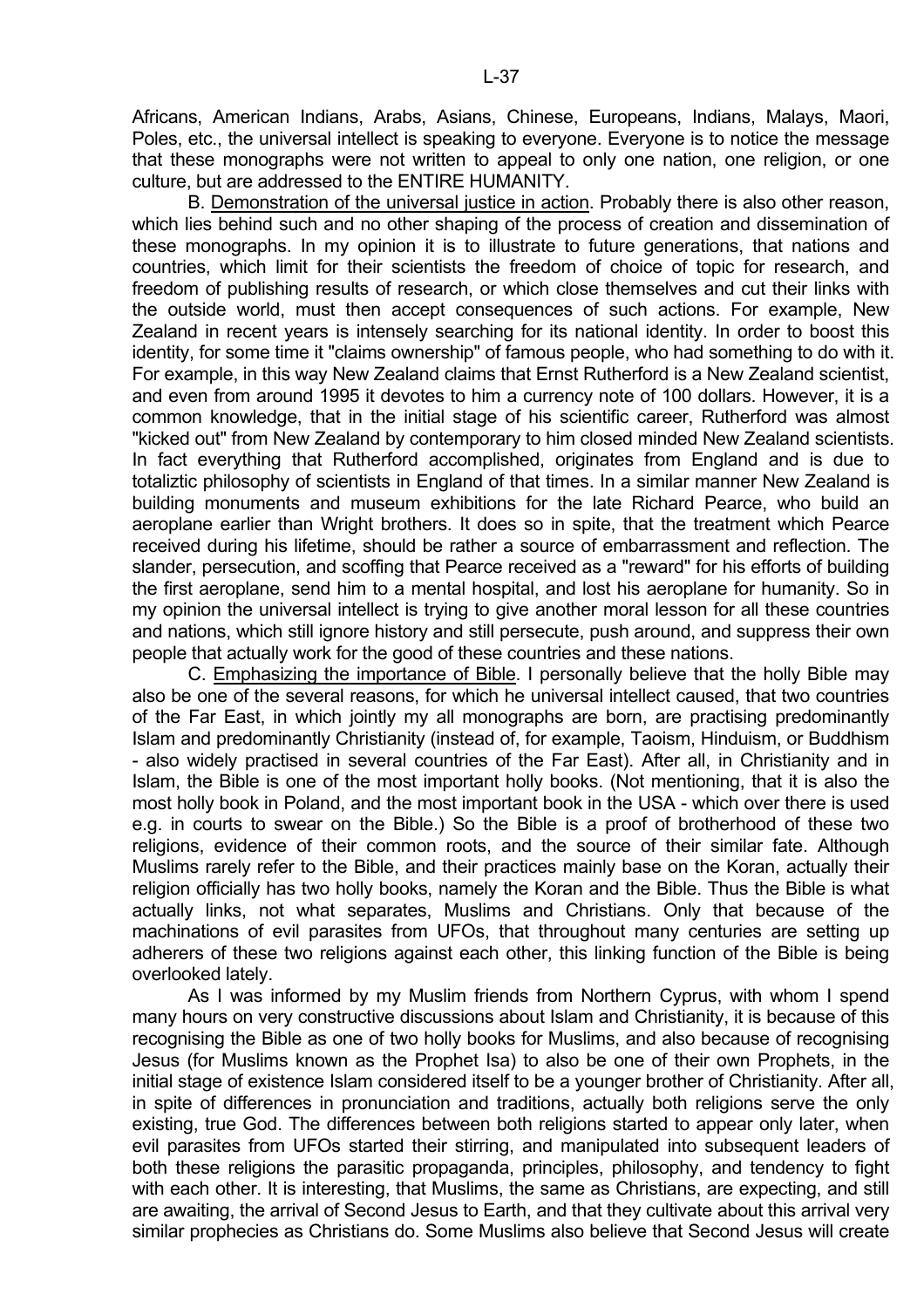a bridge that is going to join the West with the East, and that He will open the road for returning the original cooperation and peace between Muslims and Christians - after all, at the very beginning of time, Muslim and Christians used to be brothers to each other.

 D. Promoting the peace. Totalizm states that each single event is carefully programmed by the universal intellect in every aspect possible - see subsection D7. This in turn means, that it is NO coincidence that the date of December 2002, was selected to realize to us, that the philosophy of totalizm, which according to prophecies is to change the fate of our civilisation, has two parents, namely Islam and Christianity. After all, this was in December 2002 when USA was preparing itself to attack Iraq. This attack was telepathically presented to people by UFOnauts, as a war between Christianity and Islam. Thus by subtle reminding with totalizm in that crucial moment of time, that both these religions links much more than separates them, and that at their roots lies their mutual brotherhood and common goals, the universal intellect is sending to us a powerful message of peace. This message states: people do not let yourselves to be provoked by machinations of UFOnauts, but decisively insist on peace.

 #47. **Starting my storm on human awareness**. After I started my professorship in Malaysia, in my awareness two major breakthrough took place. Firstly I conclusively confirmed the cosmic scale of operations of evil parasites on Earth (in more details this is described in subsection KB2). Secondly I realised that all my previous defeats in publishing of books, which would disseminate the results of my research, were caused by the invisible intervention of these evil parasites. This in turn led me to the conclusion, that if the knowledge about my discoveries is to be disseminated somehow amongst people, then I must find another way of distributing my publications, without the use of books. In this manner an ambitious project was born, which could be called "storm on human awareness". According to this project, starting from 1994 I initiated the massive effort of supplying my publications to public libraries in Poland, through sending these publications by post from the other end of the world. I planned to supply at least one free copy of my Polish monographs to each key library in Poland. The purpose was to guarantee, that every Pole who decides to learn about the current progress of my research, and about the development of situation in the avantgarde disciplines that I was researching, should not be deprived the access to the publications required. The key libraries in Poland, to which at that time I decided to send copies of my publications (and the majority of which actually received from me several different monographs), included: (a) the National Library, (b) all main libraries in capitols of 50 Polish Provinces of that time, (c) main libraries of all tertiary educational institutions in Poland, the specialisation of which coincided with devices and ideas that I was researching (namely Polytechnics, Technical Universities, Universities, Farming Academies, Medical Academies), (d) libraries, or people who maintained them, in all known to me UFO organisations in Poland, (e) city libraries in all cities above 100 000 citizens, which were not capitols of Provinces, (f) libraries of all research institutes that were known to me that they investigate magnetic propelling devices, (g) factory libraries in all factories known to me that produced magnetic propelling devices, energy producing devices, or communication equipment. In addition to this, free copies of selected my monographs I also supplied to all public libraries which asked me for them. Furthermore, to the owners of Internet Web sites, who started to contact me at that time, I also posted the electronic versions of my publications, in order to make them available on their Web sites. Of course, the above plan was enormously ambitious, because it required posting to Poland from another end of the world, literally hundreds of parcels with my publications. Initially the entire production of these publications I commissioned to professionals. This made them very expensive and drained my funds very fast - although probably advanced me to the ranks of one of the leading philanthropist of Poland. But soon I discovered, that I could do myself the bookbinding job in these countless copies of my monographs. After all, the costs of binding represented around the half of the entire cost of a given copy. In this way I also included to this project my own physical effort and sweating, the unexpected byproduct of which was the accomplishment of the totaliztic nirvana that is described in chapter E. In the result, this "storm on human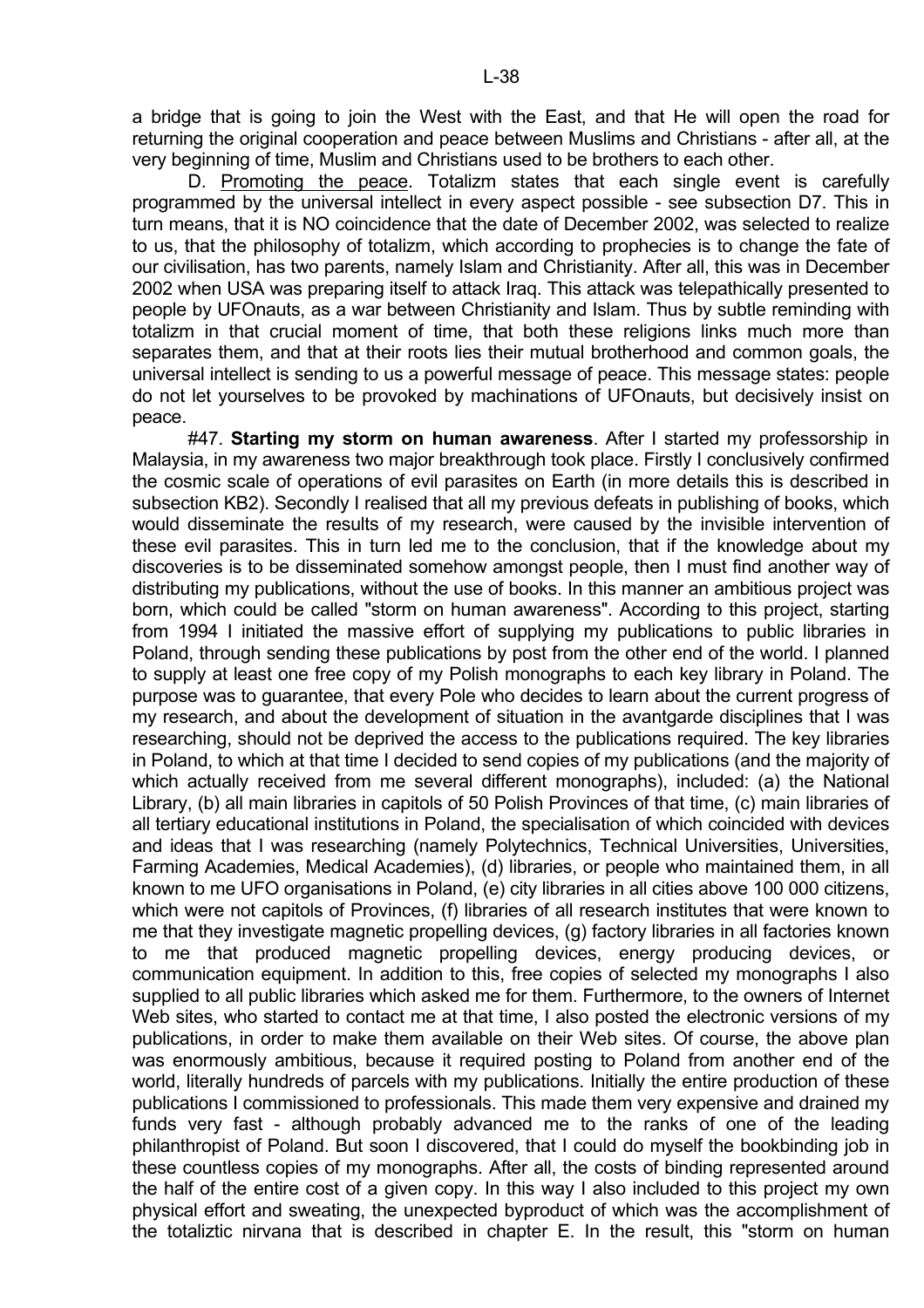awareness" finished with a full success in 1998. In the result of completing it, each single one, out of the planned key libraries in Poland, received at least one copy of a leading monograph from the list in chapter O.

 #48. **Accumulation of observations on telepathy**. The awareness that a telepathy is some form of exchange of information between counter-material duplicates of living creatures, which takes place entirely in the counter-world, appeared immediately after the discovery of the counter-world, and after learning that this other world is separated from our physical world. Thus, the fact that telepathy occurs in the counter-world (i.e. not in our world), and that it depends on the mutual communication of creatures with the use of ULT language, was known to me since the beginning of formulation of the Concept of Dipolar Gravity, means since 1985. But in these initial considerations I did not know exactly with what type of mechanism and phenomena this communication takes place. The fact of existence and effectiveness of some form of the telepathic waves was also confirmed to me in a meaningful manner in 1991, during the experiments with the late Werner Kropp - these experiments are described in subsection D1 of treatise [7/2] devoted to the "remote mind reader". But the correct directing of my searches, for finding and understanding the mechanism and phenomena of telepathy, took only place in 1993. It was when during my professorship in Cyprus, with my own eyes I saw how devastating were intellectual effects of the magnetic explosion in Tapanui. (I.e. after the ancient splendour, this explosion brought to Earth the barbaric period of medieval times.) In the countless walks amongst ruins of ancient city of Salamis, I admired the beauty of Roman sculptures and wandered why after the explosion of Tapanui the blooming culture of ancient world was replaced by darkness of medieval times - see subsection O2.2 in monograph [1/4]. Thus soon it started to be obvious for me, that the waves of chaotic vibrations of magnetic field, caused by the magnetic explosion in Tapanui, must be responsible for the medieval fall of intellectual capabilities of people in the whole world. (The outcomes of these my deductions were published for the first time in monograph [5/2] - they later are repeated in subsection D4 of monograph [5/3].) The only mechanism, with which the vibrations of the magnetic field can affect the mental abilities of people, leads through telepathy. Thus the above led me to the conclusion, that the key for understanding the operation of telepathy, is hidden in magnetic vibrations. But still it was necessary to find the mechanism of telepathy and the manner in which telepathic signals are born from the vibrations of magnetic field. This missing link I discovered only on 11 November 1994, in circumstances that are going to be described below. At that time I discovered that the telepathic waves are waves of counter-matter vibrations, very similar to sound waves from our physical world. Thus they are capable to carry out the information of "speech" type. In turn the discovery of this fact allowed me to also understand, that for example "energy of pyramids" is simply a telepathic noise that is concentrated in the focal point of these pyramids. This in turn allowed me to understand the phenomena of propagation, reflection, concentration, reception, and emission of telepathic waves, and in the final effect also the development of principles of operation of technical devices, which allow the technical formulation and broadcasting of modulated telepathic signals. One of such devices is the telepathic emitter and receiver described in treatise [7/2], while other include the telepathic projectors and telescopes described here in subsection KB3.5, and in subsections D5.1 to D5.2 of treatise [7/2].

 #49. **The discovery of telepathic waves (1994)**. On Friday, 11 November 1994, during a lunch break, I decided to escape from swelling difficulties and stresses of the second semester that soon supposed to begin, and to have a large lunch. Unfortunately the dish that I purchased in a local cafeteria, on that particular day turned out to be more inedible then usual. In order to divert my attention from the taste that tended to stick in my throat, I made my mind busy with the favourite topic of mechanisms that operate our universe. Thus when I stubbornly tried to get through to the end of my meal (according to totalizm, which I already adhered decisively at that time, wasting any kind of food in the present situation of humanity, is a heavy sin) I unexpectedly experienced a flash in my head. Pieces of a puzzling jig-saw, that for so long used to hide the nature, mechanism, and principles of telepathy, rapidly fell into their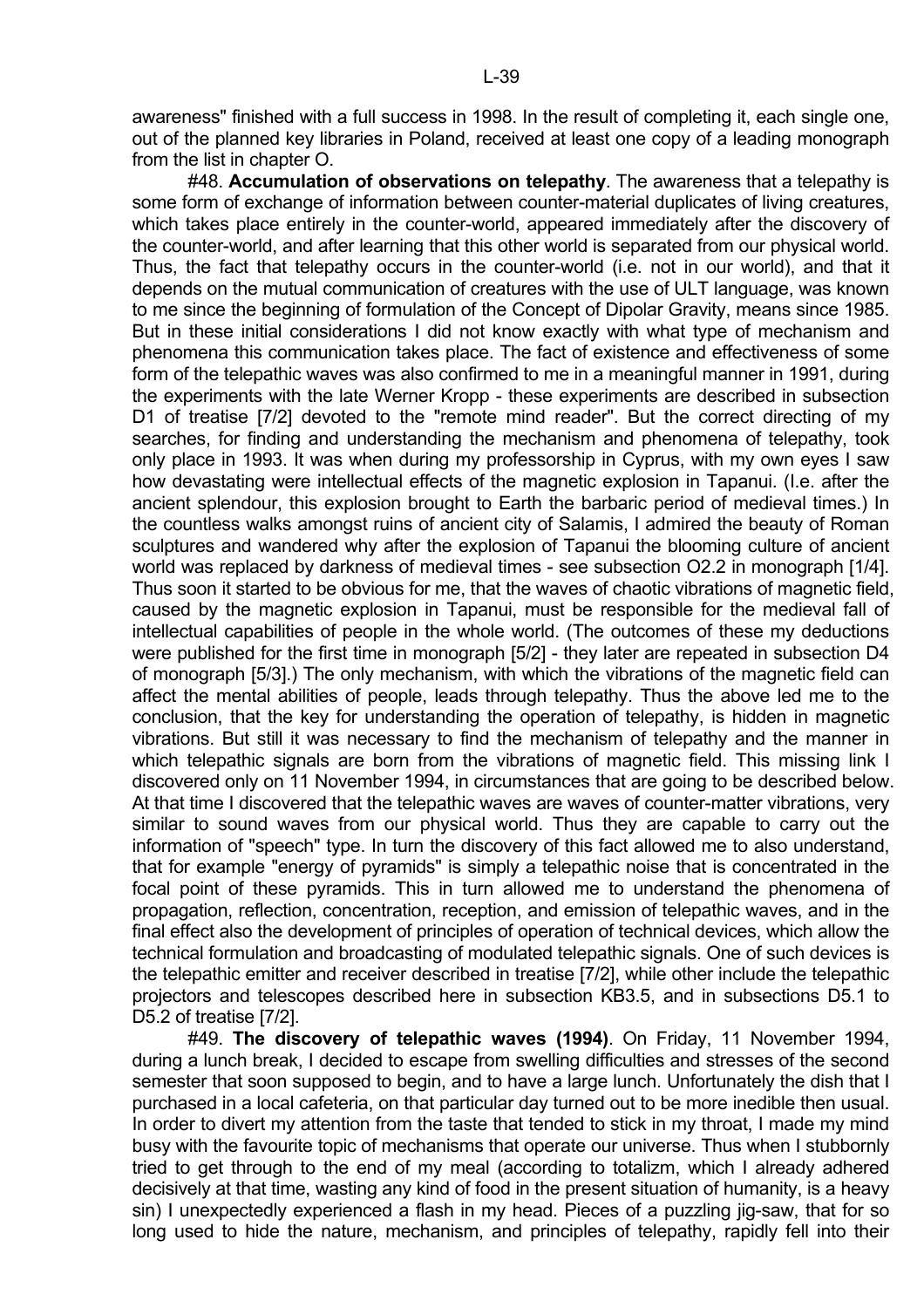places and showed me the entire picture of this phenomenon. Fate sometimes displays a great sense of humour, and that particular time the discovery of telepathic waves, together with the knowledge of mechanisms that govern telepathy, most probably our civilisation will gain because of the hopeless product of some anonymous cook. Similarly as this happened previously with the invention of my Oscillatory Chamber (see subsection C2 in monographs [1e] and [2e]), also in the case of telepathy, I was thinking about it continually for months, considering in my thoughts over and over again all theoretical explanations for this phenomenon, and comparing with these explanations everything that by that time I empirically managed to observe and to learn. Because I already had done extensive empirical research on my remote mind reader described in subsection D1 of treatise [7/2], and also because I investigated telepathy for a long period of time, I had accumulated in my mind all the components of that puzzle. For example, I knew already that the telepathic signals propagate through counter-matter, that their instigation occurs via magnetic vibrations, that they are carriers of modulated signals similar to human speech, that there is a kind of universal language (named ULT - the Universal Language of Thoughts in subsection I5.4 of this monograph, and in subsection D2.1.1 of treatise [7/2]) in which all living organisms from the entire universe can communicate with each other by the means of telepathy, etc. The only thing that I still did not know at that time, was the physical nature of telepathy, and the physical mechanism on which it is based. Thus, during this memorable lunch, a shocking idea flashed through my mind, stating that "**telepathic waves are simply sound-like vibrations of counter-matter, which similar to sounds from our world, have their tone, melody, characteristics, frequency, etc.; while the telepathic communication is simply a speechlike conversation occurring in the Universal Language of Thoughts (ULT) via these sound-like vibrations**". (Note that according to the new Concept of Dipolar Gravity, all types of motion of counter-matter manifest themselves as magnetic fields, therefore telepathic waves could also be defined as "vibrations of the magnetic field".) After this idea flashed in my mind, everything that I previously knew about telepathy started to have sense and became understandable. The mechanism of telepathy that was discovered at that particular day was soon recorded in writing and published, initially on 9 January 1996 in monograph [3] (see chapter D13 in [3]), in 1997 it was repeated in monograph [3/2], and later (in 1998) also published in monographs [1/2] and [1/3]. In 2000 telepathy was the basis for formulation of treatise [7/2] - see subsection D2.1.1 in [7/2]. In this monograph telepathy is described in subsection H7.1.

 #50. **Explanation of radiesthesia**. The decoding of telepathy also revealed, that radiesthesia is the perception of telepathic waves, which are continually emitted by all objects and all substances. The development of this explanation took place in a Malaysian seaside resort called Port Dickson, in first days of 1996. It occurred in circumstances described in subsection H7.2. According to this explanation, "radiesthesia are various unaware means of perception of telepathic waves".

 #51. **The identification of primitive parasitism**. As this is explained more thoroughly in chapter KA of this monograph, currently a destructive philosophy (or a moral disease) wildly spreads on Earth, which I call the "primitive parasitism". Primitive parasitism adheres to the same principles as all other forms of parasitism, namely "do not obey any laws, unless you are forced to obey them" - see subsection KA2.2. But opposite to the "refined parasitism" that is adhered by evil parasites, primitive parasitism does not know about the existence of moral laws, thus it thoughtlessly breaks these laws. In turn breaking moral laws causes, that primitive parasites are constantly punished by these laws. Their lives are governed by the punishing consequences of breaking moral laws. Because these consequences are always having a strictly defined, and repetitive character, it turns out that they shape the life of "primitive parasites" who break them, into a very definite pattern. Therefore all people, who adhere to this destructive philosophy, are characterised by a set of the same, easily identifiable attributes, and patterns of behaviour. This in turn causes, that "primitive parasitism"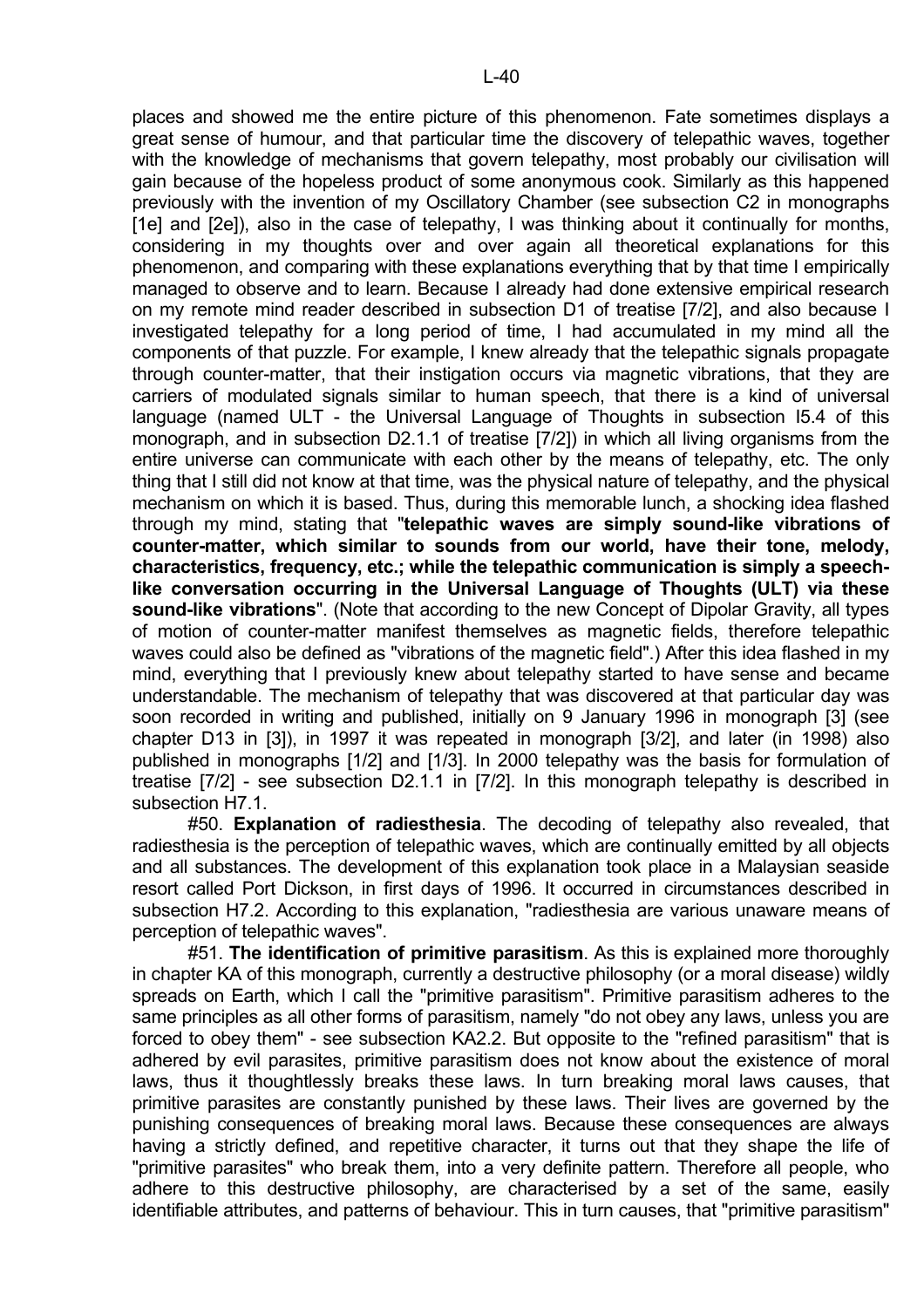actually represents a separate and easily recognizable philosophy of life (apart from being also a deadly moral illness).

 The philosophy of "primitive parasitism" so-far was not identified by anyone, and thus also not described as an easily identifiable way of conduct of many people. Therefore, so far, it is not described by any academic textbooks. I managed to identify it by a pure "coincident".

 During my professorship in Malaysia from 1993 to 1996, I got to know a very interesting person. He was my direct boss. He was just promoted to a full university professor. So he believed that he has an official confirmation that he knows everything. He also participated manifestly in all religious practices. So he believed, that with his religiousness he deserved to represent God, and to speak in God's name. In his actions he was a perfect role model as to how behaves a person who adheres to the philosophy of parasitism. Actually it was him who taught me to recognize the behaviour and attributes of a full-blown primitive parasitism described in subsection KA4.2. By observing his actions everyday, and by learning principles that he used in dealing with other people, I gradually realized that there is such a thing, as the distinct philosophy of parasitism, and I clarified my awareness of the basic attributes of this philosophy. Because of his very decisive attributes and behaviour, I also realized that many other people whom I met previously (e.g. a professor at the University of Otago, who caused my removal from that University), displayed exactly the same attributes and behaviours, only that in these other people the attributes of parasitism were not so obvious. (Most probably these other people were able to hide them better under a smoke-screen of politeness and smiles.)

 Of course, my work under his supervision was a kind of hell, although for totalizm it turned out to be extremely educational. Unfortunately, it was not considered very educational by other people. During my three-year contract under his management, I observed a long list of his subordinates, who either resigned from the job - only because they could not cope any longer with his "management" practices, or were dismissed by him from the job.

 After his example allowed me to identify and to describe primitive parasitism as a distinct philosophy, I was able to gradually research it, and publish information about it. I published descriptions of primitive parasitism in a number of monographs that I was writing at that time. For the first time parasitism as a distinct philosophy was described in my Polish monograph [3], then in [3/2], later in [1/2] and [1/3]. Here chapter D contains the first complete English presentation of that destructive philosophy.

 Because I carry out formal research on morality, I am always interested in the further fate of people, in which some drastic moral behaviour hit my eyes. Thus, in spite that my professorial contact in Malaysia finished in 1996, whenever I had an opportunity, I tried to learn further fate of this my special former boss. As it was confirmed for me again, his fate was exactly the same as this one that he previously served so willingly to many other people. After my departure from his institution, he fall in increasingly larger number of troubles, and make enemies amongst the increasing number of influential people. Finally it started to be so hot for him in there, that on 31 March of 2001 he was forced to voluntarily resign from the position of a full professor at the leading university of his country, and was forced to take the so-called "optional retirement". Such a retirement is allowed by the Malaysian law, and enables to undertake a parallel work. From 1 April 2001 he was employed as a high-school CEO in a distant state of Terengganu. His fate fulfilled on 27 December 2001 (means in around 5 years after I finished my work in the institution in which he was a boss). At that day he was dismissed with a loud bang from his position of a high-school CEO, while his removal from the job was reported by several articles in newspapers, for example by the article "Institute's CEO regrets his dismissal" from page 7 of the official Malaysian newspaper New Straits Times (31 Jalan Riong, 59100 Kuala Lumpur, Malaysia, www.nst.com.my), issue from Monday, 31 December 2001, article "Terengganu govt sacks CEO of training institute", from page 12 of the newspaper The Sun (Lot 6, Jalan 51/217, 46050 Petaling Jaya, Malaysia), issue from Monday, 31 December 2001, or the article "Hadi: Tati CEO sacked to clean up management", from page 2 of the newspaper New Straits Times, issue from Wednesday, 2 January 2002. (By a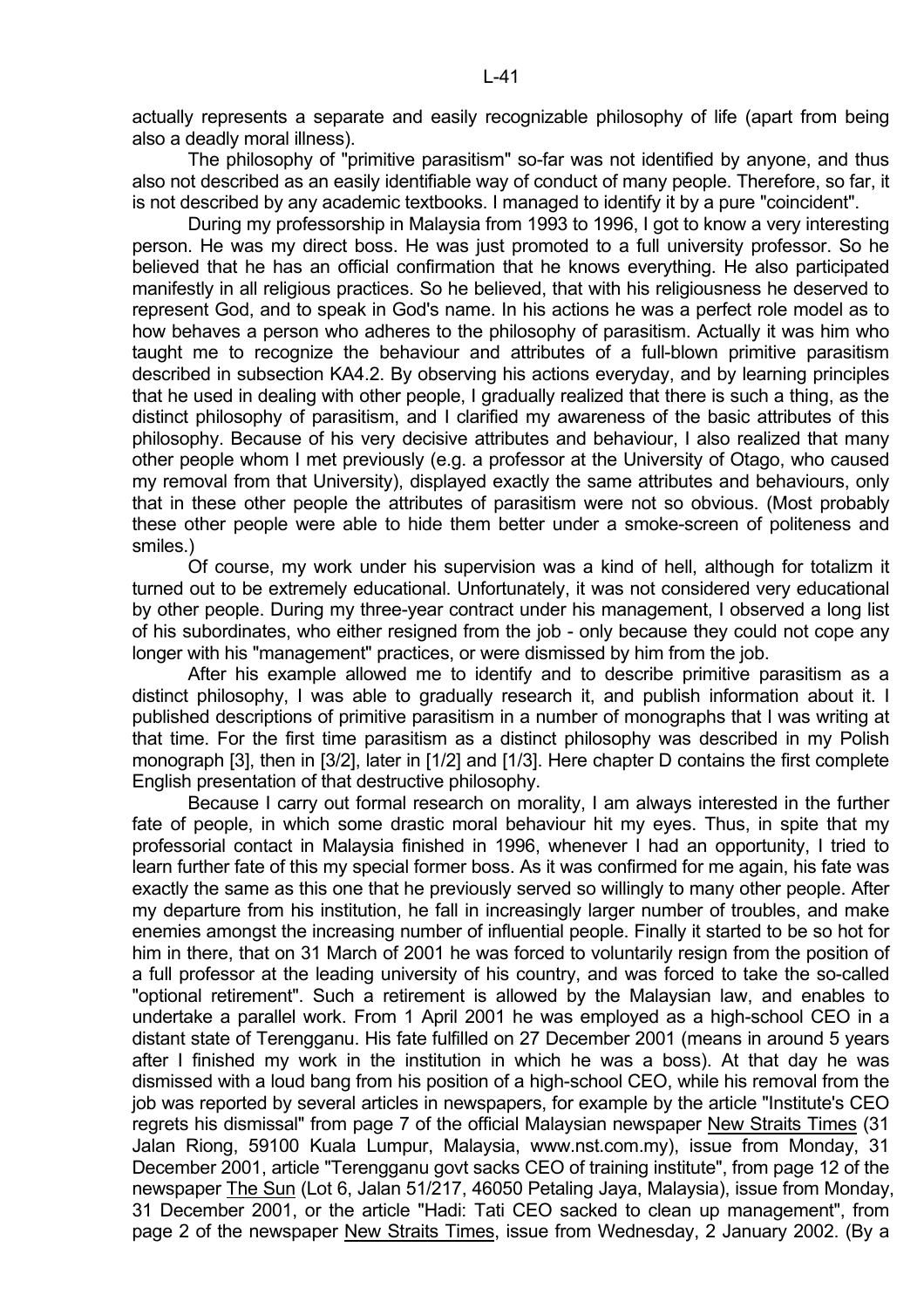strange "coincidence", all these articles, and the accompanying explanations of my acquaintances, appeared at the time, when I just was in Malaysia, as if the universal intellect caused on purpose that I could personally learn how his fate was fulfilled.) Because, according to these articles, his removal from the job required political interventions, in circumstances of Malaysia this may mean very serious consequences. Really the universal justice works slowly, but precisely like a Swiss watch.

 #52. **Telekinetic farming**. The concept of telekinetic farming, described in subsection NB of [1/4], was evolving in my mind for a long time. The first experience on this topic, which etched in my memory, was when in 1983 - soon after the arrival to Invercargill, I found in the local park a log from a huge pine tree that was just cut down. Because I knew the thickness of logs in 100 year old pine forests that used to grow near my family home in Wszewilki, I estimated roughly that this pine tree from Invercargill must have around 500 years of age. But I was puzzled by the fact who planted it, as the white settlers arrived to Invercargill only around 1840, while before their arrival pine trees were unknown in New Zealand. Thus for satisfying my curiosity I counted the rings in that huge pine log. I discovered with a shock, that it had only around 80 years of age. Thus I could not understand, how 80 years old pine tree in New Zealand, could grow to the thickness of 500 years old pine tree in Europe. The even more clear realising the idea and capabilities of telekinetic farming took place in 1989, when I was tracing in New Zealand - between the Ohoka and Weka Pass, the trail of a huge fleet of UFOs of the second generation (see [5/4]). These fleet appeared as if it carried out a systematic inventory of the environment (e.g. Figure A3 (down, right) in treatise [7/2] shows example of density of landings of vehicles from this fleet, and the extensive damage that it left after it passed through the New Zealand countryside). On countless landings of this UFO fleet, vegetation shown around 12 times higher growth from the growth of the same vegetation in the surrounding soil. The next step in my crystallising the idea of telekinetic farming was, when Mr Robert Pool, a forestry farmer near Dunedin, who grows pine tree forests in New Zealand, explained to me that for the unknown to science reasons, pine and oak trees grow in New Zealand around 5 times faster than pines and oaks in Europe - see descriptions in item G1 of chapter H in monograph [5/3]. (I knew the reason for this faster growth - it was the telekinetic pollution of the environment in New Zealand, caused by the explosion of UFOs near Tapanui in 1178 AD, for researching of which I was dismissed form the Otago University.) But the breakthrough point in the development of the idea of telekinetic farming occurred in 1995. It was when I was watching an American documentary film about the empire of Tiwanaku, that at some stage used to exist on the high plateau of today's Bolivia in South America. The creators of that film were puzzled by the discovery that all irrigation channels of that empire were starting from pyramids, through which the water that was latter distributed for irrigation flown initially. Although the creators of that film, and also the American scientists that appeared in it, would not know the explanation for this puzzle of American pyramids, on the basis of my previous research of the Tapanui explosion and UFO landings, I immediately understood why: in order to telekinetically stimulate the growth and heath of vegetation that was planted by this empire. The only thing that I was not understanding at the moment of looking at that film, was what is the mechanism of this telekinetic stimulation. For example I was not sure, whether to induce it the pyramids hide inside some sort of oscillatory chambers of the second generation, similar to those used in UFO propulsors that stimulated the 12 times faster growth of vegetation in UFO landings which I investigated. This last missing part of theory for the simplest version of the telekinetic farming I deduced only in first months of 1996, when I developed the principles of focusing telepathic vibrations in pyramids, and when I determined the connection between the telepathic vibrations and telekinetic effect. In this manner the complete idea of the simplest implementation of the telekinetic farming was born. This farming depends on the telekinetising in pyramids the water that is later used for watering vegetation - see chapter NB of [1/4]. After this idea was formulated and subjected to theoretical analyses, I also deduced the drawbacks and imperfections of this method of farming. The need to eliminate them led to the proposal of more advanced versions of the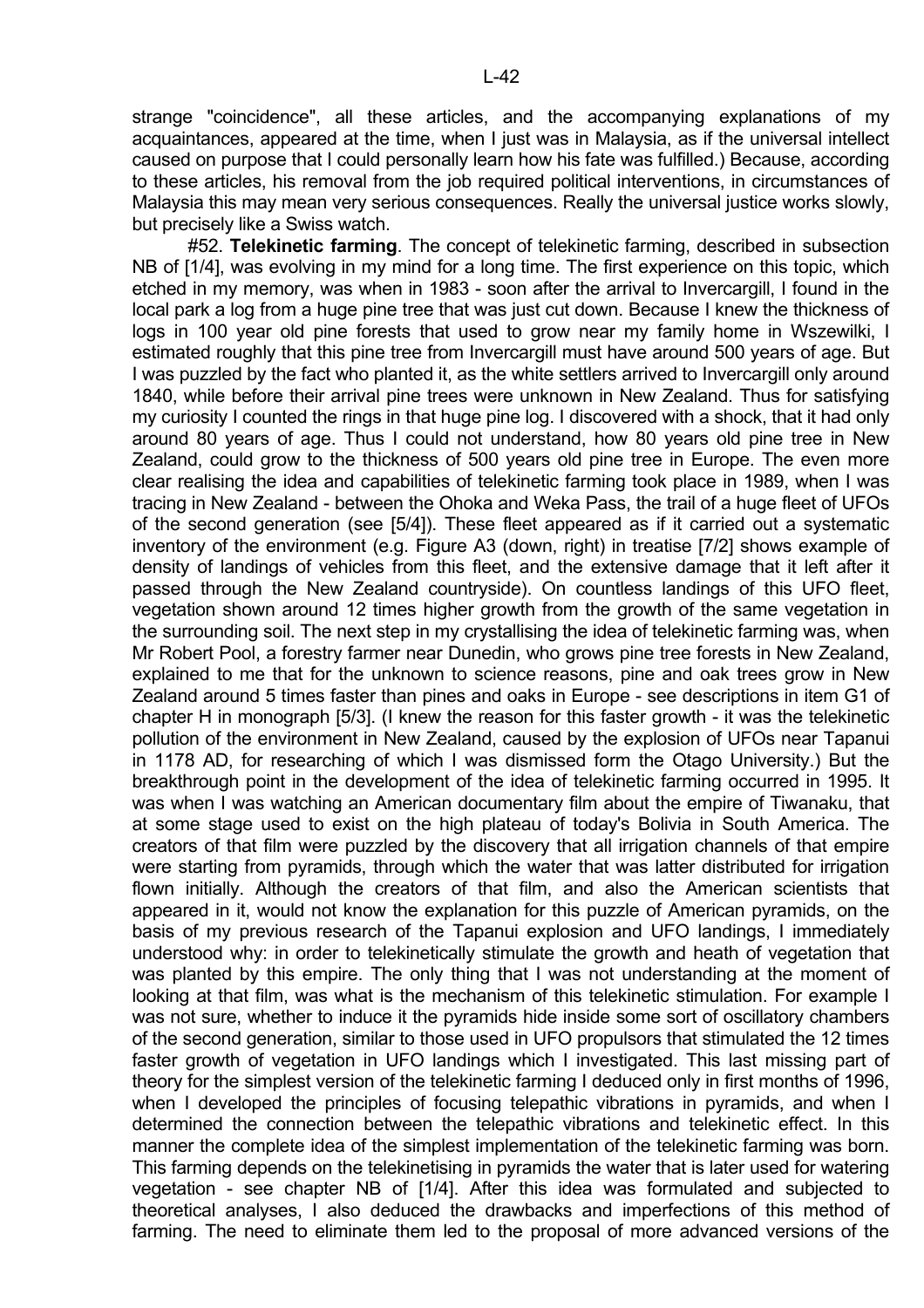telekinetic farming. The simplest one of them is not based on telekinetising water used for watering of plants, but on the telekinetic stimulation of the entire environment with the use of constant telekinetic field (e.g. a field currently generated by spinning magnets, while in the future generated by telekinetic oscillatory chambers). Descriptions of telekinetic farming were introduced to my monographs starting from April 1996, when I described them in subsection F2.1.1.2 of monograph [5/3].

 #53. **Mechanism of permanent telekinetising**. From the beginning of my encounters with the telekinetic motion, I noted that the telekinetic effect can be passed on the surrounding matter, telekinetising this matter permanently. In turn such telekinetised matter displays many extraordinary attributes, some examples of which include the "super-slipperiness" described in subsection H6.2, whitening, or the loss of a portion of its mass/weight. But I did not know, what mechanism causes this permanent passing of properties of telekinetic motion onto surrounding matter. The key, which would allow me to understand this mechanism, and to work it out, I searched for quite a long time. My searches depended mainly on systematic analyses and on comparisons with observations, the effects of the entire range of possible mechanisms, with the use of which permanent telekinetising could be accomplished. I knew that in reality several completely different phenomena, for example telekinetic effect or telepathic waves, in the final effect all lead to the same outcome - namely to passing onto matter the state of permanent telekinetising. The finding of a right key, again took place because of the association. By a chance I observed as a worker was breaking concrete plates with the use of a vibrating pneumatic hammer. When he supported this hammer on a slanted stone, this hammer by itself started to climb upwards - in the direction opposite to the line of the least resistance (means exactly as this is done by atoms of telekinetised substances). The telekinetised atoms of substances must be like that vibrating hammer - flashed in my mind. After I realised this fact, the crystallisation of the telekinetising mechanism was already simple. According to it, the phenomenon of permanent telekinetising depends on exciting the atom and its counter-material duplicate to sustain mutual telekinetic oscillations in relationship to the border between both worlds. In turn the working out of this mechanism, opened the way for deducing attributes and ways of formulating this phenomenon, and also for manners of utilising it. This mechanism and its implications were introduced to my publications starting from June 1996. It was firstly published in subsection F2.1.1.1 of monograph [5/3], then in subsection J2.2.2.1 of monograph [1/3], and in L6.2 of monograph [8].

 #54. **Moral energy and totaliztic mechanics**. When from 23 July 1996 to 25 August 1996, after three years of absence from New Zealand, I flown back to this country to seek again (and again unsuccessfully) a job, I was hit by the unproportionally higher number of people of that country following the line of the least intellectual resistance (means behaving according to the philosophy of parasitism - see subsection KA2.2). Simultaneously, empty streets, frustrated people, lack of laughing humans on streets of cities, and all other symptoms of the state, which subsection KA1.2 calls the "moral suffocation", suggested that in the meantime something highly destructive started to poison this my favourite and deeply loved country. In my custom of analysing everything that surrounds me, I tried to find out what is this invisible poison that gradually destroys my favourite country. The answer to my searches I found accidentally just before my departure from New Zealand, caused by the exhaustion of all possibilities of finding a work in there. At that time New Zealand mass media were engaged in the topic of cull of a huge herd of wild horses that were enjoying the freedom and the abundance of grass in uninhabited parts of the North Island. I was very moved by this planned waste of beautiful animals, because it was planned to shoot from machine guns to fully healthy and defenceless wild animals, and, after they are killed, to burry them in the soil. It looked to me as a very thoughtless waste of lives. The whole idea of this cull was introduced from the initiative of the government (many people claimed that from the Prime Minister of that time), while citizens were refused the right to propose any other solution (some citizens suggested for example, that instead of mindlessly waste these beautiful animals, they should be send to Cambodia where they would die for the good of people by exploding mine fields that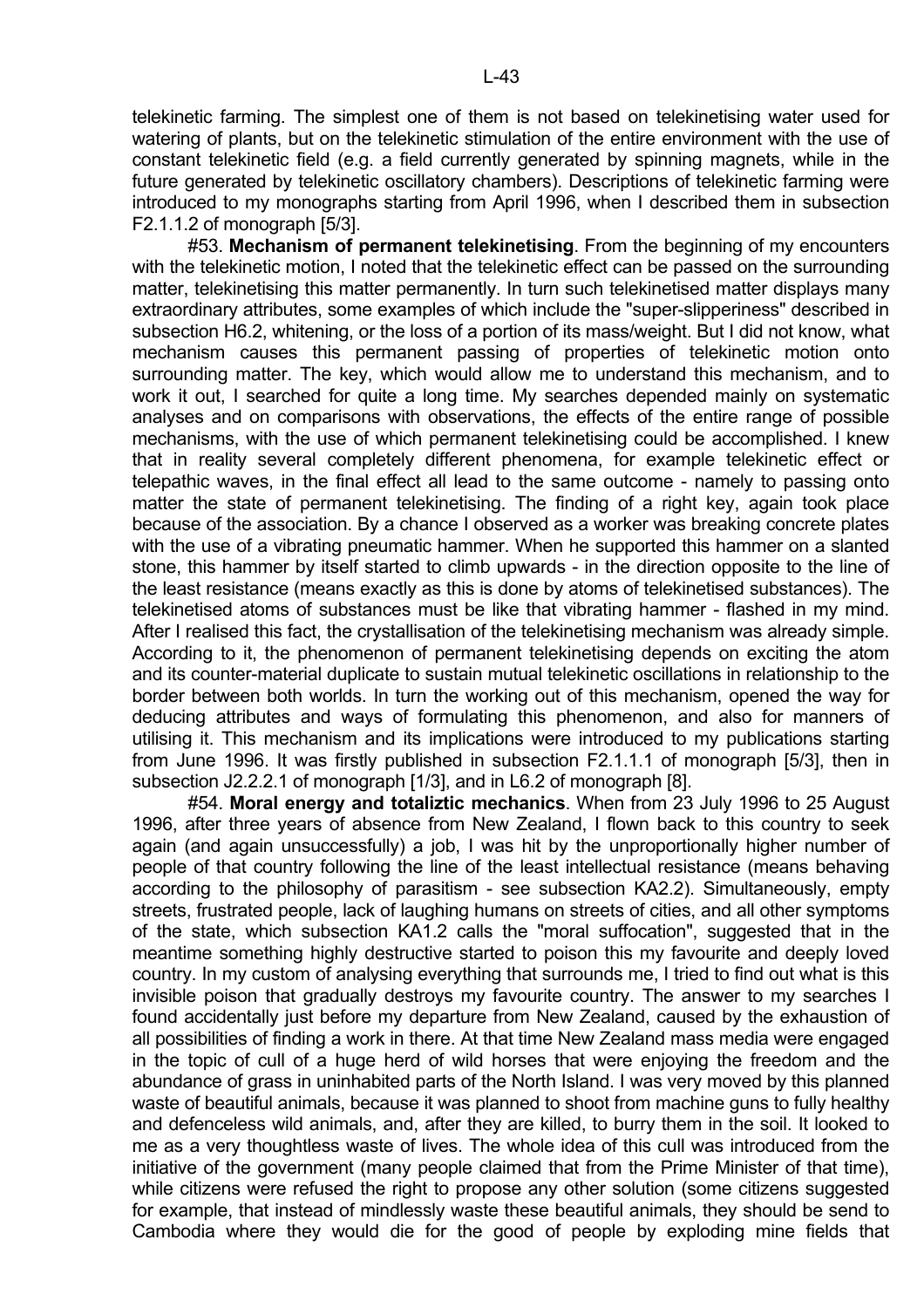threatened everybody in there). But when in the proximity of election, the government rapidly realised, that can loose this election because of that cull of wild horses, rapidly the decision was reversed; instead of killing, they decided to catch these animals and to sell them on a special auction. All these decisions, concerning the cull of horses, as well as their auction, and also on several other matters that I observed during that short stay in New Zealand, were undertaken in a manner that make impossible for other people to co-decide about matters that concerned them. Thus, the manner these decisions were taken was such, that it deprived New Zealanders the free will that previously was available for them. Thus when I was watching a fragment of the evening news, which advised about the change of this one-sided decision of the cull, I rapidly went through a shock - the invisible poison that suffocates my most favourite country, is the increasingly advanced deprivation of citizens of that country their rights to execute the free will. This shock led me to defining during a next few days the idea of the "amount of free will" (i.e. "zwow" - see subsection B3.2) as the moral energy that rules over the effects of human activities. Of course, without knowing this, in the course of carrying out long-term research in the area of morality and totalizm, I already accumulated in my mind all the necessary knowledge to be able to synthesise this idea. I also already understood intuitively, that the life of people must in fact be ruled by some type of energy, that represents their morality.

 The discovery of moral energy in 1996, caused the biggest advancement of totalizm so-far. After the discovery of this energy, totalizm included also interpretations of these moral laws, which resulted from the action of moral energy and the moral field (e.g. amongst others, included also recommendations how to achieve the state of nirvana). The Polish monographs [3], and later [3/2], [1/2], and [1/3], which as from 1996 started to disseminate totalizm in Poland, brought numerous adherers, and by now this philosophy is already quite established amongst Polish intellectual avantgarde.

 The idea of moral energy, in combination with the rich empirical evidence regarding various effects of decreasing the amount of this energy, created the theoretical foundations and empirical experience, that allowed the formulation of totaliztic mechanics. This mechanics is simply a branch of knowledge which deals with the analysis of consequences of changes in someone's moral energy. In addition, the idea of moral energy allowed to develop practical problems that illustrate the application of this totaliztic mechanics. The first formulation of totaliztic mechanics was included into the content of Polish monograph [3] starting from 1 October 1996. In turn the introduction of this mechanics was the turning point, which started the development of the second edition [3/2] of monograph from the series [3]. At the very beginning, until 16 May 1999, totaliztic mechanics was presented as a small section in a chapter devoted to totalizm. But starting from 16 May 1999, it became detached into a separate chapter (and a volume), that was independent from the descriptions of totalizm.

 #55. **Professorship in Borneo (from 1996 to 1998)**. In 1996 I took up the third professorship in my life. I was appointed a Profesor Madya (i.e. Associate Professor) of Mechanical Engineering, in the Sarawak Province on the Island of Borneo. On Borneo I stayed until October 1998. This tropical island remains in my memory as the most welcoming island that I visited so-far, full of peaceful, friendly people, and pleasant nature.

 #56. **Gravity equations**. One of the first problems which I theoretically solved over there, was the connection between the strength of the gravitational field to which given living organisms are subjected, and such attributes of these organisms as their mass/weight, height, longevity, or intelligence. In this way I developed the so-called "gravity equations", some of which are presented in subsection G9 of this monograph. These equations are reflections of more general "gravity laws", which state something along the lines: "**all attributes of living organisms are changing with the square of the gravity field strength prevailing on a planet which is populated by these organisms: the attributes which originate from the counter-world (such as intelligence or longevity) are directly proportional to the square of gravity field strength, while the attributes which originate from our physical world**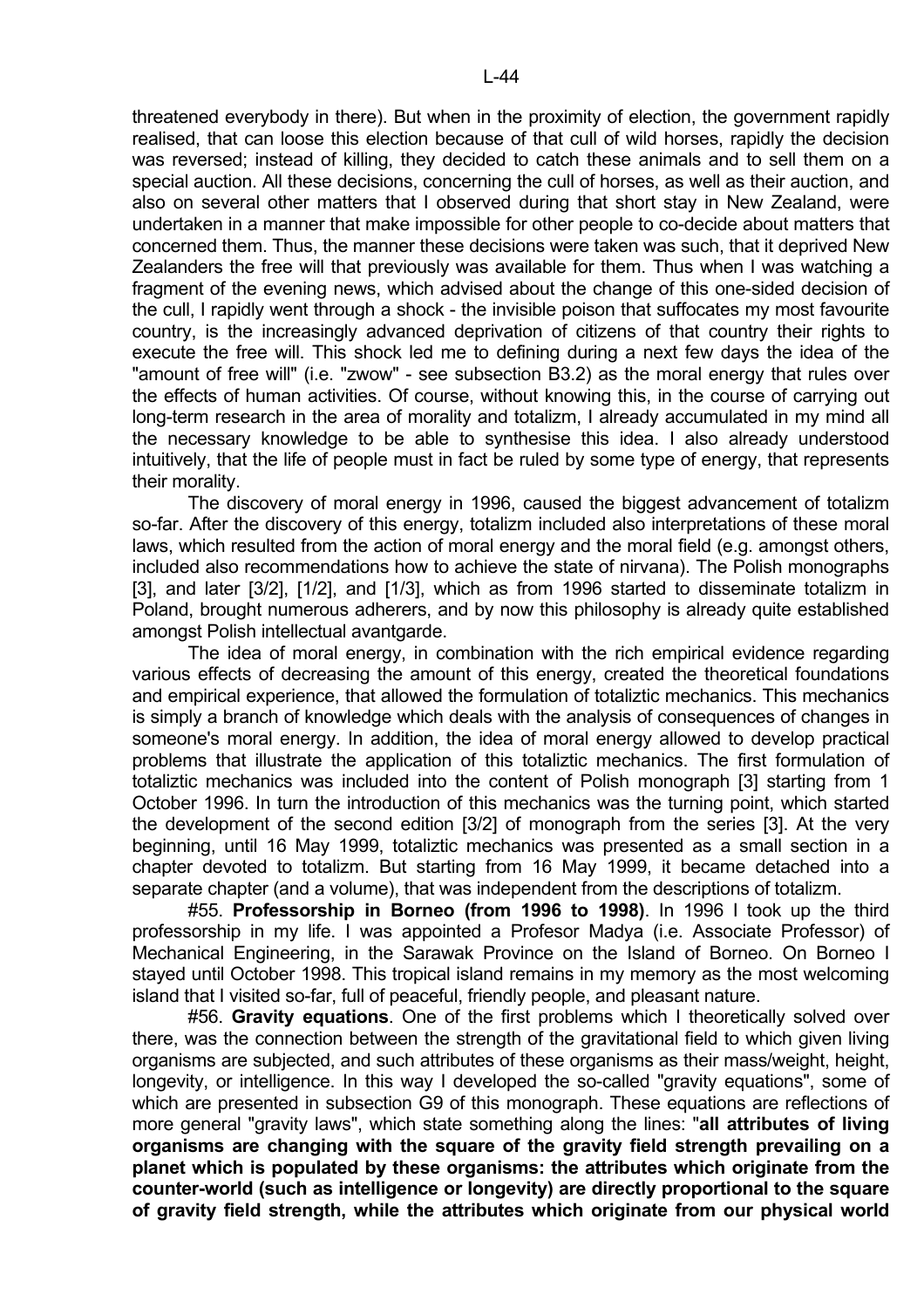## **(such as height or mass) are reversely proportional to the square of gravity field strength."**

 One of these gravity equations, named the "equation of height", states that if the genetic bounds in humans are somehow destroyed on Earth, than the height of these humans must explode to around 5 meters tall. Thus the equation of height justifies that giants must mutate on Earth from time to time. By realising the consequences of this equation, I reminded myself of all these stories about the gigantic human skeletons being discovered in New Zealand.

 #57. **The totaliztic nirvana**. The next very significant event for this new philosophy, was the state of totaliztic **nirvana**, which overwhelmed me with extraordinary feelings shortly before Christmas of 1997, and then lasted almost continually for the next nine moths (i.e. lasted until my departure from the serene Borneo and return to the harsh reality of New Zealand). I reached this marvellous state of nirvana in the result of conducting my life according to the recommendations of totalizm. The arrival of the nirvana confirms both: that the totaliztic life according to the moral laws leads to the appearance of nirvana, and also that the moral energy does exist for sure - therefore the directing of our actions always uphill of the moral field causes that we accumulate the increasingly large amount of this energy (see descriptions from subsection A6.8). Further details of my experiences with the totaliztic nirvana, and observations regarding the manners this nirvana can be reached, are provided in section A6 of this monograph.

 #58. **Dayaks' revelation on the date of starting the mission on Earth by Second Jesus**. At Borneo I lived at the territory, which is mainly occupied by tribes of Land Dayaks. They call themselves "Bidayuh". Dayaks are very special people. Their elders are widely known from wisdom and prophetic capabilities. In turn their women are famous from being very beautiful, and are recognised as one of the most beautiful women in the world (I must admit, that the fame of these miniature, shapely, full of grace, and beautiful women of the exquisite lineament, is fully deserved). Dayaks proverbs are considered to be real pearls of folk wisdom. They adopted Christianity only lately, and as this is always the case with someone who just turned into the Christian faith, near their churches a lot of miracles and extraordinary events took place lately.

 Initially I was introduced to Dayaks by my students, who were Dayaks by themselves, thus who introduced me to their relatives, friends, and to people of authority in their tribes. These introductions represented the only period in my life, when I was called a "guru", and I did not object when this name was used for me. In the everyday language used by Dayaks, the word "guru" adopted from the Indian language, means "teacher". But Dayaks use it only towards these teachers, whom they like and with whom they are friendly (the remaining lecturers they call officially "my lecturer" or "my professor"). Dayak students always introduced me to their families, friends, or authorities, as "my guru".

 I was very attracted to Dayaks, because of the numerous unexplained phenomena, which were taking place amongst them. So I had a lot of Dayak friends, and kept continuous contact with them. One Dayak elder, with whom I was spending a lot of time on discussions, show me a lot of trust by disclosing a religious revelation received at that time by some Dayaks' elders. This religious revelation was stating, that Second Jesus was already on Earth, and that He is to officially start His ministry on Earth in the day when the "euro" currency is introduced in Europe. (As we know from the history of "euro", this currency was introduced in several stages. The date of the first of these introductions, although limited one, was on 4th January 1999. On 1 January 2002 the currency "euro" was introduced again, this time as the official currency of twelfth, out of 15 existing, countries of the European Common Marked. Countries which in 1/1/2 officially introduced it into the circulation were: Austria, Belgium, Finland, France, Germany, Greece, Ireland, Italy, Luxembourg, Netherlands, Portugal, Spain. It was not introduced in: Britain, Sweden, Denmark.) The introduction of this euro currency, according to the revelation of Dayaks, was the act of a symbolic revival of the Roman Empire. Prophecies were saying, that it is also going to be the date, when Second Jesus was to begin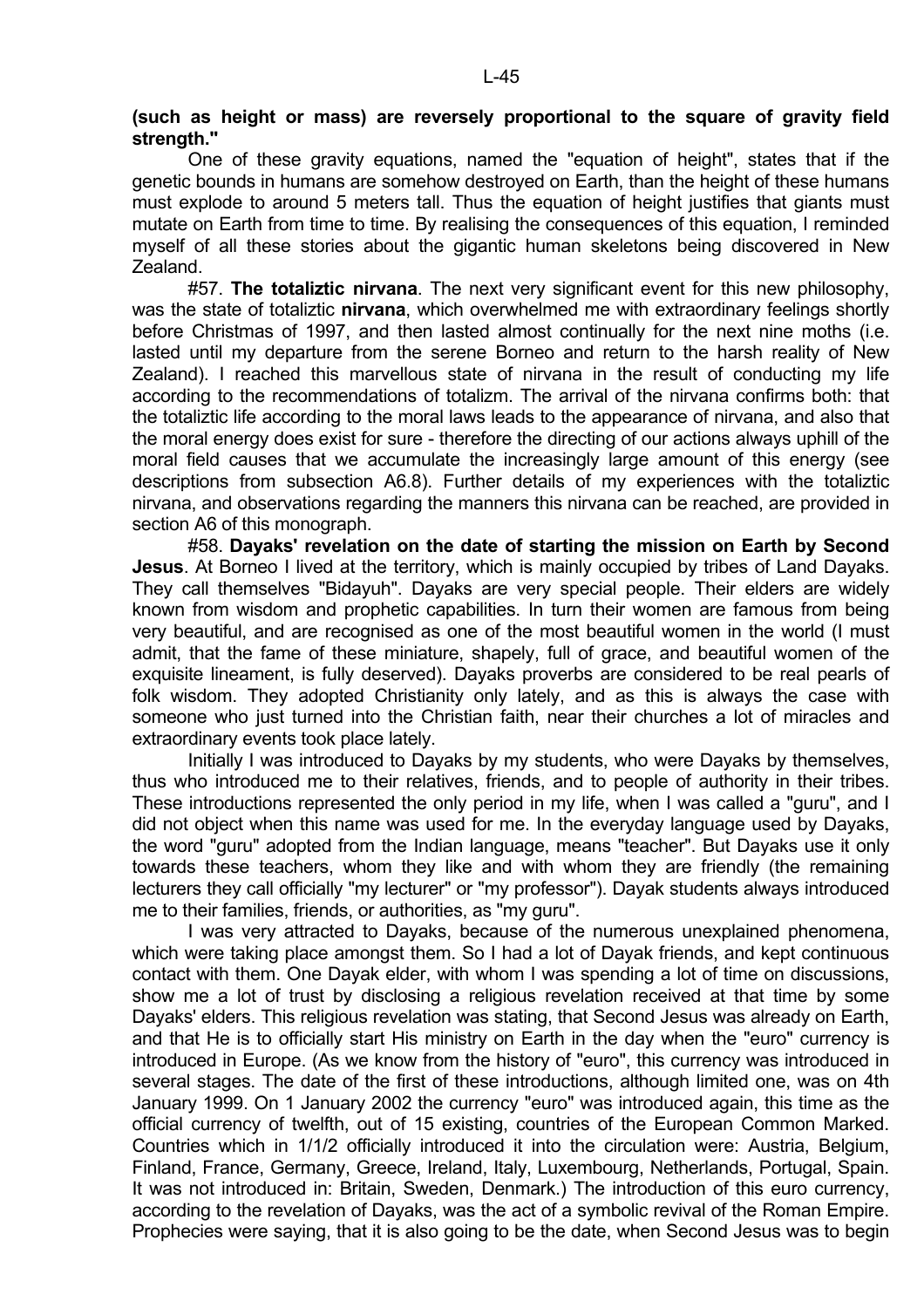His official ministry on Earth. The revelation also stated, that just before He starts His ministry on Earth, He is to visit Dayaks and live amongst them for a while. Of course, I was very interested in this revelation. As a small boy I have heard a lot of prophecies about the arrival of Second Jesus to Earth. For example, old Polish prophecies state that "the spark is going to come out from Poland" - whatever this means. (E.g. see the following words expressing the essence of one of these prophecies "for the surprise of all nations of the world, from Poland is to come the hope for the tormented humanity" - in the Polish original "ku zdumieniu wszystkich narodow swiata z Polski wyjdzie nadzieja udreczonej ludzkosci", which are repeated on page 29 of the book: Jan Kwasniewski, Marek Chylinski, "Dieta Optymalna", second edition, Prasa Slaska, Katowice 1997.) Only then, as Bible states, the Second Jesus is to strike the hordes of Satan from East to West ("For the Son of Man will come like the lightning which flashes across the whole sky from the east to the west" - Matthew 24, 27). This is why many Poles used to believe that the Polish pope, John-Paul II, may be Him. Anyway, after hearing about this Dayak's revelation, just in case I checked whether anyone from Europe is living amongst Dayaks at that time. As it turned out, there was no such an European. It was not a good time for this type of endeavours. After all, in that region of Borneo local authorities deepened their adverse to Europeans, because of the accusation from Europe that they allow the destruction of tropical forests. Moreover, area of the South-East Asia was just in the grip of a powerful financial crisis (called then the "Asian Crisis"). Thus apart from a few tourists, in the whole Sarawak there was only a handful of Europeans living semi-permanently. Unfortunately, each one of them was busy with completing some kind of an urgent contract or profession, and had

no time to live amongst Dayaks. #59. **Checking in Poland whether the Dayaks' revelation comes true**. In spite of the lack of Europeans that lived amongst Dayaks, I took very seriously this Dayaks' revelation. After all, I had numerous other evidence, that all extraordinary religious phenomena that they were experiencing, are authentic, true, and well documented (e.g. some miracles, that took place amongst Dayaks, were even recorded on videos). So I prepared a comprehensive document, which summarised main prophecies and known information regarding the arrival of Second Jesus to Earth. This document outlined what prophecies are saying about His mission and activities, it informed the readers about the Dayaks' revelation, and it asked to look for signs of His ministry. On 4 January 1999, I send this document to all adherers that totalizm already had in Poland (at that time there was already quite a substantial number of them). I warned in this document, that according to prophecies He is to arrive on Earth "as a thief", and that even many of His close followers may not be able to recognize Him. Unfortunately, in spite of a number of people looking for signs of His ministry, nothing significant was reported back to me.

 Although the Dayak revelation, and the later check in Europe, were not connected directly with totalizm, they exerted a significant impact on the shape of this philosophy. The reason was that they inspired a lot of thinking about the role of totalizm amongst spinning wheels of history, and they realised that totalizm is just a subsequent stage in the development of our awareness, through which we need to go in order to later reach even higher stages, and also in order for the destiny of human race was able to fulfil itself. In turn, to become such a stage, totalizm needs to read correctly, and incorporate into itself, the true intentions of the universal intellect.

 #60. **My return to New Zealand (1999) and settling in a small town of Timaru**. After 6 years of globetrotting and fruitless searches for a job in New Zealand, finally I managed to find an employment. Thus I returned to New Zealand, and on 25 January 1999 I initiated my first work in New Zealand after six years of professorships at overseas universities. I landed in a small township named Timaru (population around 27 000), located approximately at half of height of the South Island. I tutored in computing over there.

 I used to know township Timaru quite well from times that proceeded my employment in there. This is because it lies by the main road from Christchurch to Dunedin and then to Invercargill (in which cities I lived for around 10 years). In my trips I was forced to drive through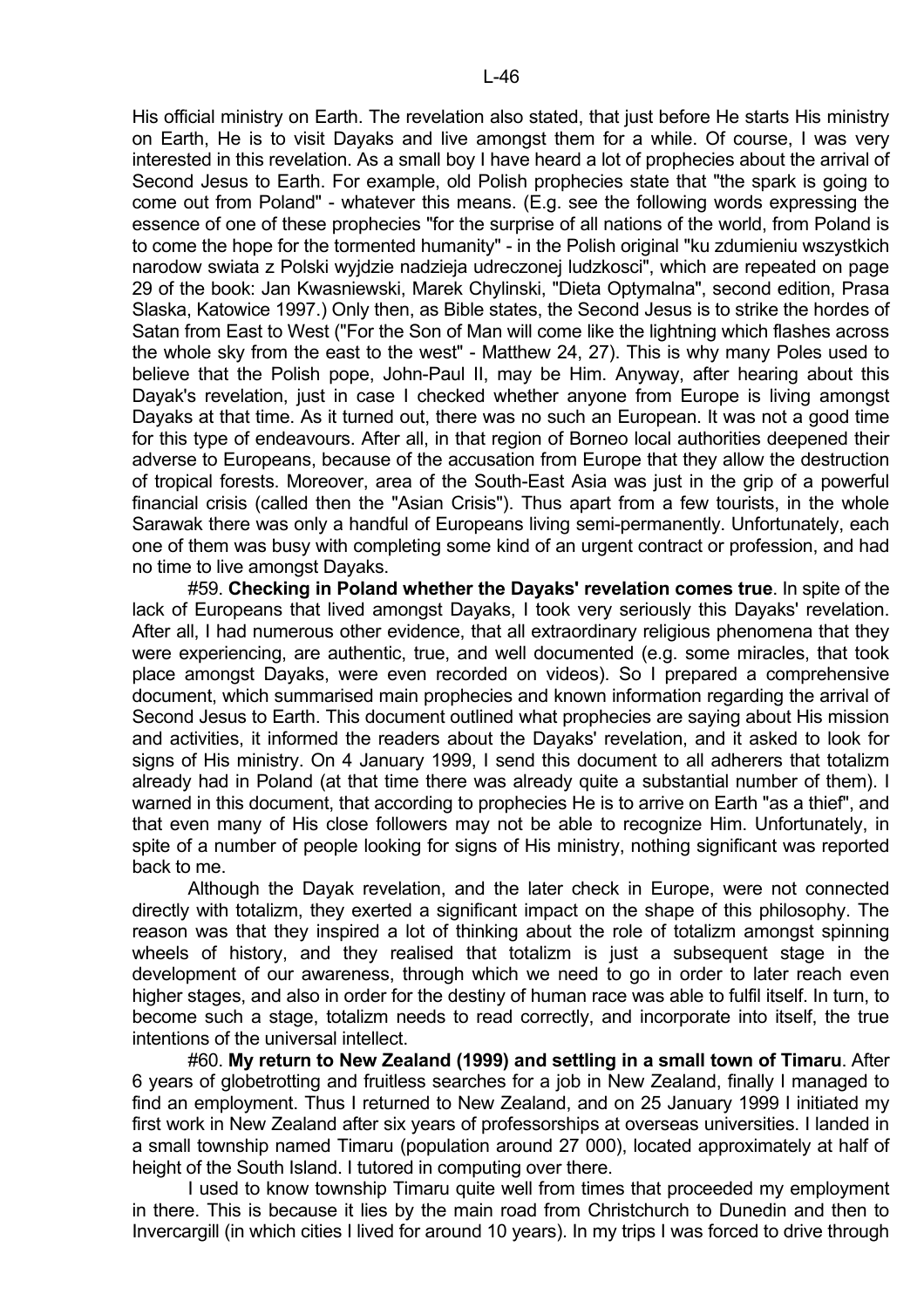Timaru many times. Thus I know, that soon after the Second World War, Timaru (and nearby Temuka) used to be in New Zealand synonyms for provinciality and close-mindedness. In these times the expression "... in Timaru" or "... in Temuka" (e.g. "go to Timaru" or "go to Temuka") were equivalents of saying "beyond borders of civilised world". Furthermore, until around 1995, when finally a long overdue road was build that was awaited by everyone and that directed traffic around Timaru, this township was famous from its chronic traffic jams and enormous difficulties with passing through its narrow and crowded streets. In times when there was no road which would allow to go around these narrow streets, in case of necessity to drive through Timaru, almost every driver was swearing in advance and going on road long before the time, because was knowing that is going to get stuck in narrow streets of Timaru. But only after I lived in Timaru and got to know local people, I realised why Timaru has such a bad opinion, and why all progress is arriving to it with such a delay. As it turned out, the reason is the philosophical atmosphere that prevails in this township, or more strictly its hermetic tightness. In this township all know one another and are members of various configurations type: he is my friend from the school, while she is the relative of my brother in law. In addition to this, a significant proportion of these people practices parasitism as their everyday philosophy. In the result, almost no-one new can get inside of their closed world, while without getting inside, he/she is exposed in there to various persecutions, attacks, and pressures. Therefore progress arrives to Timaru only after it is well advanced in all areas around it.

 #61. **The appearance of evidence for treatise [7/2]**. As it used to always happen in my life, soon I discovered that the township of Timaru is not just an ordinary place, but it is located in the centre of intriguing scientific mystery. This is because the present area of Timaru previously used to be populated by a mythological tribe, by Maori called "Te Kahui Tipua" tribe. The unusual thing about the Tipua people was their enormous size. They were human giants of around 5 meters tall - not just normal native New Zealand people (as it is suggested by various sources, they did not belong to the Maori race). Because of their enormous sizes and mythological powers, worrier-like Maoris used to dread them! To make them even more unusual, supposedly the last of Tipua giants died out only around 1800s - i.e. these giants used to still roam the vicinity of Timaru when in Europe Napoleon used to roam! Only around a week after my arrival to Timaru I learned that in 1875 a huge skeleton of a human giant was discovered in the area named Otipua at the footsteps of Timaru (in Maori language the word "Otipua" means "Of Giants"). The report about this find was published in a small article [1F1#61], that appeared in the local newspaper named Timaru Herald, dated on Wednesday, 24 February 1875 (page 3, 5th column). I quoted the exact content of this article in treatise [7/2]. The data about this giant were later repeated in numerous other New Zealand periodicals. Unfortunately, the gigantic skeleton mysteriously disappeared soon afterwards. Although this is not recorded in writing in historic sources, the local verbal fame goes, that this Otipua giant skeleton supposed to be of a man estimated at around 8 meters tall. It had such a huge scull, that it was able to take a whole head of a normal human into its mouth. Later I also learned that further two gigantic human skeletons were unearthed in 1960s during earth works on a new public swimming pool in the part of Timaru known as the Maori Park. They also disappeared without a trace soon afterwards. So again I was sucked into the centre of an intriguing scientific mystery, and I could not restrain myself from carrying out research on it.

 The research and analyses, which initially I carried out about Te Kahui Tipua giants, and later on the subject of rather dramatic events which started to plague me in Timaru, inspired me to constantly gather information and observations. Later these observations formed the beginning of what in 2000 was transformed into treatise [7/2].

 #62. **Hysteric attacks on me and on my publications**. The results of my research, and outcomes of my publicising efforts, practically never met a decisively positive welcome. Presently I am not surprised with this, as now I do know that "**when we carry out a fight, then the measure of our success is the level of scream of our enemies**". After all, my publications are actual battle strikes served to sworn enemies of humanity. But until around 1999 I did not know about this regularity. I believed at that time, that the measure of success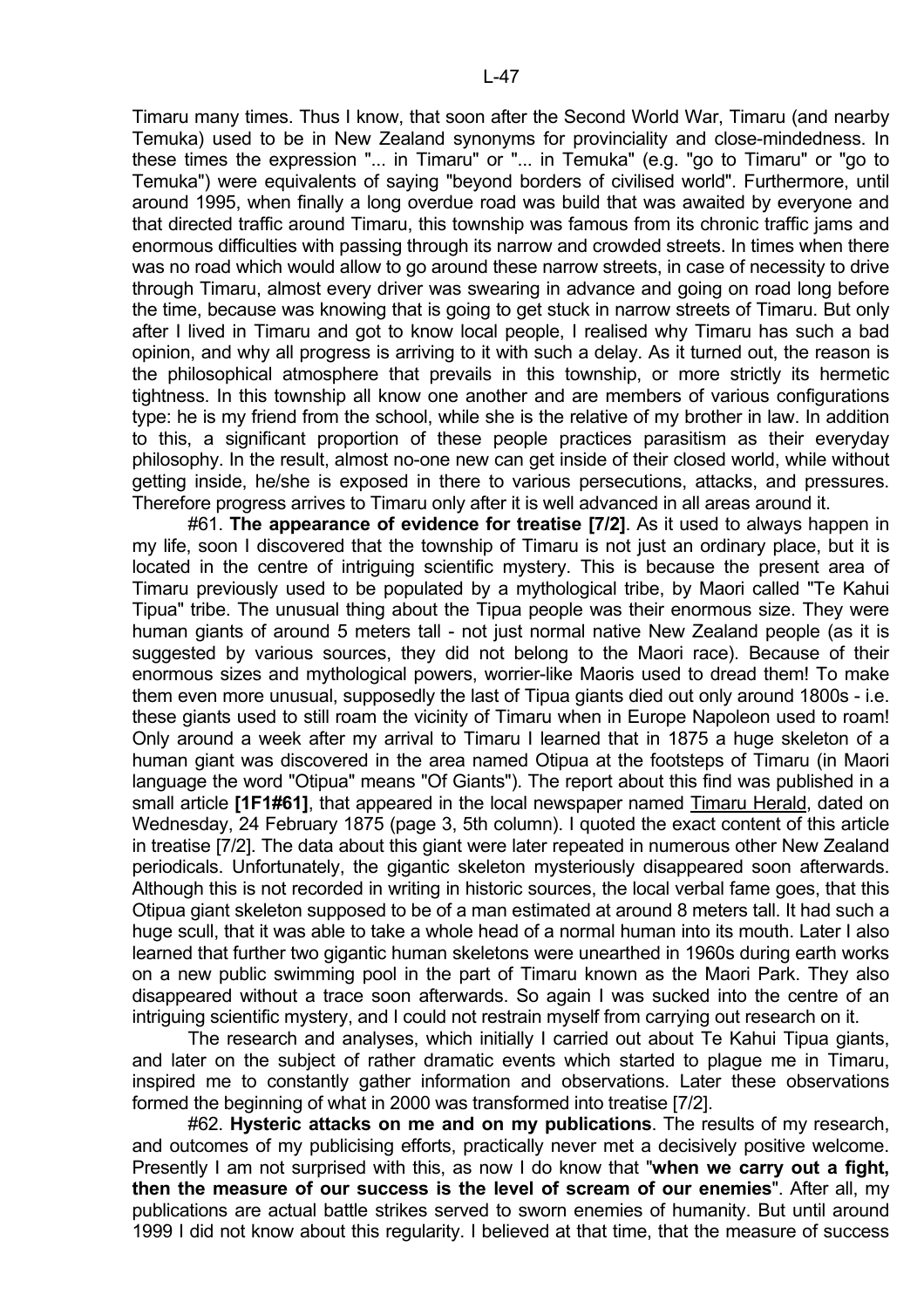of every written word is the number of readers who like this writing. Therefore, for a long time I felt very hurt, that only around 10% of people who red my publications, and only these most quiet ones, could somehow get over the shock which the facts revealed by my publications are causing amongst people. The reaction of this remaining 90% of people, who are the most loud, was fitting usually somewhere between just a normal criticism, and a hysteric attack. My special interest was induced by people, who after learning the facts that resulted from my research, experienced a kind of attack of hysteria. This hysteria always was displaying several distinct attributes, which initially were inducing my amazement, but about which I know by now that are hypnotically or telepathically manipulated into people by evil parasites. These attributes are as follows: (a) a given hysteric person with a vicious furry attacks every aspect of results of my research, and is not able to see in them even a single positive side, (b) a given person everything takes with emotions and nothing with mind, (c) this person demonstrates towards everything that I write only so-called "low emotions", e.g. anger, jealousy, fear, etc., and never is able to show "high emotions", which this type of subject area should also induce, such as loyalty towards the society and human civilisation, solidarity with other people, sense of justice, etc., (d) a given person does not carry out the logical analysis of what I write about, and "fights" with individual formulations or words, even if several paragraphs later there is a reply to their objections. As it turned out, the viciousness of this type of attacks was growing increasingly as my results were popularised increasingly wider. The highest intensity of it I observed during the finishing of the "storm on human awareness" that I carried out during years of 1994 to 1998, and after the initiation of the intensive promotion of totalizm through Internet in 1999.

 #63. **A new strategy of promotion of totalizm via the Internet**. In vacations that proceeded my arrival to Timaru, I was forced to revise my to-date approach to dissemination of my publications. The further postage of paper copies of my monographs to libraries in Poland stopped to have sense, because (1) all key libraries in Poland already received my publications, (2) sending of paper copies of my publications were increasingly more expensive, while my resources were close to the exhaustion, and (3) the effects of distribution of paper copies of my monographs turned out to be rather miserable. Therefore, as from the beginning of 1999 I decided, that I am going to introduce a drastic change into the strategy of distribution of my knowledge regarding totalizm and the occupation of Earth by UFOs. I decided that instead of sending paper copies of my monographs, I rather start to push with making them available through the Internet. Thus as from the beginning of 1999, I started to organise decisively the new task of opening the Internet promotion of totalizm. I tried to open as many Internet sites about totalizm, and also about the occupation of Earth by evil parasites from UFOs, as it was possible. By the end of 2000, the number of these Internet sites exceeded 10. It kept increasing constantly even during the writing of this monograph. The outcome of this gradual mounting of the Internet basis, for dissemination of totalizm and other my discoveries, was that in spite that it tuned impossible to publish even a single book about totalizm, this progressive philosophy still started to be available for the mass reader.

 #64. **Christchurch divine revelation that announced the visit of Second Jesus in 1999**. On Friday, 24 September 1999 I was watching TV news on channel 1 of TV New Zealand. They were broadcasted from 6:00 to 7:00 pm. Rapidly I was shocked by one news item. It was a short, scoffing report, which was making fun of the manager from Christchurch city council. He was spending millions on beautifying his city for the arrival of Second Jesus. (In this scoffing TV news item, the city manager of Christchurch was finger-pointed by name.) This news item mainly concentrated on scoffing and ridiculing, thus almost contained no facts. But it was implying, that there was some divine event, which revealed, that in 1999 city of Christchurch is to be honoured by the visit of Second Jesus, and that the manager of city council took this divine revelation enough seriously, to invest millions of dollars into the preparation of Christchurch for this very special visit. Unfortunately I was able to remember only a few data from this brief news item. (I have not seen it again, so I had no opportunity to refresh my memory, to verify my understanding of it, or to record it.) But as I understood this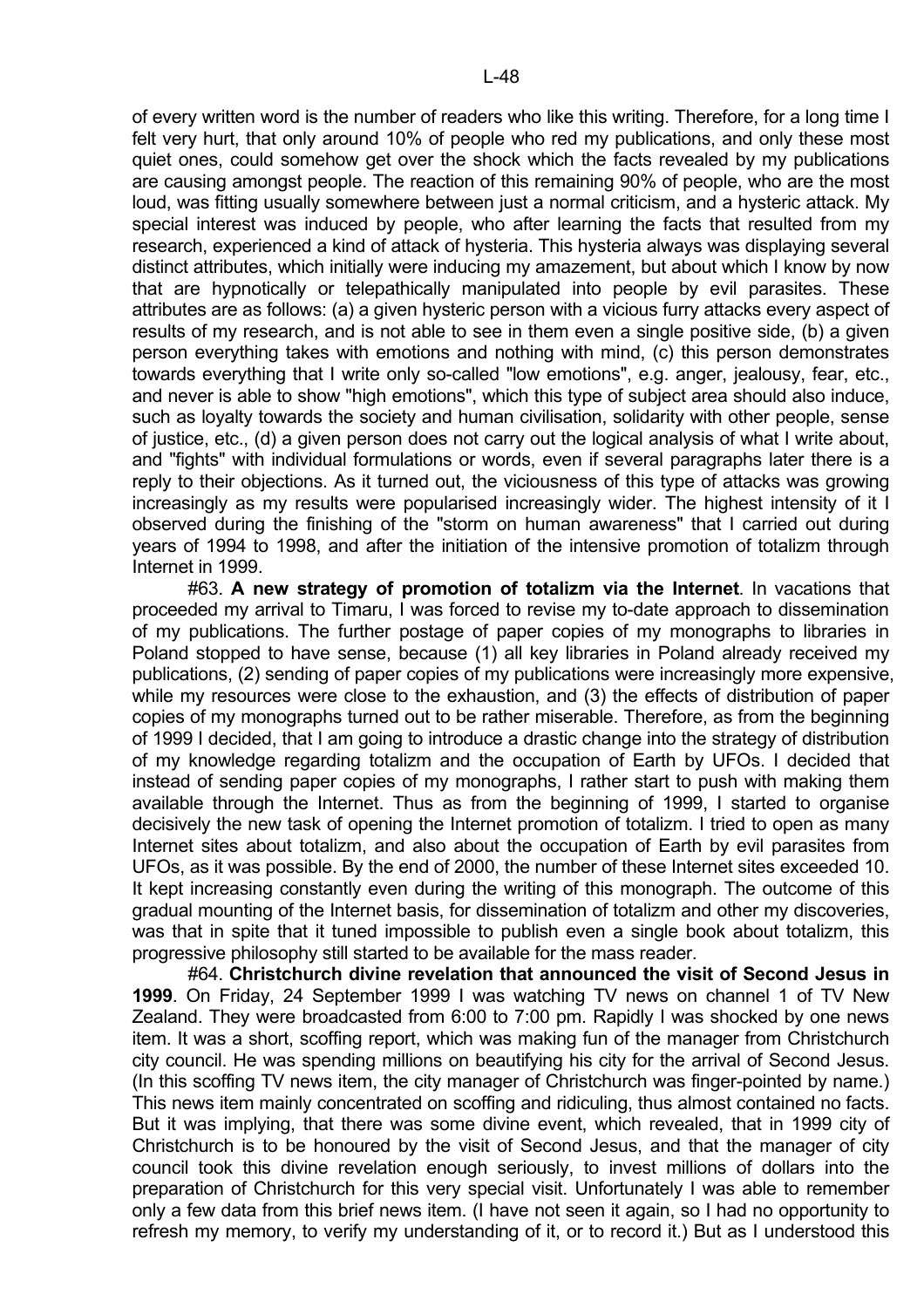news item, it mentioned several vital areas of Christchurch, which were selected for rebuilding and for beautifying for the arrival of Second Jesus. Out of what still stays in my mind, most probably in this program mentioned were, amongst others, the central square of Christchurch, named "Cathedral Square", which - according to this divine revelation, was to be the culmination point of the visit of Second Jesus; the main entry road to Christchurch from the Timaru side - as according to this divine revelation this was to be the road by which Second Jesus is to enter Christchurch (to Christchurch lead three major roads: from Timaru, from the West Coast, and from Kaikoura, plus several further small, local roads); and the covered swimming pool of Christchurch, which was to be made ready to be used if Second Jesus decides to carry out mass christening. Immediately after I heard this news item, I rushed to learn more details about where and how this divine revelation took place, what exactly it stated, etc. To my enormous disappointment, I could not find any further details to be officially provided. It appeared as if this divine revelation induced only a mass disbelieve, scoffing, and ridiculing, while no official source was prepared to carry out the duty of rational informing people what actually had happened. For me personally such reactions sounded a bit arrogant and unwelcome towards God. The only other news item, which referred to this revelation, and which I managed to find, was a very brief article **[20L4]** "A gay old time in the capital". On 30 September 1999, it was published on page 4 of the newspaper "The Timaru Herald" (Bank Street, Timaru, New Zealand). This article again was not providing any informative details, but limited itself to additional scoffing at the beautifying activities of the Christchurch city manager (again finger-pointing him by name, so there is no mistake who is he), and associated his case with sarcastic comments about homosexuals. Fortunately verbal rumours, which at that time started to spread throughout New Zealand, were not so laconic, although they were quite imprecise, and full of mutual contradictions. Of course, because of the complete lack of official information, what actually had happened, no-one knows which parts of these rumours were coinciding with truth, which were just speculations. According to these verbal rumours which I heard at that time, there was a divine revelation in one of fundamentalist churches in Christchurch. In a miraculous manner many people from this church got the breathtaking divine message, that Second Jesus is going to visit Christchurch in 1999, that the culmination point of His visit is to be the central Cathedral Square from Christchurch, that He arrives to that city by the main road from the Timaru side, and that the city is specially chosen for this honour for many important reasons. Because the city manager supposedly was one of those numerous people, who experienced this divine revelation in person, and had no slightest doubt about its significance, he decided to save no funds in order to prepare city for such an unique occasion. So he laid new marble-like paving on the "Cathedral Square" - so that Second Jesus had a nice area to conduct public masses, and he rebuild the main road on the Timaru side, by which Second Jesus was to enter the city. Furthermore, from his own initiative he additionally modernised the city's covered swimming pool - so that there is a facility to conduct mass christening. I actually was so much interested in this divine revelation, that in 1999 I especially drove from Timaru to Christchurch - and I did it a number of times. I wanted to check how these works are progressing, on what scale they are carried out, what are their outcomes, and also I wanted to talk to local people from Christchurch whether any new developments took place (after all, I could not count on the official information about these matters, as mass media in New Zealand refused to report objectively what was happening). And in fact, I noted that the marble-like pavements of the "Cathedral Square" in my opinion looked marvellous. From the previous typical Eastern, provincial small town appearance of this square, they transformed it into a large city centrum with a very modern, European taste, which literally took breath away with its elegance, nobility, majestic, openness, and prospective. Also the main entry road to Christchurch from the Timaru side was really much improved. Unfortunately, the impressive scope of beautifying works, which I initially observed on this road during my first entrances to Christchurch, was soon narrowed down - probably because of the effects of all these scoffing attacks of the New Zealand mass media. In the result, even after it was rebuild and beautified, this read still left a lot to wish for. In turn what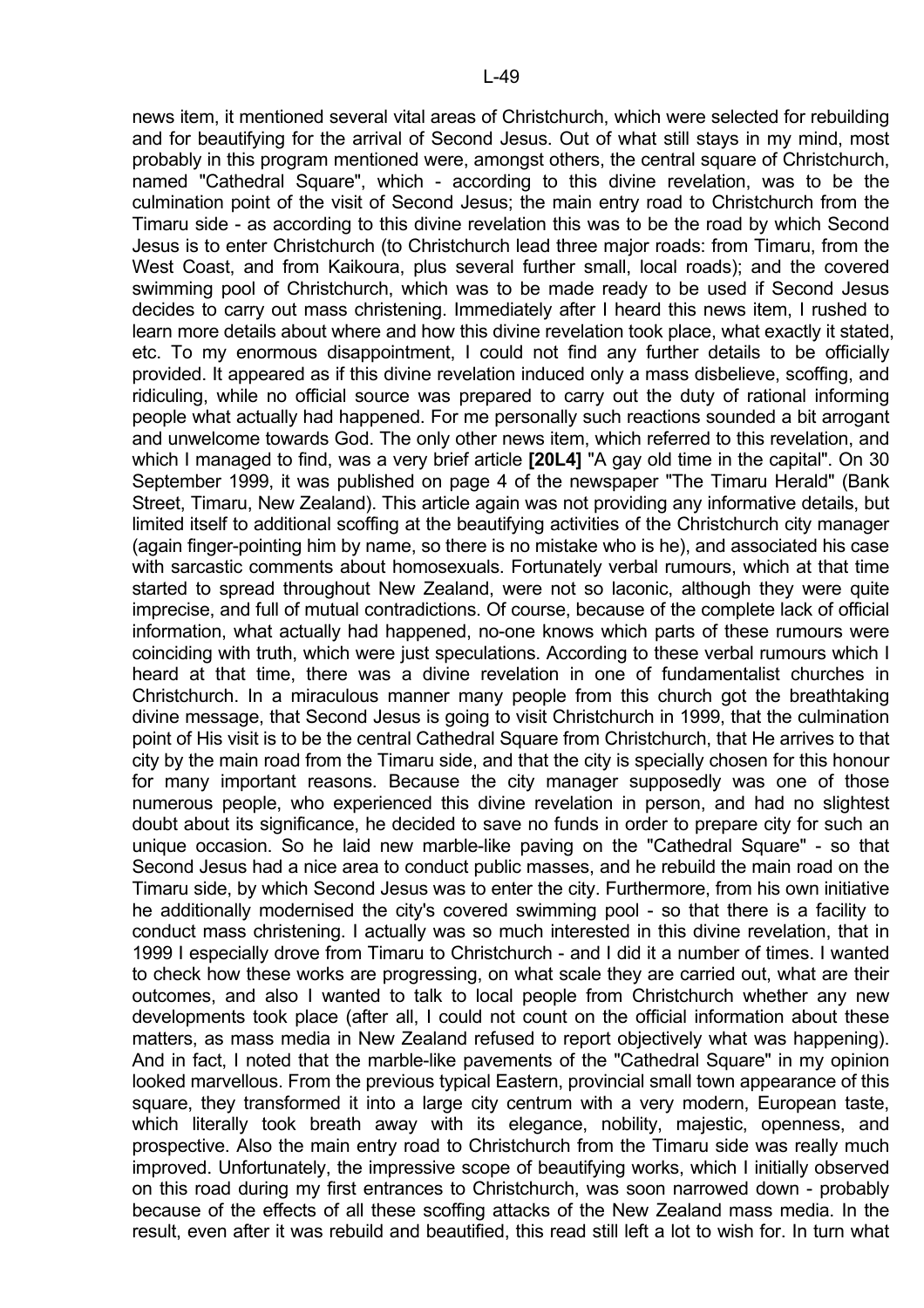happened with the city's covered swimming pool, I am not able to report here, because I never went to see it. But the entire year 1999 passed quietly, and the awaited by everyone fiery spectacle of the divine entry of Second Jesus to Christchurch did not take place. From the talks, which at that time were carried out about this subject, it appears that everyone expected a rather spectacular event, full of fire, lightnings, and other manifestations of Godly powers. Thus, when nothing like this has happened, many people showed not only a large disappointment, about also a large anger. A typical reaction was, that many people only deepen their scepticism and readiness for scoffing. Almost no-one with whom I discussed expressed an opinion that Second Jesus actually could arrive to Christchurch not in a spectacular manner, which everyone was expecting, but exactly as the divine revelation in Bible foretold this, means humbly and unrecognised "like a thief" (see Bible, 2 Peter 3:10).

 The comparison of the above extraordinary revelation with the content of old prophecies seems to suggest, that in present days it is the city of Christchurch, that is selected by the universal intellect to be the "City of Second Jesus". After all, it is Christchurch where there was a divine revelation that foretold His visit. Christchurch is also the only city on Earth, which beautified and prepared itself for His arrival - in spite that its citizens later were disappointed, because they were not seeing the fiery spectacle that they expected. Furthermore, in the English language the name of this city "Christ-church" has a meaningful connotation. In addition to all this, the location of Christchurch is coinciding with old prophecies. After all, this city is located in the most Eastern country of our planet, while each new day on Earth starts in this city. Christchurch is also located in the Christian country, which as the first in the world experienced the sunrise of the new millennium. By being so special city, Christchurch undoubtedly is performing currently some symbolic role, which probably we do not realise yet. Perhaps, whatever happens in it, it expresses the symbolic essence of similar phenomena on the whole our planet.

 I must admit here, that after the entire year 1999 has passed, and the awaited spectacular arrival of Second Jesus to Christchurch would not happen, I also stopped to maintain my interest in this matter. Although I lived until 12 February 2001 on the same island as Christchurch, the reason for which in 1999 I was repetitively driving to Christchurch disappeared (namely these preparations for the fiery spectacle were finished). I drove later several times along the orbital highway, which runs around circumference of Christchurch's suburbs, and I also used the Christchurch's airport, which is located just by this orbital highway. But after 1999 all my rides near Christchurch did not induce in me the sufficient curiosity to actually enter this city, and to see for myself what happens with these marble-like pavements of Second Jesus from the Cathedral Square. Now I regret this my failure to visit Christchurch after 1999, because as it tuned out, the matter of the pavements would not finish in 1999, but it had a further follow up in 2001. Thus for a scientific exactitude I should observe and be able to report thoroughly also this further evolution of events.

 This further fate of the marble-like pavements, was induced by some interesting phenomenon, which so-far I do not understand fully, but which I believe that I should investigate - if I have such an opportunity. It appears to me that the religious motivation behind the renovation of major areas of Christchurch, seemingly still bothered a lot of people even two years later, i.e. at the beginning of the year 2001. These people stated then their public attacks on the effects of this renovation, and tried to destroy these effects with a wave of public hysteria. For example, on Tuesday, 13 February 2001, at 6:25 pm, Channel 1 of TVNZ broadcasted another sarcastic news items entitled "Redesigning Christchurch Square". This news item attacked again very sarcastically the newly paved City Square, by insinuating that after the renovation it has no character and that it makes a poor impression on tourists (it is worth to notice, that this type of claim is fully subjective, and it can be raised about every possible place on Earth - actually I seen many times this square in 1999, and I know for sure that the renovation was done with a high taste and that the square undescribably gained on the elegance). In my opinion, behind these attacks stand people, who are not able to accept the religious motivation for the renovation of the central place of Christchurch, and thus who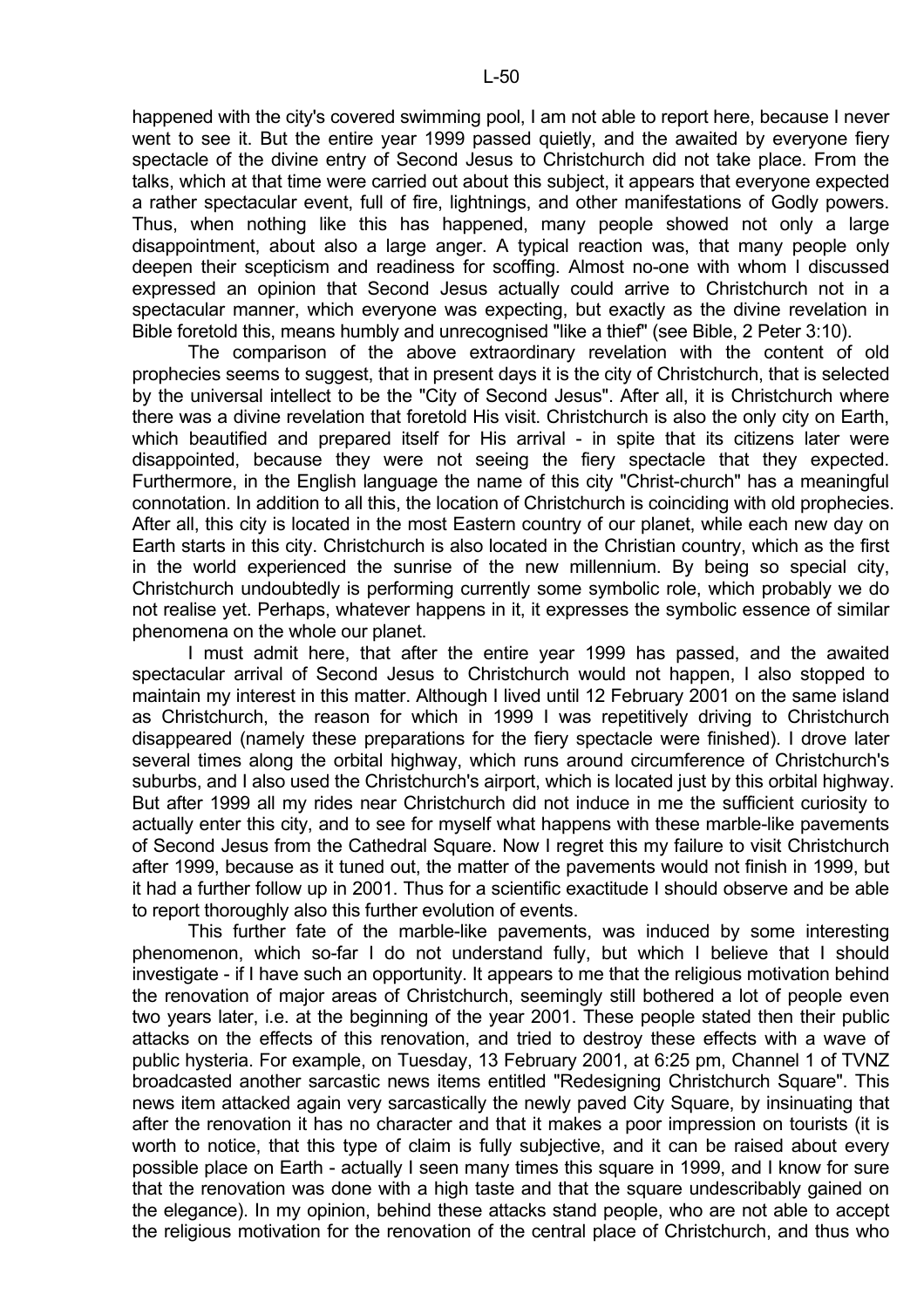are trying to induce a kind of "artistic hysteria", which caused the removal of these "religiously motivated marble-like pavements". (My experience with such people is, that according to the "coefficient of deception" equal to 180 $^{\circ}$ , they never say openly what really bothers them, and therefore they always launch their attacks under any other excuse, which they can invent, and which they know that is difficult to defend.) Although at the surface it may appear that all these attacks have some physical motivation centred at the appearance of Christchurch, actually if one analyses the circumstances in which they were launched, their real but well hidden motive force seemed to be an "anti-Jesus hysteria".

 On Tuesday, 15 May 2001, at 18:25, evening news broadcasted on channel 1 of TVNZ, returned to the matter of instigating the matter of rebuilding the Cathedral Square in Christchurch. After another series of vicious attacks on the marble-like pavements, another plan of "improving" of this square was proposed. This plan was thought so cunningly, that the marble-like pavements installed for the arrival of Second Jesus, supposed to become completely covered with soil on which flowers supposed to be planted and various structures supposed to be build. Television showed various individuals, whose appearance was saying a lot, which almost hysterically or fanatically, were criticising the appearance of this square and pavement. As it is apparent, various individual pre-programmed by evil parasites, are not going to let it go, until the pavement installed for honouring the arrival of Second Jesus to Christchurch, are somehow removed from the view of people, or are completely dug out from this central square of the city.

 #65. **Publishing of treatise [7/2] "Pyramid of thoughts" (2000)**. After gathering a further doze of these intriguing information about human giants from Timaru, I flown to Malaysia for my summer vacations, which in New Zealand at that time extended from December 1999 to January 2000. I took with me my "lap-top" computer, because in a spare time I intended to do some writing about the research that I completed in Timaru during the proceeding year. As it turned out, almost every day in Malaysia I had a few hours of spare time, so I spent it on writing. As a result I managed to formulate a good part of a new treatise. Later, this my writing from the Malaysia summer vacation, formed the nucleus of treatise [7/2], which was finished in Timaru and published in 2000.

 After I returned from Malaysia on 30 January 2000, I combined the treatise that I started to write in Malaysia, with the descriptions which by then I received from Mrs Daniela Giordano. In this way the entire treatise [7/2] was prepared. Treatise [7/2] was completed within February to May of that year, and formally published in June 2000 simultaneously in two languages, namely in English and in Polish.

 Treatise [7/2] turned out to have a significant impact on the eventuation of this monograph  $[8_F]$ . This is because in treatise  $[7/2]$  I presented the summary of newest formulation of totalizm in English. This summary included such new features of totalizm, as "moral field", "moral energy", "gravity equations", and "totaliztic nirvana". Treatise [7/2] was the first publication, which presented these new features of totalizm to English-speaking readers (before they were presented only to the Polish audience, as the previous presentation of totalizm in English was in monograph  $[2_F]$  published in 1994 - i.e. before these features were discovered and introduced into totalizm). In turn this publishing of the newest presentation of totalizm in treatise [7/2], and the encouraging response that it received, led to the eventuation of this monograph  $[8_F]$ .

 #66. **My brief work in Timaru, and the further identification of methods used by institutional parasitism**. My employer at that time, was a very interesting institution. It already managed to collect on the managerial positions almost exclusively people in advanced stage of parasitism. Actually, this institution was in the most advanced stage of institutional parasitism, out of all institutions in which I ever worked so-far. This fact, as usually, spelled very tough life for me, but also a lot of opportunities to learn about the parasitic philosophy. My parasitic superiors, almost from the fist moment I landed in there, started to demonstrate the best of parasitism at work. In this way, during two years that I worked there, I learned a lot about the heavy atmosphere of terror that parasitic bosses can spread amongst their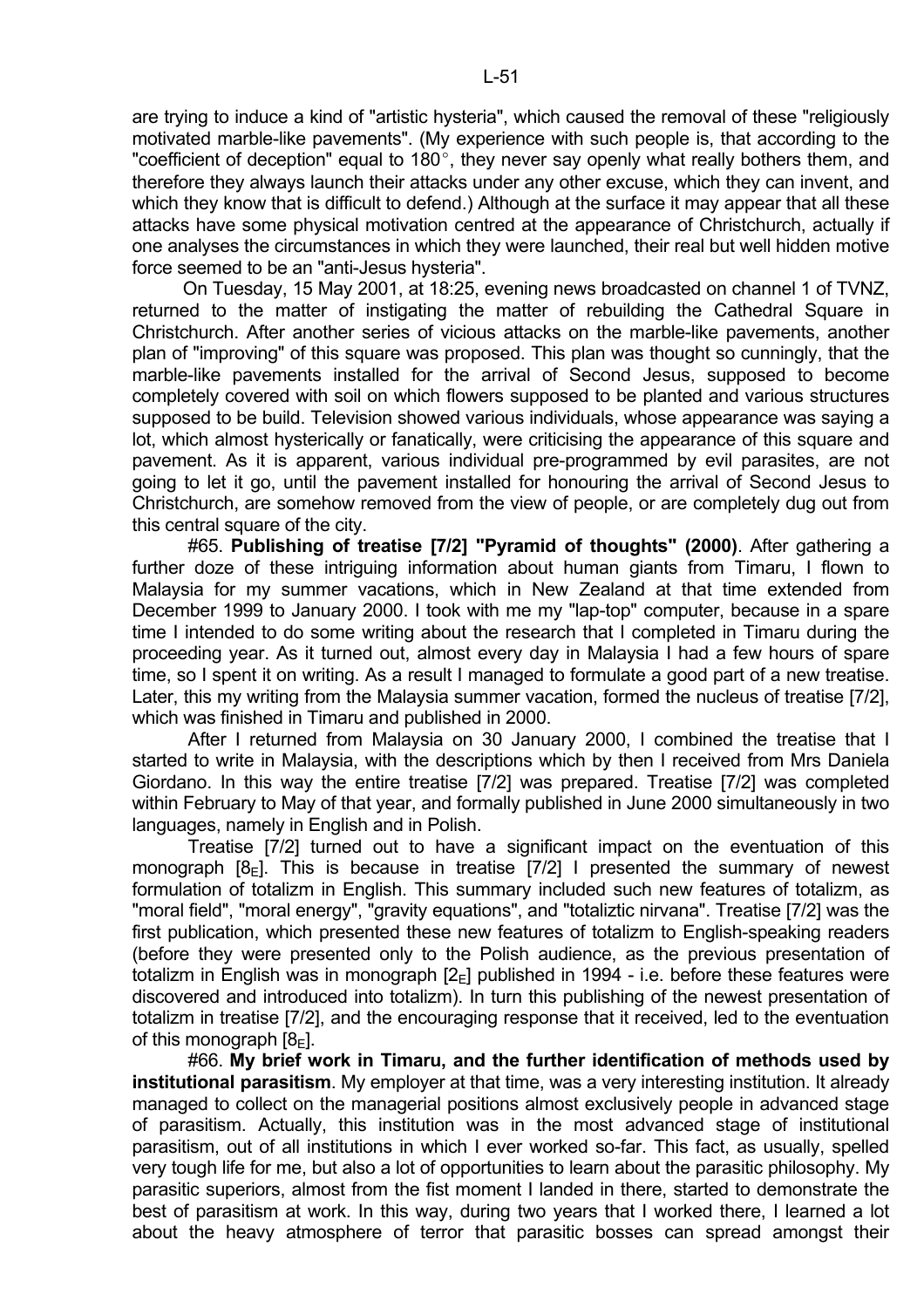subordinates, about the lack of laughter and human joyfulness in staff-rooms of institutions which are in claws of institutional parasitism, about the real reasons of extensive throughput of employees in such institutions, etc. As the outcome of all this, I perfected some of defence techniques which are effective against attacks of adherers of parasitism (one of these techniques is described in subsection I4.1.1 under the name "peaceful resistance method"). I also identified, and described in chapter A of treatise [7/2], some of the parasitic methods of acting. My work in there allowed also to clarify the understanding of institutional parasitism, which is addressed in chapter KA of this monograph.

When my professional situation was concerned, only around two months after I got employed in Timaru, my bosses decided that they do not want me any more. (During two years of my work in there, three different bosses were occupying the same administrative position of my superior: one was sacked by force, one resigned by himself, and the last one was that one who made me redundant; but all three of them were in the most advanced stage of the parasitic philosophy, thus they all were very consistent in their behaviour towards me.) Of course, I was not prepared to give up easily, and to bend under their pressure. Also I was "squeaky clean" and doing everything "by the book". So the adherers of the parasitism could not catch me on anything, in spite of undertaking numerous attempts, in spite of carrying out almost a continuous appraisal and verification of everything that I was doing. Thus, in spite of making a big issue from each matter which went wrong and was somehow connected with me, in the final check always it turned out, that I was doing everything exactly as I should. Only in December 2000, my last direct boss finally found a solution how to overcome my ability to defend myself from all accusations. (The Polish saying goes that "if someone wants to hit a dog, the appropriate stick always can be found" - "jesli ktos chce uderzyc psa, kij zawsze sie znajdzie".) Three working days before I was flying to my vacation to Malaysia in order to start writing this monograph, he made me redundant. I believe that he choose the timing on purpose, because everyone knew that I am just flying to Malaysia, thus by announcing my redundancy just before the departure. I got no chance to defend myself. The reason officially given to me for this rapid and not anticipated redundancy stated that "a projection indicates that there will be no enough enrolments for computing the next year to sustain my position". Of course, I was made redundant two and a half month before the enrolments finished, and before they even had enough time to gain a full momentum. This again in my opinion was done on purpose, as it released my superiors from the risk that by the time a next academic year starts in mid February 2001, enough students may enrol to actually sustain my position.

 Amongst all places where I worked in my life, many of which gave me quite a hard time, Timaru remains the most memorable one. Working over there turned out to be a real nightmare and a source of continuous stress, from which I still have not recovered two years later, when I wrote these words. Actually if anyone ever decides to complete an in-depth research on institutional parasitism, the most suitable place to do such research that I know of, would be my former employer in Timaru.

 #67. **Starting my work on monograph [8E] "Totalizm" (2000)**. Until the end of 2000 I was preoccupied with the dissemination of treatise [7/2] "Pyramid of thought", and with current research on the development of totalizm. At that time, English and Polish versions of treatise [7/2], due to an extreme devotion of fast growing number of RO fighters, was presented in a whole number of Internet sites, including into this also sites indicated on the title page of this monograph. The consequence of exposing this treatise to a public insight via the Internet, was a growing number of questions, comments, and feedbacks, which was arriving from readers. As it turned out from the content of these feedbacks, the interest of the largest group of readers was induced not by descriptions of the telepathic pyramid - for presenting of which treatise [7/2] was mainly written, but descriptions of totalizm. The correspondence that I received in this matter clearly indicated that people desperately need a morally correct philosophy, such as totalizm, in order to give to their lives a positive sense, a direction, and a spiritual hope. In the result of this correspondence, I decided that the next summer vacations in Malaysia, which extended from December 2000 to January 2001, I am going to spent on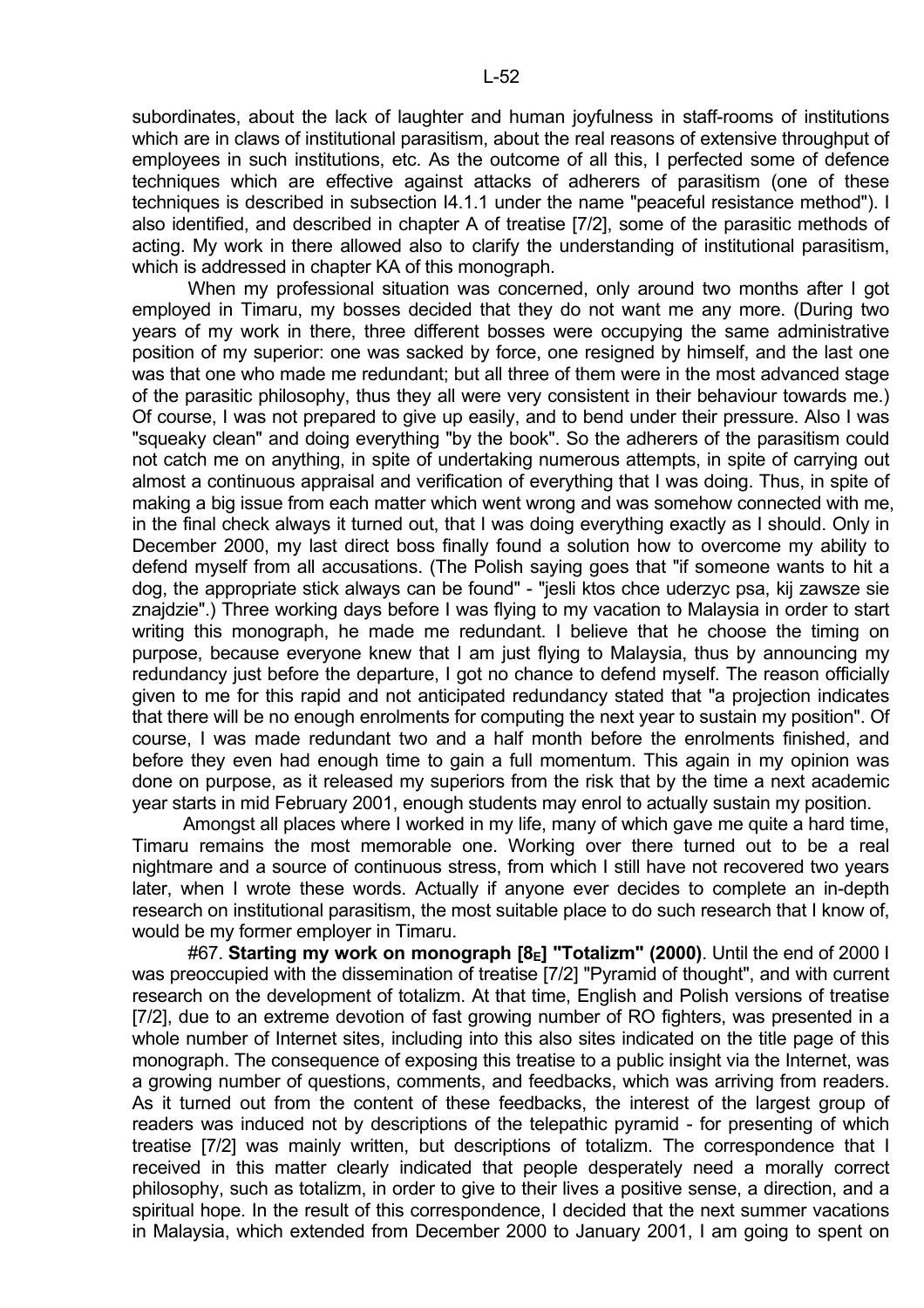writing a monograph on totalizm. This my intention I actually completed, and during the next stay in Malaysia I wrote a skeleton for the monograph [8e] entitled "Totalizm". This monograph I initially wrote in English, with the intension that when it is completed I am going to translate it into Polish. At the beginning of February 2001 three first volumes of the new monograph [8e] were ready. At that time monograph [8e] was planned as four volumes long. The volumes that were completed included: volume 1 "Totalizm", volume 2 "Parasitism", and volume 3 "The Concept of Dipolar Gravity". These three volumes were immediately made available on Internet sites of totalizm. Unfortunately, I had no enough time to finish also the volume 4 "Totaliztic Mechanics". The volumes that I worked out then, contained the most systematic, simplified, and transparent presentation of totalizm, when they were compared to all previous presentations of this philosophy. But because these vacation in Malaysia turned out to be too short to allow also prepare the last volume 4 of monograph [8e], this volume "Totaliztic Mechanics" needed to be put aside for a later writing.

 The work on the first version of monograph [8e], exerted a significant influence on the present shape of totalizm. The reason was, that during this formulation of monograph [8e] in conditions of vacation peace and the lack of disturbing factors, I managed to additionally work out several vital problems of totalizm, the solutions of which were build in to the text of this monograph. For example, one of them is the mechanism of feelings, from which directly results the stand of totalizm about a number of controversial matters (e.g. in supporting the corporal punishment of children and youngsters - see subsection D2). In turn other is the more complete formulation of the philosophy of "primitive parasitism", which quickly spreads throughout Earth. (The primitive parasitism is that one which primitively breaks moral laws, instead of intelligently walking around them - as this is done by refined parasites.) In previous editions of totalizm the primitive parasitism was not clearly defined nor extensively elaborated. Thus, one of the significant consequences of writing this four-volume English version of monograph [8e] was that totalizm very clearly noted and defined the polarisation of people who populate our planet into two basic categories, namely into **intuitive totalizts** - who lead Earth to the better future, or into **primitive parasites** - who lead our planet and humanity directly into a self-destruction.

 #68. **The mechanism of feelings and motivations**. While working on this monograph  $[8_F]$ , as usually I was trying to clarify all matters, which were not elaborated satisfactorily in the previous editions of totalizm. One such matter was the mechanism of feelings and motivations, which I was trying to solve from the time when totalizm was born. I had all ingredients of the solution in my head from the time I went through nirvana. But I was unable to put these ingredients into a workable model, which would explain all properties of feelings and motivations. Only on 11 January 2001 the satisfactory solution finally come to my mind. I was then riding to Port Dickson near Kuala Lumpur, and when I was watching a huge forest of oil palm trees, all segments of this iig-saw puzzle of feelings fell into their positions, and I rapidly realized how feelings and motivations work. The solution which I then formulated, is presented in subsection I5.5.

 #69. **The standardization of spelling of the word "totalizm"**. One of the undetectable methods of obstructing, spreading confusion, and fighting the inconvenient ideas, which evil parasites are frequently implementing on Earth, depends on manipulation into people highly misleading names that are assigned to confusing ideas. In order to explain here this method more exactly, the confusing ideas which UFOnauts manipulate into people are so designed, that they represent an exact opposite of the ideas, which UFOnauts try to fight out. Then evil parasites give to the ideas that they manipulate exactly the same, or very similar, names, and assign apparently the same basic principles. Let us illustrate this on examples. If for example UFOnauts want to fight a totaliztic religion, than exactly in the same region of the world, and even in the same city, they place another antagonist religion, which claims, that is identical to that fought by UFOnauts. But it promotes very barbaric behaviours, which are opposite to those contested by UFOnauts. If UFOnauts wants to fight out the idea of highly efficient and healthy farming, which is called a "telekinetic farming", than they suggest to some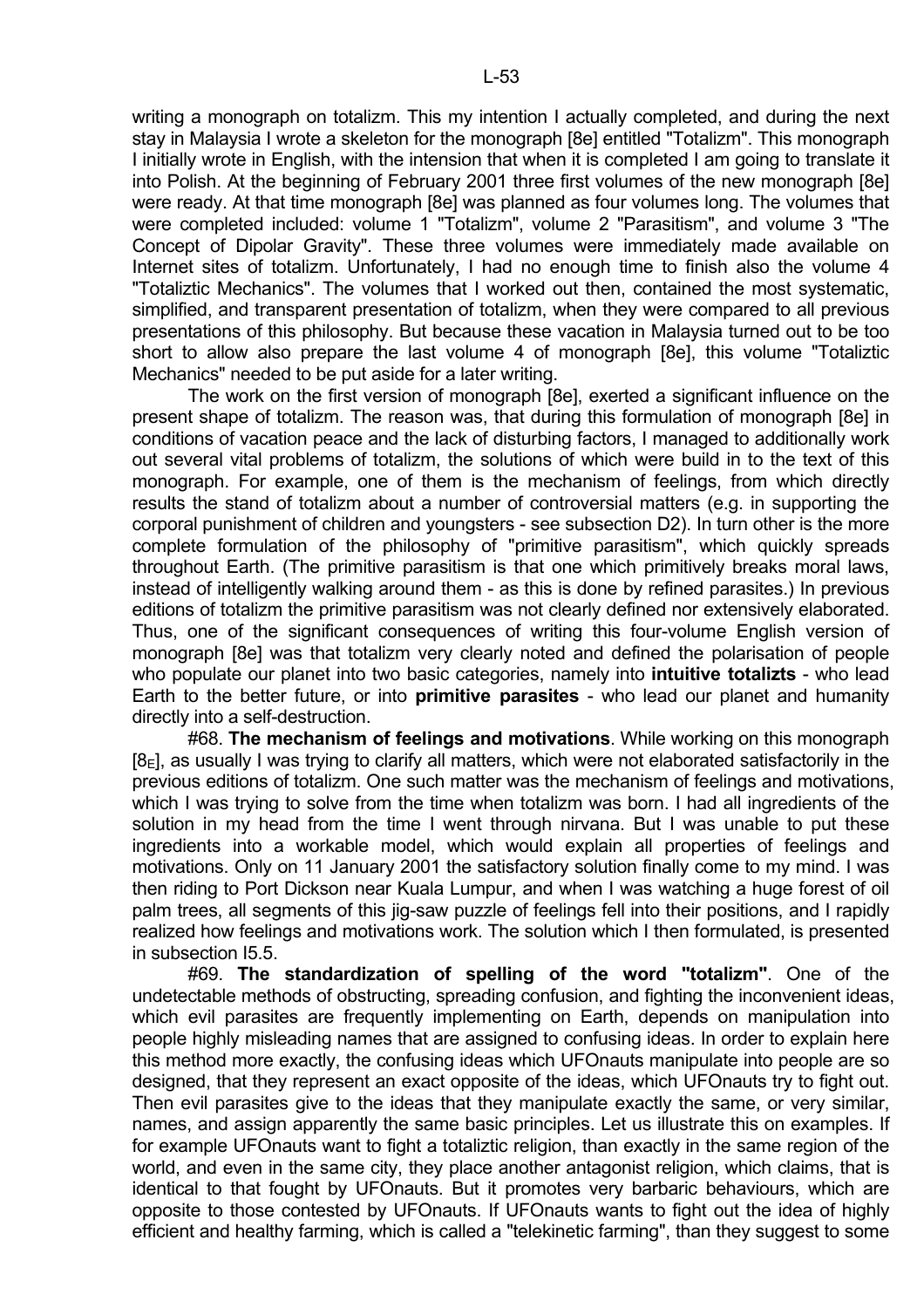traitors to come up with an idea of chemically stimulated farming and call it a "kinetic farming". When they try to hide the real origin of "UFO landing sites", than they order their traitors to call them "pictograms" and to spread about them various fantastic theories (after all "the best manner to hide a well visible tree is by planting a whole forest around it"). If UFOnauts do not want that people develop a magnetic propulsion, than they lead researches into forest by telling them, that they should seek the "antigravity propulsion". If they do not want people master telepathy, than they strongly promote radio communication which is slow and detrimental for health. Etc., etc.

 Of course, our only defence against this constant spreading of confusion on Earth, is to insist to call things directly by their real name, to use unambiguous and explicit names, to terminologically distinguish between opposite ideas, and to silence traitors who try to spread terminological confusion. For example we have the duty to call UFO landing sites with their real name, means with the name "UFO landing sites in crops" - not with the highly misleading name "pictograms". We should also correct these people, who do not take under consideration the content of chapters J to L of this monograph and even presently they gurgle something about antigravity propulsion.

 In the situation of the development of totalizm and the spread of this philosophy throughout the world, evil parasites used the same principle of spreading confusion to fight out this progressive philosophy. They manipulated into selected traitors the development of a highly reactionist philosophy, which is an exact opposite of the progressive totalizm. Then they caused this reactionist philosophy to be also called with the use of the same English word "totalism", which originally was assigned to the progressive philosophy of totalizm. Furthermore, they inspired various academicians, that instead of using the original name "totalitarianism" for the fascism-type ideology, they should start to short cut this name into the word "totalism". In the result of such manipulations, at the time when totalizm started to be propagated through the world, many potential receivers started to confuse it with this reactionist philosophy, or with the shorted naming of totalitarianism, because the English spelling of it initially was also "totalism". Therefore, in order to clearly distinguish between these opposite philosophies, and thus also to eliminate the confusion introduced by evil parasites, in monograph [8e] I intentionally introduced for the English name of totalizm its Polish spelling "totali**z**m" (i.e. the spelling, which intentionally uses the letter "**z**" that does not appear in the English spelling of this word). Simultaneously, in other words which represent modifications of the word "totalizm", in which normally the letter "s" should be present, I also intentionally use this letter "z". Thus for example I introduced the spelling of the words: totalizt, totaliztic, etc. In this manner the spelling of the word "totalizm" was standardised in all languages of the world, and started to be distinctively different from the name "totalism" for a reactional philosophy manipulated into people by cunning evil parasites, which try to fight out the progressive totalizm.

 #70. **My shifting to Wellington on 12 February 2001**. My redundancy from the job in Timaru, which was running against moral laws, this time brought consequences, which even for myself started to surprise with their low probability of occurrence. As it turned out, after I was made redundant from the job in Timaru, a whole string of events took place, which sometimes were on the border of miracles, and which almost completely neutralised the consequences of this redundancy. Because these events were rather extraordinary, while for myself they represent a noticeable proof of this invisible protection and guidance which I experience all the time, and about which I wrote in one of initial items of this subsection, the most important of these events I am going to describe here briefly.

 Everything started from the high-type feelings, which my redundancy induced in many people. Inspired by these feelings, one of my friends, put his personal time and energy into finding a next job for me. Thus, in spite that at that time I was in Malaysia, writing first volumes of this monograph [8e], my next job gradually started to eventuate for me. With the use of Internet, I made an agreement with my potential employer, that I come for the job interview on 7 February 2001. The potential employer wished, that in case I am suitable for the position, I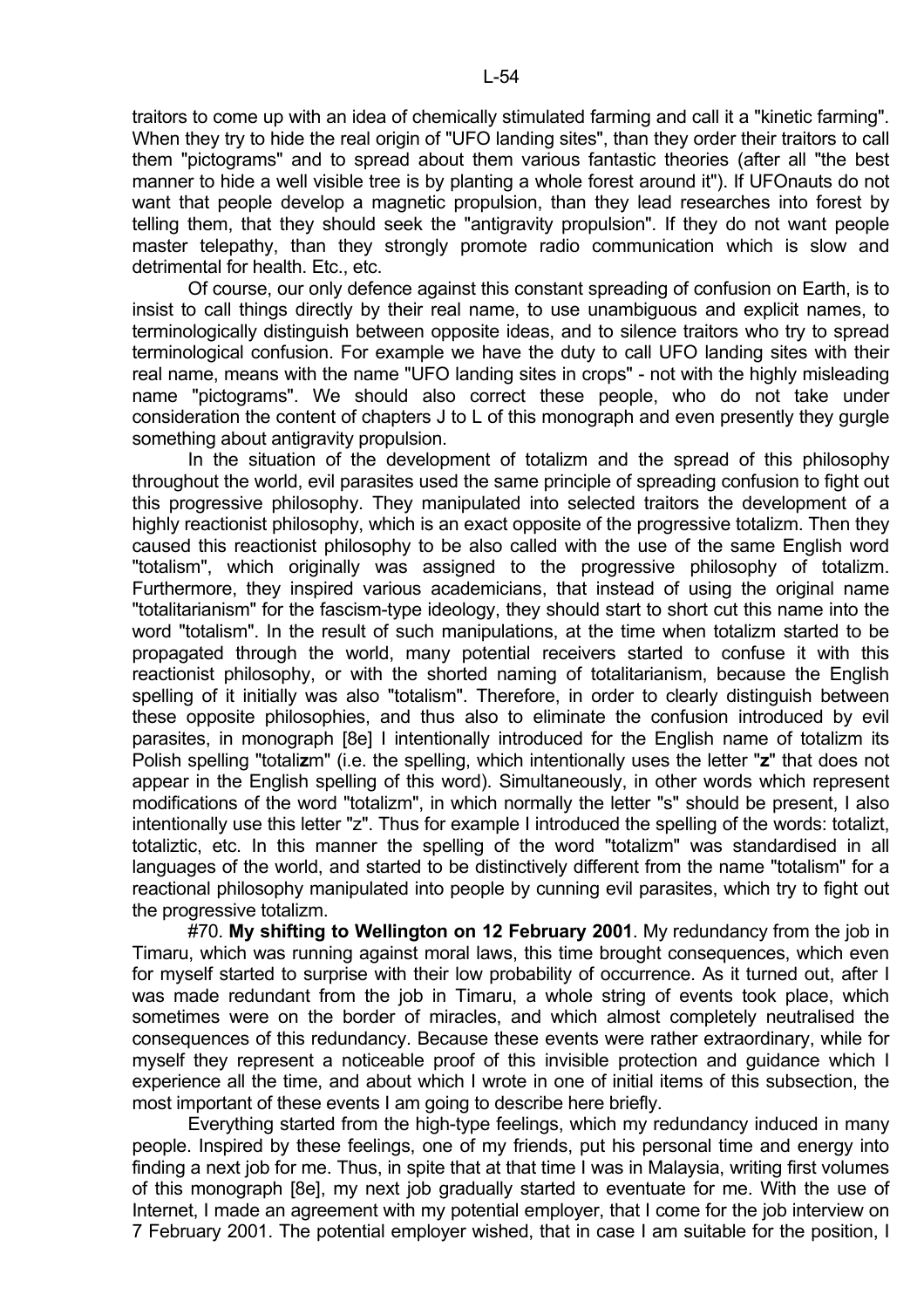start my job already from Monday 12 February 2001. From Malaysia to New Zealand I flown around 5 pm on Monday, 5 February 2001. In Dunedin, New Zealand, I landed on Tuesday evening, 6 February 2001 - after almost 24 hours spend in aeroplanes and in airports. I took from the friend my car, loaded my possessions, and almost immediately started to drive to Timaru, where I intended to stay for night.

 The distance from Dunedin to Timaru is around 200 kilometres. Usually I drive it in 2.5 hours. (Outside of human settlements I maintain the speed of 100 kilometres per hour which is allowed by the New Zealand road law.) During this drive, when I was only around 10 kilometres from Timaru, on a straight road like a bullet, I was unexpectedly overpowered by a strange paralyse very similar to a state of being hypnotised. This happened, when from the opposite direction another car was approaching very fast. This paralyse was very unusual (I did not experience it ever before), because my mind remained completely aware, and was exactly registering what is happening, but my muscles refused to react on the commands of the mind. I know this type of paralyse from the reports of UFO abductees, because it is used by UFOnauts to demobilise their victims. In my case, to my horror, in addition to the paralyse, my hands started to slowly turn the steering wheel against the will of my mind, so that the car that I was driving started to direct itself straight onto the head-on collision with the incoming car. With the all strength that I had, I tried to overcome this paralyse and to return my car at my side of the road. But I felt as if someone else had a control over my body, which refused to comply with the commands from my mind. I remember that a very scary thought went through my mind "these damned UFOnauts finally managed to neutralize me in the manner unnoticeable to other people - if I kill now myself, everybody is going to believe that the accident has happened because I was tired by the trip, not because the invisible UFOnauts caused the paralyse of my body". When I was only around 50 from the approaching car, in my thoughts I turned to the universal intellect with the plea "Father please help me"! At that moment, like in effect of some magic spell, the paralyse rapidly disappeared. Literally in the last moment I managed to turn the steering wheel and direct the car back to my side of the road. Soon afterwards I was already in Timaru.

 After unpacking my possessions, refuelling my car, and eating something, I finally was able to try some sleep. But I could not fall into sleep. After all, my head was buzzing after such a long trip, while my body was experiencing "jet leg". The next morning, on Wednesday, 7 February 2001, I needed to drive again, this time 160 kilometres that separate Timaru from the airport located at the outskirts of Christchurch. On this airport I left my car, and I flown to Wellington (located on a different Island) by an aeroplane. After all, a job interview was awaiting me. During this interview, amongst others, I was to give a demonstration lecture on the subject "Objects, inheritance, encapsulation and polymorphism". But in the aeroplane I discovered, that after two days of constant move and the lack of sleep, in my head I have a complete emptiness and I do not remember exactly what is my name. So when the interview started, and the emptiness in my head would not go away, I again resorted to the plea to the universal intellect "Father please help me"! Immediately my thoughts clarified, and I started to speak calmly and with conviction. This demonstration lecture turned out to be much better than many of my other lectures, which I was giving at the full capacity of my mind. After the job interview I returned to Timaru, again flying to the airport located at the outskirts of Christchurch, and then driving my car the remaining part of the distance. Of course, I did not know what is the outcome of the job interview, because the panel which was to employ me still needed to take the decision in this matter. The decision arrived only on Thursday near the evening, while my next employer wished I started the job on Monday (I was scheduled to have my lectures already that Monday). Thus I had only the Friday to liquidate all my matters in Timaru, to buy tickets to a ferry, etc. The weekend, means Saturday and Sunday, I spend on packing and on shifting the spare possessions back to the shed that I have on the property of my friend in Dunedin. After rushing through all matters, at 2 am on Monday, 12 February 2001, I left Timaru forever in my heavily loaded Ford Laser 1300, to carry out my 600 kilometres long, full of adventures trip to Wellington. This trip lead me through the orbital highway that encircles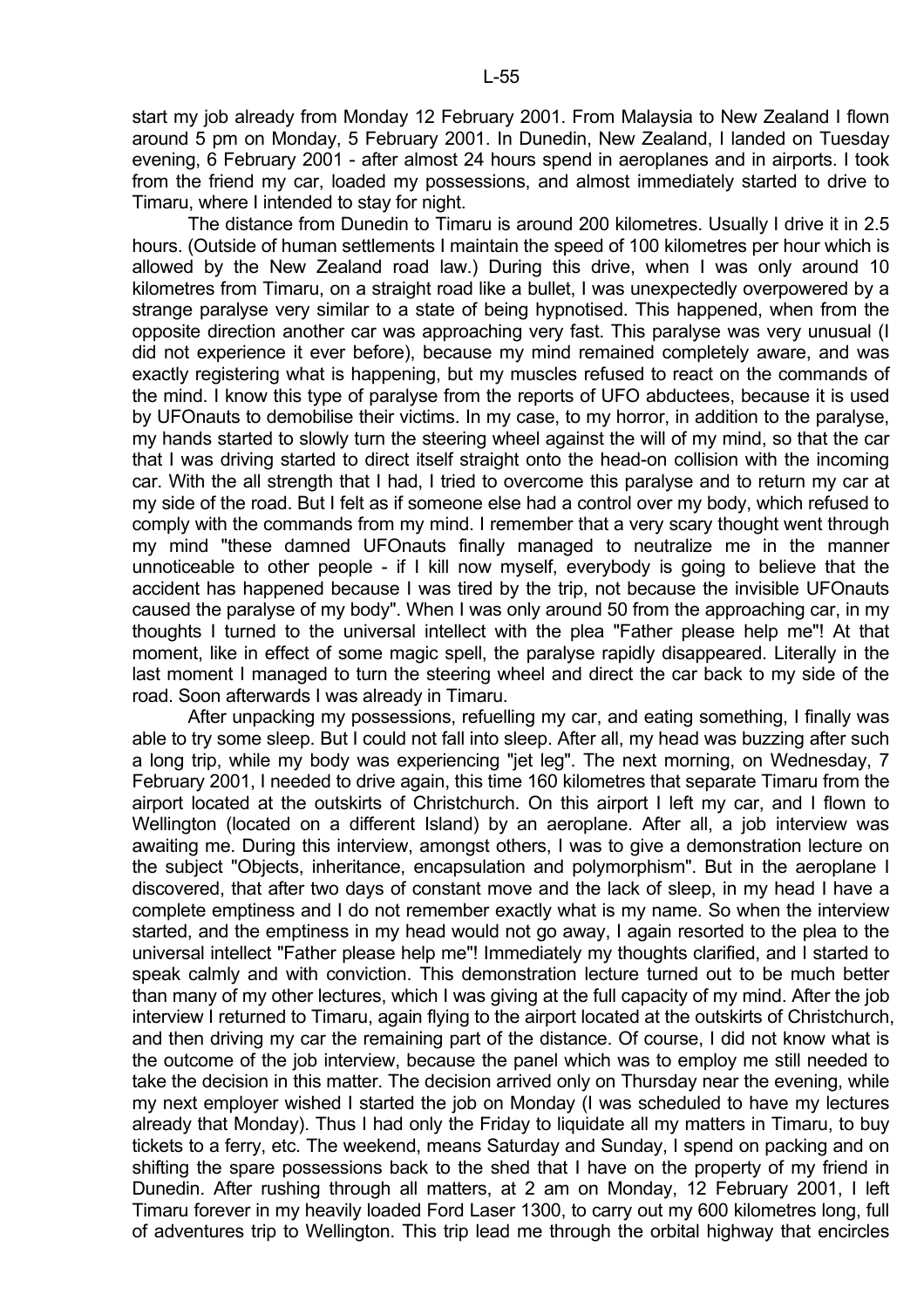around circumferences of Christchurch, but excluding the drive through this city, to the sea ferry in Picton, and then by a sea ferry to Wellington. In Wellington I was around 3 pm of that Monday, while my first lecture in a new job I started at 6 pm on the same Monday, 12 February 2001.

In that manner I started my life and my lecturing in a distant Wellington, means in the capitol of New Zealand. Although all these events in the above description may seem to be normal, in reality during completing them all of them turned out to be extraordinary. In order to understand the character of their extraordinarily, it is sufficient to remember, that for example just catching an ordinary flat tyre during any of these trips tensed by deadlines and timings, would suffice to disallow me to get this job in Wellington. But in spite of the fact, that there were thousands of matters that could go wrong and could destroy my chances for this new job, everything worked out ideally - like in a Swiss watch!

 There is one matter, about which I am rather sorry in connection with the shifting to Wellington. This is that now I have no chances to check in person and to report here, what is to happen with the marble-like pavements from the Cathedral Square of the City of Second Jesus, which are so viciously criticised during my writing of this monograph. After all, Wellington is located on another island from Christchurch, and distant from Christchurch by around half a thousand of kilometres. Thus in spite that I am very interested, how these vicious attacks on the pavement of Second Jesus are going to finish, and what citizens of Christchurch finally are going to do with these pavements, after I shifted to Wellington I completely lost the possibility to check and to report, how the future fate of these pavements is going to be shaped. This is rather pity, because when I wrote this monograph, still this hysteric criticism and public spitting on the "pavements of Second Jesus" was exploding every now and again. This criticism was making on me an impression, that because citizens of Christchurch are not able to crucify Second Jesus Himself, because they do not know who is He, still they wish to bury at least the pavement which was put in the centre of their city to greet his arrival to Christchurch. For me attacking these pavements is actually attacking the symbol that they represent. In turn the sole fact that the idea for which these pavements are serving, is attacked with such a fury and stubbornness, is a kind of doomed reminder, how low matters on Earth managed to fall, and who really has the control over our planet.

 #71. **The totaliztic interpretation of responsibility** (which is the moral equivalent to a linear acceleration from classical mechanics). I developed this interpretation late at night on Monday, 16/4/2001. The previous day I was watching in TVNZ a documentary programme, in which a pair of New Zealand teachers appeared. They were teaching in Peking - China. This couple constantly was enchanted, how pleasurable is to teach Chinese youngsters, and how huge difference is between teaching in China, and teaching youngsters in New Zealand. During this report, one of the New Zealand teachers stated objectively, that in spite that he regularly visits New Zealand, and that during these visits he talks to many of his former colleagues - other teachers, he never met in New Zealand a teacher, who would treat teaching as a pleasure. But teaching in China actually is a pleasure. This sentence shocked me! It exactly corresponded to my own experience, although I never discussed it with anyone and previously I always was believing that it is caused by my own fault, or more strictly by the fact that I was born in Poland and I do not understand fully the New Zealand culture. It was only this TV programme which realized to me, that I am not the only teacher who discovered that teaching in some countries, e.g. in communistic Poland or in Cyprus, represents a relative pleasure, while teaching in other countries, like in New Zealand or in the mainland Malaysia, represents only a continuous source of stress and torment. The realizing of this shocking fact caused that the next day practically without a break I was thinking about reasons for such state of things. I asked myself the questions: what is different about New Zealanders or Malayees in relationship to Chinese, Poles, or Turks from Cyprus, that teaching New Zealanders never can be perceived as a pleasurable occupation, while teaching these others always is a pleasurable experience. The reply I found only a late evening of the next day. The difference depend on the sense of responsibility! Chinese, Poles, or Turks from Cyprus, all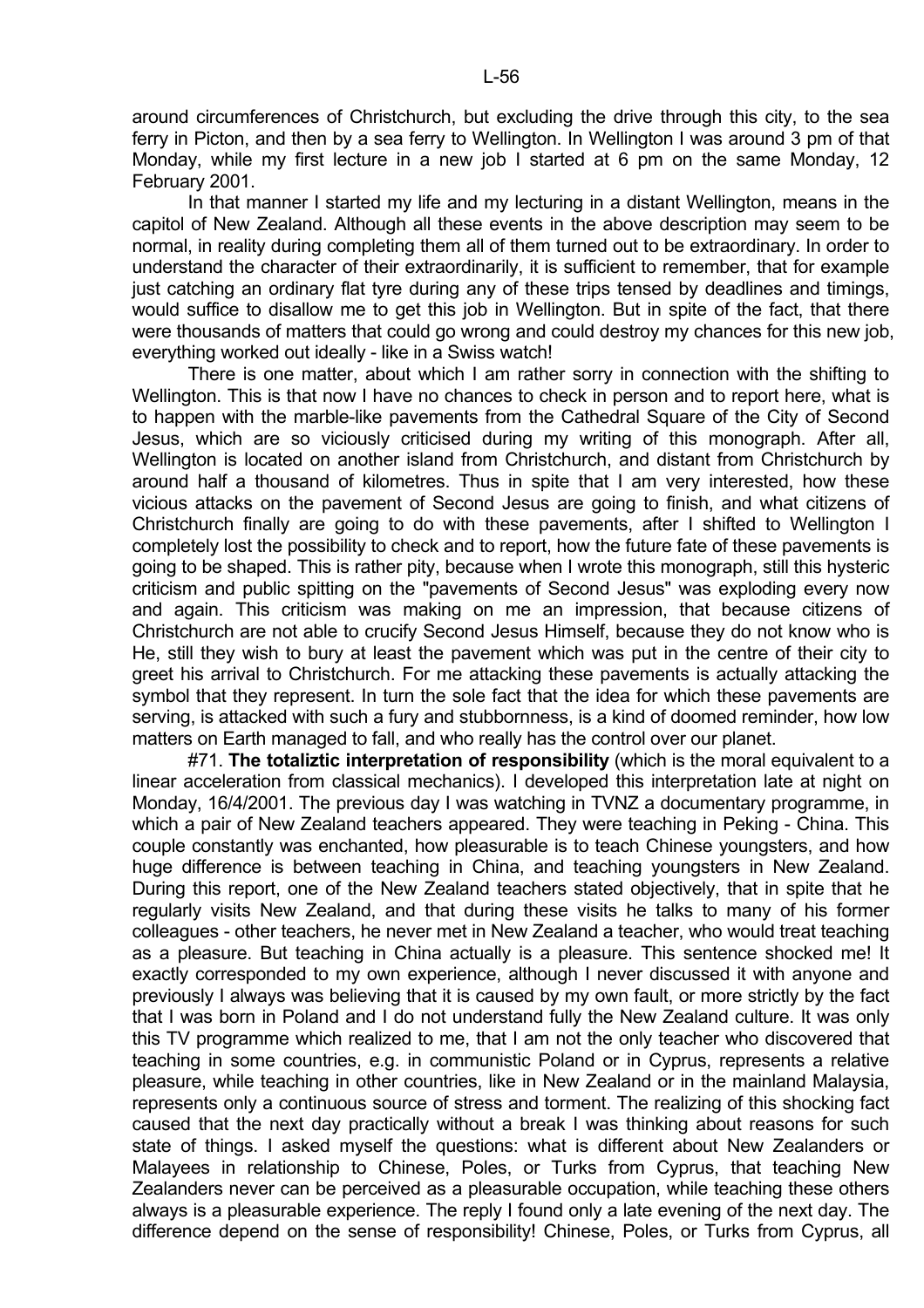they accept on themselves the personal responsibility for increasing their knowledge. In turn New Zealanders, always push this responsibility at the teacher, and sometimes also at the educational institution or at the government. Thus if New Zealanders do not learn something, in their own eyes the fault for this lies not in them, but in their teacher, who was not able to teach them properly, or in the institution which does not fulfil their expectations. This discovery was a huge shock for me. The significant part of that night, and almost the entire next day, I spend on efforts of establishing, what is the connection between someone's sense of responsibility, and the motivation. As the outcome of these efforts, I managed to establish, that taking at ourselves the responsibility, is a moral equivalent to the acceleration of our motivations (this means that responsibility is a moral equivalent to a linear acceleration from classical mechanics). In turn pushing responsibility onto someone else, is a moral equivalent of introducing a deceleration to our motivations. Thus, by representing the acceleration of motivations, responsibility in itself is an indicator of the moral correctness.

 #72. **Changes in the working environment**. Since I arrived to Weelington, a lot of changes started to rapidly take plece in my working environment. These changes in turn influenced my awareness of the subjects described in this monograph.

 #73. **The monument for "marihuana joint" from the Cathedral Square in Christchurch, and the continuation of attacks on the "pavement of Second Jesus"**. In the first half of 2001, TV New Zealand served a whole series of attacks on the marble-like "pavement of Second Jesus" from the Cathedral Square in Christchurch. I already reported about two of such attacks. After these attacks the entire matter seemed to quieten down. So I started to believe, that enemies of this pavement gave up, and that perhaps the pavement may somehow survive. But I was wrong. On Friday, 7 September 2001, in the evening news at channel 1 TVNZ, around 18:55, a news item was broadcasted with a triumph, that the fist stage of rebuilding the Cathedral Square in Christchurch, was just started. This rebuilding was initiated by the construction of 18 metres high structure, called "chalice". The cost of this structure was 300 000 dollars. The "chalice" has a shape of gradually narrowing tube, formed from leaves cut out in aluminium plate. In the news was stated, that this is only a first stage of the rebuilding of the square, completed in the response to a wide public criticism of the pavements, with which this square was laid out, and which after the rebuilding are going to be hidden. A next series of details about this "chalice" was given in the night news at channel 3 TVNZ, around 22:50 of the same Friday. In these news it was admitted that the full costs of constructing this "chalice" reached almost half a million of dollars. It also presented several interviews with normal people from the street, what they think about this colossal tube from aluminium leaves. One of the interviewed people stated something that I understood to be a kind of fear, that this tube formed from twisted leaves actually is going to become a symbol of marihuana joint (a "**joint**" is a slang name for a hand-made cigarette). Due to it Christchurch may turn into a symbol, or into a world's centre, of marihuana smokers. It is going to be the only city in the world, where a twisted joint from marihuana leaves is going to have such magnificent monument.

 The entire matter of "marihuana joint" from Christchurch, for me become a kind of shocking alarm. It illustrated how enormously vindictive are evil parasites, and how we should not count that they ever let go anything. Thus, if there is something, like this "pavement of Second Jesus" from Christchurch' central square, or like totalizm, that collides with their interests on Earth, than they are not going to stop their satanic manipulations, until this thing is destroyed, or until we squash them like bugs. This in turn means that we are not going to have any peace, until we remove them from our planet, in a way as one needs to remove snapping animals or biting insects. In fact these cosmic parasites are putting us in the situation "we or them" which is described in subsection D8.

 Unfortunately, the attacks on this "pavement of Second Jesus" which is laid down on the Cathedral Square in Christchurch, would not finish at the moment of constructing the "marihuana joint". On Thursday, 21 March 2002, at 18:20, in the evening news at channel 1 TVNZ, and also on Friday 22 March 2002, at 18:15 on channel 3, TVNZ, two further TV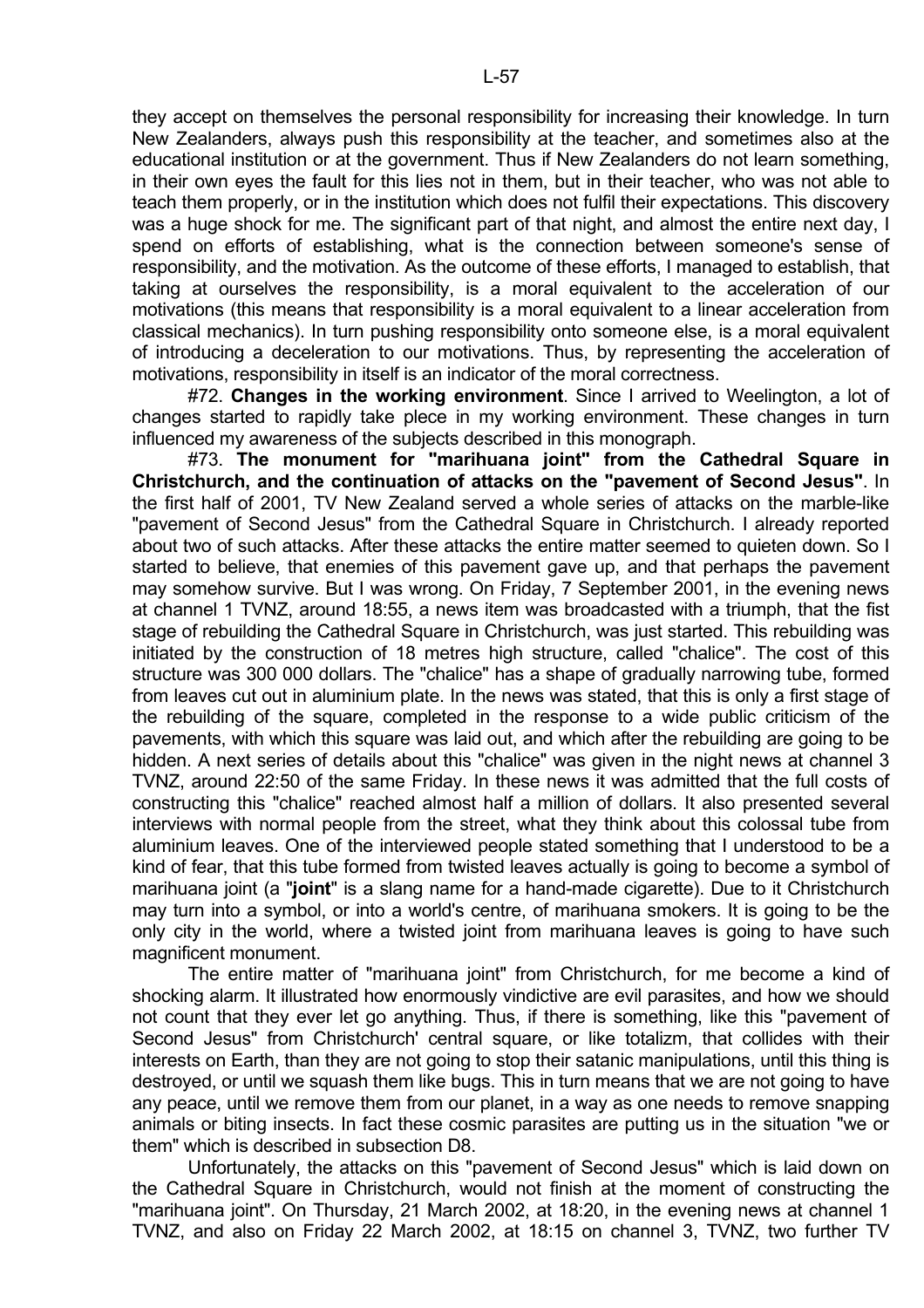reports were shown, which presented next two vicious attacks on this marble-like pavement. This time evil parasites who manipulated attacks of so-called "public opinion" on the pavement, completely changed the strategy of arguing. Instead of accusing the pavement of making city more ugly, they started to accuse it of introducing the danger to the traffic. And so, several strange-looking individuals described illustratively in these programs, how cars in rainy days slipped on this pavement. These individuals expressed their opinions, that it is only a matter of time when someone is going to be "killed" because of the pavement, and thus the city council of Christchurch is going to be responsible for causing deaths of people. As a solution for this problem, the TV program suggested, that the marble-like pavement should be dug out from the Cathedral Square, and replaced with asphalt. But during this suggestion of the "asphalt solution", this critical TV programme "forgotten" to mention, that there is even a much better solution, which should be introduced long ago in Christchurch. In order to remind here this another obvious solution to the skidding cars' problem, the central and the most beautiful square in Christchurch should be excluded from the road traffic, and changed into a walking mall - similarly as for a long time this is the case with a majority of such squares in the world. In such a case, cars which would not be allowed to drive onto the square, would not also be able to slip and pose any danger. These two vicious and vindictive TV programmes again confirmed, that the "pavement of Second Jesus" from Christchurch is directly attacked by evil parasites, and when these parasites started to attack it, they are not going to leave the matter out, until "us or them".

 #74. **The eight-volumes version of monograph [8e]**. After I returned from my vacation in Malaysia in February 2001, together with other totalizts I placed on sites of totalizm in the Internet the first three volumes of the English version of this monograph [8e], that were ready by then. In this manner the first three volumes become available for English speaking readers. But because from my previous experience I know that the volume 4 about "Totaliztic mechanics" is not going to interest too many readers, I decided to interrupt further writing the English version of this monograph [8e], and rather proceed to write the Polish version of it. Thus, starting from February 2001, I initially translated into Polish the existing three English volumes, and then I started to improve and to extend them. In the result, in May 2001 (for my birthday), we managed to place in the Internet the first, five-volumes long, version of the Polish monograph [8] "Totalizm". After further improvements and enhancements, in November 2001, this first version was replaced by even a newer version of Polish monograph [8], which by then had already seven volumes. In December 2001 I flown to my next vacation in Malaysia, during which I wrote an additional volume 5 about "evil parasites", thus turning the Polish monograph to become 8 volumes long. In this manner, during just a year of time, from initially four volumes long publication on totalizm, monograph [8] transformed into the present 8 volumes monograph. (Because all research and developmental works on totalizm I carry out underground, and exclusively at my own expense, the reader probably is able to appreciate how many weekends I needed to spend on research and on writing, and also how many evenings and sleepless nights I needed to put into thinking, logical deductions, developing, improving, simplifying, etc.) During this 2001/2002 vacation in Malaysia, the improved and extended volume 1 of that 8-volumes long monograph [8] I started to translate again into English. In this manner I returned to the process of preparing and making available the English version of this monograph. This English volume 1 was already placed in the Internet in January 2002, when I was still on my vacation in Malaysia. After the return to New Zealand, in February 2002 I finished the translation into English the volume 2. March fruited with the finishing of volume 3. This volume 5 was started to be translated into English on Saturday, 8 June 2002. At the time when I started it, I was just experiencing a massive infection of the chest. This chest infection lasted exactly until Sunday, 1 September 2002, means until the moment when I finished the translation into English of the entire this monograph. Then it rapidly diminished, and become replaced by several other health problems of a different nature. Each volume of monograph [8] was made available in Internet for the use of interested people immediately after it was written, or translated into English. Therefore, as this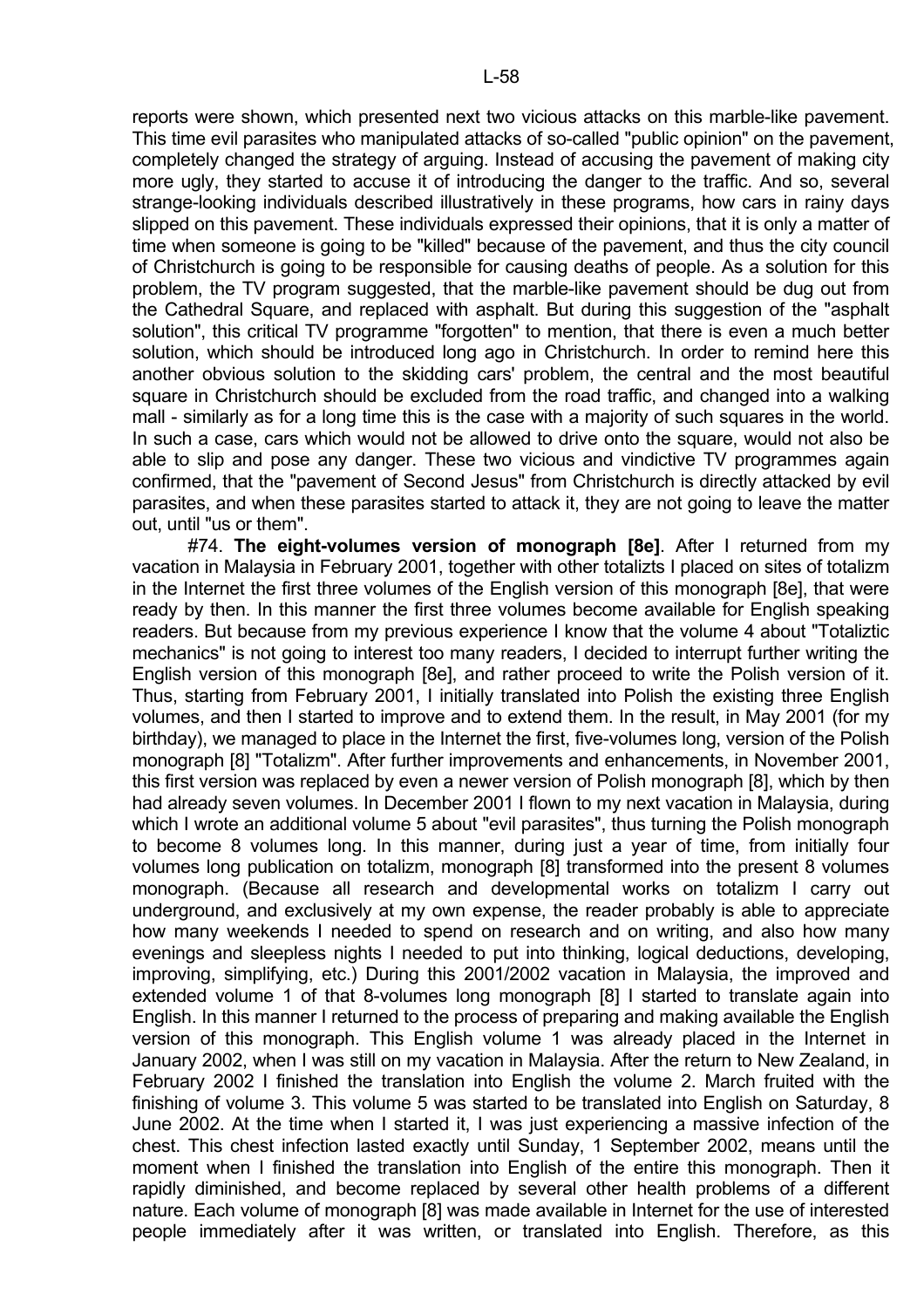#75. **Whirls of counter-matter as permanent structures from the counter-world**. In the initial stage of my research I believed, that because of the lack of friction and because of the volatile character of counter-matter, the counter-matter is unable to form anything permanent just by itself. Therefore I believed that all permanent structures that are formed out of this substance (e.g. our counter-bodies), exist only because of the permanent objects from our physical world. I believed that these permanent physical objects are kept together due to forces of cohesion that are created in our world, while through the action of gravity, these forces of cohesion later keep also together the counter-material duplicates. But on Sunday, 22 September 2002, I discovered that is completely opposite. Namely permanent structures are formed in the counter-world. These structures are described in subsection H4.2 as "whirls of counter-matter". It is these permanent structures from the counter-world, that via forces of gravity are keeping together also subsequent components of permanent objects from our world. The breakthrough in my knowledge, that inspired this discovery, was my previous finding, that electrons and positrons (described in subsection H5.1 of this monograph) are actually formed from such permanent whirls of counter-matter. Later I also discovered, and explained in subsection H5.3, that the course of winds on Earth is forced by such permanent whirls of counter-matter. This in turn means, that the entire planet Earth is also kept together by such permanent whirls of counter-matter.

 #76. **Starting my work on the fourth edition [1/4] of my most important monograph from series [1] (December 2002)**. By December 2002 the second (8-volumes long) version of this monograph [8] was completed and placed on numerous web sites for the use of interested readers. Since it released my creative potential, I decided that also my most important monograph from series [1] should be made available for English readers. After all, the previous English version of my most important monograph from series [1], i.e. the English monograph [1e] that was disseminated from 1990 to 2003, for the last time was updated in 1990. Thus this previous monograph [1e] in 2002 become rather outdated. Therefore, after I finished my writing the two-language versions of this monograph [8] "Totalizm", and after it accomplished a success in readership, I decided that my next publication to be worked out similarly as [8], is going to be the edition in two languages of the improved version of my Polish monograph [1/3]. But the Polish monograph [1/3] was published in 1998. Thus, before I started to translate it into English, it was necessary to firstly update it, so that it formed this monograph [1/4]. The update of monograph [1/3], that transformed it into this 18-volumes long monograph [1/4], I started on the first day of my subsequent vacation in Malaysia, means on 21 December 2002. Until 31 January 2003, when my vacations in Malaysia approached their end, the entire newly updated monograph [1/4] was ready in the Polish language version. Because simultaneously with the updating, the volumes that were ready I was placing at my internet sites, until 31 January 2003 the entire newly updated monograph [1/4] was available for Polish readers on several my internet sites. The only thing that was remaining to be completed, was to laboriously translate it into English. The task of this translation I left for later, to be gradually completed in New Zealand after my arrival from vacation in Malaysia.

 #77. **The interpretation of the idea "energy" in the new Concept of Dipolar Gravity (17 December 2002)**. Although as far as I can reach with my memory, I always was thinking what "energy" actually is, the final synthesis of the interpretation of this idea in the Concept of Dipolar Gravity took place on Tuesday, 17 December 2002. In that day I was updating subsection H4.1 of what then was monograph [1/4] (i.e. subsection H4.1 of this monograph). During this updating I again analysed the interpretations that the Concept of Dipolar Gravity assigns to ideas of "time" and "gravity field". I then realised, that the natural execution programs, that the counter-matter is storing in itself and that it continually completes, independently from algorithms that these programs are expressing, must also be characterised by several physical attributes. To examples of these physical attributes belong, amongst others, such their properties as: volume of the counter-matter that these programs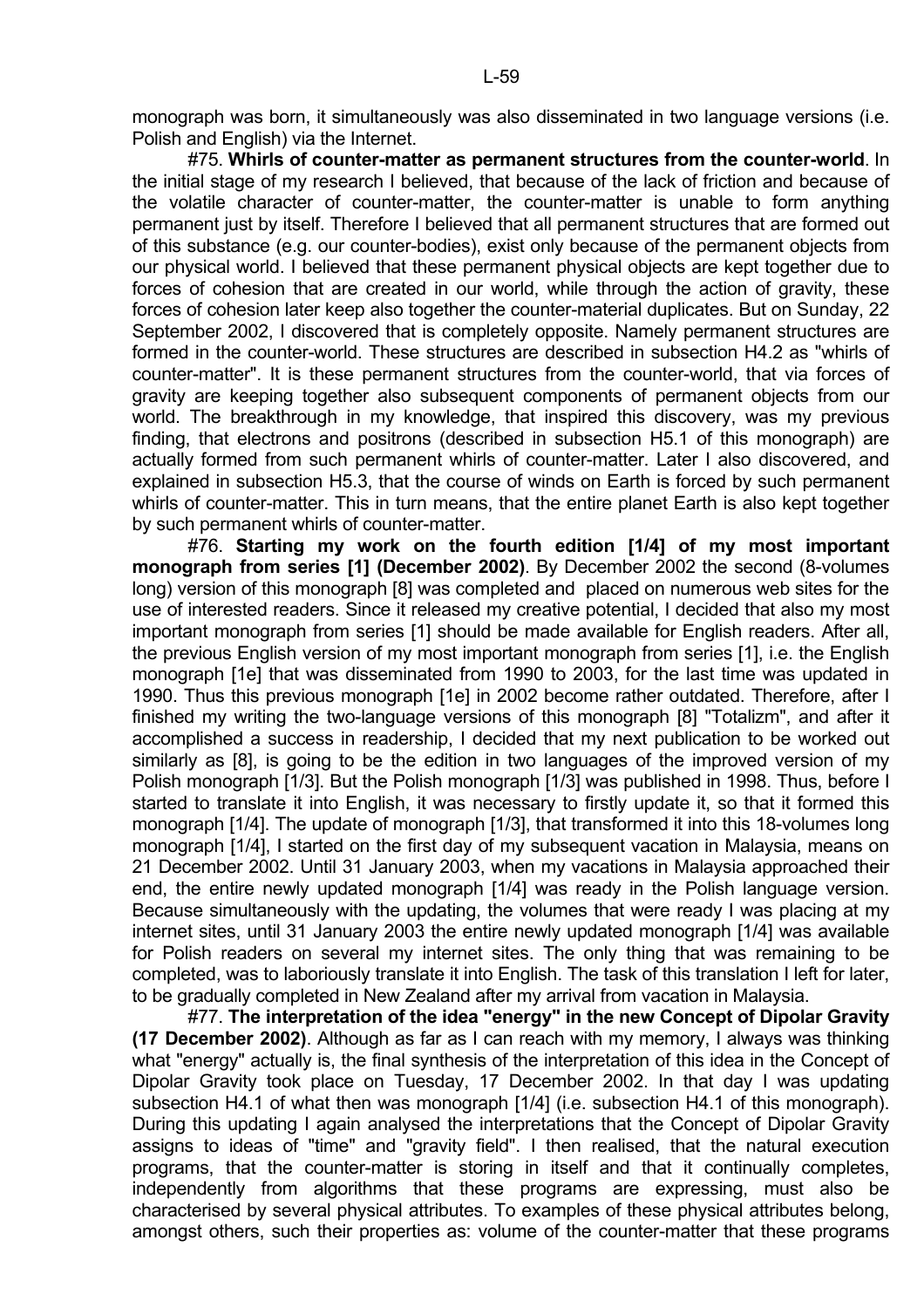occupy, actual position of their execution control (i.e. "time"), "friction" that they form during their motion through the counter-matter (i.e. "gravity"), a type of behaviour of counter-matter that these programs execute (i.e. "energy"), and several others. The realising of this fact revealed to me, that what we traditionally call "energy", in reality is simply one of such physical attributes of these elementary programs that reside in the counter-matter. This attribute could be defined in the following manner: "energy is a collection of elementary programs stored in a given portion of the counter-matter, which (the programs) rule the behaviour of the countermatter that contains them". Because the behaviour of the counter-matter that is ruled by programs of energy, due to gravity links is immediately reflected in matter, programs of energy define also how must behave the matter from the area of their influence. All presently known attributes of energy, originate, amongst others, from the indestructibility and movability of subsequent classes of these elementary programs of energy that describe the behaviour of counter-matter. After all, these programs constantly move from one areas of counter-matter to other areas. In each their position they define how the physical objects that contain this counter-matter must behave. However, these programs cannot be neither created nor destroyed by people. In such manner, on 17 December 2002, the interpretation of energy in the light of the Concept of Dipolar Gravity was born. This interpretation was immediately inserted into content of subsection H9.2 of monograph [1/4], and also subsection H9.2 of this monograph.

 #78. **The loss of job in the Wellington Institute of Technology and starting my unemployment without getting any unemployment benefit**. In 2005 in New Zealand appeared a shocking phenomenon of drastic decrease in student numbers. On the Wellington Institute of Technology, in which I then worked, lecture theatres almost completely emptied. A reduction of lecturing staff was initiated. Out of lecturers of Informatics make redundant were 6 people, in this number even my boss. In this way, starting from 23 October 2005 I become unemployed. In addition it turned out, that according to New Zealand law, I am Not entitled for an unemployed benefit (i.e. to so-called "dole"). So I was forced to live from my savings.

 #79. **One-year full professorship in Korea**. After the loss of job and becoming unemployed, of course, I started intensely search for a new job. After almost two years of searches, I was invited by the Ajou University in South Korea for a full professorship in Software Engineering, for the period from 1 March 2007 to 31 December 2007. (The University of Ajou belongs to a group of 10 best universities in South Korea.) This professorship turned out to be quite a breakthrough period in my life. It allowed me not only restore my fast diminishing feeling of self-worth, but also gave me a different outlook at my research. Furthermore, it fruited with several vital discoveries, and several scientific publications (in this publishing the first formulation of monograph [1/5]).

 #80. **The discovery that UFOnauts and UFO vehicles represent temporary simulations of God.** In South Korea I accomplished an immensely vital discovery around a half of 2007. This discovery completely transformed my views of the world and fruited. amongst others, with formulation of this monograph. It was the discovery, that UFOnauts are NOT creatures which have their own "free will" and which exist "permanently" – in the same way as exist e.g. people. I noted then first evidence that UFOnauts are temporary "simulations" created by God. Namely, they are creatures which God creates only for short periods of time, and to the minds of which God wires His own mind and His own awareness. Therefore UFOnauts, in spite that to us, people, show a really evil nature, behaviour, and actions, in fact are human-shaped representations of God. Only that God simulates the character, behaviour, and actions of UFOnauts with so immense precision, that for us people they look like if they really existed and really arrived to the Earth from some evil planet. With a similar accuracy God simulates also UFO vehicles – means starship in which UFOnauts supposedly arrive to the Earth. Everything in UFO vehicles is simulated with such a precision, that if we have technical documentation as to how build these vehicles, then after building them they would also fly for us.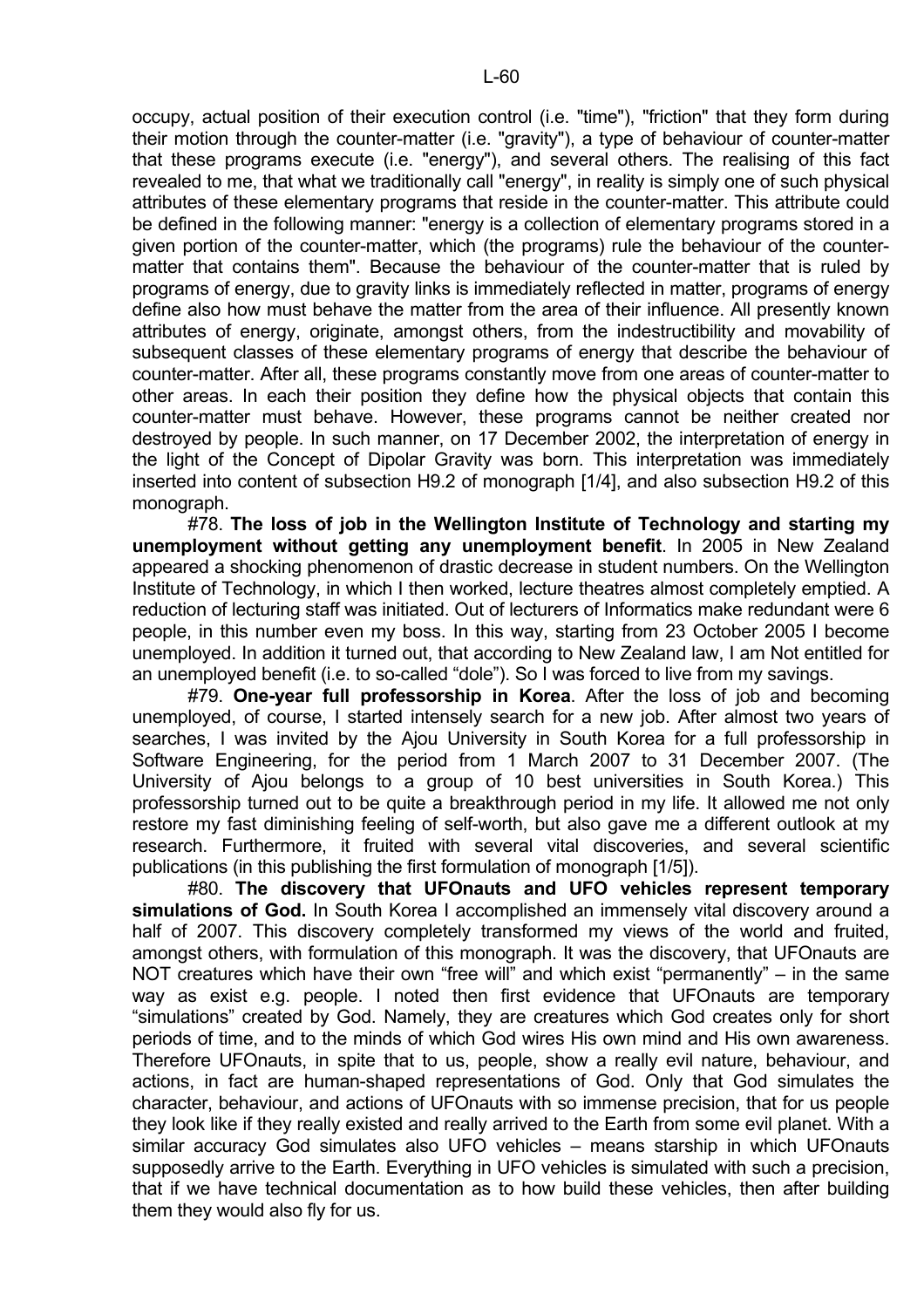#81. **Publishing monograph [1/5]**. After discovering that "UFOnauts are temporary simulations of God", the content of some my older monographs, in this number monographs [1/4] and [8], ceased to be actual. Therefore, still during my stay in Korea, I started the reediting of my old monograph [1/4] into a new monograph [1/5]. Until the time of finishing my Professorship in Korea at the end of 2007, I managed to prepare final versions for several volumes of new monograph [1/5], for example for volumes 4, 5 and 11.

 #82. **Return from my Professorship in Korea and continuing my unemployment without getting an unemployment benefit**. In January 2008 I was again in New Zealand. In the meantime it turned out that the sliding of this country into an ever-increasing economic depression got only deeper in the meantime. Thus, for me black years have returned, when I was forced to live from savings without having any income, and where there was no prospect for finding a next job. In addition, New Zealand newspapers of that time started to publish increasingly persistent articles, the best example of which was the one entitled "Older workers vital for economy" - which was published on page C2 of the New Zealand newspaper The Dominion Post, issue dated on Monday, October 6, 2008. In turn, from bad experiences of past I knew that this type of articles usually represents the propaganda preparation of public by the local government for the secretly planned extension of the retirement age. For me this extension of the retirement age from 65 to 70 would mean that instead of further 4 years of living only from my savings, I would need to live without any income, nor dole, for next 9 years - to get to the retirement age. But these plans to extend the retirement age were invalidated by the world's economic crisis which rapidly appeared and which caused a massive unemployment in New Zealand. In this situation the extending of the retirement age ceased to have any sense. Furthermore, fortunately for aged people, soon afterwards that particular government lost elections and was thrown out of power.

 #83. **The discovery that God experiments on people with "evilness and its consequences"**. In December 2008 I discovered that the reason for which God currently simulates arrival to the Earth of evil UFOnauts, while in past He simulated the existence of devils and Satan, is that in fact the period of last several thousands of years God carried out on the Earth the experiment regarding "consequences of evilness". On the subject of this experiment I wrote quite extensively in subsection JF6 from volume 6 of this monograph. Therefore I am not going to explain it here. The consequence of this discovery was, that a need eventuated for writing this monograph [8/2], and for including to it the content of volume 6 which is entirely devoted to the objective (because scientific and secular) getting to know God, Hos goals and His methods of acting.

 $\star \star \star$  Of course, the above history is not finished yet, and I do hope that in the future I am able to write further milestones, e.g. that this monograph  $[8_F/2]$  was fully completed, sufficiently perfected, and formally published, and that it has started to serve our morally collapsing civilisation. After all, in spite of the complacence of the majority of orthodox scientists, and in spite of their eagerness to fight out everyone who tries to introduce something novel and progressive, as a civilisation we badly need scientific publications, which publicise and explain a progressive philosophy like totalizm.

 The milestones listed in the above subsection L4 are describing mainly totalizm. However, during my research I was addressing a number of other topics as well. These furher topics are summarised briefly in subsections KB3.1 to KB3.5 of this monograph, while in more details they are described in different publications - for example in subsection A4 from volume 1 of monographs [1/4] and [1/5], or in subsection C2 from volume 2 of monographs [1/4] and [1/5]. Some of these other topics are also summarised on web pages of totalizm - e.g. see "part #D" to "part #G" from the web page "pajak\_jan\_uk.htm".

 These readers who familiarised themselves with the above history of totalizm, and also with the history of my life, probably noted a strange paradox in it. This paradox makes wonder even myself. It depends on the necessity of "giving knowledge to other people in the invisible and completely anonymous manner". In order to explain what I mean here, the majority of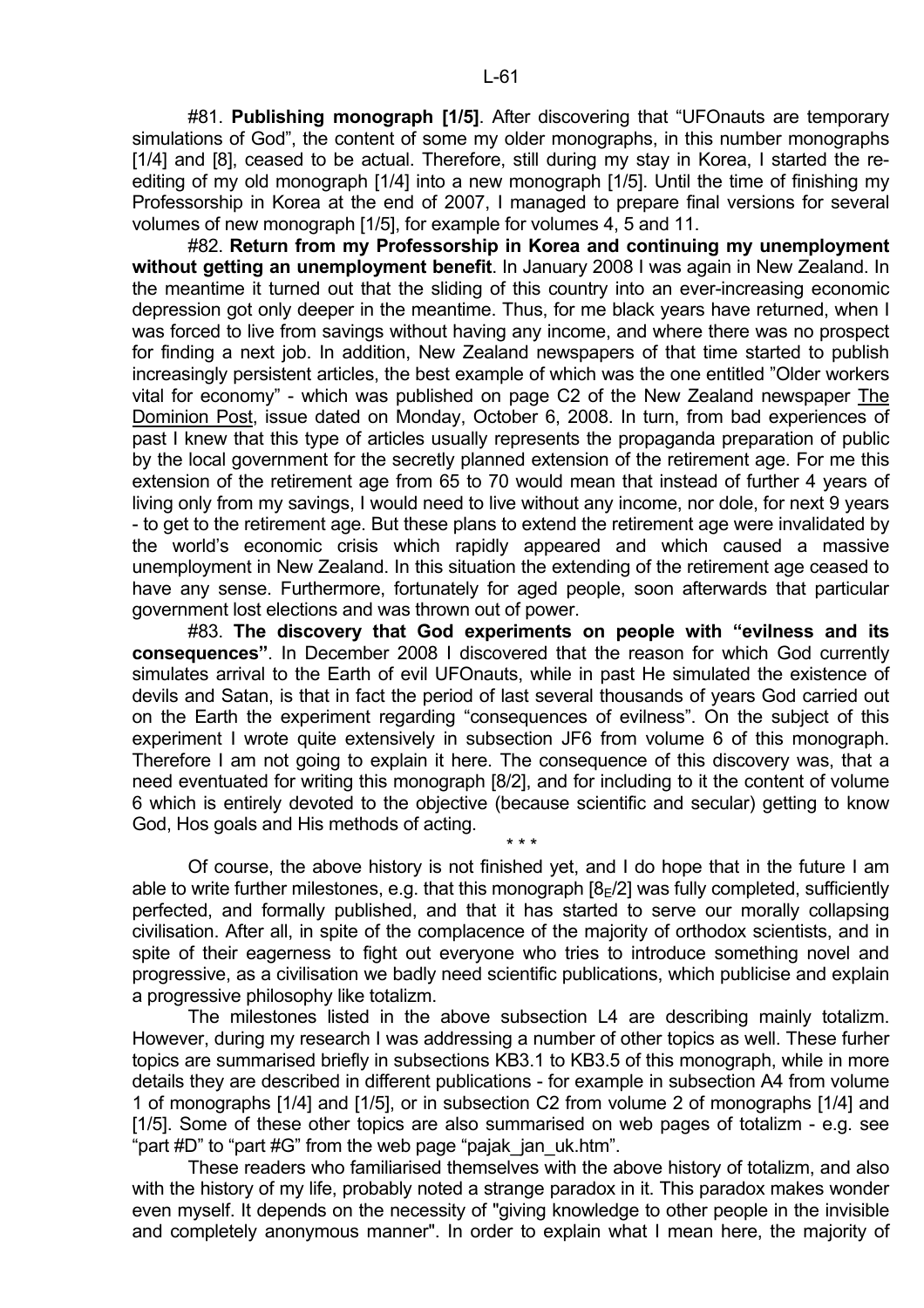people who do something that is going to benefit numerous other humans, always is doing this in an open manner. They also acts only when there is an assurance, that later they are going to have an opportunity to reap some rewards. Thus, they do their work in a visible and official manner, they put fences around whatever they are doing, they are always reaping in person the fruit of their activities, and they always expose themselves to the public view. For example scientists, in order to develop their theories, apply for decrease in their teaching loads and for the governmental funds. When they develop these theories, usually they can proudly teach them to scores of their students and discuss them publicly on conferences. All others know them and see them. Thus people know from whom these theories are originating, and show their respect and appreciation proportionally to the contribution of authors. The political leaders and important personalities firstly are obtaining conditions in which they are to carry out their tasks, and only then they proclaim in person to crowds, or via television, what they are doing. Thus people know them and precisely know for what they should show the appreciation. Everyone treats them with respect, and everyone has the opportunity to demonstrate this respect. Owners of large factories or companies show themselves to their workers, or on meetings, thus all know them and know from whom given decisions originate. Therefore during their contacts people are showing to them the appreciation for what they have done. Even Santa Clause, before he gives presents to children, firstly have a pleasure of holding them on his knees, and enjoy their appreciation. For the contrast, I am always forced to work in underground, and behind a hermetic screen of my occupation of a scientist (instead within this occupation). People who surround me, have no slightest clue about the real goal of my research, about the level of improbable difficulties with which I constantly must fight, and about the size of my accomplishments to-date. After all, each attempt to reveal my accomplishments always finishes with a catastrophe. Frequently I experience the situation that some arrogant students behave towards me like small monsters towards a creature that their parents bought for them to practice devours. Some of my superiors, and sometimes also colleagues, occasionally let me feel, that they belong to the cast which is incomparably higher socially or intellectually. Material facts are also confirming this - after all they have better paid positions, they occupy more important posts, they have more expensive and more comfortable homes and cars, they managed to keep the same job, the same place of work, and sometimes even the same position, for many subsequent years, they are "settled" - not globetrotters like myself, they know important and influential people, etc., etc. But what is even worse, there is a huge number of traitors pre-programmed by UFOnauts, who constantly attack me, who flood me with rather explicit swearing, who scoff, who accuse me of every possible crime and every possible mental illness, and who intimidate me with various macabre threats. (It is good that we live in present times, as judging by the anger, hatred, and the overwhelming wish to hurt, which emanate from these threats of traitors, in different times they would murder me a long time ago, or would throw me to lions.) These sparse people, who actually know my research and appreciate the significance of what I try to accomplish, as a rule almost never see me, nor never meet me in person. Thus I feel like a "thief in reverse", which in the manner unnoticeable to anyone is secretly giving to unknown people what he has the most precious, namely the knowledge which he managed to laboriously accumulate. Similarly as this is the case with real thief, people can see effects of my work, but myself I remain invisible. The recipients can benefit from my gift of knowledge, but neither know, or are going to have opportunity to get to know, a physical person from which this knowledge originates. Thanks God, that by charging me with such a honourable and responsible task, the universal intellect simultaneously gave me the strength to withstand all these defeats, scoffing, pressures, and difficulties, which I experience, and which are connected with this task. After all, the only internal gratification which is returning to me, is increasingly larger awareness, that ideas that I am disseminating, are like miraculous seeds - one day they are going to grow into beautiful and needed plants, which are going to be enjoyed by all people, and perhaps then some of these people are going to send me in their thoughts this magic word "thank you".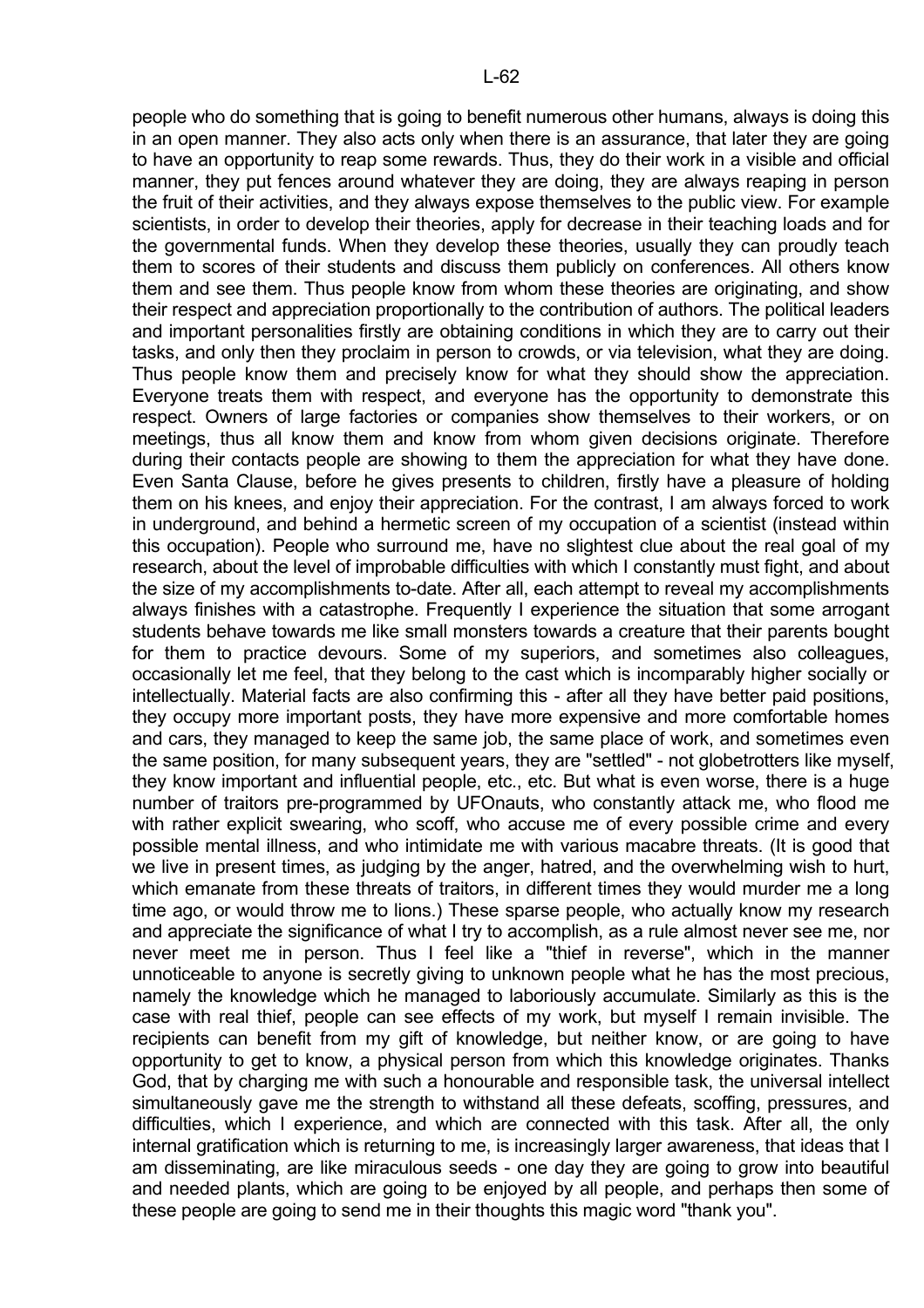

Fig. L1ab: **Details of the central "Cathedral Square" in Christchurch, New Zealand (locally called just "Square").** In 1999 this square was completely renewed and paved with beautiful (and rather expensive) "tiles of Jesus", in order to prepare it for the arrival of Second Jesus to Christchurch. It was believed that after the arrival to Christchurch in fire and lightning flashes, Second Jesus is going to have a holy mass on this square for people from surrounding areas. In addition to this central "Square", in that year a huge roofed swimming pool was prepared for the arrival of Second Jesus (because it was believed that Second Jesus will carry out numerous christenings in this pool), and a road from Timaru was modernised - because it was believed that Second Jesus is going to arrive triumphal by this road.

 Unfortunately, the majority of people is unaware of the existence and action of the so-called "canon of ambiguity" - described, amongst others, in subsection JG1.2 from volume 6 of this monograph (and also in subsection B7.2 from volume 2 of this monograph, as well as in item #B9 of the web page "god.htm"). Therefore, these people are unable to realise, that even if Second Jesus had to His disposal all powers of God, still He would obey this "canon of ambiguity" - means He would act humbly and privately (like every other person). Thus, even if Second Jesus really visited Christchurch in 1999, He still arrived there exactly as the Bible foretold this to us - means humbly and unrecognised "like a thief" (see Bible, 2 Peter 3:10). In turn, if in 1999 Second Jesus arrived to Christchurch "like a thief", then through inhabitants of Christchurch He again gave the humanity exactly the same lesson, which 2000 years earlier Jesus gave people via inhabitants of Israel. (As it is known, Israelites until today await for the prophesised Messiah, because Jesus who was sent to them by God over 2000 years ago, and whom they crucified instead of welcoming, still they consider to be too humble and too "human" to be the Messiah that was foretold for them.)

**Fig. L1a (left):** The appearance of the central "Cathedral Square" from Christchurch in New Zealand. Visible are "tiles of Jesus" with which this square is paved. Also visible is "marihuana joint" which was erected later to divert the attention of people from these famous "tiles of Jesus". At the left edge of this photo is visible a section of the old Cathedral from Christchurch (in stone masonry), by the entrance of which an altar was to be erected from which Second Jesus would conduct His holy mass. If you (the reader) ever arrive to Christchurch, perhaps just in case you should take a photograph on this "Square". After all, there is no other place in the world which would be confirmed with a divine revelation experienced by a crowd of people, that it is going to be visited by Second Jesus. So practically the above square today is of what 2000 years ago was Jerusalem.

**Fig. L1b (right):** Close up of beautiful (and expensive) "tiles of Jesus" with which the central square of Christchurch was paved to be prepared for the arrival of Second Jesus to this city. Many inhabitants of Christchurch presently would like to get rid of these tiles from their city, but they cost too much to be simply ripped off and thrown to rubbish. For more information about these tiles and their noisy persecution - see items #84 and #94 from subsection A4 in volume 1 of monograph [1/4].

 Prophecies about the arrival of Second Jesus to Christchurch in 1999, as well as fate of **tiles of Jesus** shown here, are also discussed in #64, #70 and #73 from subsection L4 above in this volume.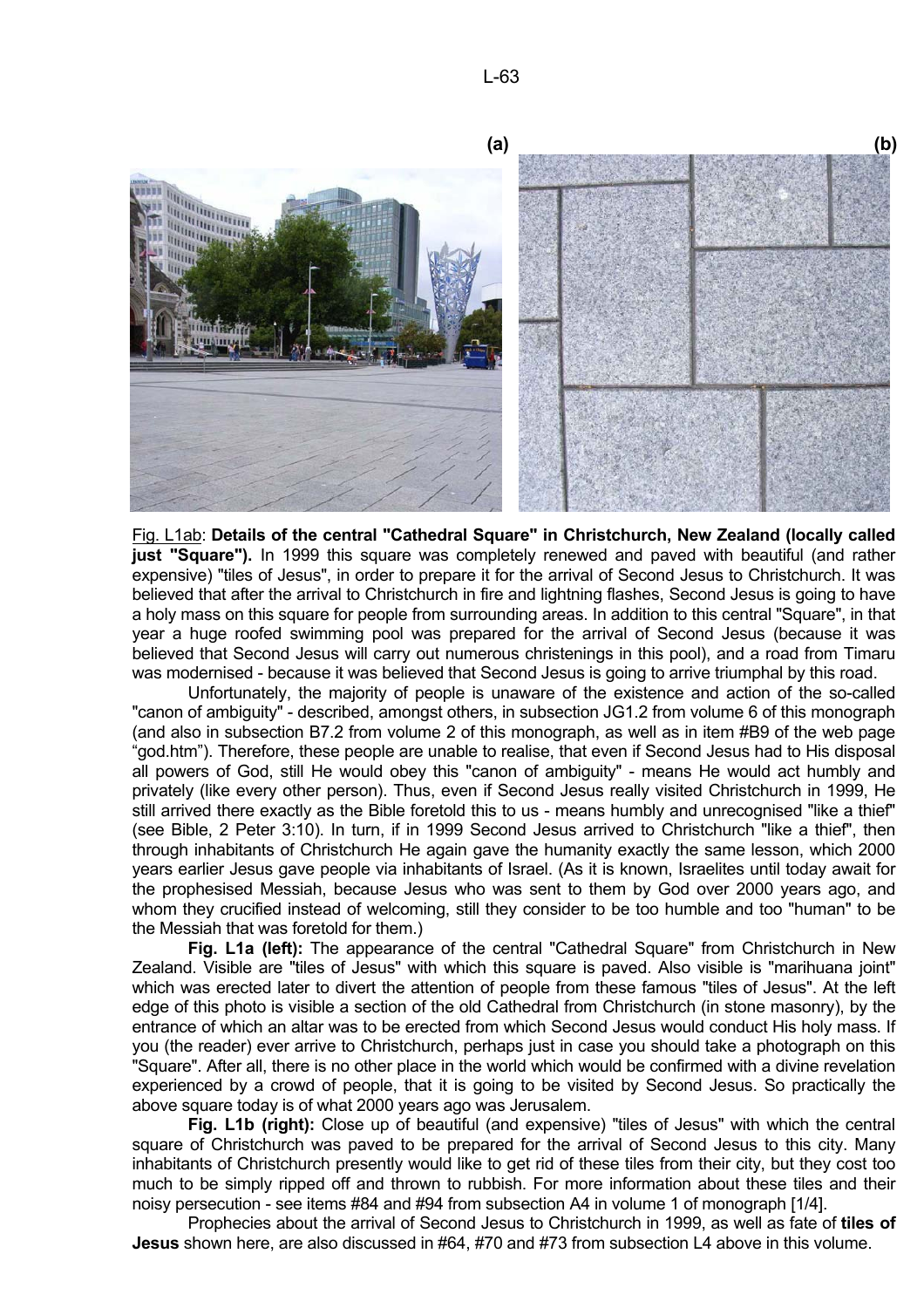## **SPECULATIONS ABOUT OUR FUTURE**

 In spite that our present orthodox science is not recognising officially the possibility of time travel, actually we are continually bombarded with the information regarding our future. If we consider this thoroughly, the majority of prophecies, visions, fortunetelling, interpretation of dreams, foreseeing, cases of déjavu, etc., are nothing else, but various versions of our insights into the future. In order to be even more funny, in spite that many people treat all these events as the folk drivel, and officially deny their merit, actually the majority of incoming events foretelling, that is obtained in this manner, in the final count always turns out to be correct. Only that, in order to recognise the actual correctness of the foretelling on a given topic, usually it is necessary to analyse the events that concern it, only after they took the place (i.e. before the events take place, and also during they are occurring, people usually have no the ability to notice and to recognise their link with prophecies). So how, according to totalizm, we should treat these "insights into the future"? Should we ignore them, or take them seriously? What they state about totalizm? The goal of this chapter is to provide an answer to these, and to similar, questions.

 Totalizm teaches, that we should pay attention to various information sources about our future, including into this also all prophecies. After all, this advanced information performs the significant role as one of the components of the universal justice - see explanations in subsection B7.4. This justice requires, that in some cases victims of the universal justice should receive earlier warnings and time for a chance to change their behaviour. Only that, in order to not remove their "free will", these warnings about the future must take the unclear form, which introduces the element of uncertainty about what they state (means these warnings must obey the "canon of ambiguity" described in subsection B7.4). Thus, instead of treating all prophecies as someone's senseless drivel, we rather should accept them as a kind of intellectual challenge, and try to read directives which are coded into them.

## M1. Sources of our knowledge about the future

 In spite that about future we do not talk everyday, actually in our life there is a lot of exchange of knowledge on this subject. For example, almost every Pole have heard the prophecy that "the spark is going to come from Poland" (which I discuss in subsection M2), or the prophecy about the Poland extending "from one sea to another". The formulation of the Concept of Dipolar Gravity reveals, what actually are these types of foretelling repeated so stubbornly. According to this concept, the prophecies are simply "leaks" from sources that know the future. Of course, in the sense of the origin, these "leaks" come from several different sources. But because they mutually complement each other, and also because they already confirmed many times their correctness in action, actually they all must have the same origin, namely the insight into the real future. (Interesting, whether the reader remembers the prophecy that fulfilled itself relatively not long ago, namely that the "Mike with a mark will be the last tsar of Russia".) This subsection lists the most important of such sources. Here they are:

 1. Memory of people who remember the previous passage of time on Earth. Many people experience in their lives so-called "déjavu". These reveal to them, that they already know a given situation from a different passage of time, and they know the consequences that it is going to bring for them. One of many cases of such "déjavu", which describes the use of so-called "logo of totalizm" in a different passage of time, is described in next chapter H. Generally speaking, totalizm explains "déjavu", as our recalls of events from the previous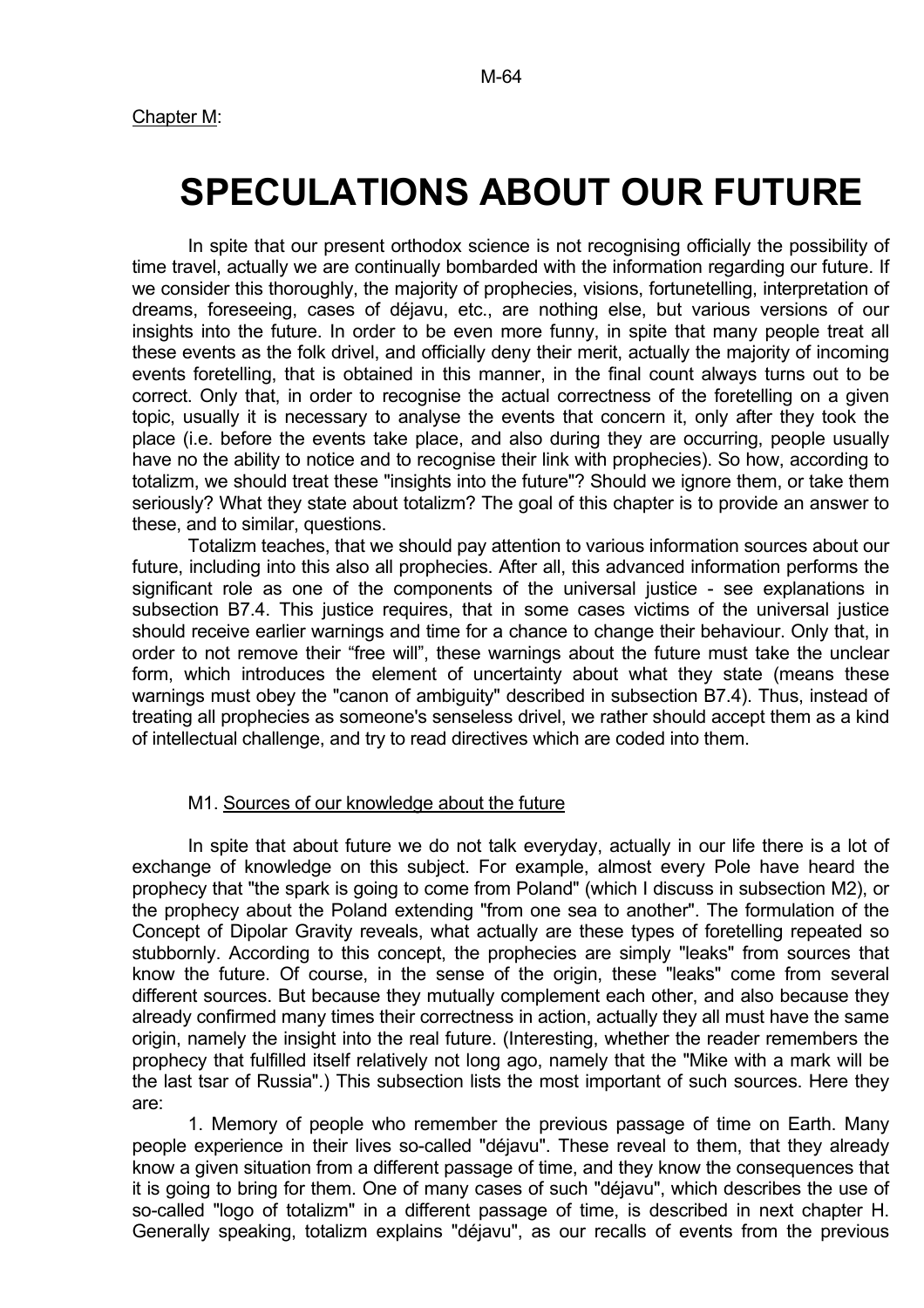passage of time on Earth. As I explained this in chapter E, evil parasites frequently shift back time on Earth, in order to be able to eliminate in the new passage of time some causes, or to neutralise with their manipulations some effects of events on Earth, which are not desirable for their parasitic interests. Therefore the present passage of time on Earth is not the original one, but one of the numerous secondary passages. Thus the events which currently we experience, we actually are not experiencing the first time, but a subsequent time in a large number of repetitions. In our memory, the information of what is going to happen next, sometimes still remains. Some people recall this information from the previous passage of time, and describe events that they remember from it. These events we know as déjavu, visions, clairvoyance, or prophecies.

 2. Accidental statements of UFOnauts. As I explained this in chapter E, evil parasites, who currently occupy and exploit our planet, have time vehicles. They also use effectively these time vehicles to keep us in a constant slavery. To accomplish this, they constantly shift to the future, check in there which ones out of our present ideas are working against their interests, and then, after they return to our times, they simply block the development of these new ideas. As we gradually are learning this in a painful way, totalizm is one of the most important such ideas, which in the final effect is to cause the complete removal of evil parasites from our planet, and the cutting them off from countless benefits, which they draw from the exploitation of humanity. Therefore evil parasites block the development of totalizm with the highest ferocity. Frequently, in order to camouflage this blocking, they are cunningly telling us what awaits us in the future, of course in a parasitic manner twisting facts on this occasion. Thus, in the unintended manner, sometimes UFOnauts by accident tell us what they rather would not want we know. Their statements frequently refer to the development of totalizm, and reveal various events from the future development of situation on Earth. In my research on UFOs, I encountered a significant number of such statements. One example of them, which the reader can easily learn, is the report of Miss Nosbocaj, published in the enclosure Z to monograph [2e]. Just in case reader may have difficulties with reaching it, I am quoting below an appropriate fragment from this report, which represents a section of paragraph N-138. By the way, in the original message from this UFOnaut, which I still remember, this particular description was very long and relatively detailed. The UFOnaut described to us the course of the fight that awaits us. But then evil parasites shifted time backwards several times, and cut off several vital fragments from this description. (In the fragment of Miss Nosbocaj report that is quoted below, saved is only a brief skeleton of the description of our future reported by a UFOnaut. This skeleton is all that UFOnauts have left after numerous cuts and compressions of this initially quite detailed picture of our future. In this fragment, expressions THEY and THEIR refer to evil parasites that occupy Earth. In turn the section of the humanity which is to refuse the "assistance" of the UFOnauts, and is going to insist to completely remove these UFOnauts from Earth, are actually adherers of totalizm.)

 "They have a responsibility to help us as do those higher than them have a responsibility to help them, and we're coming out of our dark ages and we're either going to go in to even darker back ages of we're going to come into the light. And they want to be around to give us a helping hand, especially if we do come into the light because we're going to need a helping hand. If we go into the dark age, darkness, they'll probably take off, stand back and just watch us burn ourselves up. Because what else can they do? But if we, if we are ready to accept them and learn and try and come into the light they will give us as much help as they can. It's their responsibility, they'll do it. Because what we consider to be morals are actually the laws of the universe. The give and the take, positive, positive and negative, all the ones that I told you about. They apply to everything, not just to, to training the mind, they apply to life, to, to everything, and it's, people, either some people will, part of the world will become aware and act on it, and part of the world will stay in darkness, they may even fight over it, but then that again see is, if they fight over light and dark it means those who are in the light are going against what they're standing for so I don't understand it. The machines, the medical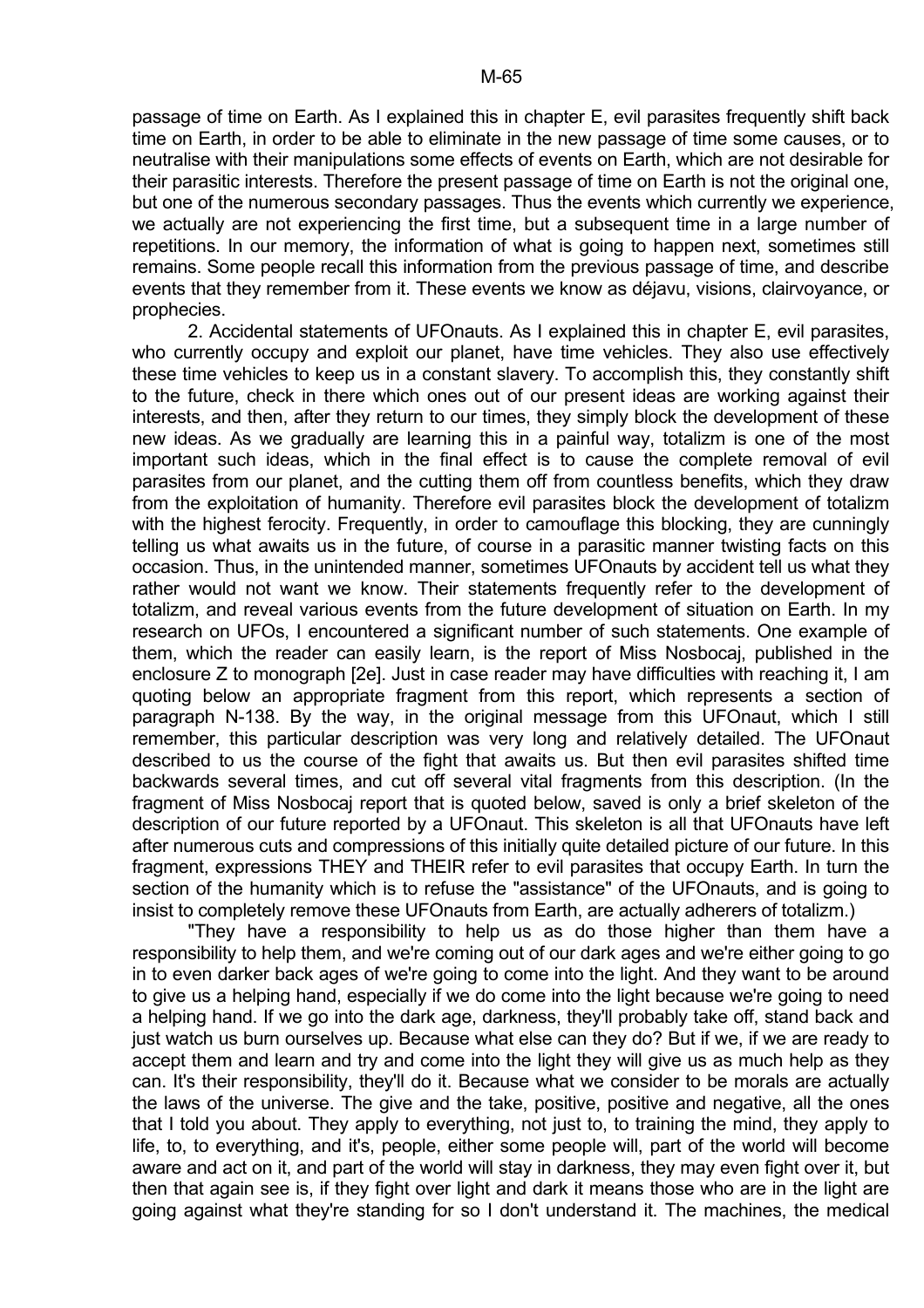tests he gave me that seemed so important to me when I, the ones I remembered, are really not at all the important things of what happened."

 Extremely characteristic is the present behaviour of UFOnauts towards totalizm, and towards the creator of this philosophy (means towards me). On one hand they officially pretend that totalizm does not bother them. But on the other hand they do not let me out of their sight during the day and night, they obstruct every single my step, and they do everything in their power to block the dissemination of totalizm. People abducted on decks of UFOs, who reported to me the reaction of UFOnauts on questions concerning my activities, never encountered the reaction similar to discussion about any other Earth scientists, namely of the type "who actually Professor Pajak is - we never heard of him". Always after my name is mentioned, they receive the immediate reply, which is carefully prepared, and thus which clearly stems from the directives and policies, that UFOnauts received from their strategists and politicians.

 3. Telepathic messages that we receive from the friendly, totaliztic civilisations. These are prepared rather carefully, because our friendly allies from stars bear in mind that "knowledge is responsibility". In turn every knowledge about the future, not only that is able to reinforce and to help, but it also can demobilise and to weaken. The messages from our allies are send directly to minds of selected people, with the use of devices called "telepathic projectors", the detailed description of which is contained in subsection KB3.5.

 4. Supernatural visions and revelations. These also from time to time reveal to people events that are going to come.

 5. Old folklore or religious prophecies, which inform about events that await us in the future. In spite that people usually disbelieve in them, or take them lightly, in the majority of cases they come true. They also clearly explain what is going to happen, although they do it in a chaotic manner - which is taken out of the content of time, and are expressed with the use of imprecise terminology.

 6. ESP, crystal ball glazing, interpretation of dreams, etc. Also these are quite significant sources of our knowledge about events that are to come in the future.

 All the above sources of information about our future, are allowing to gradually put together the knowledge, about what actually happens right now, and where all this leads us to. This knowledge is clearly revealing, that the quite interesting times are just approaching us. So let us analyse now, what this knowledge is trying to tell us.

## M2. What the future states about totalizm

 From the sources that are described in the previous subsection, gradually materialises a picture of what awaits us in the future. Unfortunately, our information on this subject are very fragmented, usually require a lot of amendments and guessing, and thus they have rather character of curiosity and speculations, than the scientific finding. But just in case if anyone would be interested in learning these curiosities and speculations, and in comparing them to his/her own observations or experience, I am going to describe them noncommittally in this subsection. But I need to stress, that they represent only my speculations about the future, not my sure knowledge of what is going to happen.

 From almost every information about the future, a picture emerges that what happens currently on Earth, is the most decisive stage in the fate of humanity. Thus in spite, that the changes that we observe around us, may look innocently - just someone "talks" and a next set of troubles for ordinary people generated by politicians, actually on our sight a powerful wave of energy is gradually piled up, which in not too distant future is going to wash away the present order of our world. As this is foretold to us for a long time, soon our planet is going to be shaken by a next decisive transformation. This transformation in various sources is called differently. But all these prophecies state, that it is mainly going to boil down to changes in the philosophy of people.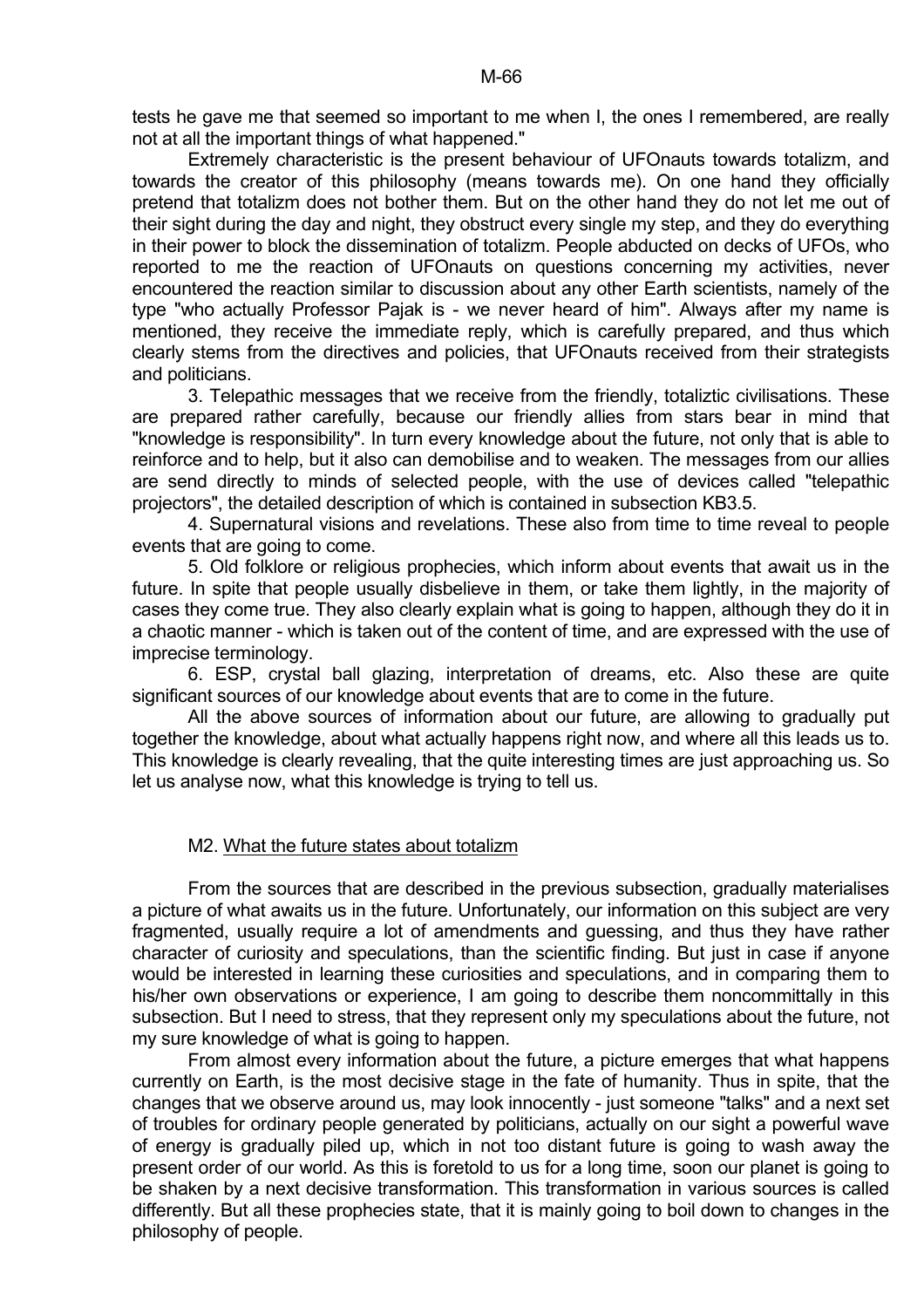Probably the most commonly known old Polish prophecy which foretells the massive transformation of humanity that is just coming, is the prophecy which states that "the spark is to emerge from Poland". This particular prophecy directly links incoming transformations in people's views of the world with something that eventuates in Poland - as I believe with the raise of the philosophy of totalizm. This direct link between the old prophecy and the new philosophy of totalizm can be deducted from the use of words in this prophecy. Namely, the prophecy uses the word "spark", not for example the word "leader", or "defender", or "liberator", or "hurricane", or "horse", or "ship", etc. In turn we know that a "spark" is always an igniter and a seed for a "flame" and for "light". On the other hand "flame" and "light" are always associated with knowledge and intellectual "enlightenment" - means with a better, newer, more true and more correct view of the world. This is why the expression "a spark is to emerge from Poland" is referring to the seed of revolutionary changes in philosophies, sciences, and religions of the entire humanity, that are just coming to the Earth. So this prophecy perfectly fits in the role that is performed by "totalizm" described in this monograph, as well as it well matches the role that is performed by the **theory of everything** called the Concept of Dipolar Gravity explained in volumes 4, 5 and 6 of this monograph. As an example of these believes in the prophecy that "the spark is to emerge from Poland" see following words that express the essence of this prophecy (in my free translation to English): "for the astonishment of all nations of the world, from Poland is to emerge the hope of tormented humanity" (in the original Polish wording: "ku zdumieniu wszystkich narodów świata z Polski wyjdzie nadzieja udręczonej ludzkości") - repeated from page 29 of the book by Jan Kwaśniewski, Marek Chyliński, "Dieta Optymalna", second edition, Prasa Śląska, Katowice, Poland, 1997.

 Another old prophecy also widely known in Poland, is the prophecy which stated "**Polish pope, black pope, then the end of Christianity**". (About this prophecy I am writing more on the totaliztic web page named "prophecies.htm".) Also this prophecy directly implied that ..totalizm" and also that the ..Concept of Dipolar Gravity" from which totalizm emerged, are to perform the extremely vital role in the incoming philosophical transformation of people. Let us analyze now this old, and well known, Polish prophecy.

In times of my childhood, means over a half of century ago, there were no televisions sets. So the favourite entertainment during long winter evenings then were stories of old people. In turn a significant proportion of these stories constituted various statements about the future. These old-timers called with the name "prophecies" these statements concerning the future. But otherwise to prophecies which we currently can learn from present books, these old "folklore prophecies" described only **what** is to come in the future, but they never stated where exactly this knowledge originates from. Thus, these prophecies more represented the common folk knowledge or a kind of "folkloristic intuition" of the nation, than a typical, well documented, prophecy originating from some specific source. I personally, however, believe more in such "intuitive prophecies of the nation" than in statements of individual people. After all, they represent the outcome from the perception of the future by a huge crowds of people. As such, they are more certain than predictions of individual people. Also, they usually fulfil in exactly the same way in which they were foretold. (In turn prophecies of individual people usually are symbolic and require interpretation.)

 In times when I wrote down these words on 3 April 2005 (means in one day after the death of 264-th pope, Pole, John Paul II), many amongst us wanted to learn, what a half of century ago these stories of old people stated about the future popes. After all, it is obvious that a significant proportion of these prophecies concerned popes. So here it is written down what I still remember on this subject. (Notice that further information on the subject of the same old prophecy is also provided on internet web pages of totalizm named "prophecies.htm" and "god.htm").

What I remember from times of my childhood is that the most commonly repeated out of these "folklore prophecies" about the future popes, was stating the following (I am repeating it here in the terminology used at that time). "**Firstly a Polish pope will come, then a black**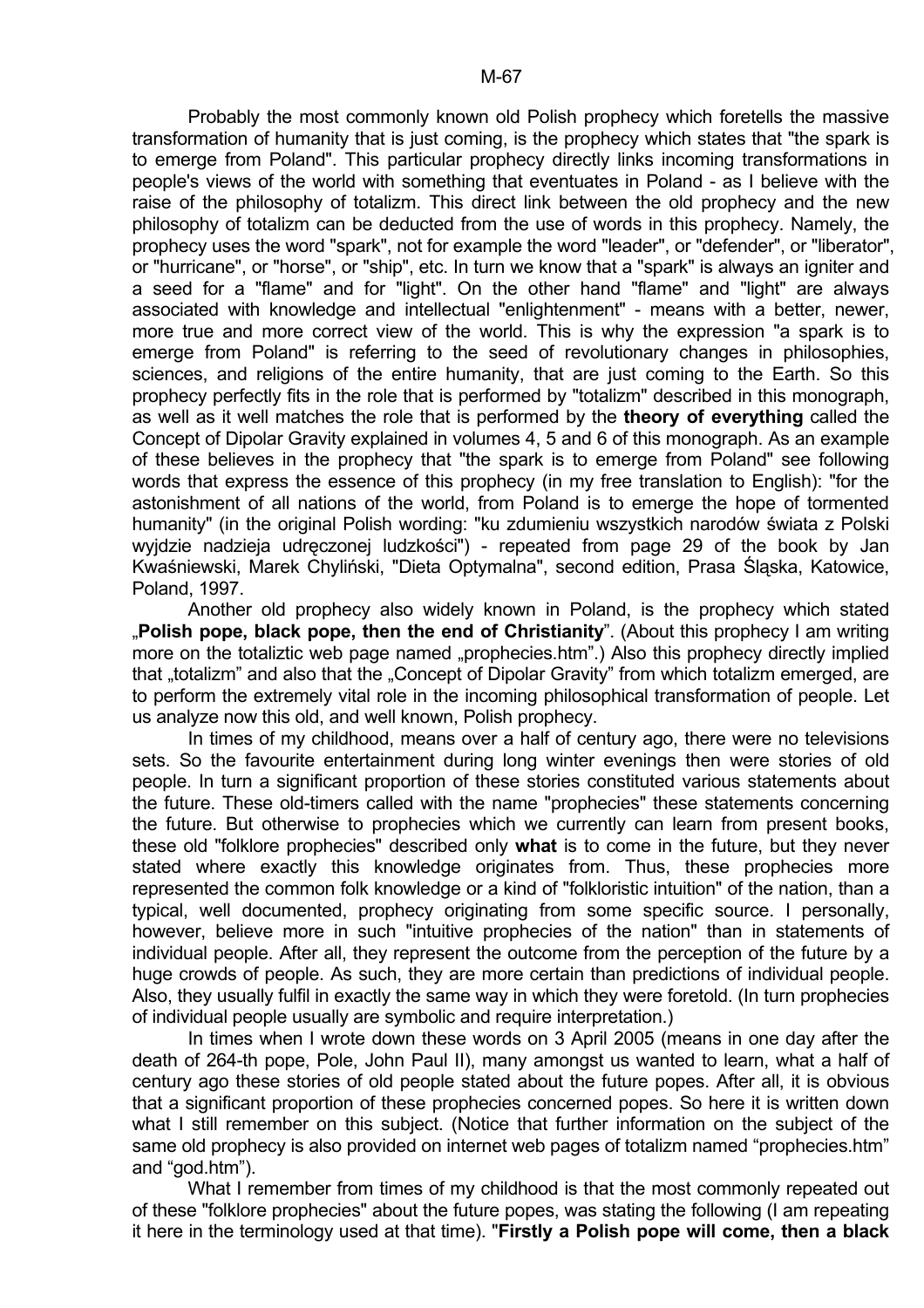**pope will come, while after the black pope the end of Christianity is to take place**". (By the expression "a black pope" these prophecies understood decisively a pope with a black skin - means decisively a black pope of an African race, not by any chance someone with a slightly "olive" Mediterranean skin.) Interestingly, the above "folklore prophecy" was repeated in such form tens of years earlier before on 16 October 1978 the Polish cardinal Karol Józef Wojtyła, become 264-th pope, John Paul II. In turn at these times, the situation in the world was such, that then NO-ONE even dreamed that a Polish pope could sit in the Apostolic Capitol in a near future. Shockingly for me, the fulfilment of the first half of this prophecy took place still in the duration of my life. So I am also very curious to learn, whether the second half of the same prophecy is going to fulfil soon as well.

 What I unfortunately do not remember from these old folklore prophecies, was whether this "black pope" supposed to come immediately after the "Polish pope", or there supposed to still be one or more intermediate popes between these two. But this my doubt seemed to clarify around 6:05 in the evening (in time of Rome), on Tuesday, 19 April 2005, when a German Cardinal Dr Joseph Ratzinger was selected to be 265-the pope, Benedict XVI. After all, the present pope is of an European race. But does this really mean that the time of fulfilling this old prophecy about the "black pope" (i.e. of an African race) is NOT here yet? Means, does it mean that our planet is NOT ready yet for ending the era of Christianity and beginning a next era, and that the God's plan for the Earth is to establish a few other intermediate popes between the "Polish pope" and the "black pope"?

 During seeking the answer to the above questions, it is worth to notice that sometimes in situations when content of prophecies would cause changes in human behaviours (and this way also disturbances in the fulfilment of prophecies), for a better hiding their content some prophecies may refer NOT directly to people, but to symbols which represent these people. In such a light, quite intriguing becomes the coat of arms of the present pope, Benedict XVI. (On 8 April 2006 this coat of arms of Benedict XVI could be seen on the internet web page www.misje.gdansk.franciszkanie.pl/Benedykt%20XVI.html.) After all, **on the coat of arms of the present pope, in the left-upper corner, visible is a head of a black person of an Arican race** - this coat of arm can be found on web pages listed in "Enclosure M1" below. This "black head" appears in the bishop coat of arms for diocese of Fryzynge since XVI century, while the present pope, Benedict XVI, still keeps his former bishop's coat of arms.

 In the above "folklore prophecy" very interesting is the interpretation of this "end of Christianity". From explanations of these old people I remember that this end has NOT supposed to mean the complete ceasing by people to believe in God, nor a fall down of religious institutions presently represented by churches, temples, priests, etc. It also has NOT mean that it supposed to occur then the "end of world" - and thus that there will be no room for any religion. Old people who used to tell these "prophecies" clearly explained this "end of Christianity" in a completely different manner. Namely they claimed that the Christianity will be then replaced by a much "better faith in God". Means, that the present institution called "Christianity", which is dedicated to the "service to God", and which was shaped historically from merging together a specific faith, knowledge, traditions, symbolism, methods of action, people, holy places and buildings, etc., then become replaced with a much better institution, which is going to call itself differently. But this new institution still will be dedicated to "serving God for the benefit of people", also it still will be composed of knowledge, tradition, methods of action, people, holy places and buildings, etc. What even more interesting, the attributes of this new "better faith in God" which in the future supposed to replace the present Christianity, quite exactly correspond to attributes of the philosophy called "totalizm" (which extensive description is provided in this monograph, and also in numerous internet web pages about totalizm - for example in web pages: "totalizm.htm" (about totalizm), "bible.htm" (about the Bible as the "autobiography of God"), "karma pl.htm" (about karma), "morals.htm" (about moral laws), "will.htm" (about free will), "god.htm" (about God) and "god proof pl.htm" (about scientific evidence for the existence of God).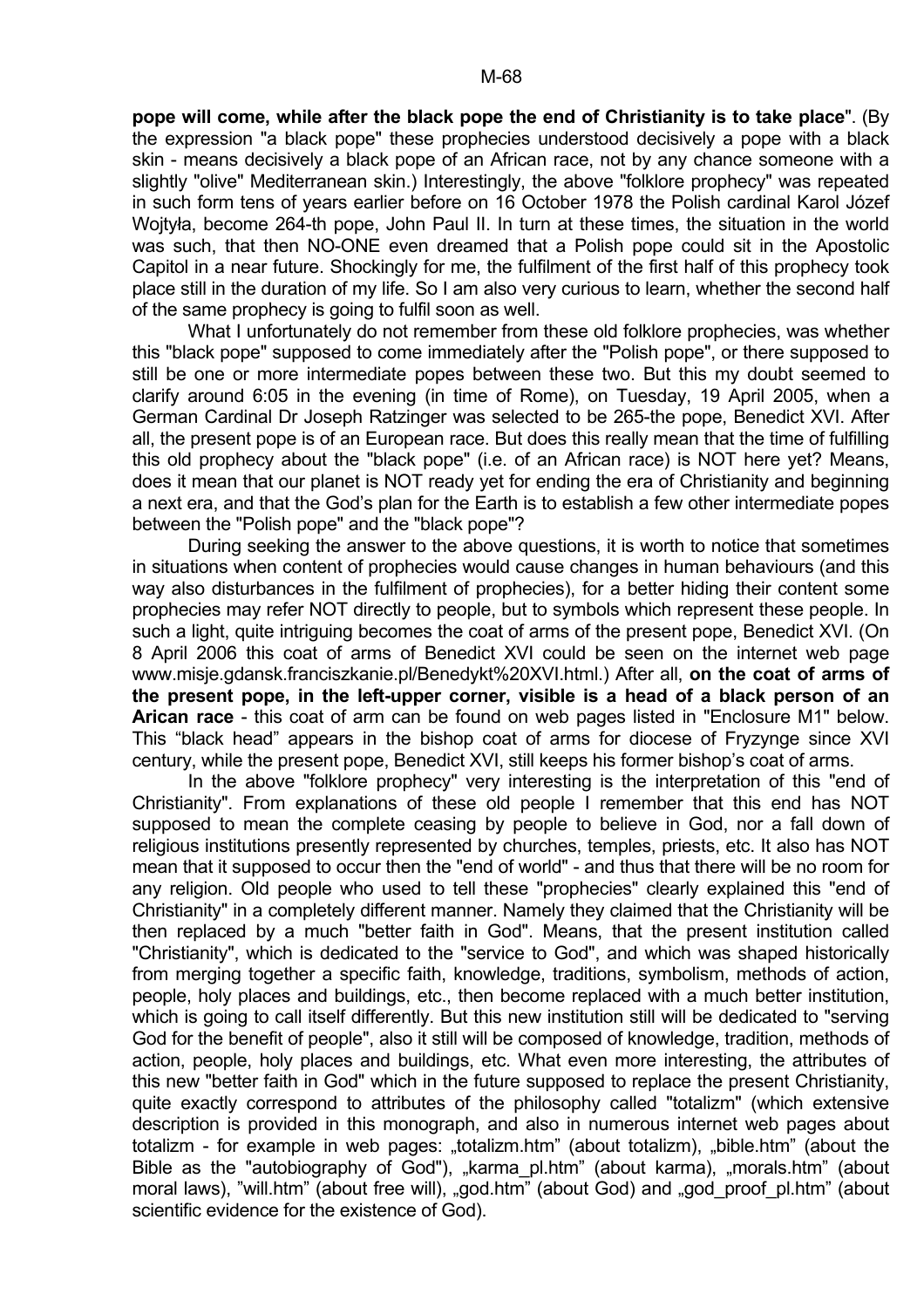When one hears the expression "the end of Christianity" from the old Polish prophecy about the "Polish pope, black pope, and the end of Christianity", then in eyes of imagination one sees this end as a kind of catastrophe. For example, it can be seen as an "end of world" together with a physical impossibility that any religion could be continued, or it can be seen as a "nuclear war" combined with the destruction of churches and too-tough fight for everyday survival of these sparse people that are still alive, to make them devote time and energy for supporting the institution of church. However, if we recall what old people used to tell about this "end of Christianity", then it turns out that in fact they described only the "end of an old" which appears only to release the "beginning of a new". Also, it turns out that actual changes by such "end of an old and beginning of a new" will have rather "purely cosmetic" character, and will concern more changes in philosophy and views of the world, than a complete fall down of the institution of church and "faith in God". For example, if this "end of an old and beginning of a new" occurred on the basis of findings of the Concept of Dipolar Gravity and the philosophy of totalizm, then in reality changes that would take place would limit themselves to mainly 3 basic philosophical improvements of Christianity, namely to:

 **1. Adopting by Christianity the scientific foundations in the form of findings of the Concept of Dipolar Gravity.** This small philosophical change in the form of adopting the Concept of Dipolar Gravity for scientific foundations, would cause revolutionary consequences. For example, it would allow to prove scientifically the existence of God, scientifically explain God - as this is done in volume 6 of this monograph, and scientifically direct the coexistence of people with God in such a manner that it would serve most beneficially to happiness of people and to goals of God. In other words, basing the teaching and activities of the Christianity on scientific foundations which stem from the Concept of Dipolar Gravity would cause that **the todate faith in God would be replaced by the future knowledge and certainty of God**.

 **2. Accepting the existence of multitudes of different manifestations of God.** Means accepting that for subsequent cultures which attributes mutually differ, the same God manifests His existence and actions also in a differentiated manner - i.e. in a manner which is suiting the best each given culture. This small philosophical transformation again in consequences would turn to be revolutionary. After all, due to it, all religions would rapidly become able to unify into a single institution of "service for God". This is because all religions serve the same God. Only that each one of them serves God in a manner which is agreeable with manifestations that this single God uses to appeal to the unique culture of people whom given religion serves. In the result, all priests of all religions are in fact "professional servicemen to the same God" – means all of them are professional colleagues. The only things that differentiate them between themselves are traditions and cultures of nations which they bring closer to God. So instead of present different religions, after this philosophical improvement is accepted, it would emerge a single institution of service to God, in the body of which subsequent priests would only act in the spirit of tradition of Catholicism, or Protestantism, or Hinduism, or Buddhism, or Taoism, etc.

 **3. Ceasing celibate and preferences for males.** This in turn would cause a whole array of consequences, in spite that the majority of laws and traditions of church and religion would still be kept (e.g. the properties of church would still belong to church, not to priests). For example, male priests could have wives and children. Masses could be conducted by female priests. Female priests could also have husbands and children. Thus priests would cease to be separated from a real life (as this is the case at present). Also would disappear the major obstacle to the profession of a priest.

 A main curiosity of the above philosophical changes would be that in spite of their "cosmetic nature", their consequences would turn revolutionary. After all, these consequences would include, amongst others: "the transformation of faith in God into knowledge of God", a renewal of interest of people in God, an uplifting of the general morality of all people, an increase in happiness of individual people, an initiation of the path towards a new totaliztic era in faith and in social politics, the uniting of all religions in the world, the change of all separate religious services into a single professional service for God, the disappearance of separate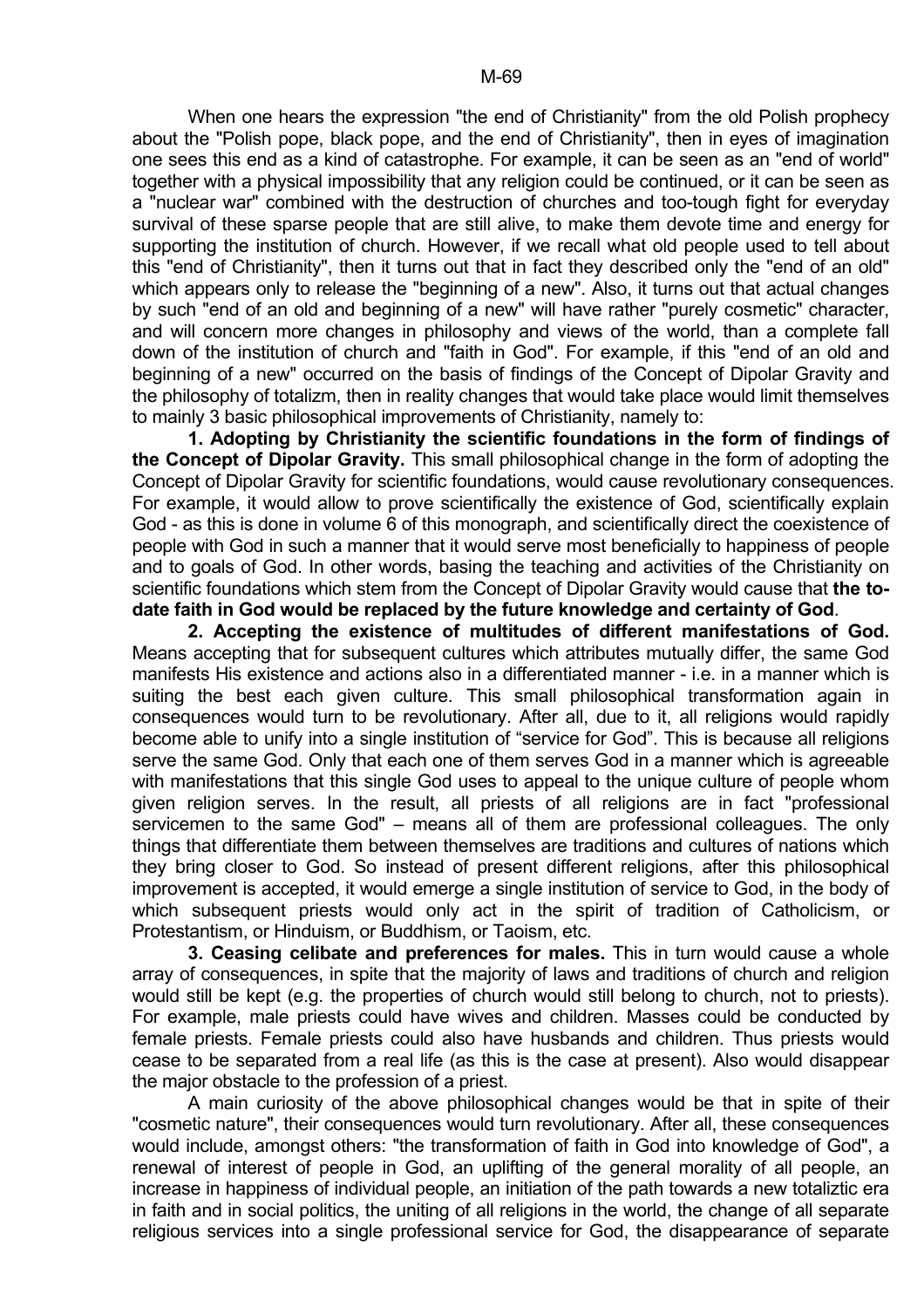religions (e.g. Christianity, Hinduism, Buddhism, Taoism, etc.) and the establishing of a single "service to God according to Christian tradition", "service to God according to Hinduism tradition", "service to God according to Buddhism tradition", and many more massive changes. Of course, apart from entire religions and nations, these changes would affect also individual people.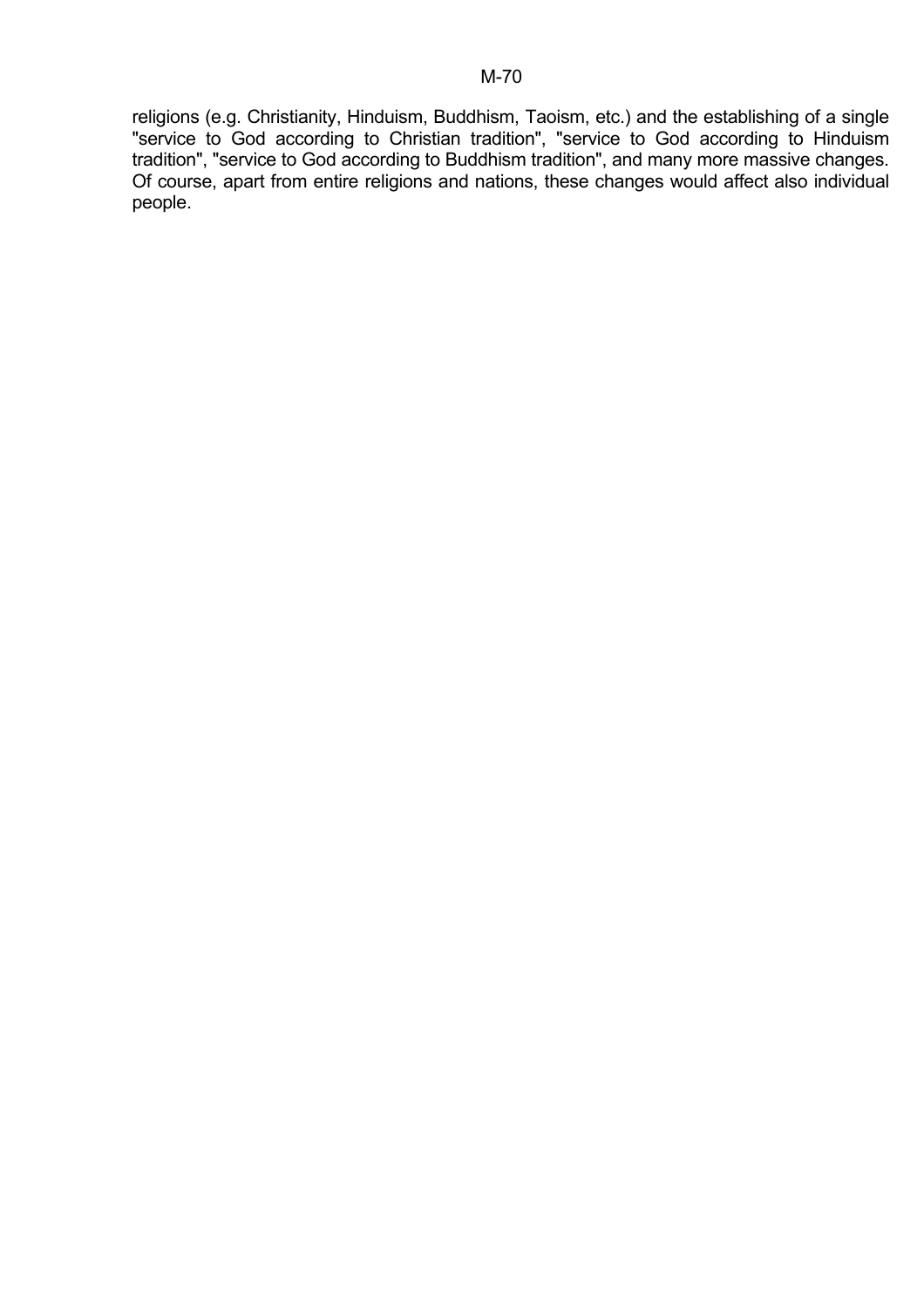Enclosure M1: A list of web pages which show the **coat of arms of Ratzinger with the head of person of an African race**. (The indicated web pages were accessible in February 2009.)

http://images.google.com/images?hl=en&q=Ratzinger+coat+of+arms&btnG=Search+Images http://www.cmswr.org/Pope%20Benedict%20XVI/Papal%20Coat%20of%20Arms.htm http://www.vatican.va/holy\_father/benedict\_xvi/elezione/stemma-benedict-xvi\_en.html http://www.misje.gdansk.franciszkanie.pl/Benedykt%20XVI.html http://www.catholicnewsagency.com/new.php?n=3766 http://pl.wikipedia.org/wiki/Benedykt\_XVI http://www.ewtn.com/pope/life/arms.asp

In order to open any above web page and to see the Ratzinger's coat of arms, it suffices to copy any above address to the addressing window of your the Internet Explorer.

After finding the image of the Ratzinger's coat of arms, it is worth to take notice of the "head of a black person" (i.e. of an African origin) present on this coat of arms. This is because an old Polish proverb stated that "firstly comes a Polish pope, then comes a black pope, and then will be the end of Christianity" (i.e. the end of to-date version of this religion - means the end understood as a "beginning of new" not as an "end of everything"). Shockingly, this prophecy was known on many years before a Polish archbishop was chosen to be a pope. Of course, we can be curious now whether the black person's head visible on the Ratzinger's coat of arms is actually a kind of God's sign that this old Polish prophecy is fulfilling right now? After all, prophecies not always must be literal - so is it possible that God coded it discretely into the coat of arms of present pope?

 What is even more interesting, as this is explained in subsection M2 above, this "end of Christianity" in past was interpreted in the understanding of a "beginning of something new" means as a kind of drastic philosophical transformation of religious institutions, not as a disappearance of faith in God and the fall down of religions. It means that it supposed to be only an end of the old era of "believing in God" linked with a simultaneous initiation of a new era of "knowledge about God". In turn such a "beginning of new" would already took place if in the beliefs of people occurred three small transformations, for example (1) religions would adopt new scientific foundations of the kind of these ones that are provided to them by the Concept of Dipolar Gravity - which scientifically described God in a manner that remains consistent with the Bible and with other holy books (means which is NOT contradictive to Christianity, although which provides different interpretations of holy books than interpretations developed by Christianity thousands of years ago and thus not agreeable with modern knowledge concerning the "liquid computer" means "counter-matter", or "word" in meaning of "information" or a "program", etc. - for examples of such descriptions of God see volumes 5 and 6 from this monograph), (2) religions would start to accept the rights of God to differentiate His manifestations in every separate culture, and (3) the present celibate and preference of males would be abandoned by priests and religious institutions. Although from the point of view of their character such changes are purely "cosmetic in nature", from the point of view of their consequences these changes would turn to be revolutionary. For example, one amongst their consequences would be that all religions would cease to be separate religions, and would begin to be united form of dissemination the knowledge about God and facilitation closeness to God.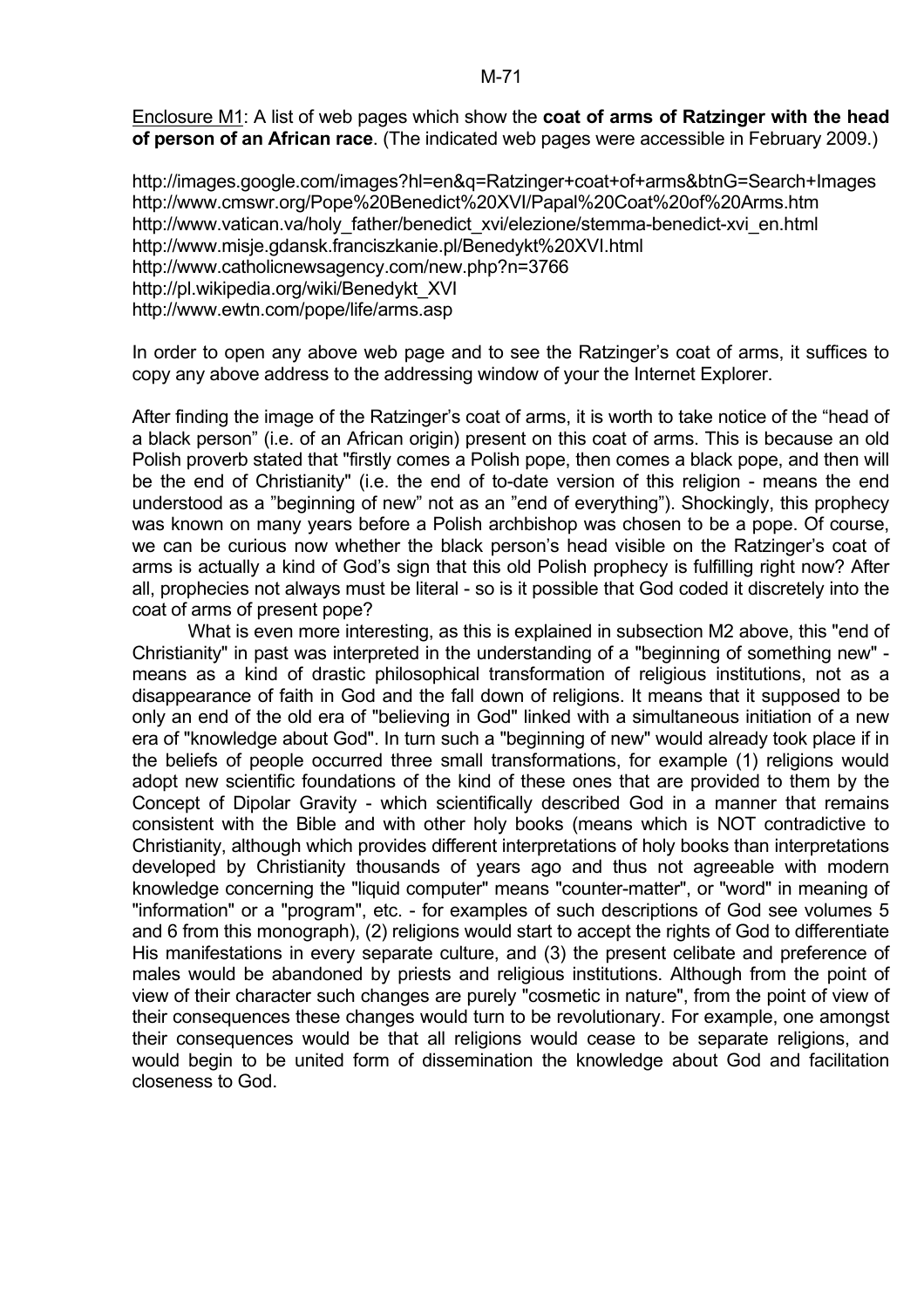## **RECOGNIZING TOTALIZM AND TOTALIZTS**

 This chapter presents information, which can be useful for recognising totalizm, and for identifying people who adhere to this constructive philosophy.

### N1. Logo of totalizm

Motto of this subsection: "totalizm forbids hiding or distorting truth only because the pedantic revealing of it could work to our disadvantage."

 Sometimes we receive gifts, which we are happy to get, but from the arrival of which we need later to explain ourselves laboriously. In 1998 on my birthday, I received just such an unusual gift from the fate. It was a "flash of memory", during which I "recalled" the so-called "logo of totalizm". This logo is a kind of emblem, or a graphical icon, which in the original passage of time symbolised totalizm. This subsection is trying to explain, how this logo looked like, what was its symbolism, and where it actually comes from.

 Until the time, when I recalled the logo of totalizm, I did not know, nor I even imagine, that totalizm may need, or that it ever should have, any graphical symbol. After all, I was not aware, that any philosophy that I knew of at that time, had such a symbol. Thus I was not aware of the existence of any model to copy, or any life analogy, which would inspire me to work on such a symbol. (Only some time after I recalled the logo of totalizm, and discussed the topic of this logo, I accidentally learned, that Buddhism has its own logo, but since the time of Second World's War, it does not manifest it too noticeably. It turns out that the logo of Buddhism is the counter-clockwise swastika - means such one which turns the arms oppositely to the Hitler's swastikas. So fascists plagiarised the idea of their swastika either from Buddhists, or from evil parasites who disseminated Buddhism on Earth. Unfortunately, independently from serving as a logo of Buddhism, the same counter-clockwise swastika is also used for many other purposes, and it appears in many areas of Earth where Buddhism never prevailed - e.g. in ancient America.) Thus, if this strange recall would not happened, in this passage of time totalizm probably would never have its own emblem. But at the moment of recalling this logo, its appearance was accompanied with such an overwhelming feeling of significance, and simultaneously - as this is to be described in the later part of this subsection, with such a powerful feeling of happiness from "meeting again an old friend", that I was completely overwhelmed by it, and convinced that there must be an important reason for which this recall took place. Thus I realised that the logo of totalizm must be decisively published. However, when I started to describe it, my mind was gradually paralysed by such number of doubts and questions, connected with a kind of insisting command, that I should keep secret the existence of this logo, that I started to directly suspect, that these blocking doubts and commands were manipulated into my mind by some external force, which is vitally interested that the fact of the existence of this logo, as well as the appearance of this logo, is never published. One of these doubts stubbornly insisted, that if I decide to publish logo of totalizm, than I should not reveal the truth about its origin. After all, even if I briefly stated, that it just come to my head, this would change nothing to readers or to receivers. But it would simultaneously eliminate the ballast of strangeness and unusualness charging this logo later, would deprive opponents the ammunition - after all later I need to put up with their smart remarks about the probability (or inprobability) of such an origin of this logo, and also would save me long explanations and justifications, which I need to provide now in order to explain where it comes from. However, even the consideration of the existence of some hiding, which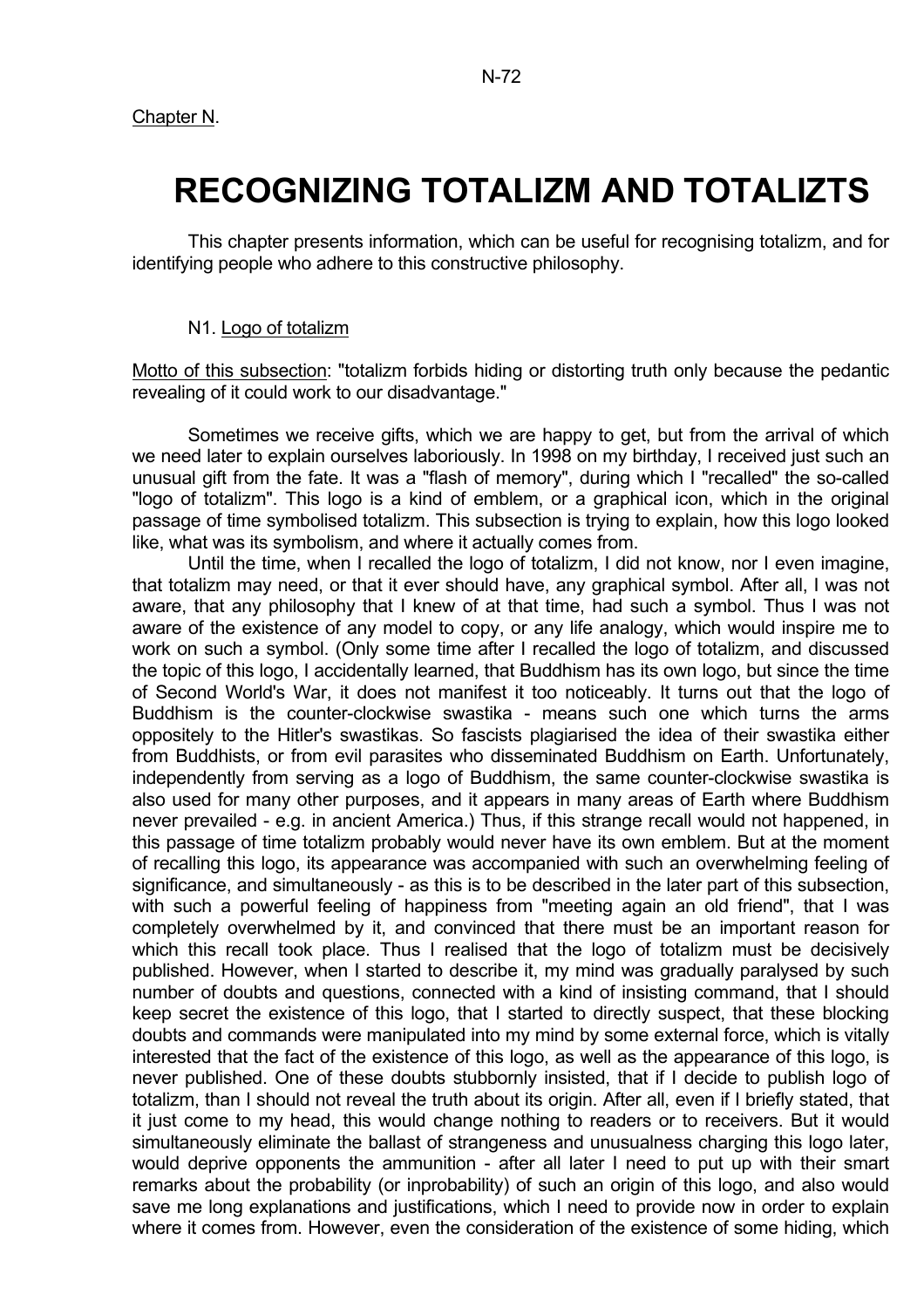would assign the invention of this logo to me, would be contradictive to the truth, because in fact I have no idea who invented this logo. Thus such hiding the truth would break principles, for which I fight, and would invalidate the moral lesson, for the giving of which the universal intellect most probably caused the recall of this logo. But in spite that the origin of the logo of totalizm cannot be explained on the basis of science to-date, still I am reporting here the truth about it. Also I feel that I must present this truth to the reader in a precise manner, as I currently know it.

 Before this logo is going to be described here, I firstly need to explain such terms as the "flash of memory", and "recall" that I used previously. In order to explain them firstly in a manner typically scientific, means dry and deprived of the moral meaning or interpretation, this "recall" via a "flash of memory", is simply one of several known to me methods of generating the unknown previously intellectual products (means, creating completely new devices, objects, or ideas, which are unknown to us in the surrounding reality). These methods include (1) "invention" or "discovery" - which are quite well-known to the orthodox science to-date. They also include unknown to our science: (2) "projection of ideas", (3) "copying", and (4) this strange "recall" from memory that I am discussing here.

 **Invention and discovery** are well-known to everyone, and so-far are considered by our orthodox science to be the only forms existing on Earth, for generating new intellectual products. They are characterised by the previous accumulation in a creative mind all the necessary knowledge that is required to accomplishing them. This accumulation, after putting into it the appropriate effort of intellectual synthesis, fruits with a creative product in the form of e.g. some newly invented device or newly-discovered law of nature. An example of these, can be the invention of the Oscillatory Chamber described in subsection C2 of monograph [1/4], or the discovery of the Concept of Dipolar Gravity, described in subsection HB of this monograph. Their attribute is, that the inventor or the discoverer has a powerful feeling and full awareness, that he accomplished it by himself, and that a given product represents his intellectual property and accomplishment. The long term version of the invention or discovery is a "development", "design" or "synthesising", means the formation of more complex intellectual products, which are accomplished through the long-term development and improvements of some complex idea or structure (sometimes carried out by a whole creative team, not just by a single creator). Examples of such "development", "design", or "synthesising", can be totalizm described in chapters A to G as a complex philosophical system, or the Magnocraft described in subsection KB3.2 as a very complex flying vehicle.

 In turn **projection of ideas** is a completely different form of accomplishing a new intellectual product. So-far it remained unknown on Earth, and it seems that only my research started to identify it (e.g. see treatises [7/2] and [7]). This projection depends on this, that a given person receives a gift from outside of our civilisation, taking a form of a ready-made technical or scientific finding. For example he/she receives instructions how to build technical devices still unknown on Earth, or receives information how to distinguish between humans and evil parasites (or medieval witches - see chapter JJ). A basic principle and a telepathic projector, with the use of which such a projection of ideas usually takes place, are described in subsection KB3.5. Examples of new devices, which are received in the result of such projections, are telepathic pyramid and the telekinetic power-stations described in treatise [7/2] and mentioned in subsection KB3.5 of this monograph. (I never received such a projection myself, but I know personally several people, who received it, and then described thoroughly how it looks like, and how it feels to receive it.) The attribute of such a projection is that the addressee always have a powerful feeling, that he/she is not an author, or a creator, of a given intellectual product, but that he/she received it from someone else. In all cases that I researched so-far, the addressees do not even understand the principle of operation of technical devices which they received.

 Similar to the projection is **copying**, sometimes also called with other terms, e.g. "plagiarism", "imitation", etc. It depends on observing from someone else the solution that we are interested in, and then implementing this solution in our own circumstances, without the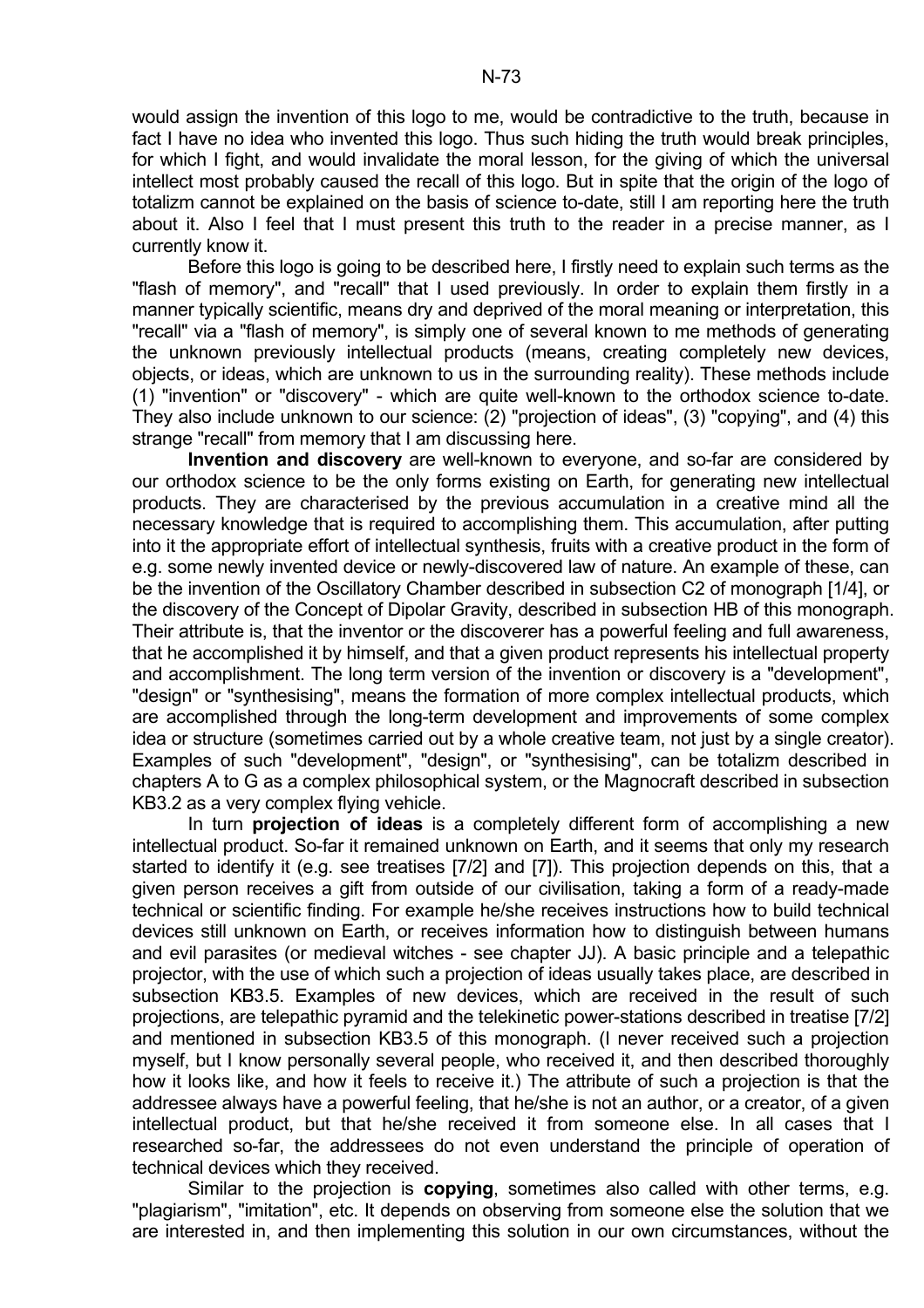approval, and frequently even without the knowledge, of these from whom the copying is carried out. So far a view prevailed, that copying can take place only between separate units of the same civilisation (e.g. Japanese are copying something from Americans, or Chinese are copying something from Poles). But the whole civilisation is unable to use it for increasing its own intellectual or technical property. But from my own research it appears, that a civilisation as a whole can also copy various ideas from other cosmic civilisations, thus acquiring vital technical or scientific accomplishments. Examples of such inter-civilisational copying can be pyramids from Egypt or America (the purpose of which is mentined in subsection KB3.5).

 Finally **recall** is still another form of generation of completely new intellectual accomplishments, also previously unknown on Earth. It was firstly described in chapter I of monograph [1/3]. During such a recall, a given person neither discovers, invents, or receives a new intellectual product, but simply experiences a kind of "flash of memory", during which "recalls" details of a given solution, which already are in his/her memory in a fully crystallised form. The identifying attribute of such a recall is a powerful feeling that accompanies it (a type of "déjŕ vu"). This feeling states that we used to know perfectly a given solution at some stage, but temporally we forgotten about it until it returned to our memory again, similarly like some details from our childhood or from remote past sometimes keep returning to us. The theory of recall states, that we remember a given information from a different passage of time, only that time was later purposely shifted backwards, while in the new passage of time a given information would not appear in the reality that surrounds us.

 I experienced many times this type of "recalls" of reality which is unknown to me from the present passage of time, and thus which objectively does not exist in the present passage of time. They happen to me every two to five years. They are always very detailed, colourful, and complex. Also they are always accompanied by the overwhelming feeling of their reality and truthfulness - exactly the same, as the feeling that we experience during recalls of some details from our childhood, or details of some events that actually happened to us in a distant past. Only that this feeling prompts me, that this all happened during a different passage of time. These feelings that confirm the reality of my recalls, are then effectively eliminated and put into doubt, by the action of so-called "rational thinking". This rational thinking prompts, that they could not be an objective part of the present life, and also they are so highly improbable, that they had no chance to happen in reality. (E.g. several of such recalls seemed to suggest, that in that different passage of time I was carrying out the honourable duty of a President.) In the majority of these recalls, they concern the everyday details of a "parallel life", which according to these flashes of memory, I supposed to lead in a different passage of time. One of them concerned a physical object (i.e. the logo of totalizm), which in the present passage of time was not developed or learned yet. In order to explain to myself the origin of these unusual flashes of memory, on the basis of their analyses I formed an opinion, that they represent fragments of my memory from a different passage of time. As I described it in subsection JG5.1 of this monograph, there is an increasingly larger amount of evidence, that the present passage of time is not the original passage on Earth. According to this evidence, the forces of evil parasites that occupy our planet, are repetitively unhappy about the course of events on Earth. Thus they shift back time on Earth. Then, in new passages of time, they make selected events on our planet, which previously acted against their interests, impossible to happen. Because it somehow happens that I am a cause of many of such events, which evil parasites try to prevent through shifting time backwards, this shifting affects me quite strongly and frequently. Thus my present life is drastically different from the life in the original passage of time. Although, after every shifting of time backwards, my conscious memory is thoroughly erased, from time to time I still have these extraordinary flashes of memories. During these flashes I recall fragments of events, which took place either in the original, or in the previous passage through time. These flashes are extremely interesting, because they reveal the fate of our planet, and the fate of myself, before evil parasites invalidated everything that in this other passage of time we managed to work out. Of course, if I am right about the explanation of these flashes of memories, than most probably one day it is going to be possible to verify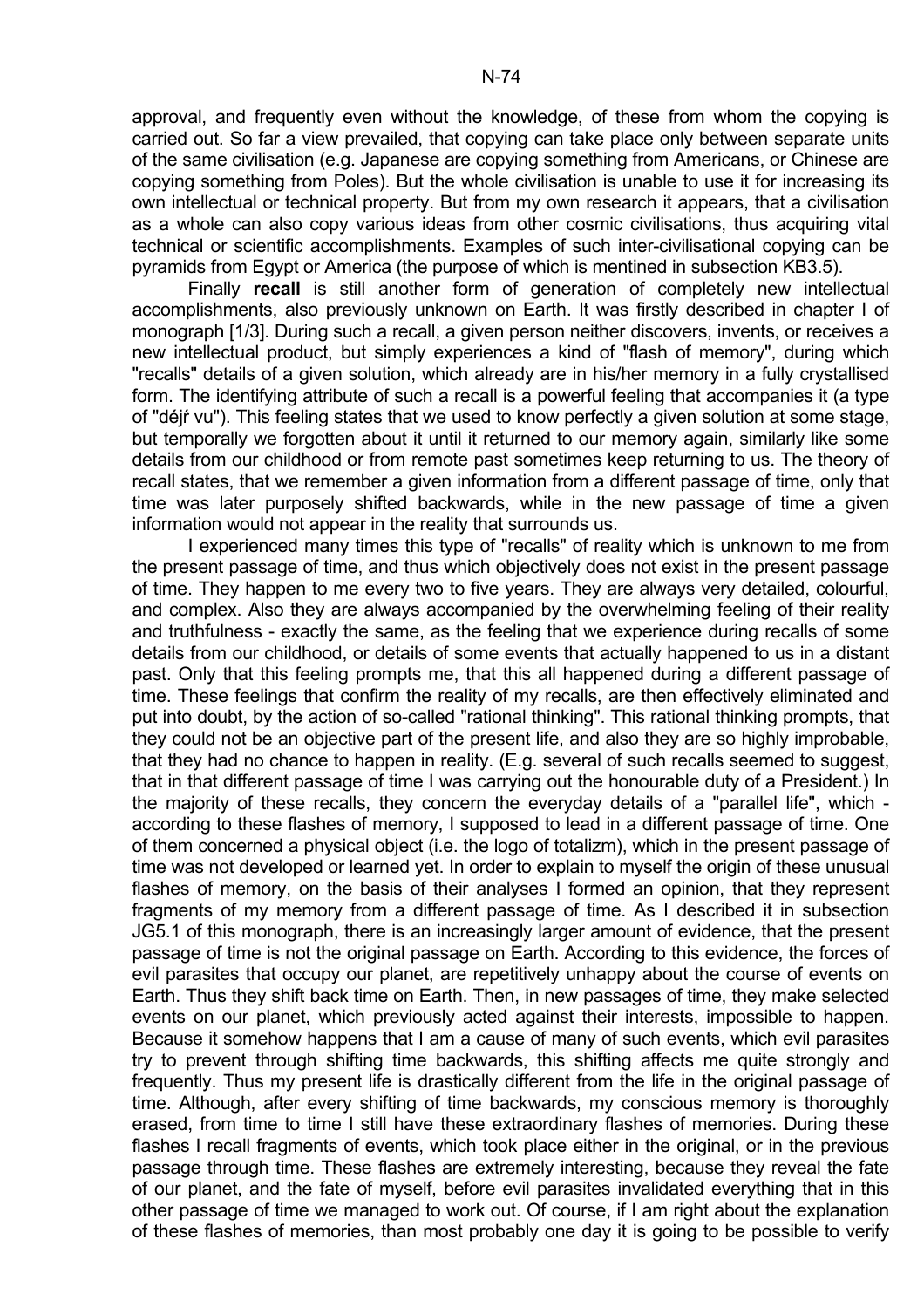them. This is because I believe, that some highly advanced totaliztic civilisations, carefully watch the course of events on Earth, observing and registering somehow every single change of our time, which was imposed on us by evil parasites. Furthermore, they probably also register the consequences of these changes for our future (see the description of telepathic telescopes from subsection KB3.5). Thus, if one day we manage to contact these totaliztic civilisations, many of the events described in this monograph - which presently may appear to be unusual and contradictive to our present view of the world, is then going to be replayed for us and officially confirmed. In addition to the above, I suspect also - although at the present level I am not able to prove it, that apart from the karma and from moral energy, there are also further carriers of information of the higher level in the universe, which exactly remember what and when happened. One of such carriers of information most probably records all changes in the natural elapse of time. Perhaps one day we learn how to read these carriers, and thus we learn from them what kind of atrocities were committed on us.

 Of course, various other explanations for these flashes of memory could also be postulated. But while analysing their properties I come to the conclusion, that such other explanations would stand in opposition to facts that are revealed by my flashes of memory, and also with the laws of universe. For example, if flashes originate from the future, not from the parallel present time, the recall of the logo of totalizm described here would break the law that "every karma once generated must be once experienced" - see subsection I4.1.1. After all, the description of this logo provided here would eliminate the need to work it out. Thus the members of the creative committee, which originally developed it, would never have the chance to personally complete the karma that is accumulated in it. In turn all attributes of these recalls, for example modern equipment that I remember, consistency, knowledge of details, the enormous load of emotions, plus this feeling of certainty that all this really happened - only that in a different passage through my this life, eliminates the possibility that the recalls are just only a play of imagination.

 The unusual aspect of this special flash of memory described here, is that according to it in the original passage of time on Earth the fate of totalizm was almost opposite to the present fate. Totalizm was published in a whole range of books and textbooks, completely approved by the society, reinformed by the law, and distributed extensively throughout the world. In the result, then it was the philosophy, which was officially accepted, which was adopted by many countries as their official national philosophy, and was practically implemented in life by a large number of people. Unfortunately, the development of totalizm threaten interests of evil parasites, therefore they shifted time back, and in the new passage of time they make impossible for totalizm to disseminate freely. In the result, in the present passage of time, totalizm is only an underground philosophy, which has enormous difficulties (piled in front of it on purpose) with dissemination, and thus which is now unable to cause such massive changes of awareness as it did in the original passage of time.

 The recall of the logo of totalizm, so far was one of the more interesting of these flashes of previous passage of time. Apart from the appearance of the logo itself, it also gave me an insight about the enormous popularity, that in this other passage of time this logo enjoyed, and revealed to me the information about its ability to bring a good luck. (In this other passage of time, the logo of totalizm was carried practically by almost every person, it was waving from almost every public building, while after being sawn inside of flags, it was carried out during every celebration by various totalizticaly oriented groups.) Moreover, it realised to me many non-philosophical aspects (e.g. legal or promotional), which are linked to the development of totalizm. Unfortunately, into the content of this recall the information was not included about people who designed this logo. Because I do not have myself the required artistic talent in order to work it out, it surely was designed by some other team of people. Also my recall of it was accompanied not by the feeling of "finding the lost property", but by a completely different feeling of "meeting an old friend". Thus I suspect that probably it was developed by a specially established committee. However, judging from the details that I remember, probably I was included into this committee as one of its members (interesting whether looking at this logo,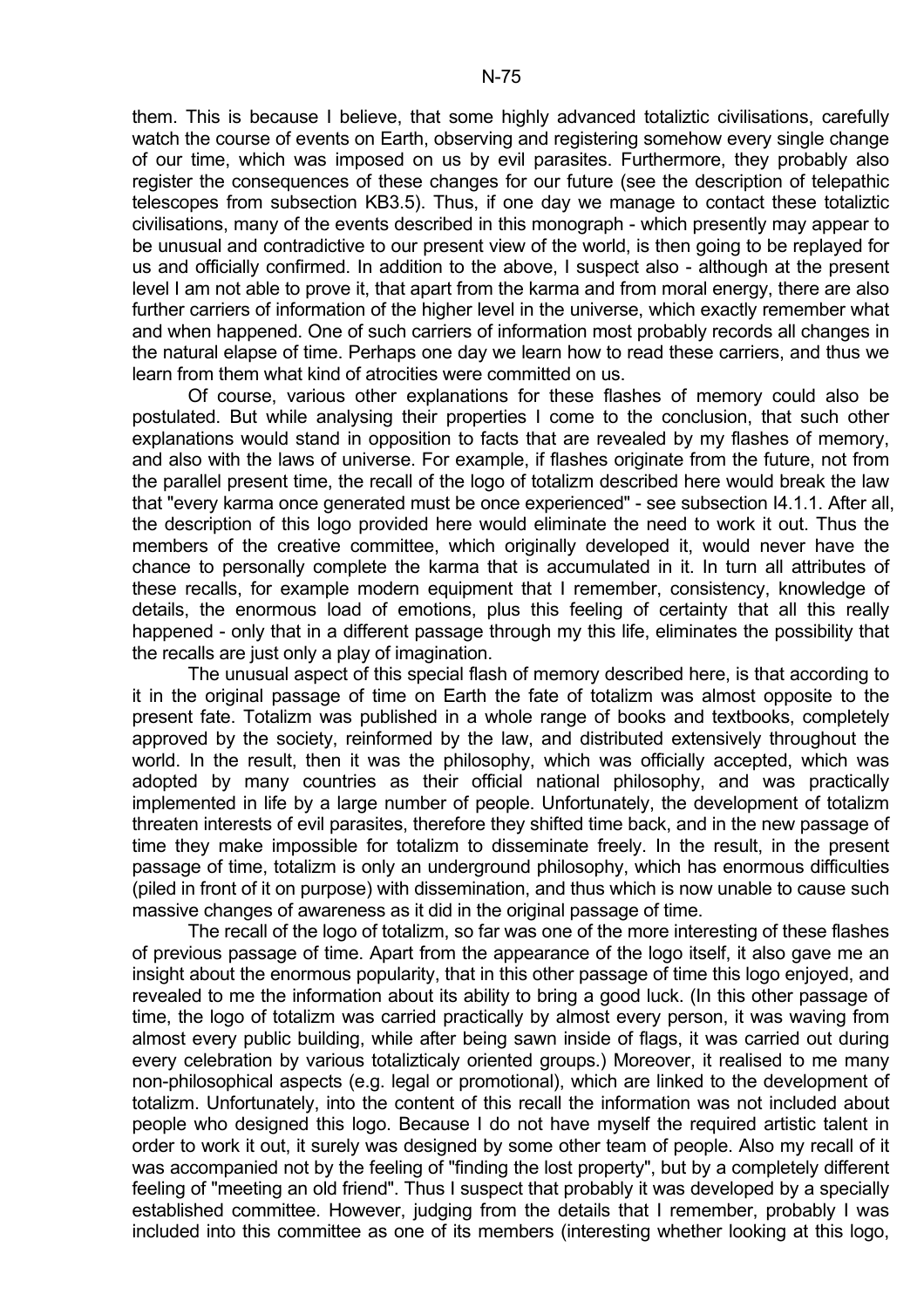any of the reader perhaps recalls something about the history of its origin in a different passage of time). In order to not initiate any unnecessary debate in the future, as to who is the creator of this logo, I propose to assume, that it was developed by an anonymous committee after all many other known objects we also received from some anonymous ancestors.

 The curious aspect of this logo is, that in spite of the complete erasure from reality due to the shifting of time backwards, it was still kept in subconsciousness of not only mine, but probably also many other people. After all, in the present passage of time, on the idea of this logo several symbols and emblems of various institutions and organisations was based. Probably people who designed these symbols, still kept in their subconscious memory the positive logo of totalizm, and then expressed its fragments in the emblems that they worked out. Before the time when I recalled the logo described here, each time, when I encountered these other similar symbols, they induced in me strange feelings of deep happiness, similar to that which we experience after meeting again a good friend. Furthermore, from these other symbols a feeling of longing for something very important emanated, that was imprisoned and wants to get free, but for some reasons is unable. For example I remember, that around a year before the time of recalling the logo of totalizm, "by a chance" I encountered the symbol of International Bank UOB (United Overseas Bank), the emblem of which is quite similar to the logo of totalizm. I could not understand why, I rapidly felt as if I met a long missing friend of mine. I was so moved by this emblem, that I went to the UOB bank, in order to learn more details about the origin of it, about its symbolism, and significance. Of course, the personnel of UOB knew nothing about their emblem, apart from the fact that it is a symbol of their bank. Only when I recalled the logo of totalizm, I realised from where all these powerful feelings used to come each time when I met a symbol that was somehow similar to this logo. Of course, because it never come to my mind that totalizm may need or have a logo, these powerful reactions should not be explained in any other manner, e.g. by the unaware need to find a symbol for this philosophy.

 As I recalled it, the logo of totalizm was very humble in the form. It is presented in see **Figure H1**. It had the shape of an ellipsis in the horizontal position. Inside of this external ellipsis there was another ellipsis with the logo itself. Between both ellipses, larger and smaller, words of one of the principles/missions of totalizm were placed - the content of this principle was changing depending on the personal inclinations of the person who carried a given logo. (Means depending which principle/mission of totalizm a given carrier of this logo considered to be the most important for his/her life. E.g. my favourite logo contained the principle/mission "knowledge is responsibility".) Inside of the smaller ellipsis two stylised letters "t" were located, one placed in reverse to other. Both of them utilised the common horizontal dash (means the line which turns the letter "l" into the letter "t"). Furthermore, above each letter "t" there was a dot, which to this letter "t" added another function of a small letter "i". The rounded ends of both "t" tangentially joined (merged) with the inner ellipsis. Both joined together and mutually reversed letters "t" subdivided the area of the smaller ellipsis into two halves, out of which the upper one had a white colour, while the lower one - a red colour.

 The interesting aspect of the logo of totalizm was, that in a one of the most humble forms, it packed the multitude of symbolic meanings. If I remember, from the point of view of the symbolism, it carried the world's record of the density of packing of symbols. Namely, out of all symbols that exist in the world, logo of totalizm expressed the largest number of symbols, with the use of the smallest number of components (each component of this logo carried many different symbolic meanings). With the simple form it was actually able to express all fundamental ideas of totalizm. Furthermore, all its symbols were positive, means oriented towards building, teaching, joining, co-participation, etc. For example the two fields (white and red) formed a symbol very similar to the ancient Chinese "ying and yang" meaning the balance, equilibrium, own reflection, and mutual complementing by two opposites. In application to totalizm these two fields express all the mirror dualities contained in it, means for example our world of effort and blood (red colour) which is the mirror reflection of the counterworld of self-mobility and perfection (white colour); two opposite sides of every our action, i.e.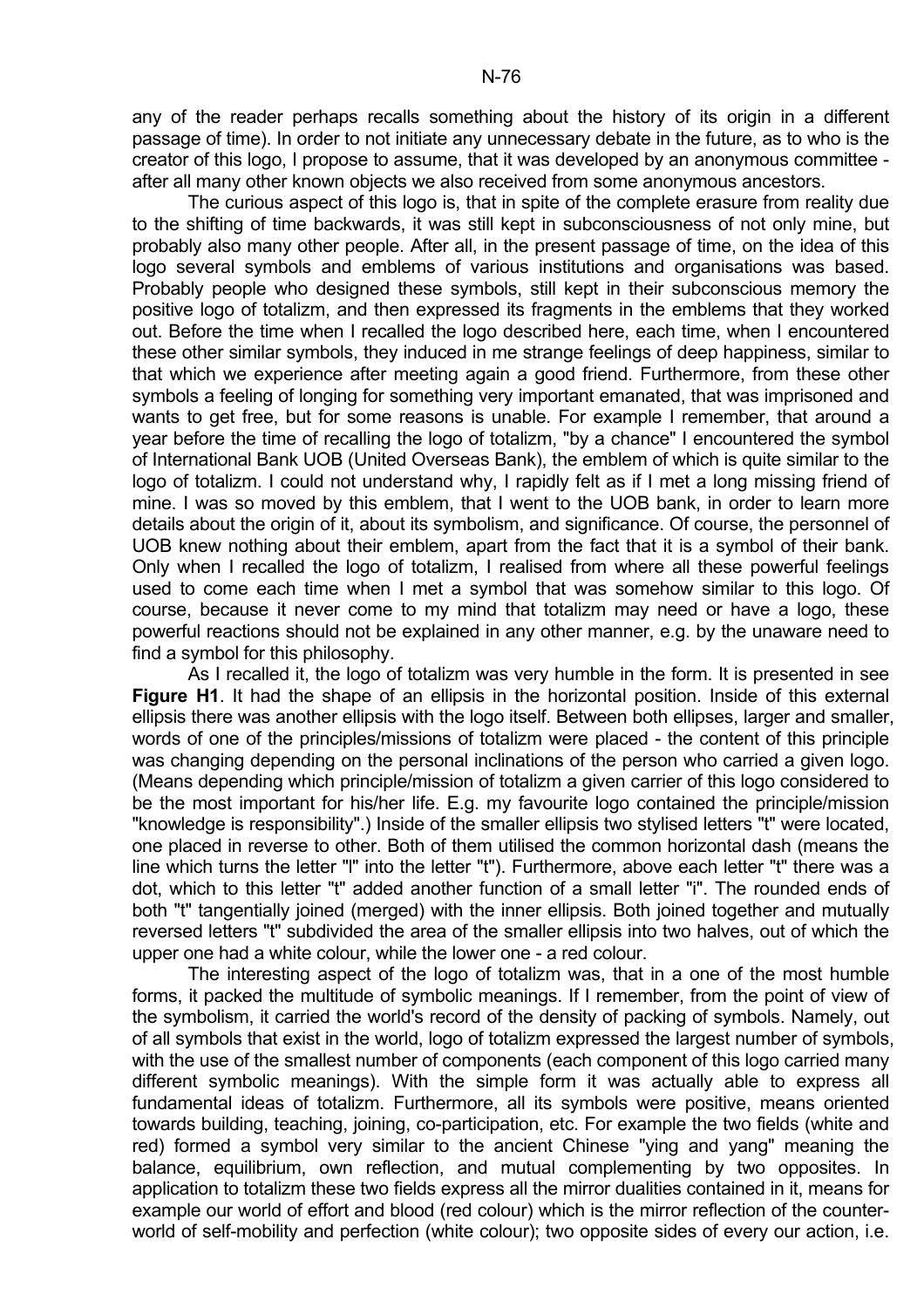physical and moral; two types of mutually reflective laws, which totalizm asks to obey, namely physical and moral; etc. The teeth like fragment of two cooperating gears formed by two opposite letters "t", symbolised the mechanism of cooperation, and mutual relationship, of our world and the counter-world. Furthermore, these two fragments of cooperating gears inscribed into the logo, symbolised also the motion and action - means the state which is opposite to the passiveness and motionlessness fought out by totalizm. Both letters "t" inscribed into the ellipsis, symbolised the abbreviation "tot". Thus they were the monogram of the word "totalizm" - informing that they represent the philosophy of totalizm. The fact that they were small letters, not large, symbolised the humbleness of totalizm, and the attention that this philosophy pays to each individual human, independently how humble, common, or poor he/she would be. In turn, the mutual reversal of each "t" in relationship to each other, symbolised that totalizm depends on the use of principles, which are the reversal of principles of the blind nature (the line of the least intellectual resistance). Both letters "t" observed from opposite sides also represented two oppositely oriented swords, which symbolise the action of moral laws, especially the Law of Two-sided Swords, and the Boomerang Principle. (Means the "whatever feelings you generate in others the same feelings are going to be generated in you" - see description of moral laws provided in subsection I4.1.1.) Two small dots above the extension of letters "t" symbolise an individual human, e.g. the carrier of this logo. Their symmetrical appearance on the white and red fields, symbolises that according to totalizm every person simultaneously have physical body and the counter-body. In turn placing these dots above the "t" letters transformed them into small letters "i", which are symbols of our awareness and free will, and thus represent our moral energy. Simultaneously the coincidence of letter "t" (totalizm) and the letter "i" (our free will) symbolised symbiosis of these two into the representation of our personality. The dash placed in the half of the smaller ellipsis, symbolised the model of morality, means the reflection of moral field in marches of the zero level moral energy. In turn this moral field, and its reflection, symbolised the essence of totaliztic behaviour depending on our continuous climbing uphill in the moral field. Also the existence of two ellipsis on the circumference supposed to symbolise the rolled sign of infinity. The same it symbolises the formulation of the universe by the superposition of one world onto another one, within the same space. The use of ellipses instead of circles, also had a meaning, as it symbolised the never-ending process of intensional striving to perfection (the circle represents a perfection, while ellipsis is its more general case which requires the intensional drawing; from an ellipsis a circle can be obtained, when a set of certain conditions is met). Of course, there was much more symbolism in this logo, only that in such a single flash of memory I was not able to recall any more details. For example, almost each one of the symbols described here had also further meanings, and also for some symbols I do not remember their meaning now.

 One of the curiosities of the logo of totalizm is, that the special selection of exclusively positive symbols, and also selection of forms and proportions between individual components, causes the emission by it of very favourable configurational telepathic vibrations (amongst others intercepted by divining pendulums and divining rods - see descriptions from subsection H7.2). These vibrations have very positive influence on people and on their fate. For example they increase motivations for positive actions, the increase the chance of success, they reassure the self-confidence, faith, dedication, etc. Thus they turn this logo into a kind of "talisman which brings a good luck and success in positive actions". The logo of totalizm has the same mighty protective powers and ability to help the person who carries it, as a holly picture. From the time when it was published in 1998, the increasingly larger number of people, who carries it, confirms that it actually "brings them good luck". For example, students take it to their exams and find out that it transformed for them the configuration of the counter-world into a more beneficial for them, thus increasing their chances for a higher mark, drivers increase their "good luck" by gluing it to their cars, people in love - by taking it for their dates, sailors - by taking it to sea, businessman - by taking it to negotiations, etc.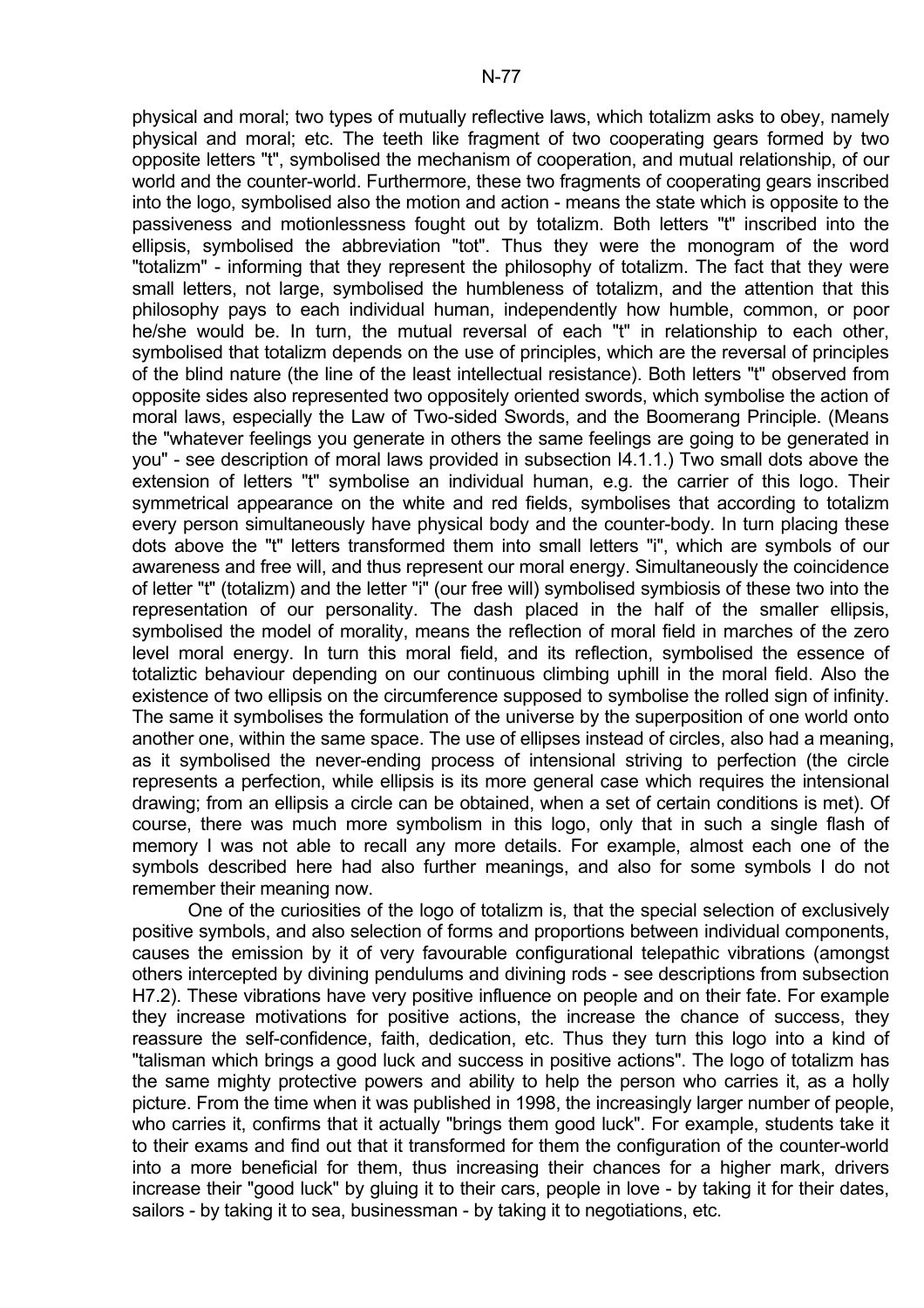Folk wisdom states, that in the initial stage of the development of every new and morally correct idea, which is agreeable with the intensions of the universal intellect (God), this intellect decisively, although highly discreetly and unnoticeably, helps this idea in the development. This happened in the fist stage of the development of Christianity - when the idea of Christianity won in spite that almost everyone and everything was against it. This also happens right now with the idea of totalizm. One of the manifestations of this discreet help of the universal intellect to totalizm, is that extraordinary attribute of logo of totalizm, that it visibly brings good luck to all these who carry it with them, even if these people do not believe in special powers of this logo.

 I do not have inclinations in the artistic direction, thus I am not able to produce myself the "logo of totalizm". Thus for a possible copy one needs to turn to Chris (email: chris.b@interia.pl), who is an official supplier of this logo to the majority totalizts. (Chris is the person behind the totaliztic Internet page with the address http://republika.pl/northpoint). In turn colour images of this logo can also be found and printed from all Internet sites of totalizm (colour images of this logo printed from Internet sites of totalizm maintain their full power of bringing good luck).

 The unconventional manner, in which logo of totalizm appeared in our present reality, has several implications which are worth mentioning here. They result from the fact, that there is a lot of people, who claim that they "recalled" something, but that in the present reality this something does not exist. Myself I met in person a large number of such people. Unfortunately, because of the lack of my awareness that I dealt with a very interesting, although so-far unknown, phenomenon, previously I did not register such cases. (For example one of these cases is the fact of a discovery of a cave in New Zealand remembered by several New Zealanders that I met. This cave was filled up with skeletons of huge human giants around 5 meters tall. Actually several people remembered and repeated to me that photographs of these skeletons, together with a large article reporting the history of this discovery, were published in one of New Zealand newspapers. However, now neither these photographs nor the article, can be found. The quite possible reason is that they do not exist objectively in this passage of time - see the descriptions in subsections C7.1 of monographs [5/4] and [5/3].) So far all phenomena of this type were considered to be contradictive to the official orthodox science, as according to the old concept of monopolar gravity - which is still officially adhered by our orthodox scientists, it is impossible to recall something that does not exist in our objective reality. But in the light of this monograph, such cases should be thoroughly investigated, because according to my own findings, most probably they represent memories from a different passage of time. In turn the acceptance, that there were different passages of time, than the time experienced currently, is equal to acknowledging a further type of evidence, that some evil parasites are manipulating on our time. In turn everything that is subjected to such memory recalls, but does not exist in the present reality, provides an indication for us, which direction in our development is eliminated from the objective reality by these hostile evil parasites.

### N2. Promoting totalizm

 According to moral laws, if someone is sick, in serious troubles, or clearly needs help, than every other intellect have the obligation to bring constructive help to such someone. Furthermore, while giving this help, it should be so shaped, that it most effectively helps the one who is in troubles.

 As this is explained in this monograph, especially in chapters D and E, in present times our civilisation is terminally ill. To be even worse, it is additionally pushed from the cliff by a very evil enemy. If it does not obtain help, soon it is going to self-destruct. Everyone has the unavoidable duty to give help to our civilisation. The spreading of philosophy of totalizm on Earth, is just a kind of help, that is able to save this civilisation. Therefore, according to moral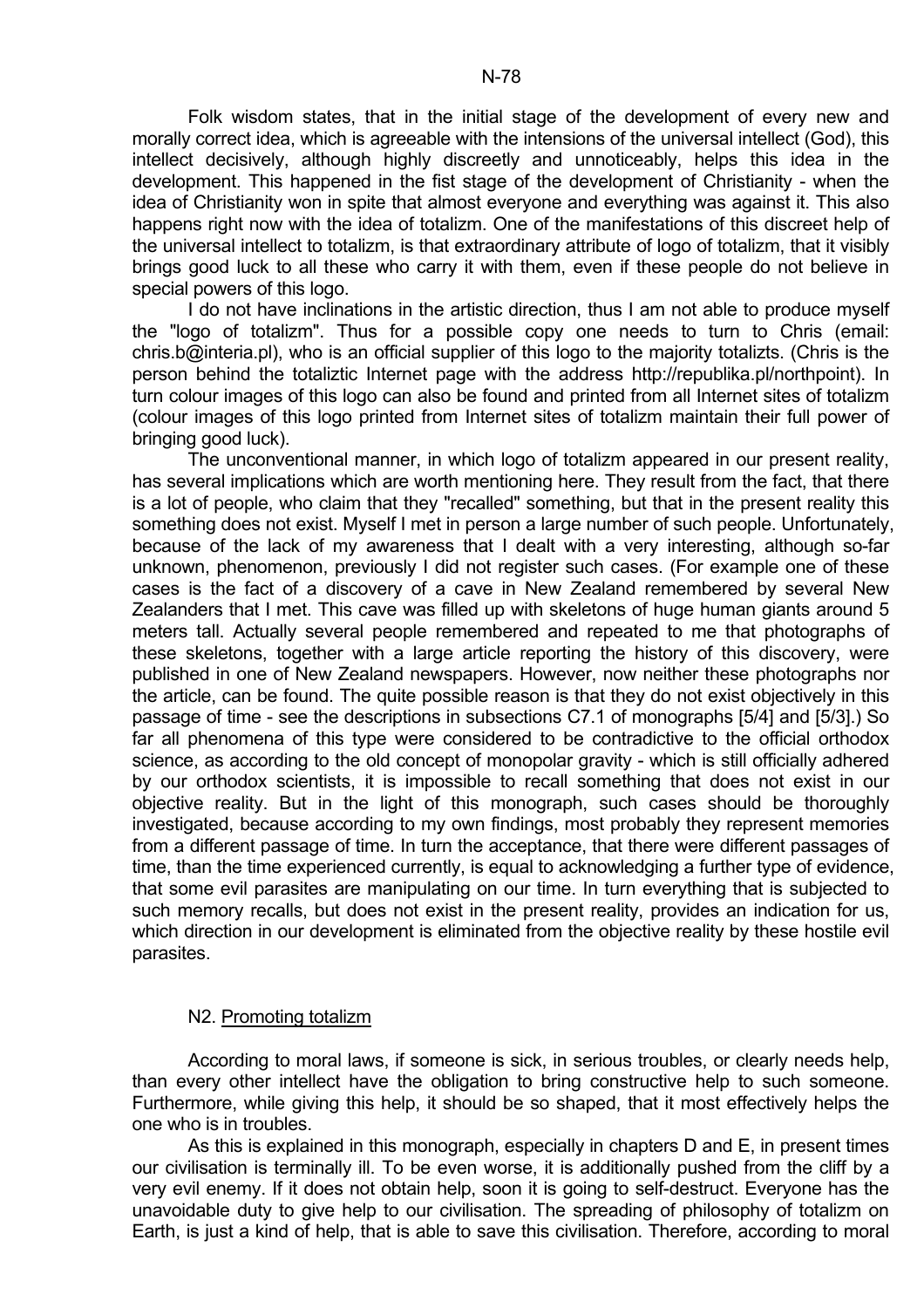laws, the duty of every citizen of Earth, is to give help to our civilisation, through the spreading, promotion, and implementation of totalizm.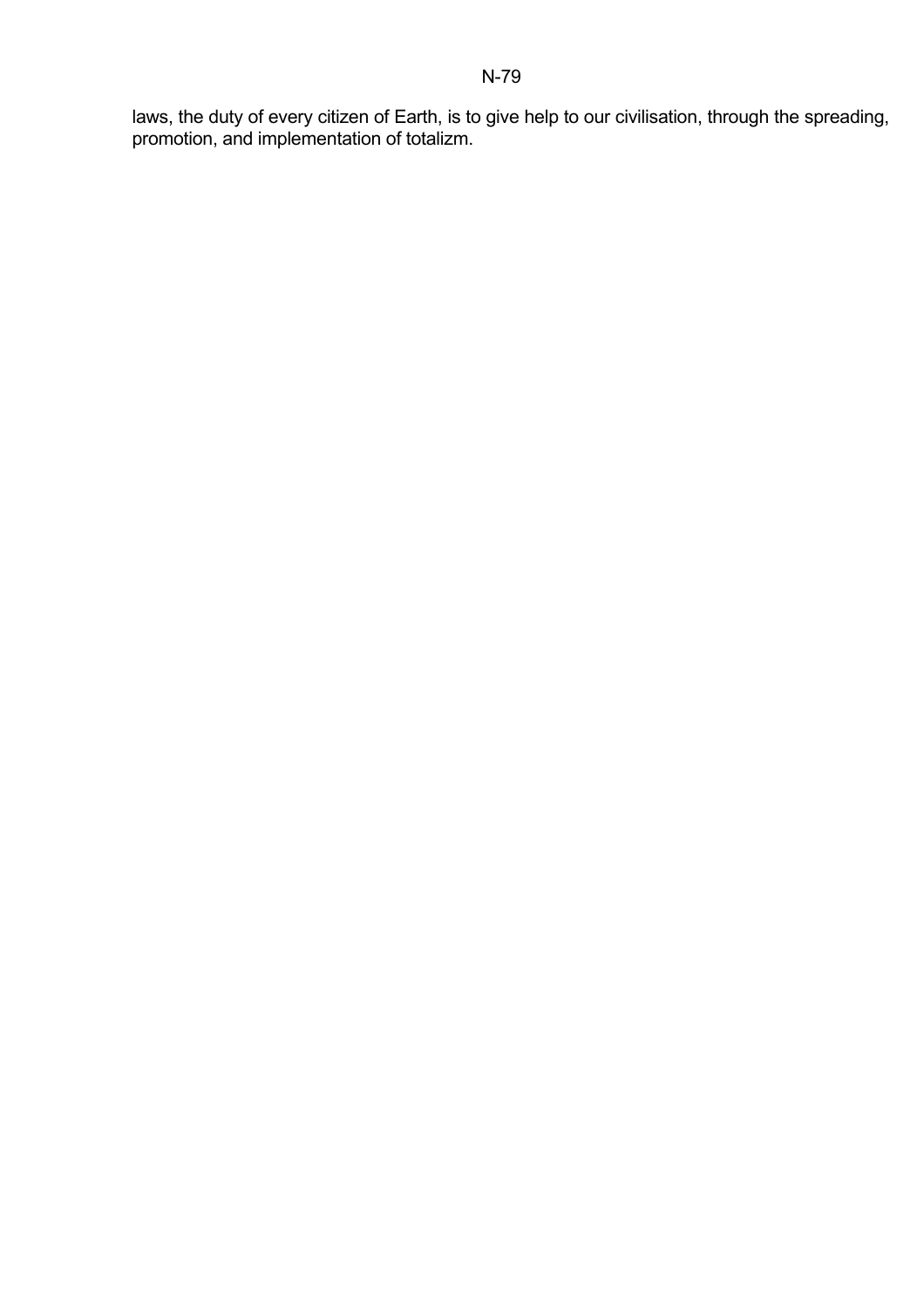

Fig. N1. **Logo of totalizm**. It has a shape of an ellipsis in the horizontal position. Inside of this external ellipsis there was another smaller ellipsis with the logo itself. Between both ellipses, larger and smaller, word of one of the principles of totalizm were written - the content of this principle was changing depending on the individual inclinations of the person who carried a given logo (means depending which principle/mission of totalizm a given carrier of this logo considered to be the most important for his/her life - e.g. my favourite logo contained the principle/mission "knowledge is responsibility"). Inside of the smaller ellipsis there were two stylised letters "t", one placed in reverse to other, which utilise the common horizontal dash (means the line which turns the letter "l" into the letter "t"). Furthermore, above each letter "t" there was a dot, which to this letter "t" added another function of a small letter "i". The rounded ends of both "t" tangentially joined (merged) with the inner ellipsis. Both joined together and mutually reversed letters "t" subdivided the area of the smaller ellipsis into two halves, out of which one had white colour, while the other - a red colour.

 The logo of totalizm not only has an extraordinary history, which is described in this monograph, but it also shows unusual properties. For example it emits very beneficial configurational vibrations, which can be detected with methods of radiesthesia. These vibrations seem to form in the counter-world a favourable configuration, which facilitates the accomplishments of the intensions of a person who carries it. Thus to the list of many extraordinary properties that this logo displays, also belongs the capability to work as an amulet, and to bring good luck to people who carry it with them.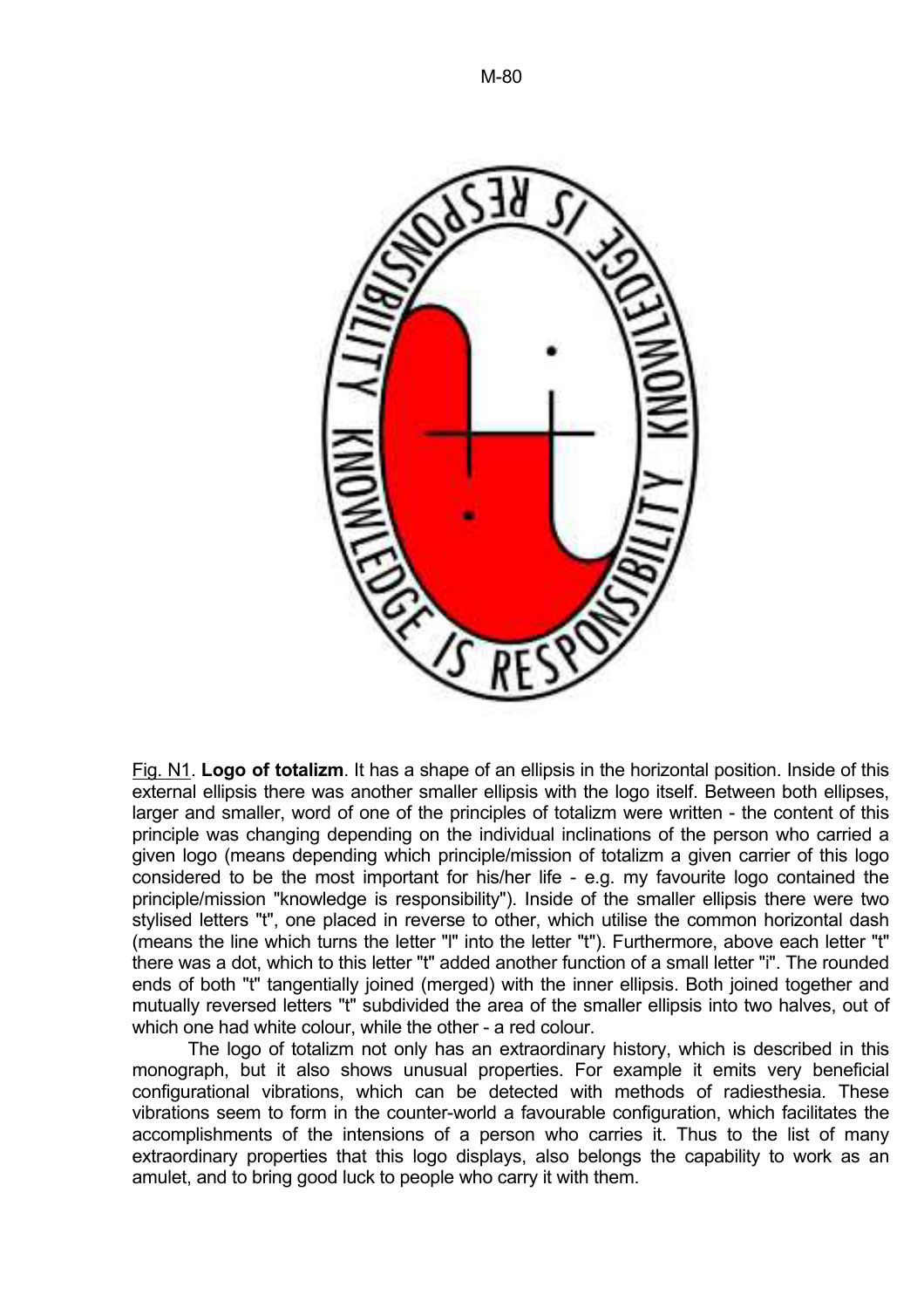# **SUMMARY**

 We are living in the most crucial times that human beings ever lived before. Planet Earth is gradually turning into a rubbish dump, the climate looses stability, natural resources are close to exhaustion, our food becomes poisonous and tastes like wood, our bacteria are resistant to antibiotics, new killing viruses are flooding human race, our social environment is increasingly difficult to distinguish from a concentration camp, people are increasingly scared to leave their homes, gradually our civilisation is morally disintegrating, humans are slowly turning into thinking animals, power and money are valued more than morality and respect, almost no-one remembers what happiness and secure feeling is, etc., etc. In spite of all this, our leaders and scientists are telling that we are marching towards a better future. But if we ask anyone to name a single thing which significantly improved the quality of his/her live in the last 10 years, no one is able to indicate such a factor without a long hesitation. Perhaps it is a time we woke up from this our hypnotic trance. This monograph is sounding for an alarm. As a civilisation we are being lost a long time ago, while now we are staying at a edge of catastrophe. We cant wait passively any longer until the inevitable comes and we begin to fall, as then it will be too late for saving. The action we must start right now and from ourselves. We firstly need to get rid from ourselves all signs of philosophy of parasitism, and only then we are able to fight these signs in our environment. It is still a time to return the life on Earth to conditions of care, security, and prevailing happiness. The key for all this is in totalizm - this monograph gave it to our hands.

 The subsequent volumes of this monograph went with us into trip of eye opening. They revealed that for example, what politicians and scientists are telling about our apparent advancement, is one string of nonsense. After all, in the most important area of our lives, i.e. in the area of moral laws, we are today even more primitive, than contemporary of Archimedes were in the area of physical laws. After all they already knew about the existence of physical laws, and they utilised them in their lives, had defined physical foundations, and were able to build simple machines and boats. In turn today in our majority we still have no idea that moral laws do exist, we still are not sure whether we should believe religions that God does exist - or believe official science which claims that there is no God, still in our majority we not only are unable to measure the basic moral quantities, such as intelligence, moral energy, motivation, feeling, responsibility, but we even do not know how exactly define these quantities and what they mean.

 This monograph is trying to introduce the first principles and order into our chaotic moral and spiritual life. It introduces to our life scientific understanding of morality and spirituality, and explains the idea of the universal intellect which stays behind them. It also defines in the strict manner the basic moral quantities and indicates how they can be measured and calculated. In this manner it starts to build the scientific foundations in the area of morality and spirituality. With the elapse of time the foundations should enable us to take control over these most vital aspects of our lives. Due to this knowledge we are already able to lead our everyday life in a highly moral manner, which is building and uplifting. We are already able to develop scientifically in ourselves all required quantities, such as intelligence, moral energy, moral power, responsibility, etc. Finally we can start to bring up next generations in the understanding which quantities are the most important in life, and how these should be accomplished. After all, without knowledge what for example is intelligence, motivation, responsibility, or moral energy, which were defined only by totalizm, previously we were not able to work effectively on the development of ourselves or our children. Now each of these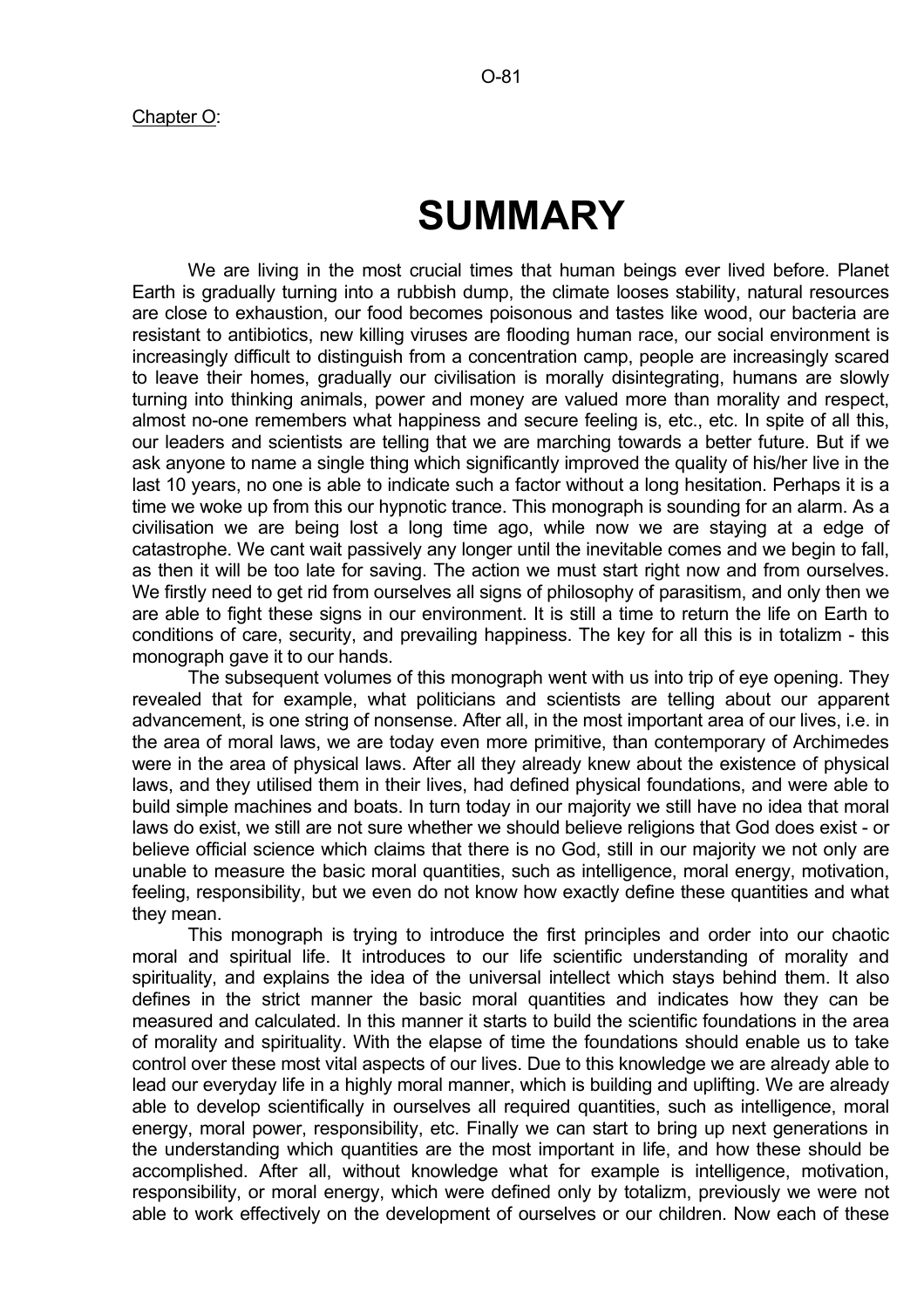ideas is described by totaliztic mechanics. This mechanics also indicates what each one of them depends on, and how to build it up in ourselves and in our children.

 This monograph is clearly showing, that in our life we have only two paths to choose from, namely totaliztic or parasitic. The parasitic path is very cunning, because it tempts us with promises of lazy life full of pleasures, but actually it never delivers. The life which parasitism brings is full of horror, suffering, oppression, putting down, etc., while at the end of it a self-destruction awaits. In turn totaliztic life is clear and full of truth: it warns that it is necessary to work constantly on it, and constantly improve ourselves, but it simultaneously grants various benefits and rewards to all who follow it. Thus, if we choose the life according to cunning parasitism, then even if we are to believe that our life is going to be easier and full of comfort, actually it is going to be a stream of horror, problems, deviations, and falls down. The taste of this horror we already have, when the lie becomes an official truth, while immorality an official stand. Interesting whether the reader noticed that as parasitism spreads on Earth, life of even these ones who practice this philosophy becomes increasingly miserable, while their experience increasingly full of horror. As parasitism spreads, also fate of all other people on Earth become increasingly uncertain, their tomorrow less sure and more filled up with worries, while their prospects for the future increasingly doomed. But if we decide to choose a totaliztic life, then awaits us a life full of work and effort, but also filled up with happiness and satisfaction, self-fulfilled, sense of own accomplishment and value, importance of what we are doing, respect of others, and all other rewards that the universal intellect (God) grants for the acting accordingly to moral laws.

 This monograph also clearly revealed, that around us a constant battle is fought for truth, morality, humanity, freedom, independence, happiness, and for a better future for all people. The increasingly larger number of people is starting to realize about the existence of this battle and is staying on the right side, on which all citizens of the planet Earth have the duty to stand up - i.e. on the side of humanity, morality, truth, and the universal intellect (God). Still, however, there are huge numbers of these, who refuse to wake up from the hypnotic trance that blinds them, and who support the wrong side either passively - by not doing anything, or even actively - by serving the enemy. I would like to shake these people and yell to their ears: **man, try to see through your eyes!** How you can be so blind and so dumb, that you are not able to notice what happens around you! Do these 40 000 of years of crawling in mad and slavery, still is not enough for you! Do you want that also your children share the increasingly doomed fate that is our part! It is not permitted to wait passively when your house is rotting and is full of cosmic bugs. Get yourself together and start to clean our house! After all, in order to feel more happy, you firstly need to live in a clean home which is free of moral decay and cosmic bugs!

 The birth of every book can be compared to a scream of someone who sit on a thorn. Firstly such a person needed to undergo a powerful shock of pain, and only then this shock mobilises him/her to write. Of course, for different writings this "thorn" which mobilised for work was different. On one case it could be the pain of relationship with a despotic boss or oppressive institution, other time - the social injustice or a life in parasitic country, while another time - unpleasant personal experience, unfulfilled love, pain of parting, lack of money, etc. In my case this "thorn" which almost continually was prickling my back side, whenever I wanted to sit quietly for a moment, were these "evil parasites" described in subsections KB2. What more interesting, they mobilised me to act, because they actually wanted me to stop from writing scientific publications that disclosed their activities. Thus, in order to block this writing, they continually gathered clouds above my head, turned against me various people in power, spoiled everything in my vicinity, make impossible the completion of any plans, forced me to change my jobs, my homes, my countries, etc. But because of strange "coincidents", all these their actions were completed so mechanically, so thoughtlessly, and so without consideration to current situation, that instead of discouraging and paralysing, they only give me strength and knowledge. In the result, due to their efforts of blocking and preventing, these evil parasites actually accelerated the appearance of this monograph, and provided me with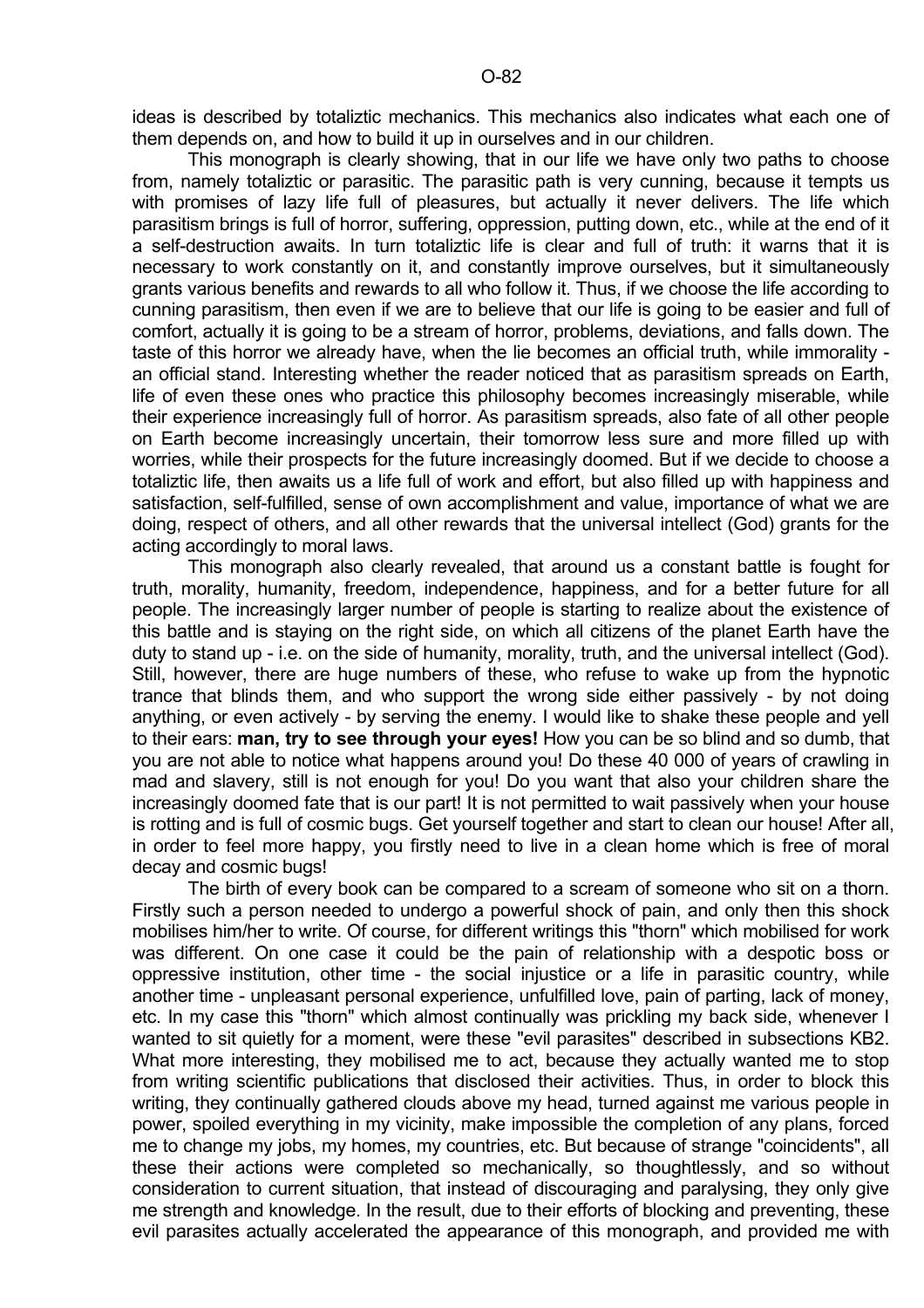Independently from the "thorn" which inspires to action, every publication requires also facts that are combined into its content. In my case, these most vital facts were supplied by countless anonymous people, which live humble lives in our society - usually not appreciated by their environment, although their lives are symbol and illustration of moral behaviour. Even that no many such people are left, their influence on the environment is so enormous, that they are like sources of light which disperses darkness. This is because the possibility of observing such rightful and moral people, I could gradually develop totalizm. Thanks God that they still do exist and that they are able to effectively resists the pressure of evil and decay that surrounds them. The timeless truths that they realised and illustrated to me by their principles and behaviour, were for me like moral diamonds which they shared with me, so that now with the use of this monograph I can offer these precious diamonds to others.

 $\star \star \star$ 

 I would also like to take this opportunity and to **present my sincere thanks** to all these involved in the eventuation, distribution and implementation of this monograph in everyday life.

 Firstly I would like to thank to all these increasingly larger body of adherers of the philosophy of totalizm, who due to the encouraging acceptance of this philosophy and due to the initiation of implementing it in their life, made my efforts of writing this monograph worth undertaking and morally justified.

 I would also like to thank to all the people I met in my life, for sharing with me their life experiences (sometimes without knowing that they do this sharing), thus adding their share to the fight for the better future of our civilisation. I well understand that in the present climate of moral fall-down, suppression of truth, and oppression of progressive searches, to expose one's own stand towards moral issues required either not knowing what one is doing, or taking a special effort and courage. In both cases it is specially appreciated.

 I would also like to thank to all participants of Internet discussion lists of totalizm, the interesting discussions of which were a source of constant inspiration.

 I would also like to thank sincerely all those other people who contributed various thoughts and findings into this monograph. For example I would like to thank my friends, for supporting me whenever I was under attack from parasites, and also to other totalizts who altruistically contributed their efforts to eventuate and to disseminate this monograph. I would like to thank these people independently whether they contributed anonymously or openly to this monograph.

 I would also like to thank to the increasing number of members of the resistance movement (RO) against evil parasites, for the accepting the challenge and endangering their lives for the good of our civilisation. This is because of their efforts that at the end of dark tunnel in which our civilisation is, a light of awaiting freedom becomes finally visible.

 I would also like to thank the reader of this monograph for patiently putting up with my English, with my scientific approach, with my numerous equations, and with my open addressing these taboo topics which run against everything that we were told. I well understand that in the situation when we do not know what is moral or immoral, when we constantly are bombarded with a parasitic propaganda, and when adherers of parasitism are continually denying the truth, it is very difficult to read and to accept the revolutionary message that I am trying to put forward via this monograph.

 Finally I would like to thank all these numerous men and women of substance, anonymous fighters for truth and progress, who still do not know about totalizm, but who sincerely recorded in newspapers, verbally reported to others, or faithfully disseminated in any other way, all true issues of life they knew or find, even if this was running against fashion or hysteria steered by our parasitic society. Their efforts, perseverance, sincerity, and courage, even if not always realised by others, also directly or indirectly contributed to the eventuation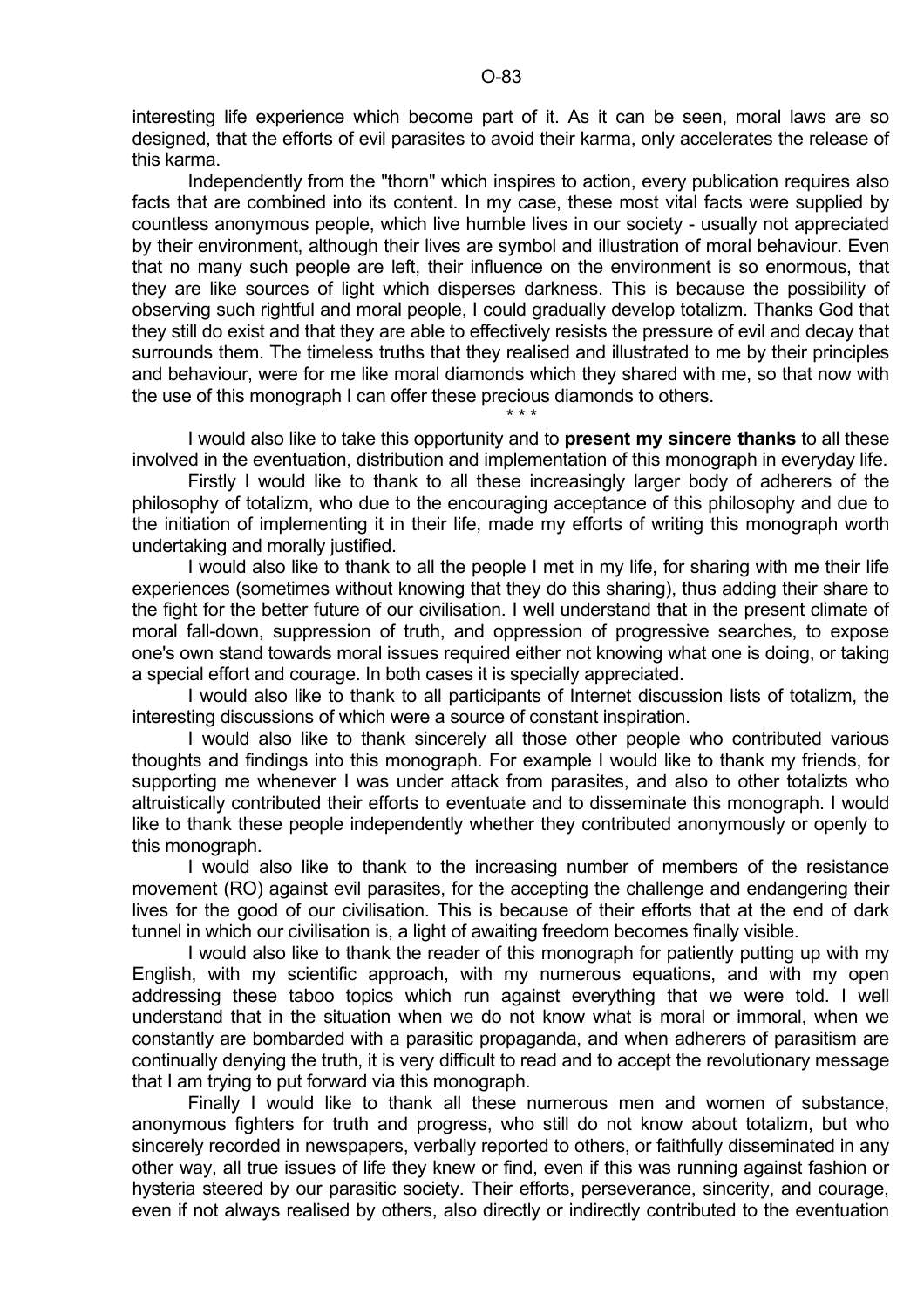of this monograph. They also provide other totalizts with empirical knowledge, which one day may free our civilisation from the present evil and darkness.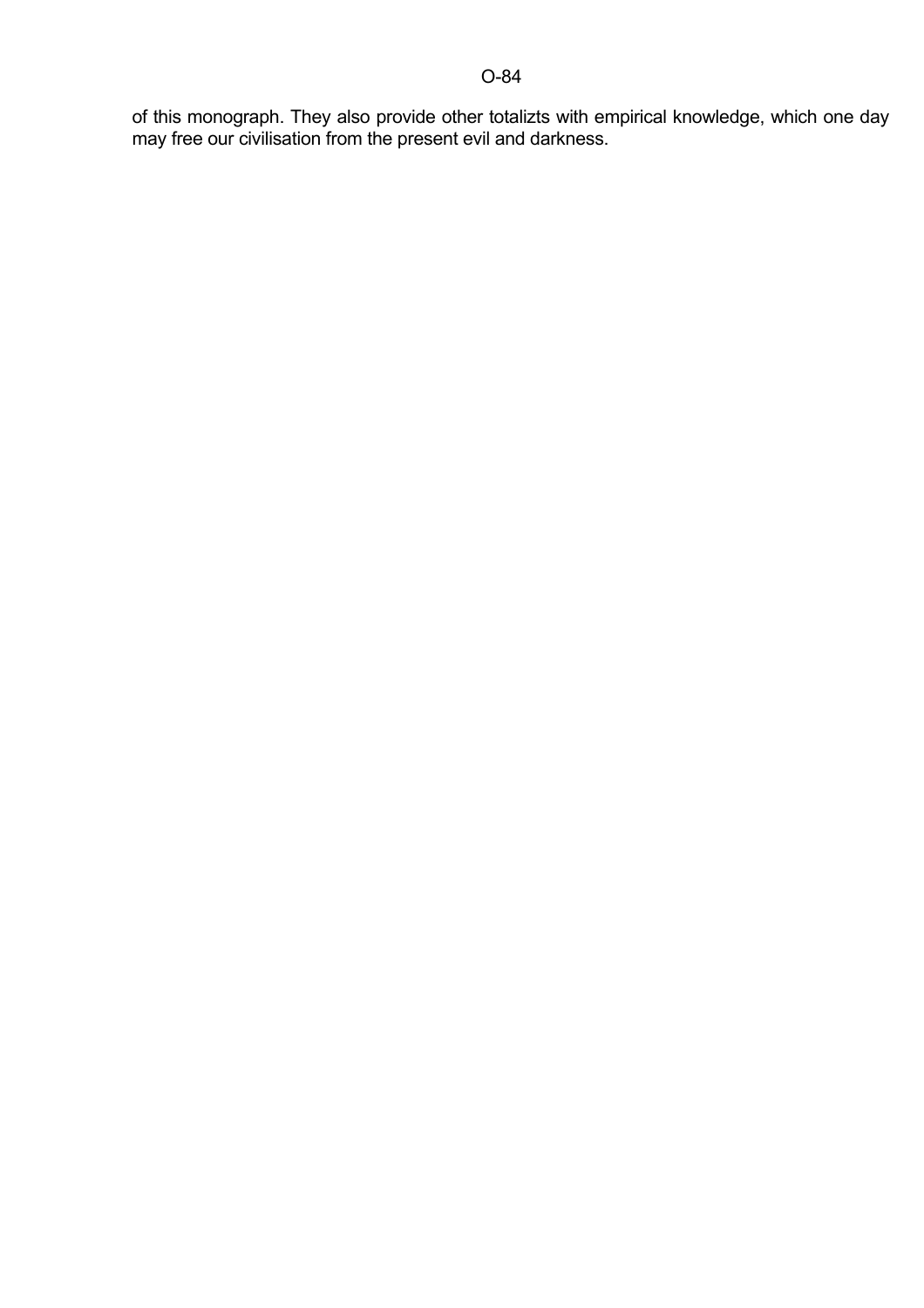### **REFERENCES COMPLEMENTING THIS MONOGRAPH**

 Various ideas presented in this monograph have also been elaborated, sometimes even with more details, in a number of other publications. Therefore readers who wish to study further selected ideas, hypotheses, or evidence mentioned or discussed in the content of this monograph, are recommended to additionally review the appropriate treatises or monographs from the list which follows. Publications marked \* are still in the process of writing or preparation for publishing. Publications in the English language are marked with index "E". Other indexes:  $I = Italian language$ ,  $B = this publication concerns other topic than$ the main stream series,  $/2$  = second edition,  $/3$  = third edition,  $/4$  = fourth edition,  $/5$  = fifth edition. Note that apart of the National Library of New Zealand, the biggest collection of my publications in English is available in the Hocken Library in Dunedin, New Zealand.

 $[1_F]$  Pajak J.: "Advanced magnetic propulsion systems" (Monograph, Dunedin, New Zealand, 1990, ISBN 0-9597698-9-7, 460 pages, in this 163 Figures and 7 Tables).

 [1] Pająk J.: "Teoria Magnokraftu - monografia o dyskoidalnym statku kosmicznym napedzanym pulsujacym polem magnetycznym", First edition, March 1986, Invercargill, New Zealand, ISBN 0-9597698-5-4; 136 pages, 58 Figures (published in the Polish language).

[1<sub>1</sub>] "I Sistemi Avanzati di Propulsione - il Magnocraft" (tj. "Magnocraft and advanced magnetic propulsion systems"), Associazione Culturale Aquarius, Palermo 1998, Volume I - 337 pages, Volume II (Tavole, disegni e fotografie) 118 pages - in this around 120 illustrations (this is a book version of monograph [1a] published in the Italian language in Palermo, Sicily), pressed 1606 copies, consultations regarding distribution: Mr. Antonio Giannone, Via S. Sonnino 13, I-90124 Palermo - Sicily, Italy; Tel: +39 (91) 447663.

[1/2] Pająk J.: "Zaawansowane napedy magnetyczne", Monograph, Dunedin, New Zealand, 1998, ISBN 0-9583380-2-7, around 1200 pages, in this 120 illustrations and 7 Tables, in 7 volumes (published in the Polish language).

 [1/3] Pająk J.: "Zaawansowane urzadzenia magnetyczne", Monograph, Dunedin, New Zealand, 1998, ISBN 0-9583727-5-6, around 1400 pages, in this around 120 illustrations and 7 tables, in 9 volumes (published in the Polish language).

[1/4<sub>F</sub>] Pajak J.: "Advanced Magnetic Devices", 4th edition, Monograph, Wellington New Zealand, 2003, ISBN 0-9583727-5-6, around 1800 pages, in this around 120 illustrations and 7 tables, in 18 volumes (this is the English language version of Polish monograph [1/4]).

[1/4] Pająk J.: "Zaawansowane urzadzenia magnetyczne", 4th edition, Monograph, Wellington, New Zealand, 2003, ISBN 0-9583727-5-6, around 1800 pages, in this around 120 illustrations and 7 tables, in 18 volumes (it is  $[1/4<sub>E</sub>]$  but published in the Polish language).

 [1/5] Pająk J.: "Zaawansowane urządzenia magnetyczne", piate wydanie, Monografia, Wellington, Nowa Zelandia, 2007, ISBN 978-1-877458-01-9, około 2000 stron - w tym około 130 ilustracji i 7 tablic, w 18 tomach.

 [1/5a] Pajak J.: "Advanced Magnetic Devices", 5th edition, Monograph, Wellington New Zealand, 2007, ISBN 978-1-877458-81-1, around 2000 pages, in this around 130 illustrations and 7 tables, in 18 volumes (the English language version of monograph [1/5]).

 [2] Pająk J.: "Komora Oscylacyjna czyli magnes jaki wzniesie nas do gwiazd", Monograph, Dunedin, New Zealand, 1994, ISBN 0-9597946-2-X, 184 pages, in this number 4 Tables and 39 illustrations (published in the Polish language).

 $[2_{E}]$  Pająk J.: "The Oscillatory Chamber, arkway to the stars", Monograph, Dunedin, New Zealand, September 1994, ISBN 0-9583380-0-0, 365 pages plus 104 illustrations and 7 Tables.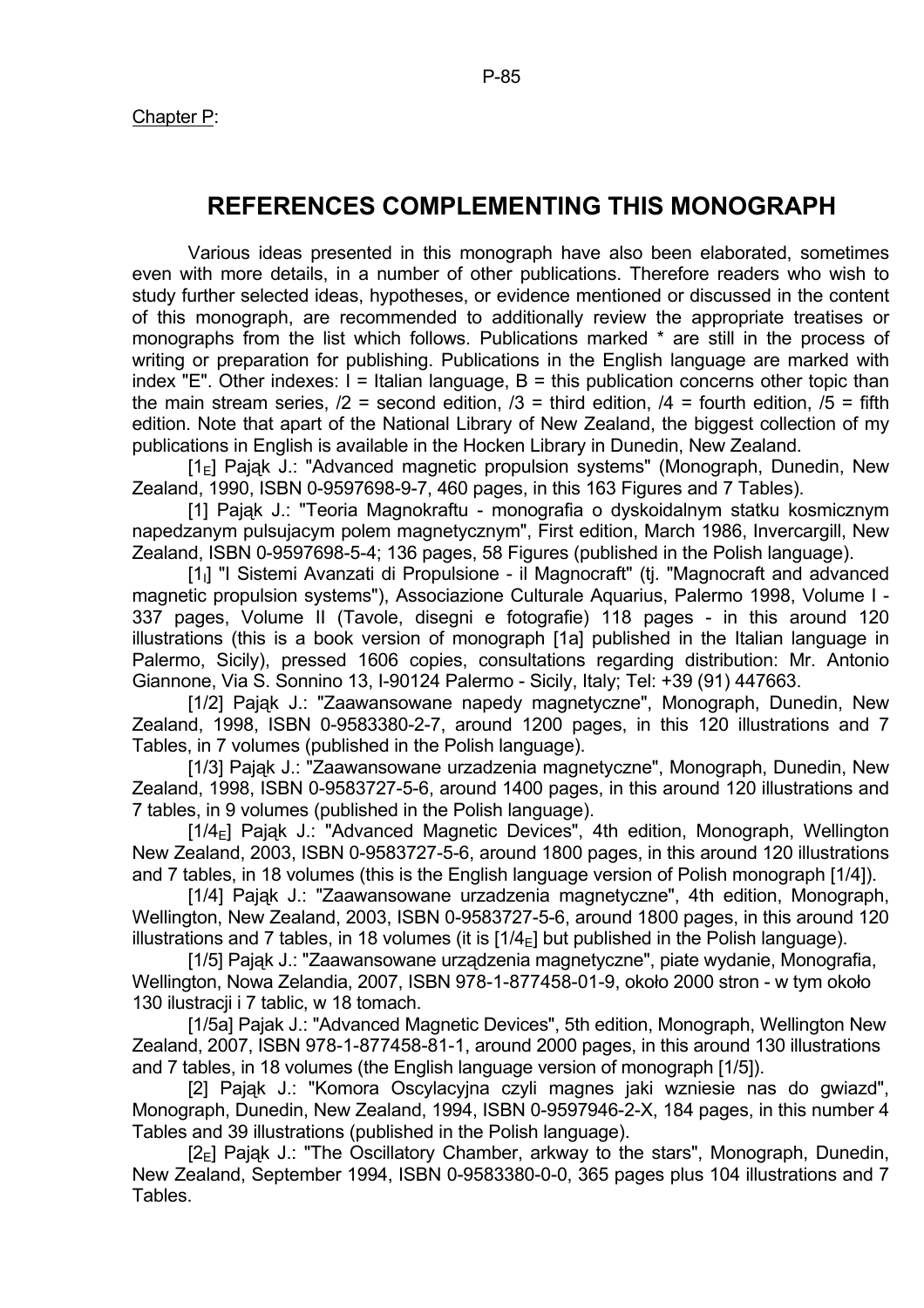[3] Pająk J.: "Badania osob z nieuswiadamianymi przezyciami (UFO abductees)", Monograph, Dunedin, New Zealand, January 1996, ISBN 0-9583380-9-4, 410 pages, in this number 56 Figures and 5 Tables (published in the Polish language).

 [3/2] Pająk J.: "Badania osob z nieuswiadamianymi przezyciami", 2-nd edition., Dunedin 1997, ISBN 0-9583380-1-9, 550 pp. (5 tab, 56 Fig).

 [3B] Domala A., Pająk J.: "Kosmiczna ukladanka" (i.e. "Cosmic jig-saw puzzle"), Treatise, Dunedin, New Zealand, 1998, ISBN 0-9583727-6-4, around 100 pages; consultations regarding purchase: Andrzej Domala, ul. Kolejowa 3 m. 29, 05-120 Legionowo, Poland (published in the Polish language).

 [4] Pająk J.: "Kregi zbozowe i inne ladowiska UFO z Nowej Zelandii", Monograph, Dunedin, New Zealand, 2004\*, around 200 pp. and 50 Fig.

 [4B] Jan Pająk and Kazimierz Panszczyk: "Tunele NOL spod Babiej Gory", Treatise, Dunedin, New Zealand, 1998, ISBN 0-9583380-7-8, around 100 pages tekstu and 13 Figures (published in the Polish language).

 [4C] Pająk J., Wrobel A.: "Interpretacje zdjec UFO w swietle Teorii Magnokraftu", Treatise, Timaru 2004\*, around 150 apges and 200 photographs of UFOs (a prototype of this treaise is already presented in Internet)

 $[5<sub>E</sub>]$  Pająk J.: "Tapanui Cataclysm - an explanation for the mysterious explosion in Otago, New Zealand, 1178 A.D.", Dunedin, 8 June 1989, ISBN 0-9597698-7-0, 74 pages.

 [5] Pająk J.: "Kataklizm kolo Tapanui 1178 A.D. - nowozelandzki odpowiednik eksplozji tunguskiej", Dunedin 1989, ISBN 0-9597698-8-9, 74 pages (published in the Polish language).

 $[5/2_F]$  Pajak J.: "UFO explosion in New Zealand 1178 A.D. which tilted the Earth", Dunedin, New Zealand, 1992, ISBN 0-9597946-7-0, 78 pages, (in this 31 illustrations).

 [5/2] Pająk J.: "Eksplozja UFO w Nowej Zelandii 1178 A.D. ktora pochylila Ziemie", Dunedin 1993, ISBN 0-9597946-8-9, 148 pages, in this number 37 Figures (published in the Polish language).

 [5/3] Pająk J.: "Eksplozja UFO w Nowej Zelandii 1178 A.D. ktora obrocila Ziemie", third edition, Dunedin, New Zealand, 2 July 1996, ISBN 0-9583380-8-6, around 300 pages - in this number 38 illustrations (published in the Polish language).

 [5/4] Pająk J.: "Eksplozja UFO w Tapanui z roku 1178 AD, ktora przemiescila kontynenty", fourth edition, Dunedin, 2002, ISBN 0-9583380-6-X, around 400 pages plus 40 Figures (published in the Polish language).

 $[6F]$  Pajak J.: "The magnetic extraction of energy from the environment" (Monograph, Dunedin, New Zealand 1990, ISBN 0-9597946-1-1, 20 pages plus 2 Tables and 14 Figures).

 [6] Pająk J.: "Magnetyczne pozyskiwanie energii otoczenia", Dunedin, New Zealand, 1990, ISBN 0-9597946-0-3, 36 pages (published in the Polish language).

 $[6/2_F]$  Pajak J.: "Telekinetic extraction of energy", Monograph, Dunedin, New Zealand, maj 1993, 68 pages. An English version of monograph [6/2].

 [6/2] Pająk J.: "Telekinetyczne pozyskiwanie energii otoczenia", Monograph, Dunedin, New Zealand, May 1992, ISBN 0-9597946-3-8, 68 pages (in this 2 Tables and 22 Figures) published in the Polish language.

 $[7_F]$  Giordano D. and Pajak J.: "Story of one pyramid", Treatise, Dunedin, New Zealand, 1995, ISBN 0-9597946-5-4, 50 pages (in this 2 Figs).

[7] Giordano D. and Pająk J.: "Losy jednej piramidy", Treatise, Dunedin, New Zealand, 1995, ISBN 0-9583380-3-5, 52 pp., in this number 2 illustrations (published in the Polish language).

[7<sub>I</sub>] Giordano D. and Pająk J.: "Storia di una pyramide", Trattato, Dunedin, Nuova Zelanda, 1996, ISBN 0-9597946-4-6, 53 pages (in this number 2 illustrations). This is an Italian edition of treatise [7].

 $[7/2<sub>E</sub>]$  Giordano D. i Pajak J.: "Pyramid of thoughts". Traktat, Timaru, New Zealand, 2000, ISBN 0-9583727-1-3, 190 stron (w tym 12 ilustracji). Jest to drugie wydanie traktatu [7a] i angielskojęzyczne wydanie traktatu [7/2].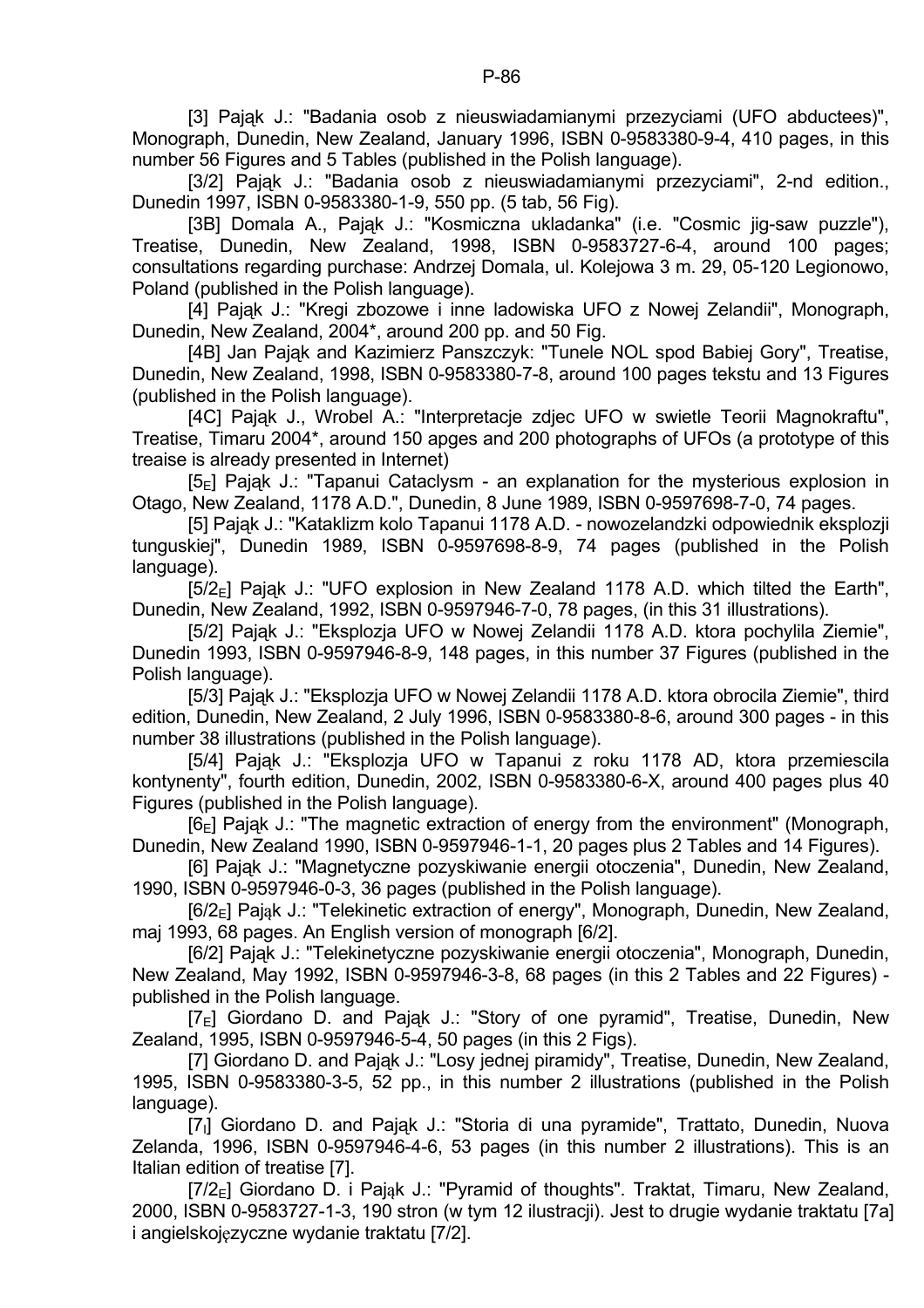[7/2] Giordano D. and Pajak J.: "Piramida mysli", Treatise, Timaru, New Zealand, 2000, ISBN 0-9583380-4-3, 200 pages (in this number 12 illustrations). This is a Polish version, and a second edition of treatise [7].

 [7B] Pająk J., Szewczyk W.: "Urzadzenie do ujawniania niewidzialnych obiektow ukrytych w stanie migotania telekinetycznego" (planned in 2 volumes), Treatise, Dunedin, New Zealand, 1998, ISBN 0-9583727-8-0, volume 1 around 70 pages (in this number 4 illustrations) - published in the Polish language only.

[8<sub>F</sub>] Pajak J.: "Totalizm", Monograph, Wellington, New Zealand, 2003, ISBN 0-9583727-2-1, in 8 volumes, around 800 pages and 16 illustrations.

 [8] Pająk J.: "Totalizm", Monograph, Wellington, New Zealand, 2003, ISBN 0- 9583727-3-X, in 8 volumes, around 800 pages and 16 illustrations (a Polish language version of monograph  $[8_F]$ ).

 [8/2] Pająk J.: "Totalizm", drugie wydanie, Monografia, Wellington, Nowa Zelandia, 2009, ISBN 978-1-877458-00-2, w 8 tomach, około 600 stron i 10 ilustracji. Jest to polskojęzyczna wersja niniejszej monografii [8/2], czyli drugie wydanie monografii [8].

[8/2<sub>F</sub>] Pajak J.: "Totalizm", second edition, Monograph, New Zealand, 2009, 978-1-877458-80-4, in 8 volumes, around 600 pages and 10 illustrations - this is the second edition of [8e] (means this monograph).

 [9] Pająk Cz. & Pająk J.: "Przysłowia wschodu oraz z innych stron świata – proverbs of the orient and from other corners of the world", wydawnictwo poznańskie (ul. Fredry 8, 61-701 Poznań, Poland), 2003, ISBN 83-7177-273-4, 551 pages, paperback, contains over 2700 proverbs.